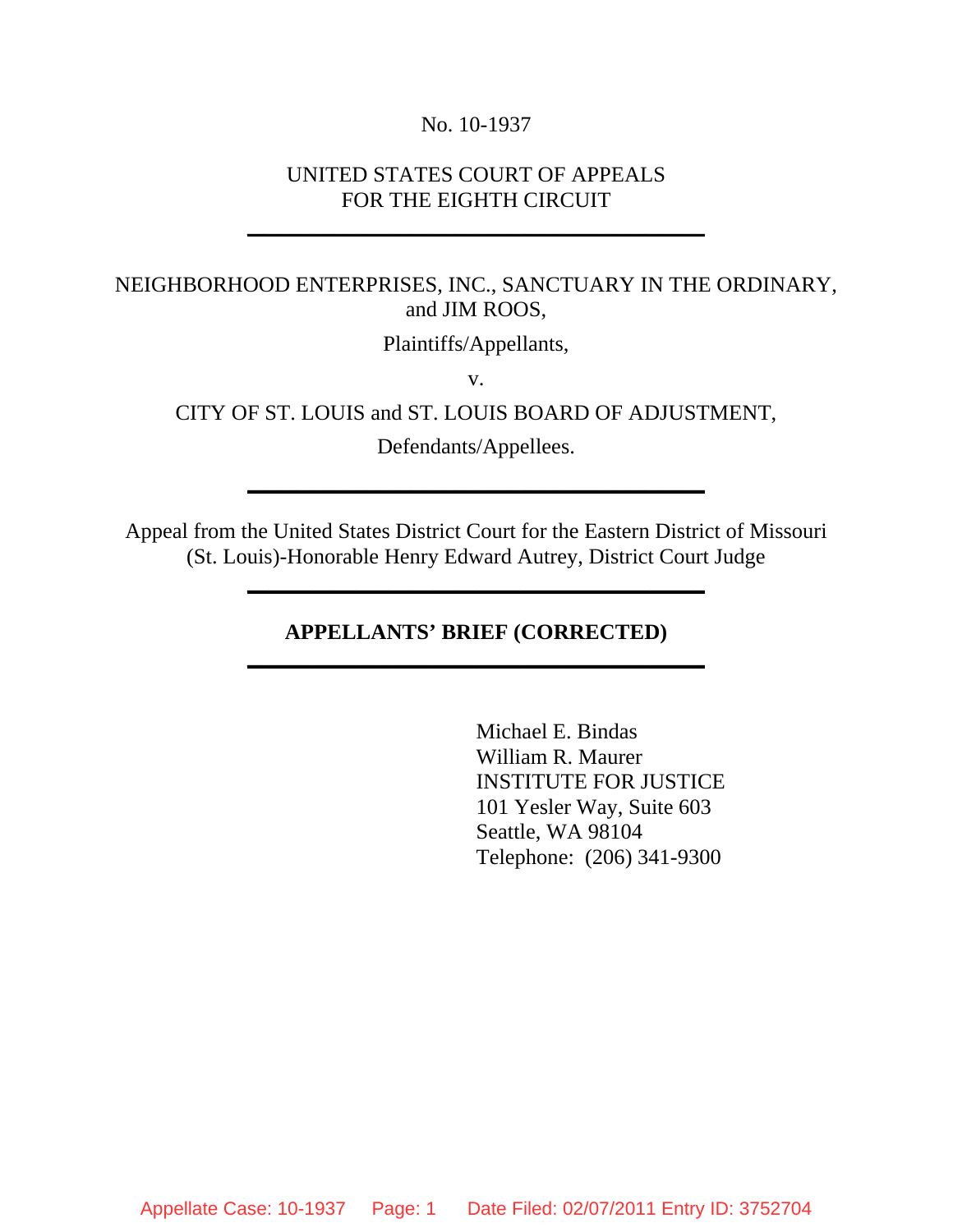#### **SUMMARY OF CASE AND REQUEST FOR ORAL ARGUMENT**

This case concerns the extent to which a municipality may use its sign regulations to shut down protests of the municipality's policies. Appellants Neighborhood Enterprises, Sanctuary In The Ordinary, and Jim Roos (together, "Sanctuary") painted a mural reading "End Eminent Domain Abuse" on one of their buildings that the City of St. Louis ("City") threatened to take by eminent domain. The City cited Sanctuary for displaying an "illegal sign" and stated that it needed a permit for the mural. Sanctuary applied for a permit, which the City denied. The St. Louis Board of Adjustment ("Board") upheld the denial.

Sanctuary filed this case in state court challenging the constitutionality of the Board's decision and the provisions of the City's sign code on which the decision was based. The City and Board removed the case to federal court.

The parties filed cross motions for summary judgment. On March 29, 2010, the district court denied Sanctuary's motion and granted that of the City and Board. The court entered judgment the same day. Sanctuary now appeals.

Sanctuary requests 30 minutes (15 minutes per side) for oral argument because this case presents significant free speech and equal protection issues under the U.S. and Missouri Constitutions. Its resolution will bear on the fundamental right of all citizens in this Circuit to communicate regarding the important public policy issues that affect them.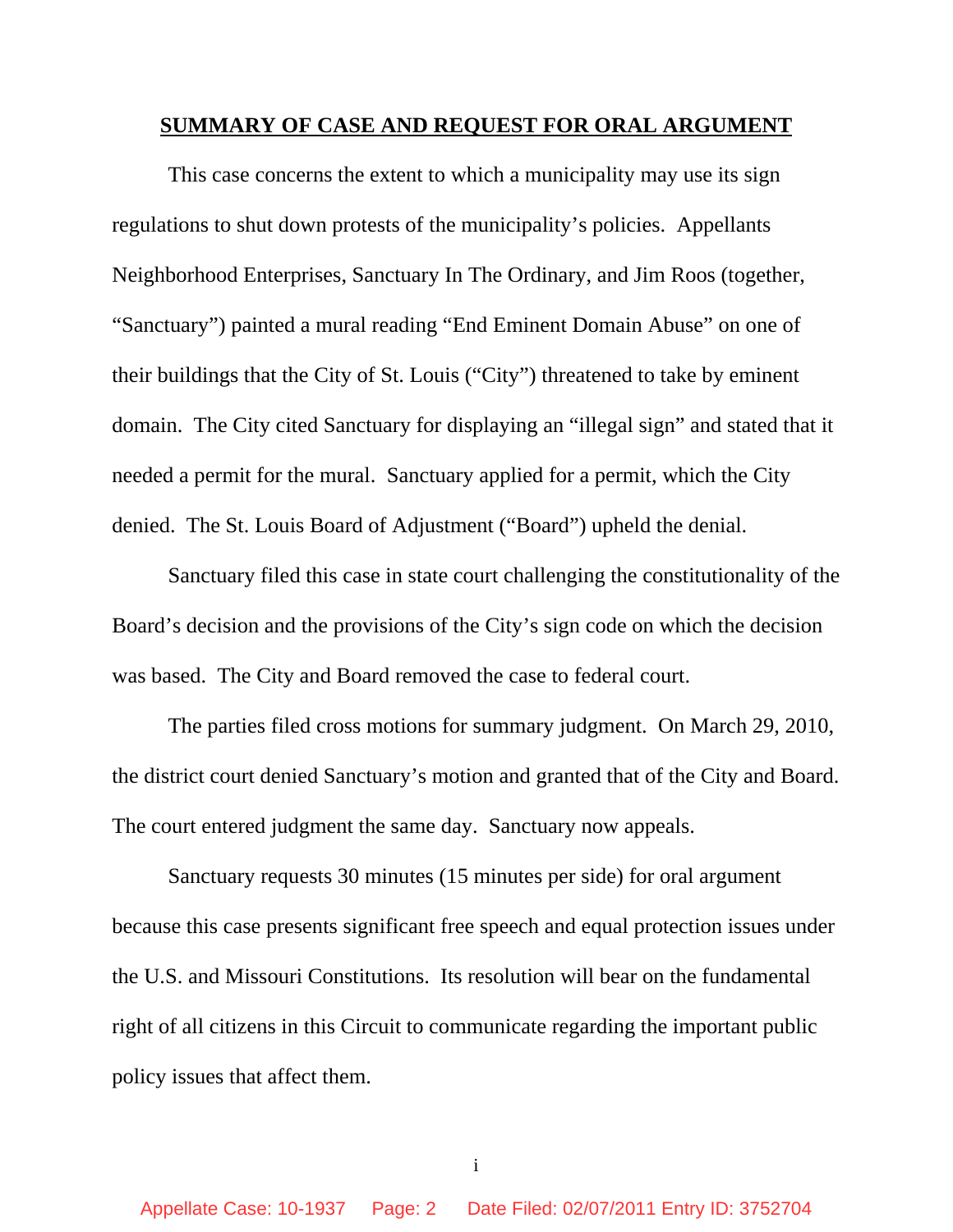# **CORPORATE DISCLOSURE STATEMENT**

Pursuant to Fed. R. App. P. 26.1 and Eighth Circuit Local Rule 26.1A, Appellants Neighborhood Enterprises, Inc., and Sanctuary In The Ordinary certify that they have no parent corporation and no publicly-held corporation owns 10% or more of their stock.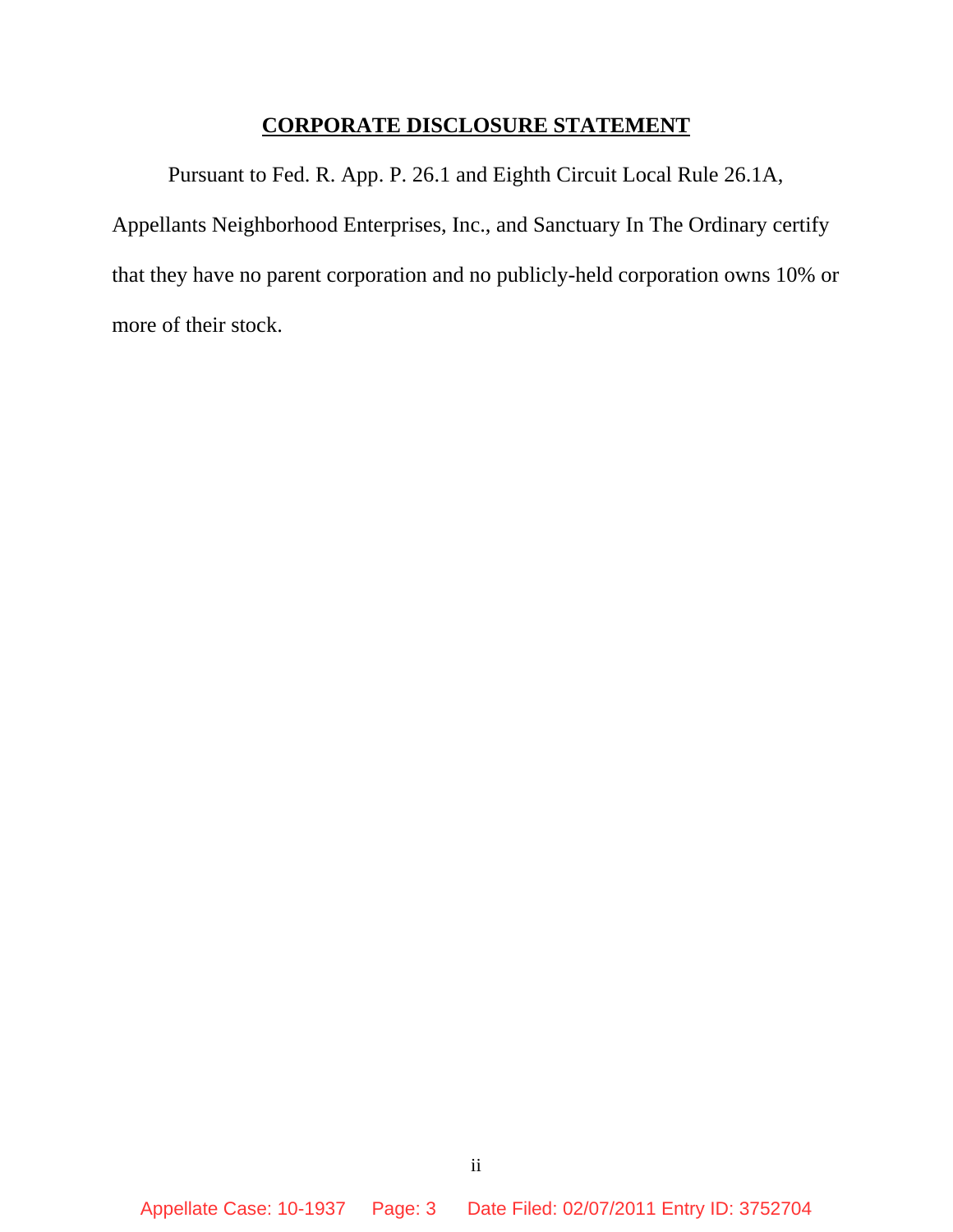# **TABLE OF CONTENTS**

|                |                | SUMMARY OF THE CASE AND REQUEST FOR ORAL                                                                                |  |
|----------------|----------------|-------------------------------------------------------------------------------------------------------------------------|--|
|                |                |                                                                                                                         |  |
|                |                |                                                                                                                         |  |
| $\mathbf{I}$ . |                |                                                                                                                         |  |
| $\Pi$ .        |                |                                                                                                                         |  |
| III.           |                |                                                                                                                         |  |
| IV.            |                |                                                                                                                         |  |
|                | A <sub>1</sub> | SANCTUARY PAINTS A MURAL PROTESTING THE<br>CITY'S ABUSE OF ITS EMINENT DOMAIN AUTHORITY6                                |  |
|                | <b>B.</b>      | THE CITY CITES SANCTUARY FOR ITS "ILLEGAL                                                                               |  |
|                | $C_{\cdot}$    | SANCTUARY CHALLENGES THE CITY'S<br>UNCONSTITUTIONAL SIGN CODE PROVISIONS 11                                             |  |
|                | D.             | THE CITY AND BOARD PRODUCE NO EVIDENCE<br>SUPPORTING THE GOVERNMENTAL INTERESTS<br>PURPORTEDLY UNDERLYING THE SIGN CODE |  |
|                | E.             | THE DISTRICT COURT ERRONEOUSLY RULES FOR                                                                                |  |
| V.             |                |                                                                                                                         |  |
| VI.            |                |                                                                                                                         |  |
|                | A.             |                                                                                                                         |  |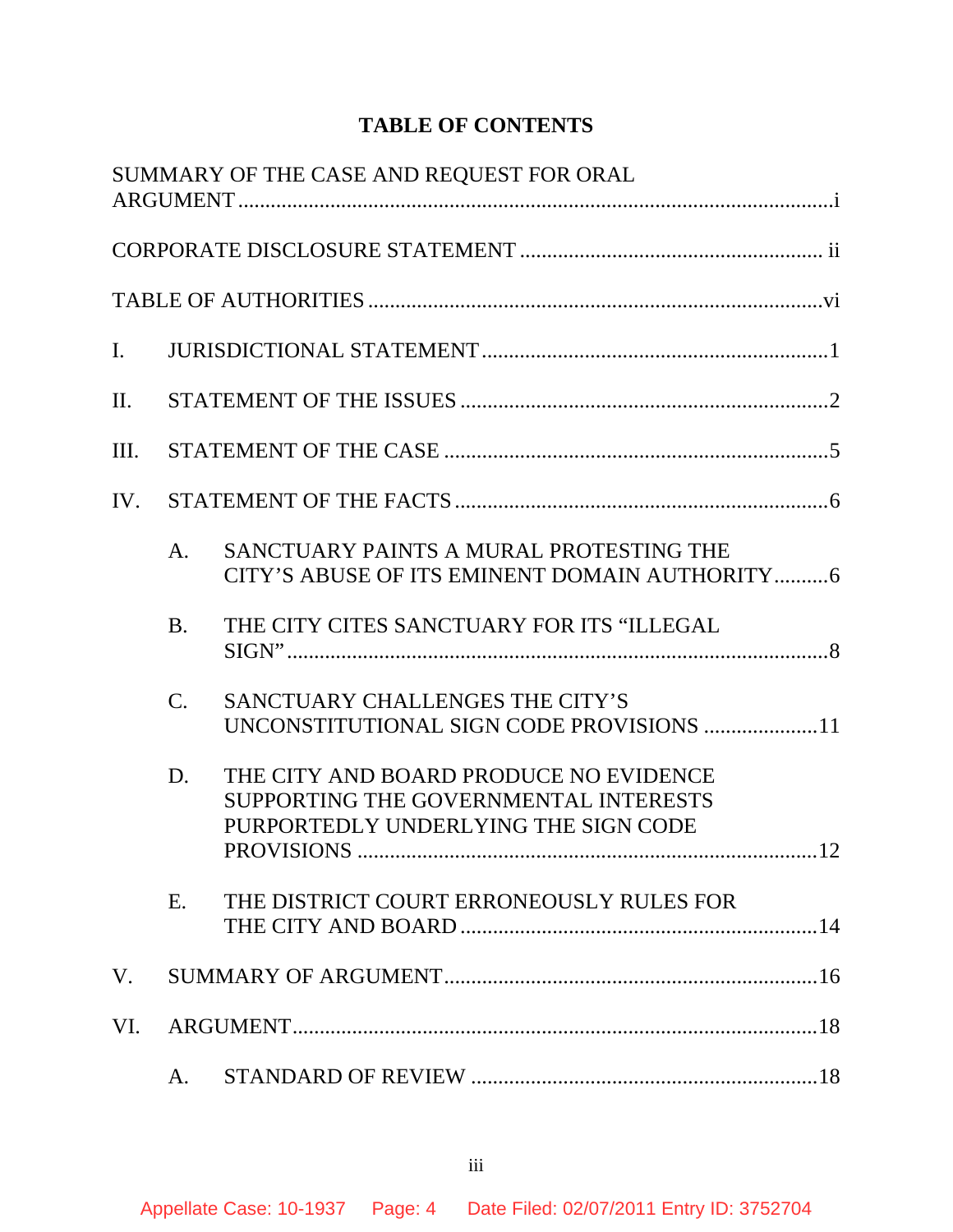| <b>B.</b> |    | THE CITY'S SIGN CODE PROVISIONS IMPERMISSIBLY |                                                                                                                                                           |  |  |
|-----------|----|-----------------------------------------------|-----------------------------------------------------------------------------------------------------------------------------------------------------------|--|--|
|           | 1. |                                               | The City's Sign Code Provisions Are Content-Based21                                                                                                       |  |  |
|           |    | a.                                            | Sign Code Provisions Like The City's Are Routinely                                                                                                        |  |  |
|           |    | $\mathbf{b}$ .                                | The District Court's Erroneous Conclusion That The<br>Sign Code Is Content-Neutral Resulted From Its<br><b>Conflation Of Content-Based Regulation And</b> |  |  |
|           | 2. |                                               | The City's Sign Code Provisions Fail Strict Scrutiny34                                                                                                    |  |  |
|           | 3. |                                               | The City's Sign Code Provisions Do Not Survive                                                                                                            |  |  |
|           |    | a.                                            | The City And Board Have The Burden To Prove<br>The Sign Code Provisions Survive Intermediate                                                              |  |  |
|           |    | $\mathbf b$ .                                 | The Restrictions Applied To Sanctuary's Mural<br>Do Not Serve A Significant Governmental                                                                  |  |  |
|           |    | c.                                            | The Restrictions On Sanctuary's Mural Are Not                                                                                                             |  |  |
|           |    | d.                                            | The Restrictions On Sanctuary's Protest Mural Do<br>Not Leave It With Ample And Adequate                                                                  |  |  |
| $C$ .     |    |                                               | THE SIGN CODE EFFECTS A PRIOR RESTRAINT ON<br>SANCTUARY'S SPEECH IN VIOLATION OF THE                                                                      |  |  |
| D.        |    |                                               | THE SIGN CODE'S DISCRIMINATORY TREATMENT<br>OF SIGNS BASED ON GEOGRAPHIC ZONE VIOLATES                                                                    |  |  |
|           |    |                                               |                                                                                                                                                           |  |  |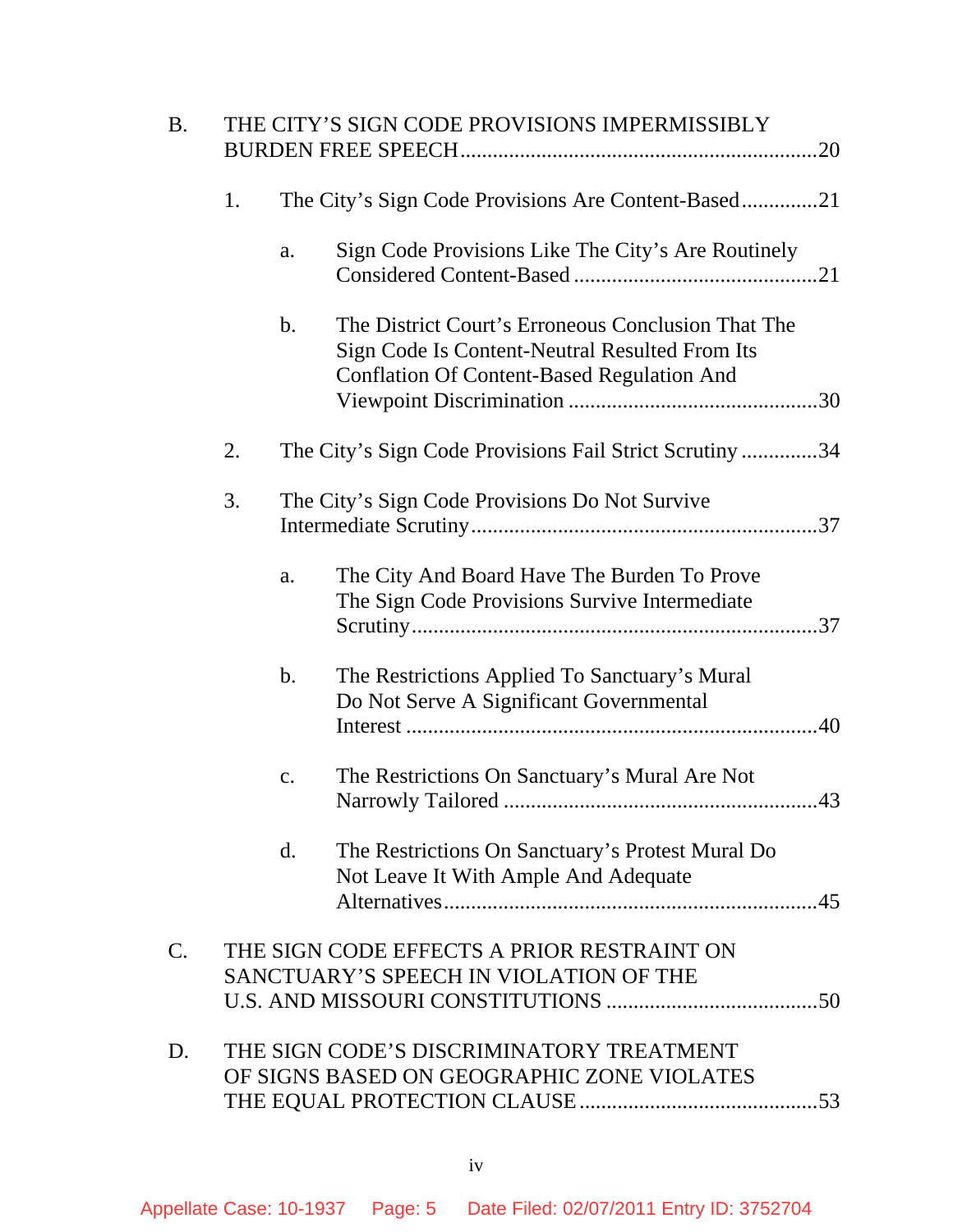| E. | THE DISTRICT COURT ERRED IN DECLINING TO      |  |
|----|-----------------------------------------------|--|
|    | ISSUE A WRIT OF CERTIORARI AND ENTER JUDGMENT |  |
|    | FOR SANCTUARY ON ITS CLAIMS UNDER MO. REV.    |  |
|    |                                               |  |
|    |                                               |  |
|    |                                               |  |
|    |                                               |  |
|    | CERTIFICATE OF COMPLIANCE AND VIRUS SCANNING  |  |
|    |                                               |  |
|    | <b>CERTIFICATE OF FILING AND SERVICE</b>      |  |

ADDENDUM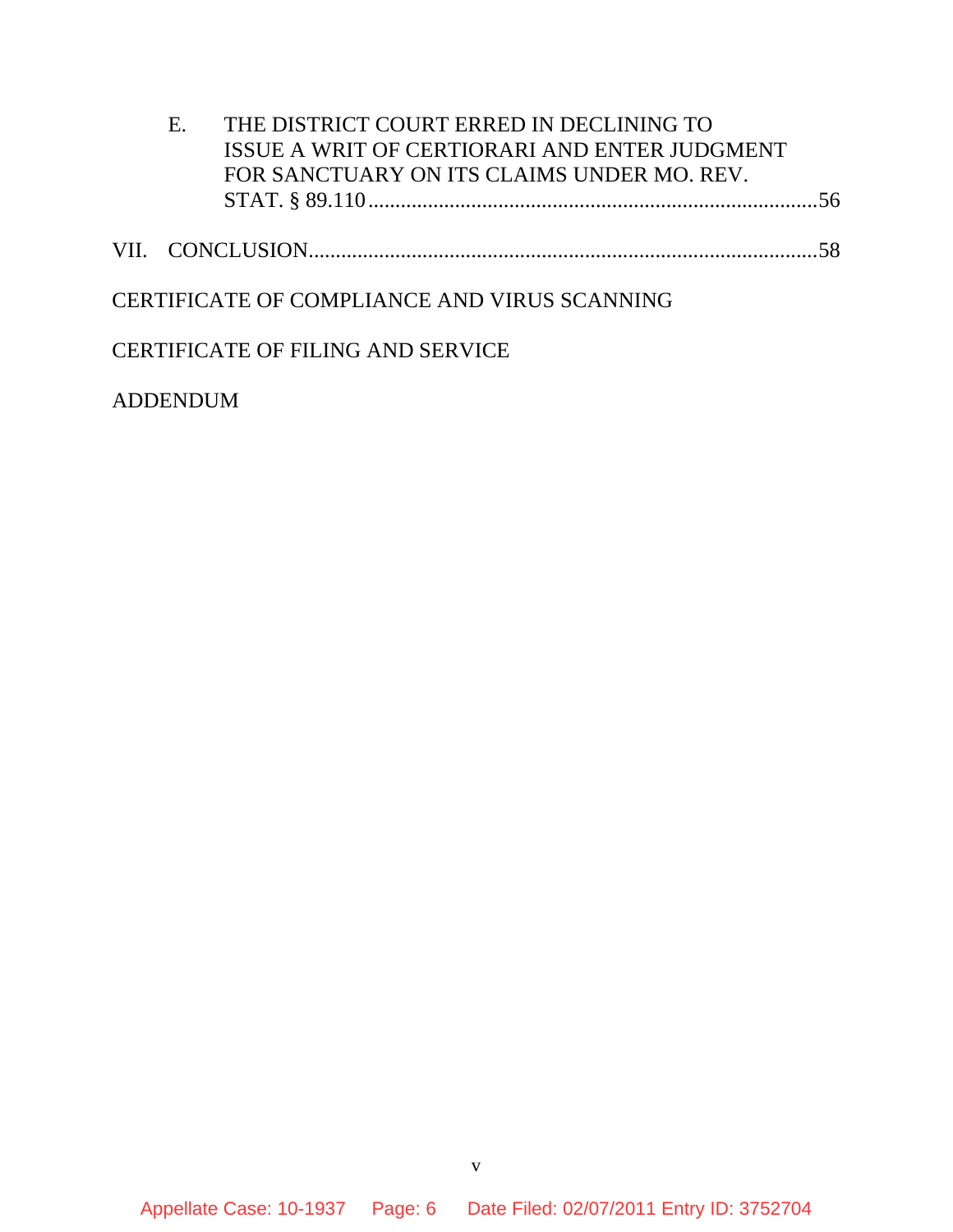# **TABLE OF AUTHORITIES**

# **CASES**

| 4805 Convoy, Inc. v. City of San Diego, 183 F.3d 1108 (9th Cir. 1999) 19        |
|---------------------------------------------------------------------------------|
| 7250 Corp. v. Board of County Comm'rs for Adams County,                         |
|                                                                                 |
| BBC Fireworks, Inc. v. State Highway and Transp. Comm'n,                        |
| Bonita Media Enters. v. Code Enforcement Bd., No. 2:07-cv-411-Ftm-29DNF,        |
| Bose Corp. v. Consumers Union of United States, Inc., 466 U.S. 485 (1984)20     |
|                                                                                 |
|                                                                                 |
| City of Cincinnati v. Discovery Network, Inc., 507 U.S. 410 (1993) 24, 31, 32   |
|                                                                                 |
| City of Ladue v. Gilleo, 986 F.2d 1180 (8th Cir. 1993),                         |
| City of Lakewood v. Colfax Unlimited Ass'n, Inc., 634 P.2d 52<br>$\dots$ 23, 24 |
| City of Lakewood v. Plain Dealer Publ'g Corp., 486 U.S. 750 (1980)50, 51        |
| City of St. Louis v. Kiely, 652 S.W.2d 694 (Mo. Ct. App. 1983) 4, 50, 51        |
| City of Watseka v. Ill. Pub. Action Council, 796 F.2d 1547 (7th Cir. 1986),     |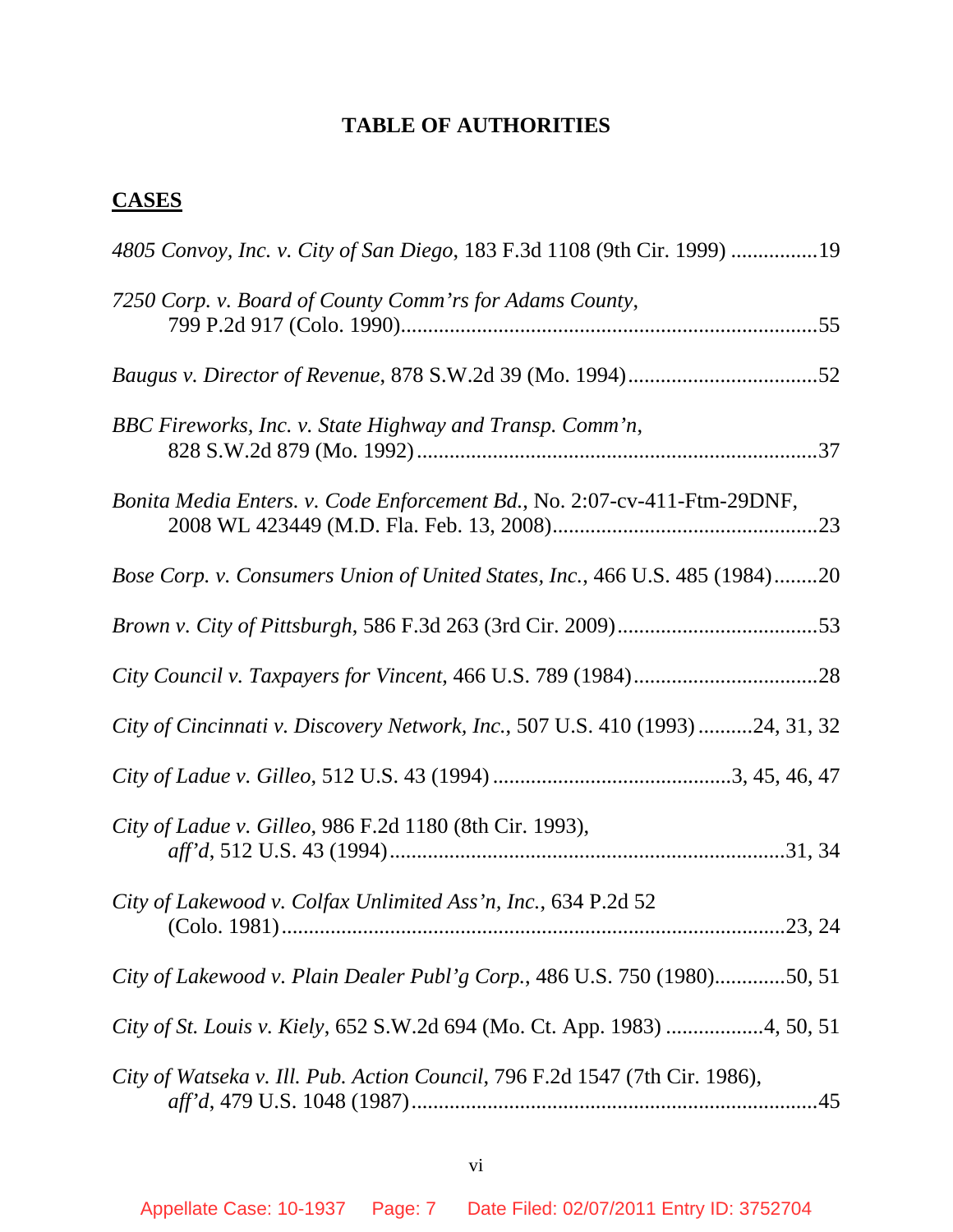| Clark v. Cmty. for Creative Non-Violence, 468 U.S. 288 (1984)37, 39, 43, 45 |
|-----------------------------------------------------------------------------|
| Clear Channel Outdoor, Inc. v. Town Bd., 352 F. Supp. 2d 297                |
| Coll. Sav. Bank v. Fla. Prepaid Postsecondary Educ. Expense Bd.,            |
| Complete Angler, LLC v. City of Clearwater, 607 F. Supp. 2d 1326            |
|                                                                             |
| Coral Springs Street Sys., Inc. v. City of Sunrise, 371 F.3d 1320           |
| Desert Outdoor Adver., Inc. v. City of Oakland, 506 F.3d 798                |
| Entm't Software Ass'n v. Swanson, 519 F.3d 768 (8th Cir. 2008)38, 41        |
|                                                                             |
| Excalibur Group, Inc. v. City of Minneapolis, 116 F.3d 1216                 |
|                                                                             |
|                                                                             |
| Goward v. Minneapolis, 456 N.W.2d 460 (Minn. Ct. App. 1990) passim          |
| Hart v. Board of Adjustment, 616 S.W.2d 111 (Mo. Ct. App. 1981)5, 57        |
|                                                                             |
|                                                                             |
| Household Goods Carriers' Bureau v. ICC, 584 F.2d 437                       |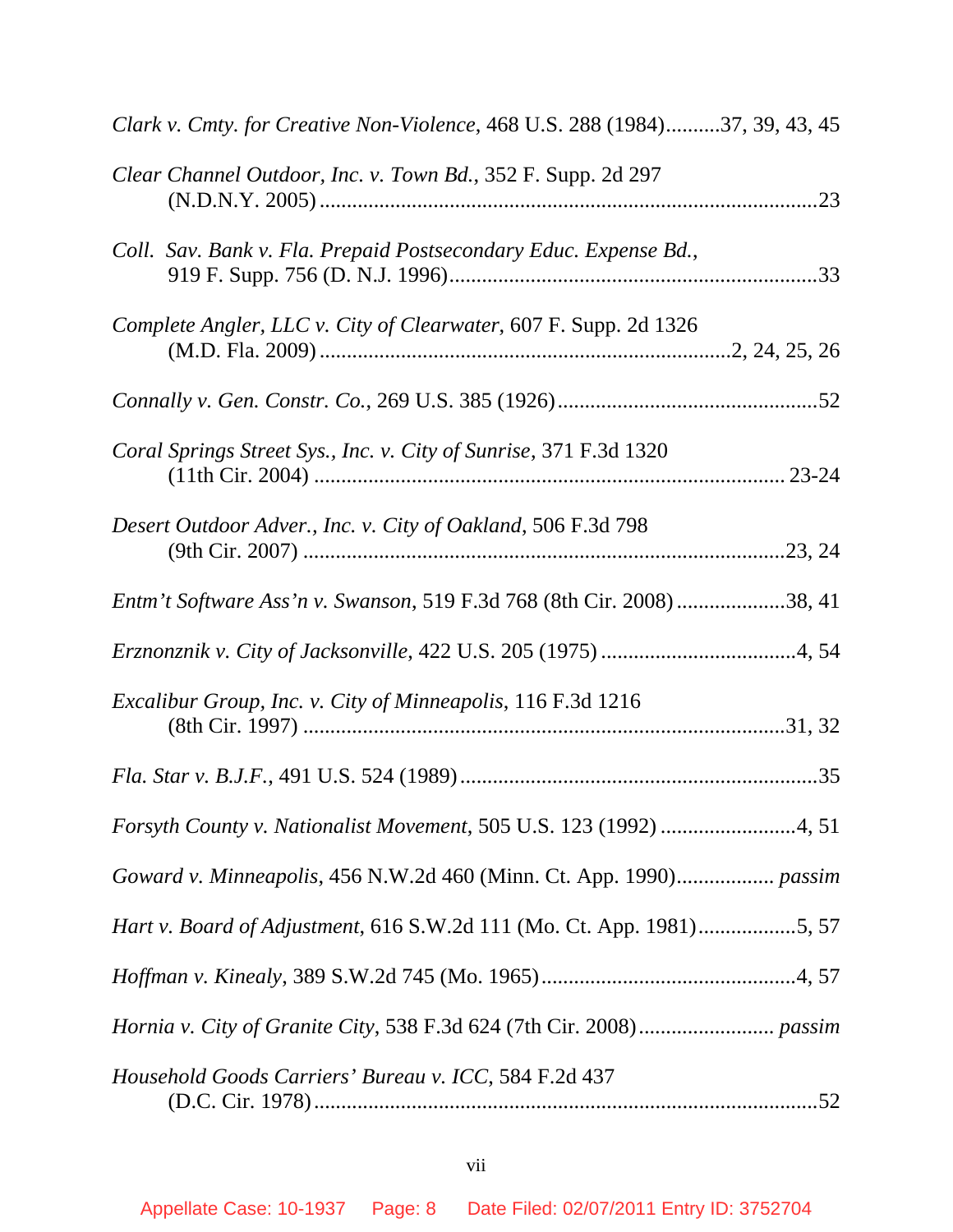| In re Western Iowa Limestone, Inc., 538 F.3d 858 (8th Cir. 2008)19                                                                          |
|---------------------------------------------------------------------------------------------------------------------------------------------|
| Interactive Digital Software Ass'n v. St. Louis County, 329 F.3d 954                                                                        |
|                                                                                                                                             |
| King Enters., Inc. v. Thomas Twp., 215 F. Supp. 2d 891 (E.D. Mich. 2002)23                                                                  |
|                                                                                                                                             |
|                                                                                                                                             |
|                                                                                                                                             |
|                                                                                                                                             |
| Lowry ex rel. Crow v. Watson Chapel Sch. Dist., 540 F.3d 752                                                                                |
| Lusk v. Village of Cold Spring, 418 F. Supp. 2d 314 (S.D.N.Y. 2005),<br>rev'd in part on other grounds, 475 F.3d 480 (2d Cir. 2007)  passim |
|                                                                                                                                             |
| McFadden v. City of Bridgeport, 422 F. Supp. 2d 659 (N.D. W. Va. 2006) 24                                                                   |
|                                                                                                                                             |
|                                                                                                                                             |
|                                                                                                                                             |
|                                                                                                                                             |
| Myers v. Lutsen Mountains Corp., 587 F.3d 891 (8th Cir. 2009) 18, 19, 20                                                                    |
| Nat'l Adver. Co. v. City of Orange, 861 F.2d 246 (9th Cir. 1988)23, 26, 27                                                                  |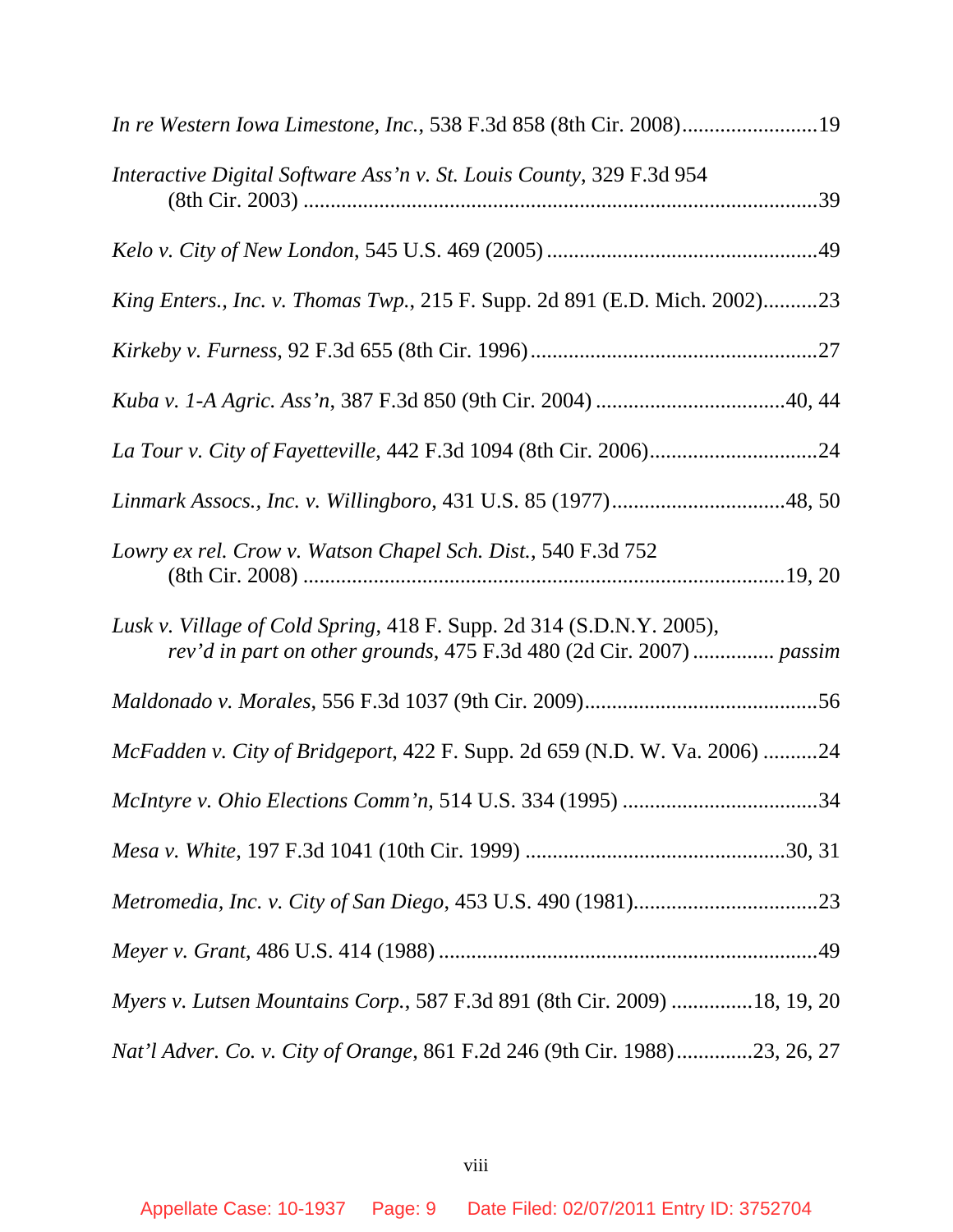| Neighborhood Enters., Inc. v. City of St. Louis, 540 F.3d 882                      |
|------------------------------------------------------------------------------------|
| Nixon v. Shrink Mo. Government PAC, 528 U.S. 377 (2000)38, 42                      |
| Normandy Sch. Dist. v. City of Pasadena Hills, 70 S.W.3d 488                       |
|                                                                                    |
| <i>Outdoor Sys., Inc. v. City of Merriam, 67 F. Supp. 2d 1258 (D. Kan. 1999)29</i> |
|                                                                                    |
| Platte Woods United Methodist Church v. City of Platte Woods,                      |
| Police Dep't. of Chicago v. Mosley, 408 U.S. 92 (1972) 4, 53, 54, 55               |
| Republican Party of Minn. v. White, 416 F.3d 738 (8th Cir. 2005) 34, 35            |
| RUI One Corp. v. City of Berkeley, 371 F.3d 1137 (9th Cir. 2004)15                 |
|                                                                                    |
| S.D. Myers, Inc. v. City and County of San Francisco, 253 F.3d 461                 |
|                                                                                    |
| Serv. Employees Int'l Union, Local 5 v. City of Houston, 595 F.3d 588              |
| Solantic, LLC v. City of Neptune Beach, 410 F.3d 1250                              |
|                                                                                    |
|                                                                                    |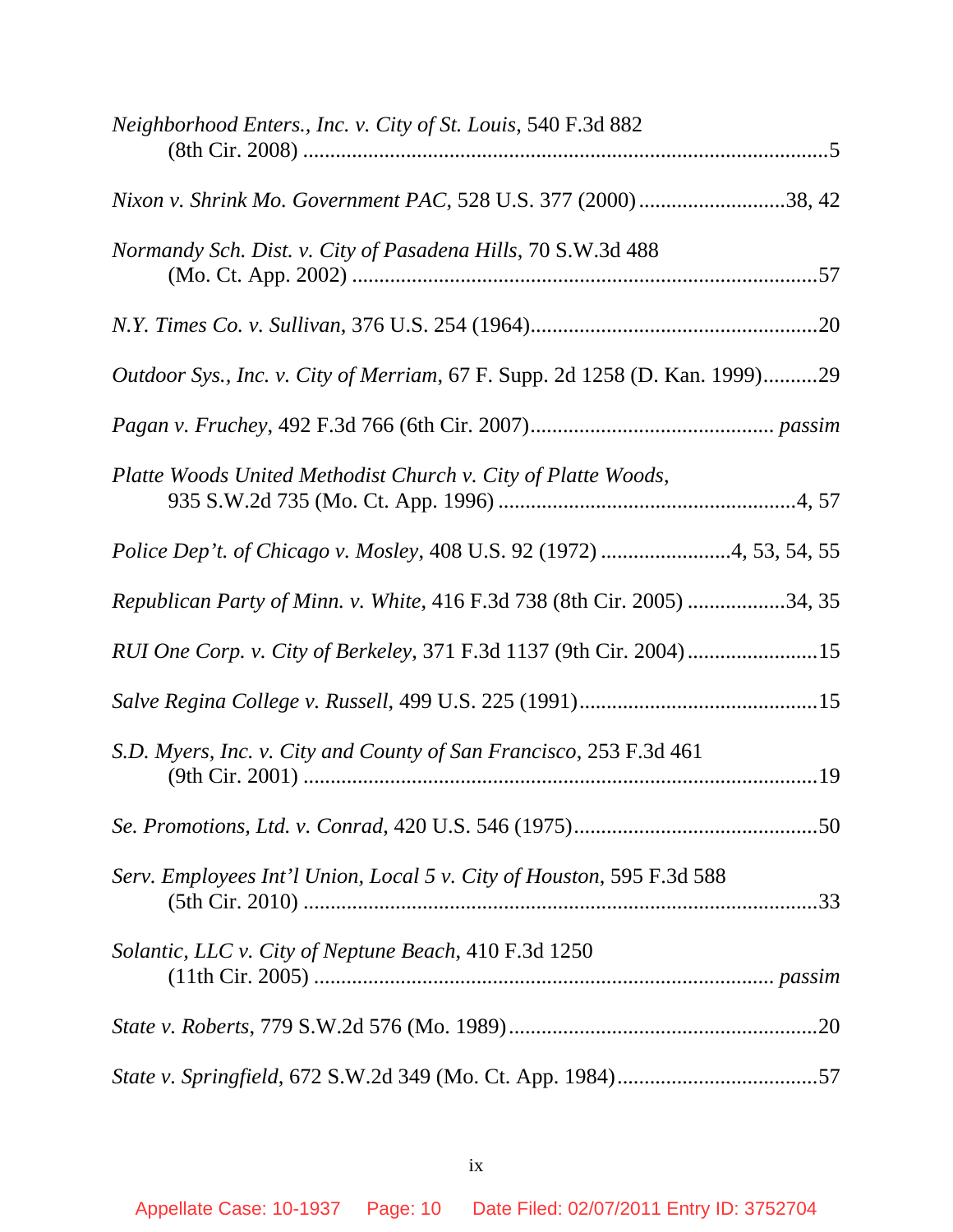| Students Against Apartheid Coaltion v. O'Neil, 660 F. Supp. 333               |
|-------------------------------------------------------------------------------|
| Turner Broad. Sys., Inc. v. FCC, 512 U.S. 622 (1994) 3, 31, 38, 42            |
| United States v. Playboy Entertainment Group, Inc., 529 U.S. 803 (2000)37, 38 |
|                                                                               |
|                                                                               |
|                                                                               |
| Weinberg v. City of Chicago, 310 F.3d 1029 (7th Cir. 2002)3, 39, 41, 48       |
|                                                                               |
|                                                                               |
| XXL of Ohio, Inc. v. City of Broadview Heights, 341 F. Supp. 2d 765<br>.28    |

# **RULES AND STATUTES**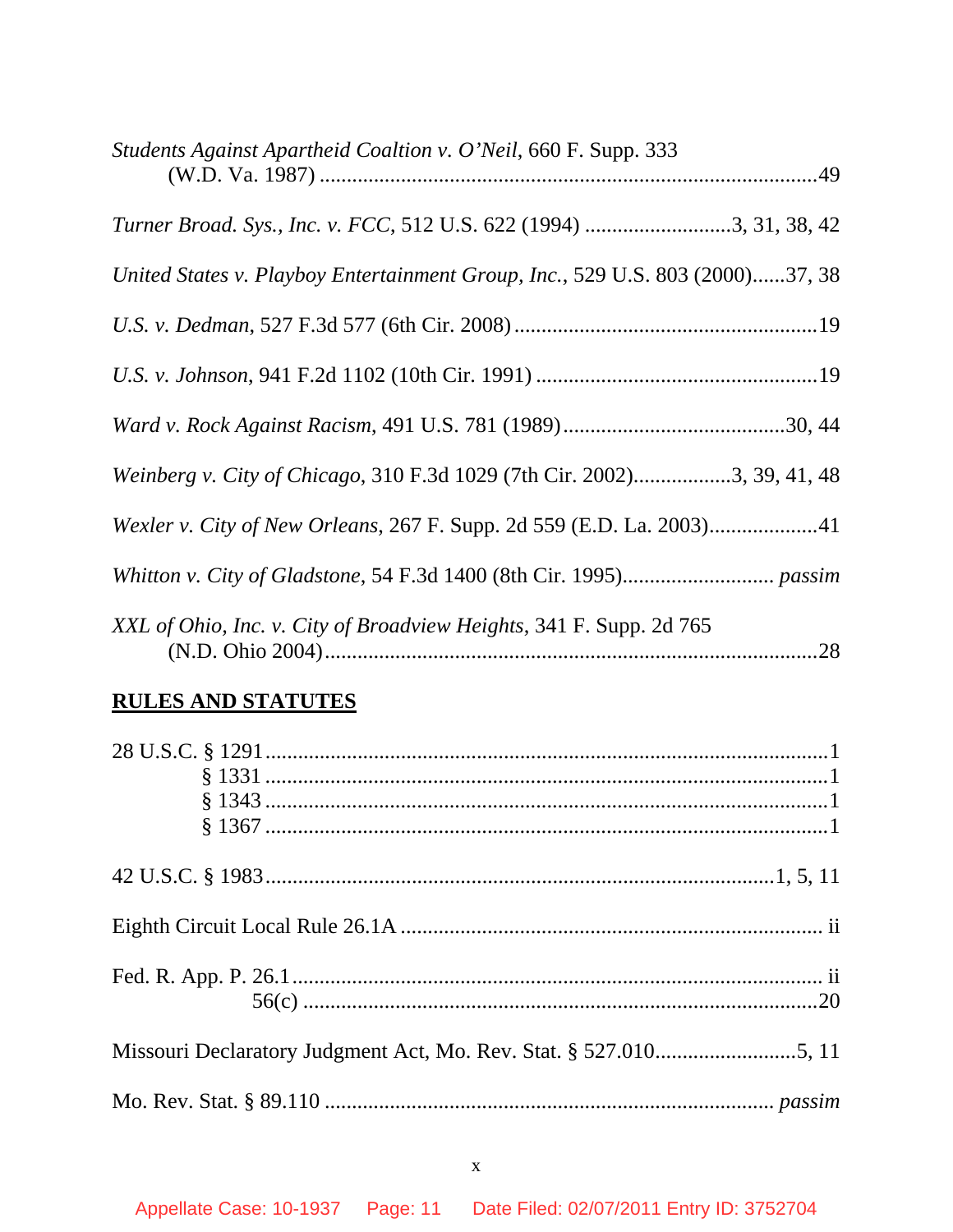# **OTHER AUTHORITIES**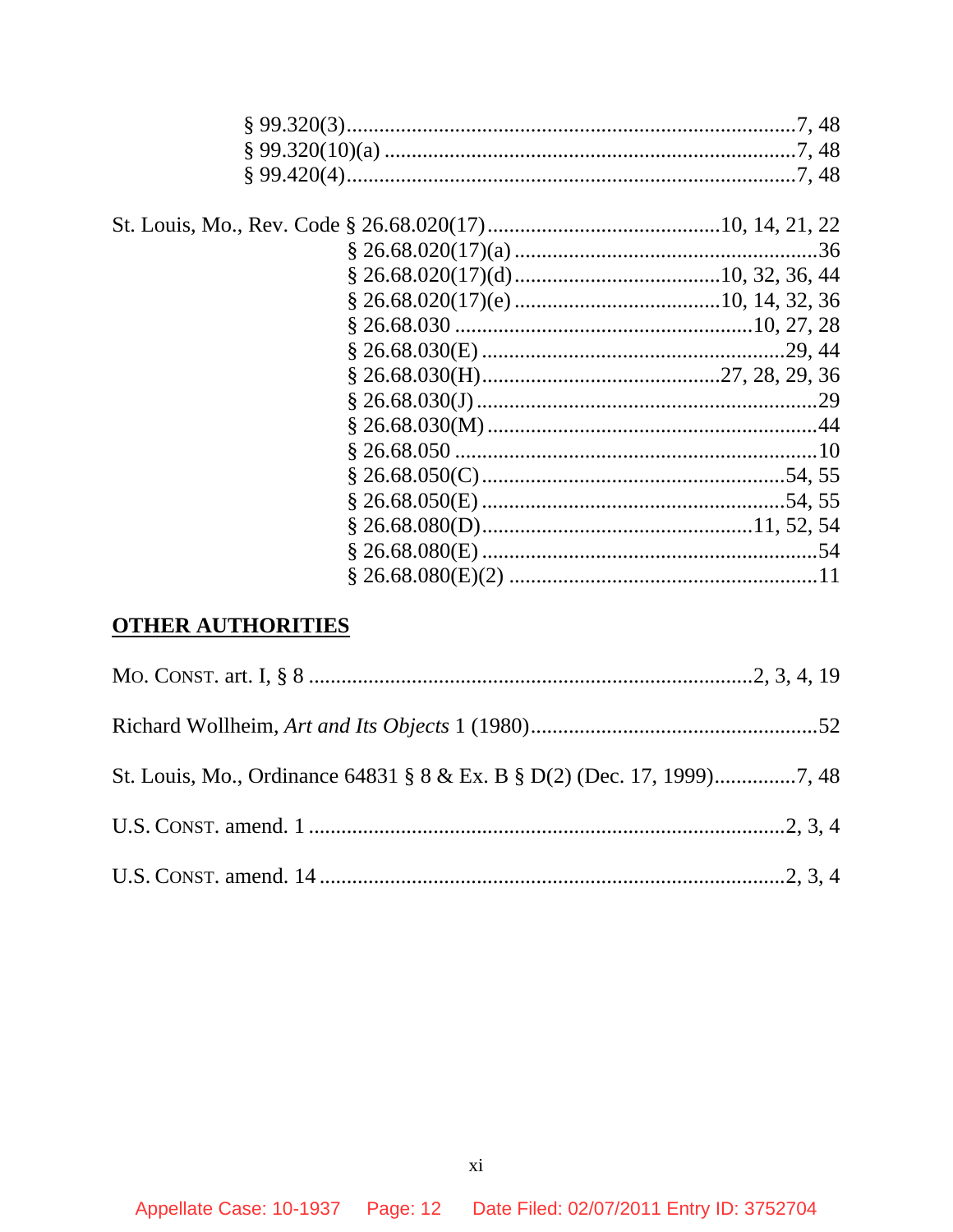#### **I. JURISDICTIONAL STATEMENT**

#### *Basis for District Court's Subject Matter Jurisdiction*

The district court had original jurisdiction pursuant to 28 U.S.C. § 1331, because this action arose under the Constitution and laws of the United States. The district court also had original jurisdiction pursuant to 28 U.S.C. § 1343, because this action involves claims brought under the Civil Rights Act of 1871, 42 U.S.C. § 1983. The district court had supplemental jurisdiction over Sanctuary's state law claims pursuant to 28 U.S.C. § 1367.

#### *Basis for Court of Appeal's Jurisdiction*

Pursuant to 28 U.S.C. § 1291, this Court has jurisdiction over this appeal because it is taken from a final decision of a district court of the United States.

#### *Filing Dates Establishing Timeliness of Appeal*

On March 29, 2010, the district court filed its Opinion, Memorandum and Order denying Sanctuary's motion for summary judgment and granting that of the City and Board. The court entered judgment the same day. Sanctuary timely filed a notice of appeal on April 26, 2010.

## *Assertion that Appeal is from a Final Order or Judgment*

This appeal is taken from a final judgment and is therefore immediately appealable. The district court's Judgment and its Opinion, Memorandum and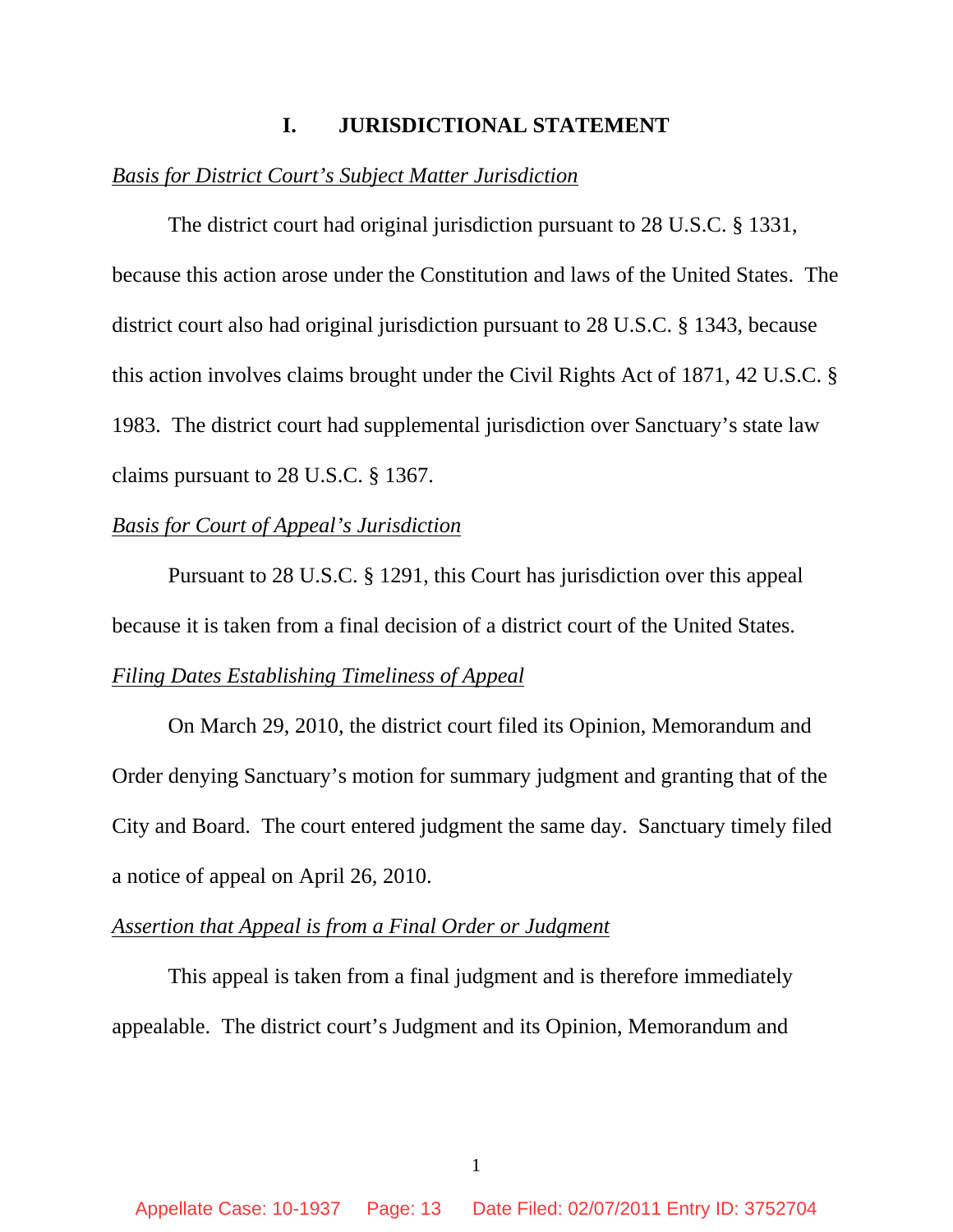Order disposed of all remaining claims pending before the court in Case No. 4:07 cv-01546-HEA.

#### **II. STATEMENT OF THE ISSUES**

1. Did the district court err in holding that the City's sign code, and the

City and Board's application of that code to Sanctuary's mural, did not violate

constitutional guarantees of free speech?

*Whitton v. City of Gladstone*, 54 F.3d 1400 (8th Cir. 1995).

*Solantic, LLC v. City of Neptune Beach*, 410 F.3d 1250 (11th Cir. 2005).

*Lusk v. Village of Cold Spring*, 418 F. Supp. 2d 314 (S.D.N.Y. 2005), *rev'd in part on other grounds*, 475 F.3d 480 (2d Cir. 2007).

*Complete Angler, LLC v. City of Clearwater*, 607 F. Supp. 2d 1326 (M.D. Fla. 2009).

U.S. CONST. amends. 1 & 14.

MO. CONST. art. I, § 8.

2. Did the district court err in holding that the sign code provisions

applied to Sanctuary's mural were content-neutral and therefore subject only to

intermediate scrutiny?

*Whitton v. City of Gladstone*, 54 F.3d 1400 (8th Cir. 1995).

*Solantic, LLC v. City of Neptune Beach*, 410 F.3d 1250 (11th Cir. 2005).

*Lusk v. Village of Cold Spring*, 418 F. Supp. 2d 314 (S.D.N.Y. 2005), *rev'd in part on other grounds*, 475 F.3d 480 (2d Cir. 2007).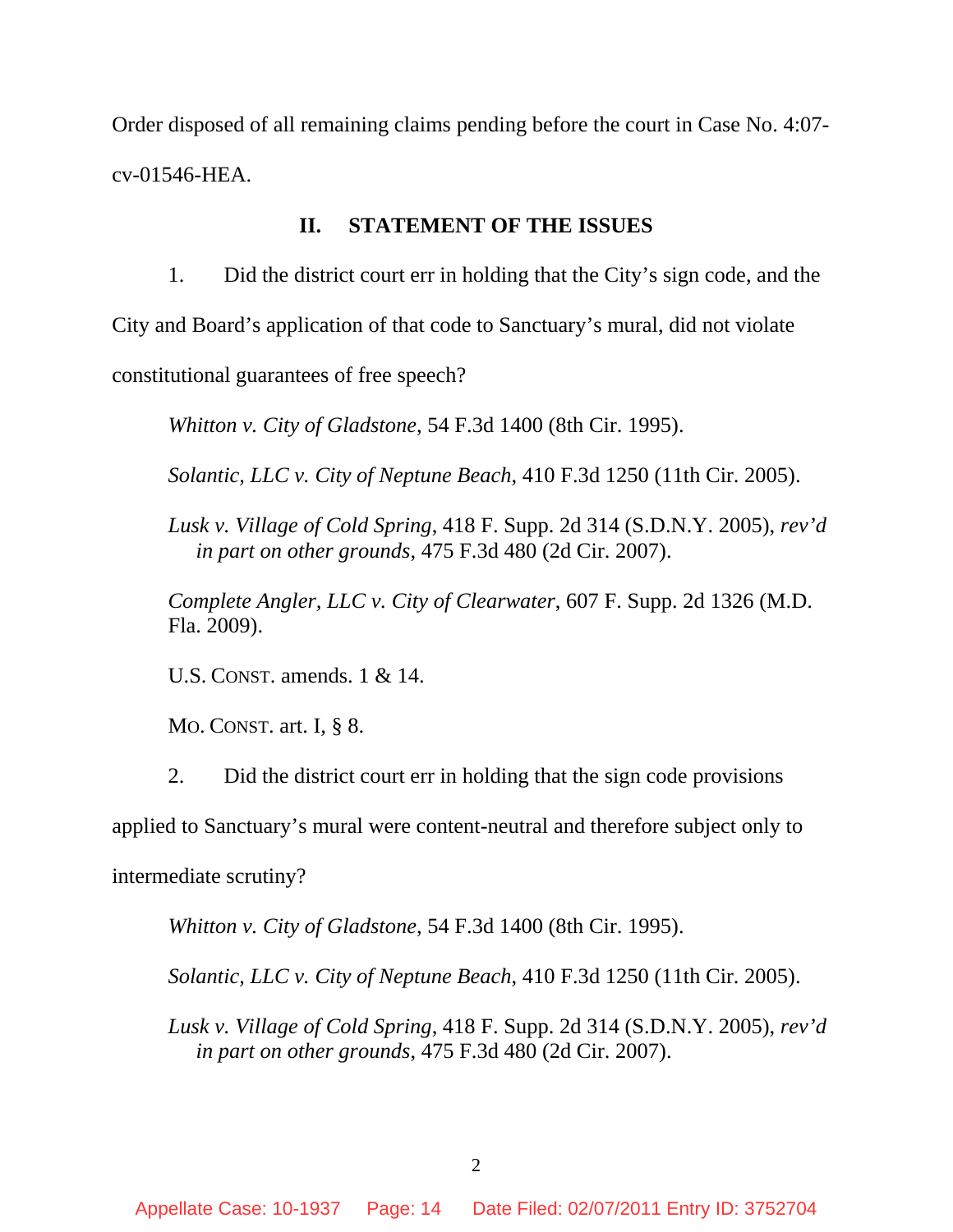*Complete Angler, LLC v. City of Clearwater*, 607 F. Supp. 2d 1326 (M.D. Fla. 2009).

U.S. CONST. amends. 1 & 14.

MO. CONST. art. I, § 8.

3. Did the district court err by engaging in speculation and conjecture to support the asserted governmental interests in traffic safety and aesthetics when the City and Board stipulated there was no evidence to support those interests?

*Turner Broad. Sys., Inc. v. FCC*, 512 U.S. 622 (1994) (plurality).

*Horina v. City of Granite City*, 538 F.3d 624 (7th Cir. 2008).

*Pagan v. Fruchey*, 492 F.3d 766 (6th Cir. 2007) (en banc).

*Weinberg v. City of Chicago*, 310 F.3d 1029 (7th Cir. 2002).

U.S. CONST. amends. 1 & 14.

MO. CONST. art. I, § 8.

4. Did the district court err in holding that leaflets and off-site billboards are adequate alternatives to an anti-eminent domain abuse protest mural painted on a building threatened by eminent domain abuse?

*City of Ladue v. Gilleo*, 512 U.S. 43 (1994).

*Goward v. Minneapolis*, 456 N.W.2d 460 (Minn. Ct. App. 1990).

*Weinberg v. City of Chicago*, 310 F.3d 1029 (7th Cir. 2002).

U.S. CONST. amends. 1 & 14.

MO. CONST. art. I, § 8.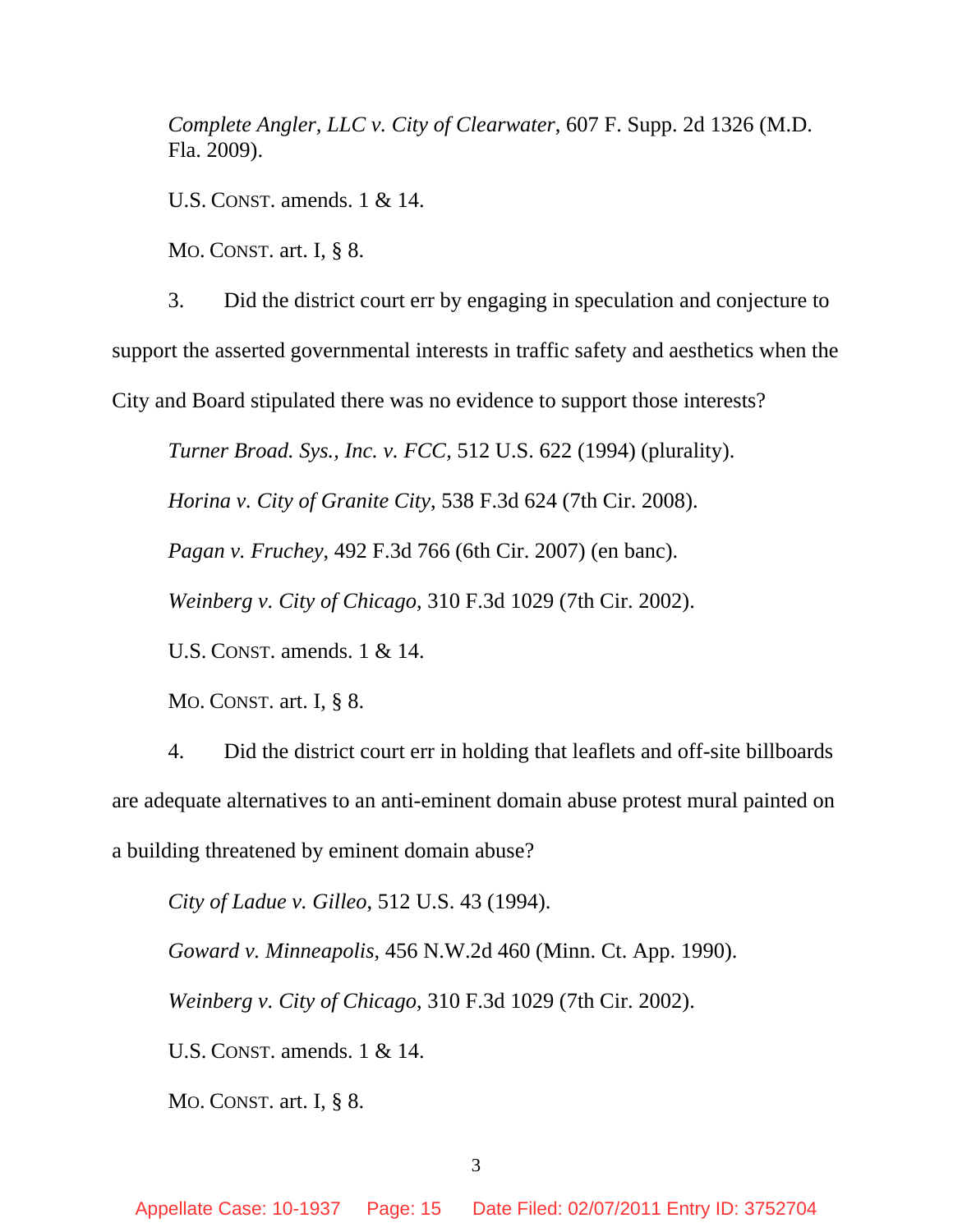5. Did the district court err in holding that the City's sign permit requirement is not a prior restraint of speech, even though the City and Board stipulated that they have no policy to guide the determination of whether something is a "sign" requiring a permit or, instead, an exempted item, such as a "work of art"?

*Forsyth County v. Nationalist Movement*, 505 U.S. 123 (1992).

*City of St. Louis v. Kiely*, 652 S.W.2d 694 (Mo. Ct. App. 1983).

U.S. CONST. amends. 1 & 14.

MO. CONST. art. I, § 8.

6. Did the district court err in holding that the City's discriminatory treatment of political signs based on geographic location is permissible under the Equal Protection Clause?

*Police Dep't of Chicago v. Mosley*, 408 U.S. 92, 99 (1972).

*Erznoznik v. City of Jacksonville*, 422 U.S. 205 (1975).

U.S. CONST. amend. 14.

7. In reviewing the Board of Adjustment's administrative decision under Mo. Rev. Stat. § 89.110, did the district err in refusing to reach constitutionality of the sign code provisions on which that decision was based?

*Platte Woods United Methodist Church v. City of Platte Woods*, 935 S.W.2d 735 (Mo. Ct. App. 1996).

*Hoffmann v. Kinealy*, 389 S.W.2d 745 (Mo. 1965).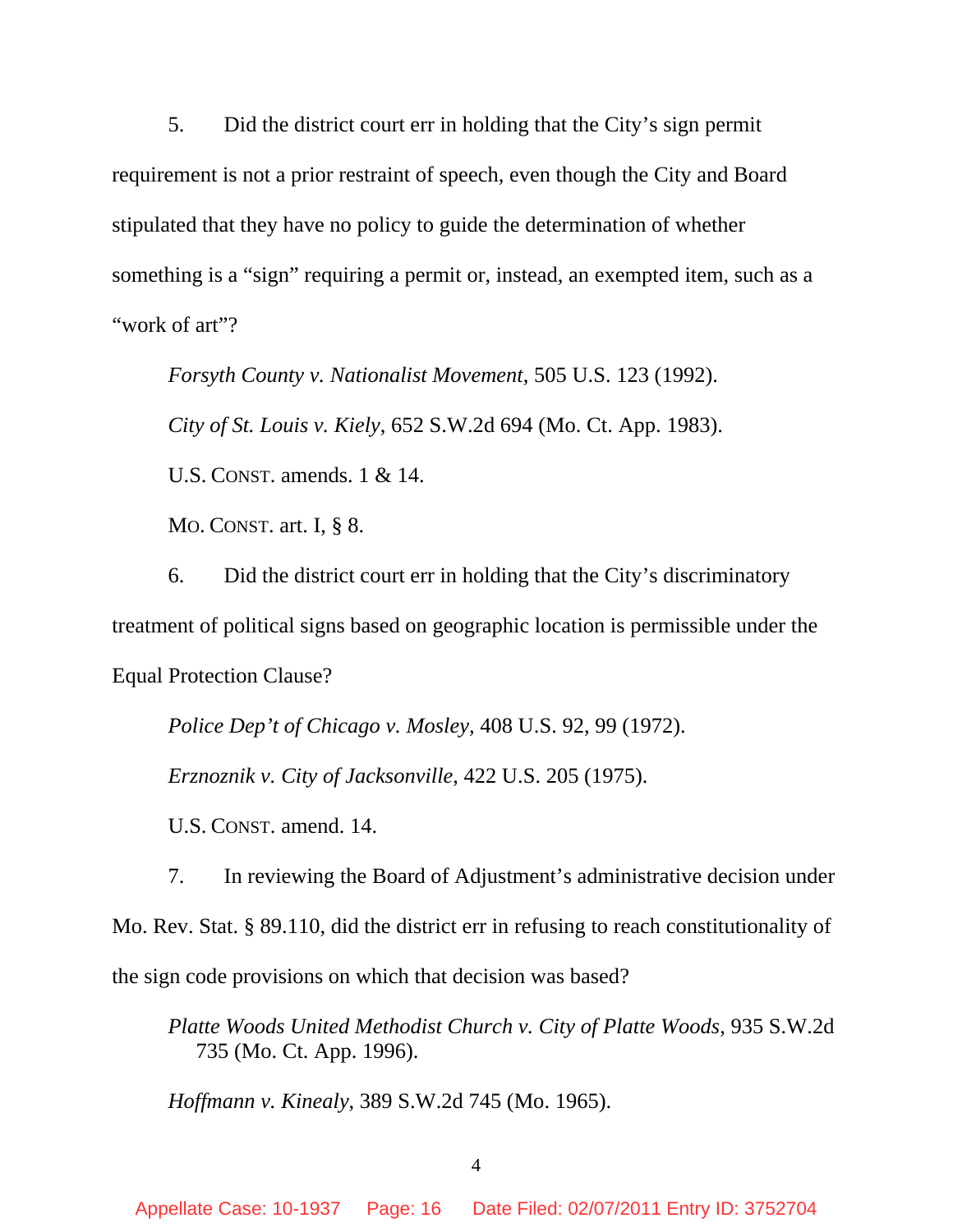*Hart v. Bd. of Adjustment*, 616 S.W.2d 111 (Mo. Ct. App. 1981).

Mo. Rev. Stat. § 89.110.

 $\overline{a}$ 

#### **III. STATEMENT OF THE CASE**

This case is a free speech and equal protection challenge to efforts by the City of St. Louis and the St. Louis Board of Adjustment to suppress speech regarding the City's long history of eminent domain abuse. Specifically, the City and Board relied on vague and content-based provisions in the City's sign code to require, then deny, a permit when Sanctuary In The Ordinary—a non-profit, lowincome housing provider—sought to display a mural protesting the City's eminent domain practices.<sup>1</sup>

Along with its founder, Jim Roos, and property manager, Neighborhood Enterprises, Sanctuary In The Ordinary<sup>2</sup> filed this action in state court challenging the permit denial and the sign code provisions on which the denial was based. They asserted federal and state constitutional claims pursuant to 42 U.S.C. § 1983 and the Missouri Declaratory Judgments Act, Mo. Rev. Stat. § 527.010, and also

<sup>&</sup>lt;sup>1</sup> The City's Land Clearance for Redevelopment Authority (LCRA) issued its own denial of Sanctuary's sign permit application. Sanctuary filed a separate action challenging that denial, but the district court dismissed the action. This Court reversed, holding that "the LCRA had no authority to deny the plaintiffs' sign permit." *Neighborhood Enters., Inc. v. City of St. Louis*, 540 F.3d 882, 885 (8th Cir. 2008). On remand, the parties settled.

 $2^{2}$  As noted above, this brief will refer to the Appellants collectively as "Sanctuary."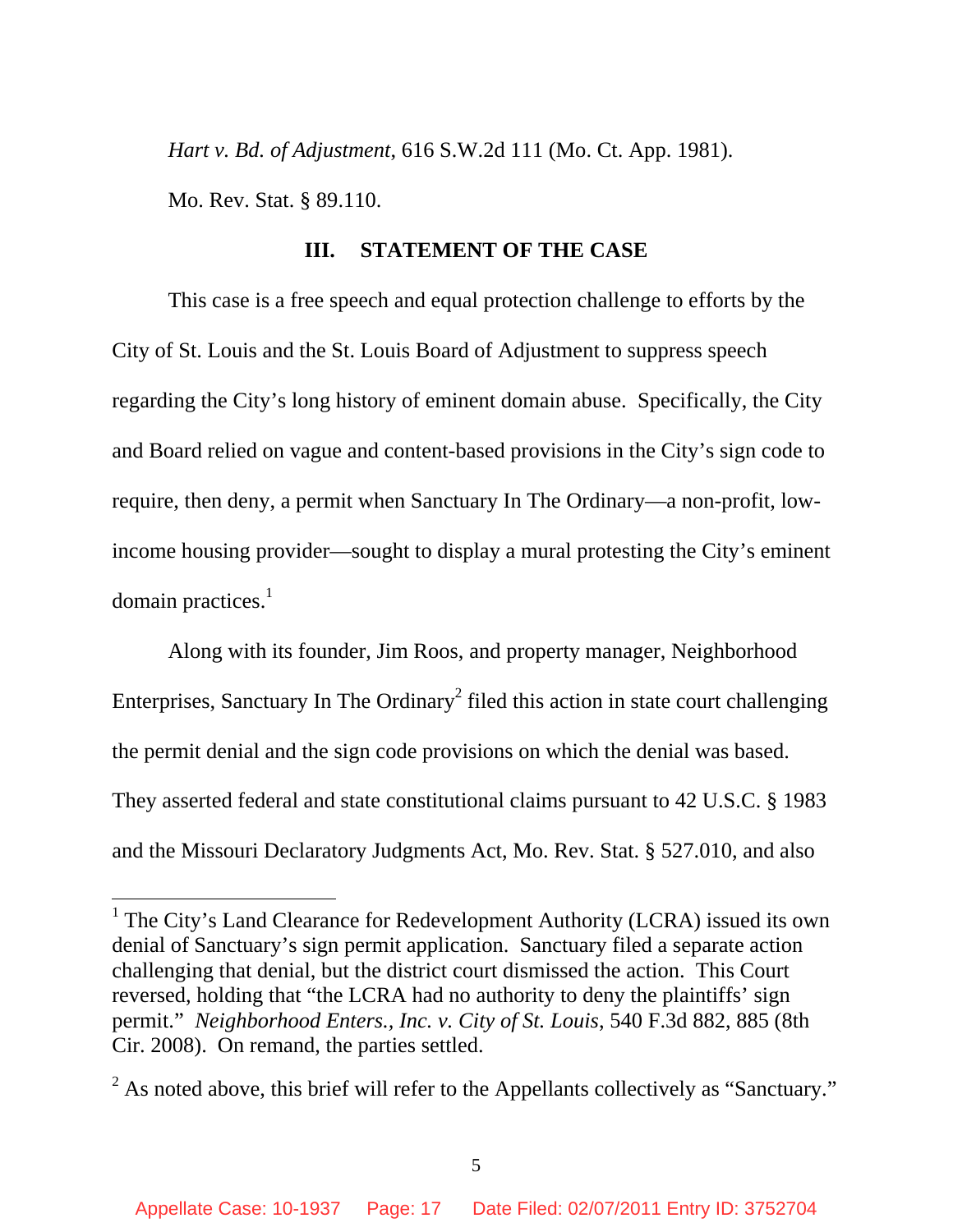requested a writ of certiorari pursuant to Mo. Rev. Stat. § 89.110, which provides for judicial review of "illegal" board of adjustment decisions.

The City and Board removed the case to federal court, and the parties filed cross-motions for summary judgment. On March 29, 2010, the district court denied Sanctuary's motion, granted the City and Board's motion, and entered judgment to that effect. Sanctuary now appeals.

#### **IV. STATEMENT OF THE FACTS**

This case was resolved in the district court on stipulated facts and the administrative record from the proceeding before the Board of Adjustment.<sup>3</sup> The facts are as follows.

### **A. SANCTUARY PAINTS A MURAL PROTESTING THE CITY'S ABUSE OF ITS EMINENT DOMAIN POWER**

Sanctuary In The Ordinary is a non-profit, low-income housing provider for persons in need in the St. Louis area. Its properties are managed by Neighborhood Enterprises, Inc., a self-supporting housing ministry that manages rental properties in St. Louis. (Joint Appendix (hereafter, "J.A.") 345-46, 358; *see also* J.A. 216, 217, 284.)

From 2000 to 2004, the City used eminent domain to acquire 24 buildings owned or managed by Sanctuary In The Ordinary or Neighborhood Enterprises.

<sup>&</sup>lt;sup>3</sup> The stipulated facts are located at pages 345-55 of the Joint Appendix; the administrative record, at pages 54-298.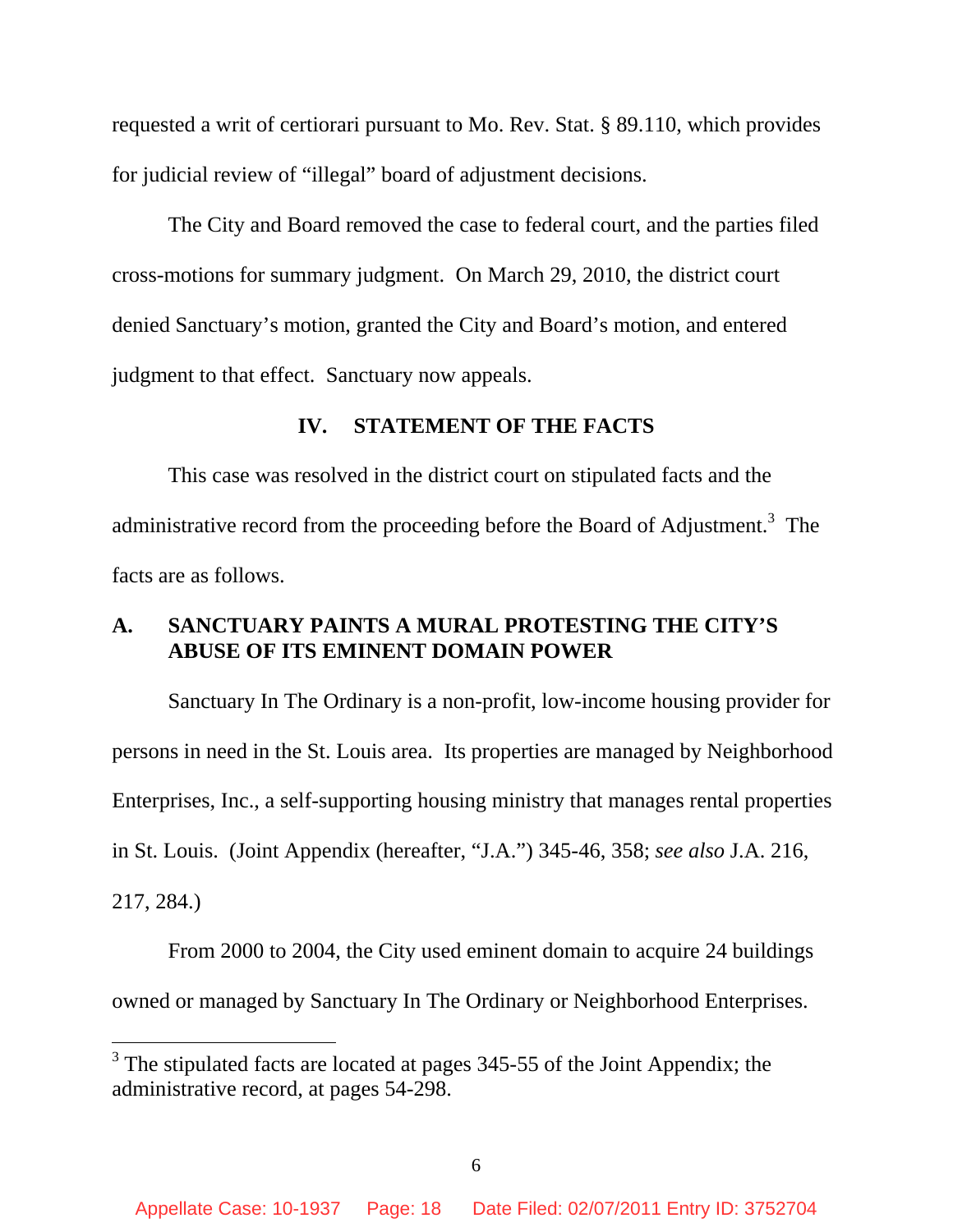The buildings had housed 60 low-income apartments. The City took the buildings for private development. (J.A. 216-217, 220.)

Sanctuary and its tenants continue to face the threat of eminent domain for private development. Sanctuary In The Ordinary owns a residential building at 1806-08 S. 13th Street. It is located within the "Near Southside Redevelopment Area," a 219-acre area that the City has declared "blighted" under Missouri's Land Clearance for Redevelopment Law. (J.A. 346, 359; *see also* J.A. 214, 217, 220, 277-78, 289.) This "blight" declaration authorizes the City to use eminent domain to acquire properties within the area for private redevelopment. *See* Mo. Rev. Stat. § 99.420(4); § 99.320(3) & (10)(a); St. Louis, Mo., Ordinance 64831 § 8 & Ex. B § D(2) (Dec. 17, 1999). In early 2007, the City in fact notified Sanctuary that it intended to acquire this building for redevelopment. (J.A. 217, 220, 277-78.)

In March 2007, to protest the City's penchant for eminent domain abuse, Sanctuary, with tenant<sup>4</sup> approval, commissioned a mural for the building that the City sought to acquire. (J.A. 346, 359; *see also* J.A. 220, 277-78.) The mural, which contains the words "End Eminent Domain Abuse" inside a red circle and slash, was funded by the Missouri Eminent Domain Abuse Coalition

<sup>&</sup>lt;sup>4</sup> One of the tenants is Jackie Ingram, a Sanctuary resident displaced by one of the earlier 24 condemnations. (J.A. 217, 284.)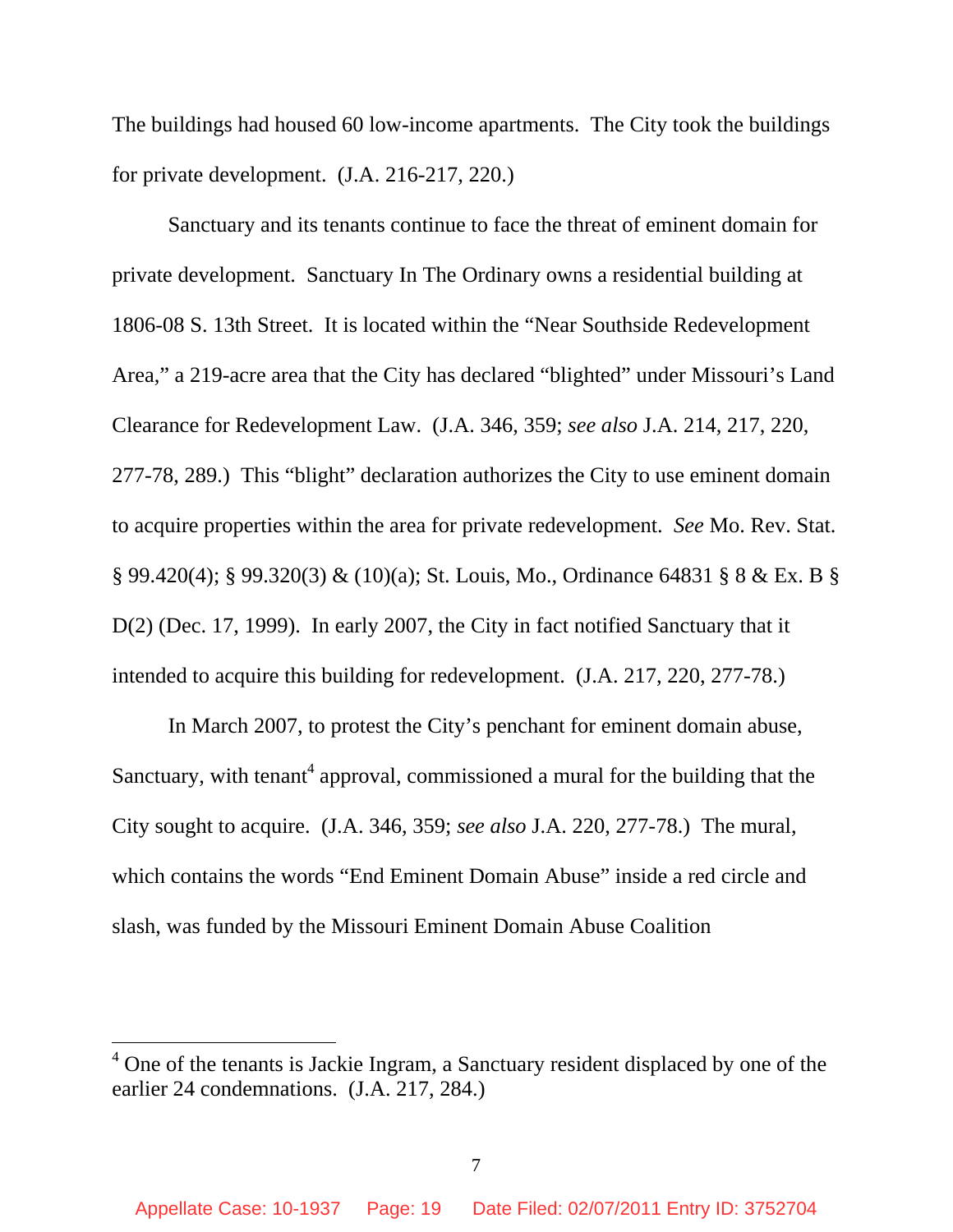("MEDAC")<sup>5</sup>, a civic organization concerned about abusive eminent domain practices. The mural's design reflects a design used by MEDAC in its literature, buttons, and materials. (J.A. 346, 359; *see also* 270.) It is approximately 363 square feet in area and is visible from, among other areas, Interstates 44 and 55 and the Soulard Neighborhood. (J.A. 347, 359; *see also* J.A. 200, 218.)

#### **B. THE CITY CITES SANCTUARY FOR ITS "ILLEGAL SIGN"**

Promptly after Sanctuary's protest mural was completed, the City issued a citation declaring it an "illegal sign." The citation insisted that "[p]ermits must be acquired for signs of this type" and provided instructions explaining how to obtain a permit. (J.A. 347, 353, 359-60.) Consistent with the instructions, Sanctuary and Neighborhood Enterprises filed a permit application on May 14, 2007. (J.A. 347, 355, 360.)

The City's Zoning Administrator denied the permit on May 30, 2007, because it did not meet certain requirements of the City's Zoning Code.<sup>6</sup> (J.A. 347, 360; *see also* J.A. 196-99.) A subsequent explanation of the basis for denial stated that "[t]he wall face of the building on which the sign has been painted does not

<sup>&</sup>lt;sup>5</sup> Plaintiff Jim Roos founded Sanctuary In The Ordinary and Neighborhood Enterprises and is a member of MEDAC. (J.A. 346, 358-59.)

 $6$  St. Louis's "Comprehensive Sign Control Regulations" are part of the City's Zoning Code. They may be found in the Joint Appendix at pages 127-139. Sanctuary refers to these regulations collectively as the "sign code."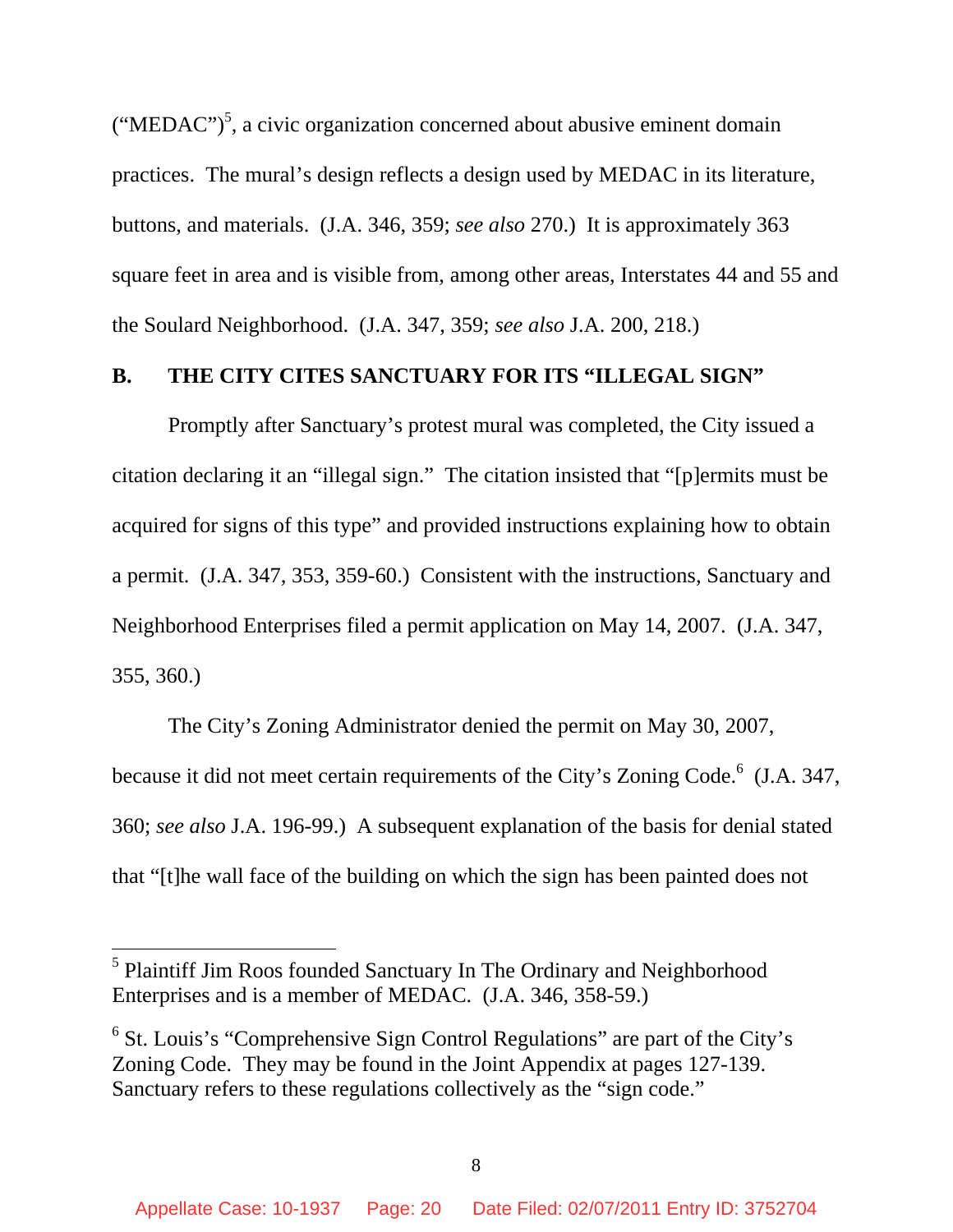have street frontage as defined in the Zoning Code, and is therefore not entitled to signage"; and that, "[i]n the 'D' zoning district[,]  $\dots$  [t]he maximum allowable square footage for any sign . . . is 30 sq.ft.; based on the diameter of the circular sign it is approximately 363 sq.ft. in area." (J.A. 347-48, 360-61; *see also* J.A. 200.) The Zoning Administrator's letter advised Sanctuary that it could appeal the denial to the Board of Adjustment, which Sanctuary did. (J.A. 348, 361; *see also* J.A. 195-96, 201-02.)

Before Sanctuary's appeal was heard, however, Alderman Phyllis Young who had introduced the ordinance declaring Sanctuary's property "blighted" and authorizing eminent domain—wrote a letter "urg[ing] the Board . . . to uphold the . . . denial." She argued, "If this sign is allowed to remain then anyone with property along any thoroughfare can paint signs indicating the opinion or current matter relevant to the owner to influence passsersby with no control by any City agency. The precedent should not be allowed." (J.A. 209.)

The Board heard Sanctuary's appeal on July 11, 2007. (J.A. 348, 361.) Sanctuary argued that the City's sign code provisions were impermissibly contentbased, in violation of the free speech protections of the U.S. and Missouri Constitutions. Sanctuary offered three examples of such content-based regulation:

• The sign code exempts from the definition of "sign"—and, thus, from the permit requirement and all other regulations pertaining to "signs" numerous content-based categories, including "[n]ational, state, religious, fraternal, professional and civic symbols or crests" and "[w]orks of art."

9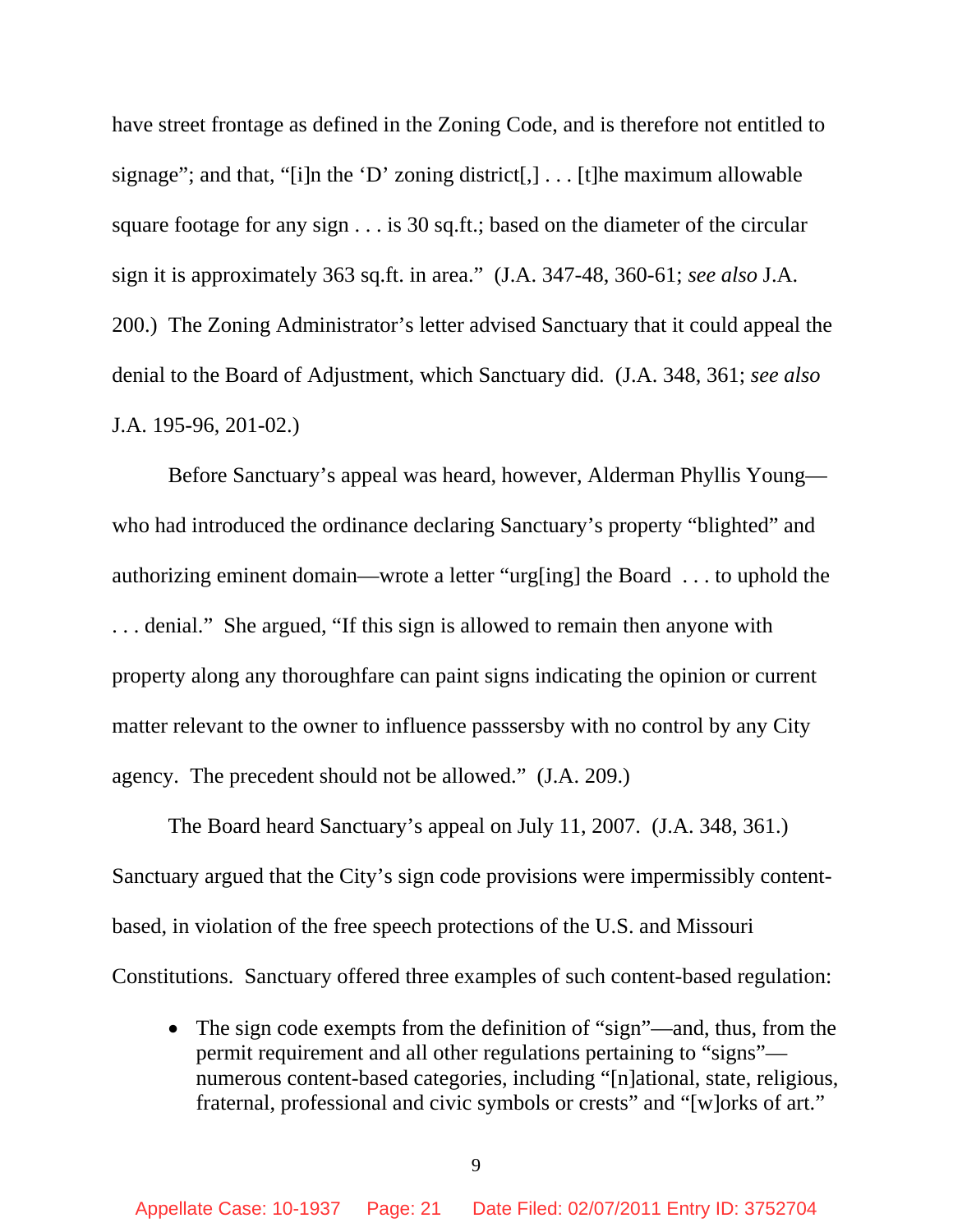(J.A. 348, 361; *see also* J.A. 270, 273-74; St. Louis, Mo., Rev. Code § 26.68.020(17).)

- The sign code lists some fourteen other, mostly content-based categories that, although considered "signs" under the code, are nonetheless exempt from the code's permit requirement. (J.A. 348, 361; *see also* J.A. 272- 73; St. Louis, Mo., Rev. Code § 26.68.030.)
- That the sign code contains a "political sign" exemption for certain geographic zones of the city (not including Sanctuary's), which removes the permit requirement and allows political signs to be of *unlimited* size and location. (J.A. 348, 361; *see also* J.A. 274-75; St. Louis, Mo., Rev. Code § 26.68.050.)

Sanctuary argued that such content-based regulation is unconstitutional.

In the alternative, Sanctuary argued that the mural did not require a permit because, as a "[w]ork[] of art" or "civic symbol[] or crest[]," it was exempted from the sign code's definition of "sign." (J.A. 348, 361; *see also* J.A. 269-72; St. Louis, Mo., Rev. Code § 26.68.020(17)(d) & (e).)

Notwithstanding Sanctuary's arguments, on July 25, 2007, the Board upheld the denial of a permit for Sanctuary's mural. (J.A. 348, 361.) After implicitly concluding that the mural was not an exempted "[w]ork[] of art" or "civic symbol[] or crest[]," and that it was therefore a "sign," the Board determined that the "size and location of the sign were in violation of the Zoning Code." (J.A. 348-49, 361- 62; *see also* J.A. 58-61.) Specifically, the Board's "Conclusion of Law and Order" explained that the mural:

• "is located in Zone D";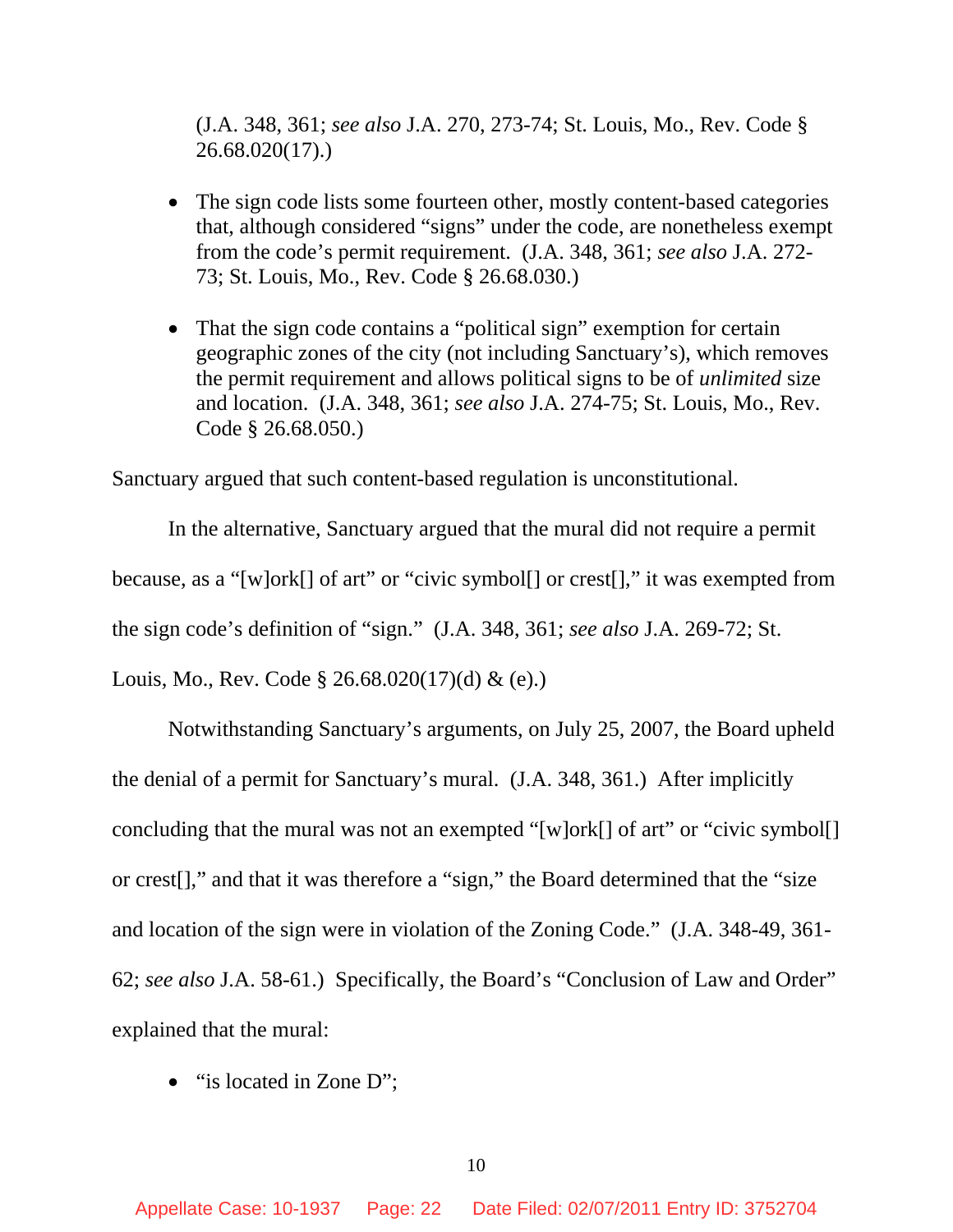- "is substantially larger than the footage allowed by the Zoning Code"; and
- "is located on the side of the building in contravention to the requirements of the Zoning Code."

(J.A. 348-49, 361-62; *see also* J.A. 60.) Presumably, the Board was referring to St.

Louis, Mo., Code § 26.68.080(E)(2), which provides that signs in Zone D "shall

not exceed thirty (30) square feet," and § 26.68.080(D), which imposes a

"Maximum Number" of "[o]ne (1) sign for each front line of the premises."

# **C. SANCTUARY CHALLENGES THE CITY'S UNCONSTITUTIONAL SIGN CODE PROVISIONS**

Sanctuary filed this action against the City and Board in state court,

challenging the permit denial and the sign code provisions on which it was based.

Sanctuary asserted federal and state constitutional claims pursuant to 42 U.S.C. §

1983 and the Missouri Declaratory Judgments Act, Mo. Rev. Stat. § 527.010.

Specifically, Sanctuary asserted that:

- The sign code provisions, facially and as applied, violate the First Amendment to the U.S. Constitution and Article I, section 8, of the Missouri Constitution. (Counts I, II, IV, and V)
- The sign permit requirement effects an impermissible prior restraint in violation of the First Amendment and Article I, section 8. (Counts III and VI)
- The sign code provisions discriminate based on geographic zone in violation of the Equal Protection Clause of the Fourteenth Amendment. (Count VII)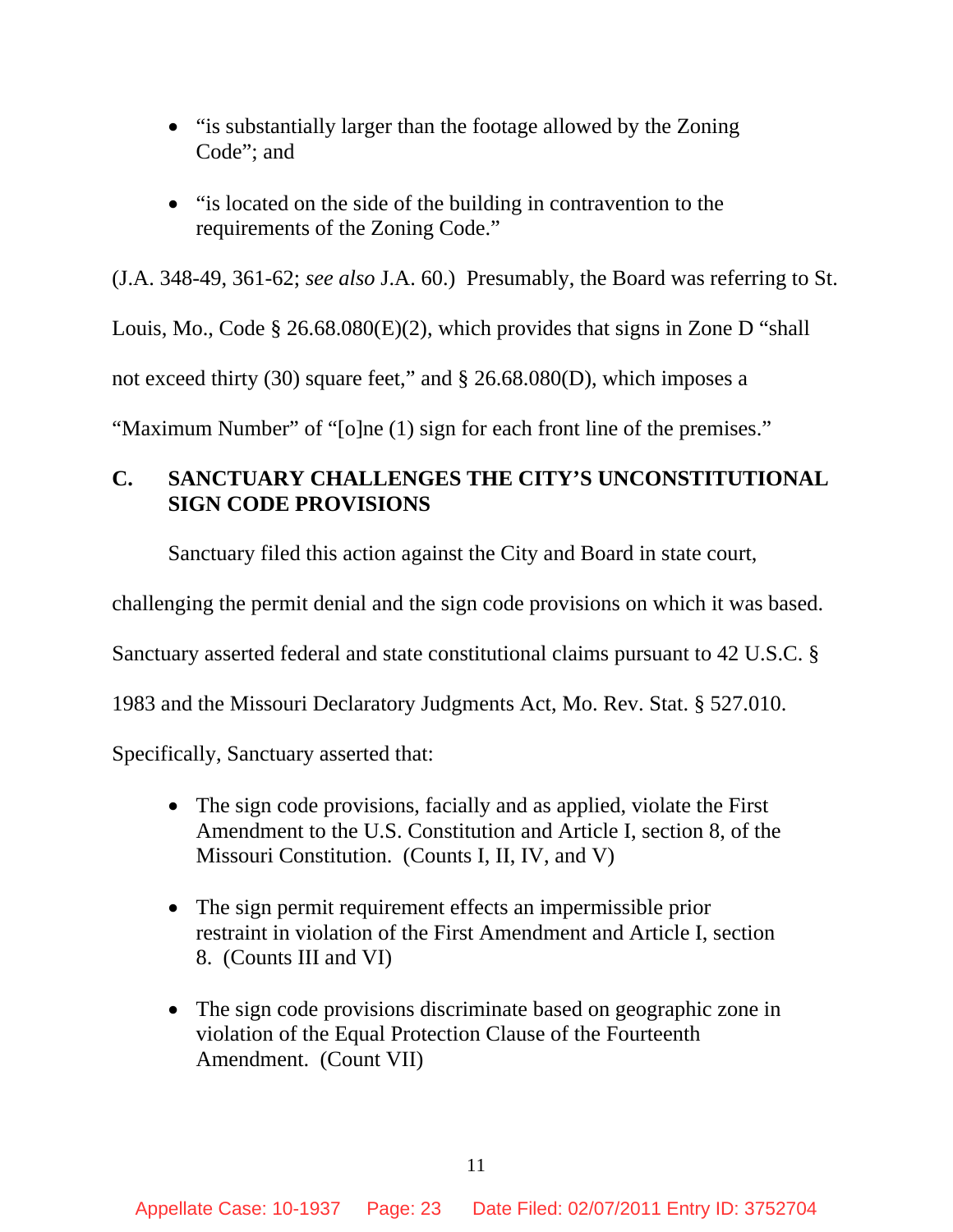$(J.A. 18, 34-52.)^7$ 

 $\overline{a}$ 

Pursuant to Mo. Rev. Stat. § 89.110, Sanctuary also petitioned for a writ of certiorari—the state-law mechanism for securing judicial review of "illegal" board of adjustment decisions—on the grounds that the Board's decision violated free speech and equal protection guarantees. (J.A. 18, 25-34.)

The City and Board removed the case to the U.S. District Court for the Eastern District of Missouri, then moved to dismiss everything except the state-law petition for writ of certiorari. (Notice of Removal (Doc. 1-1) p. 1; Mot. to Dismiss (Doc. 29) p. 1.) The district court denied the motion.  $(J.A. 305, 306.)^8$  Believing the case capable of resolution on summary judgment, the parties agreed to proceed on stipulated facts and the administrative record from the proceeding before the Board.

# **D. THE CITY AND BOARD PRODUCE NO EVIDENCE SUPPORTING THE GOVERNMENTAL INTERESTS PURPORTEDLY UNDERLYING THE SIGN CODE PROVISIONS**

The City and Board stipulated that they had no evidence to support their sign

regulations or to substantiate the "traffic safety" and "aesthetics" interests that

 $7$  These and subsequent references are to Sanctuary's First Amended Petition for Writ of Certiorari and Civil Rights Complaint for Declaratory and Injunctive Relief, which is reproduced at pages 18-53 of the Joint Appendix.

 $8$  The district court granted the motion insofar as it sought dismissal of the City's Building and Inspection Division as a defendant.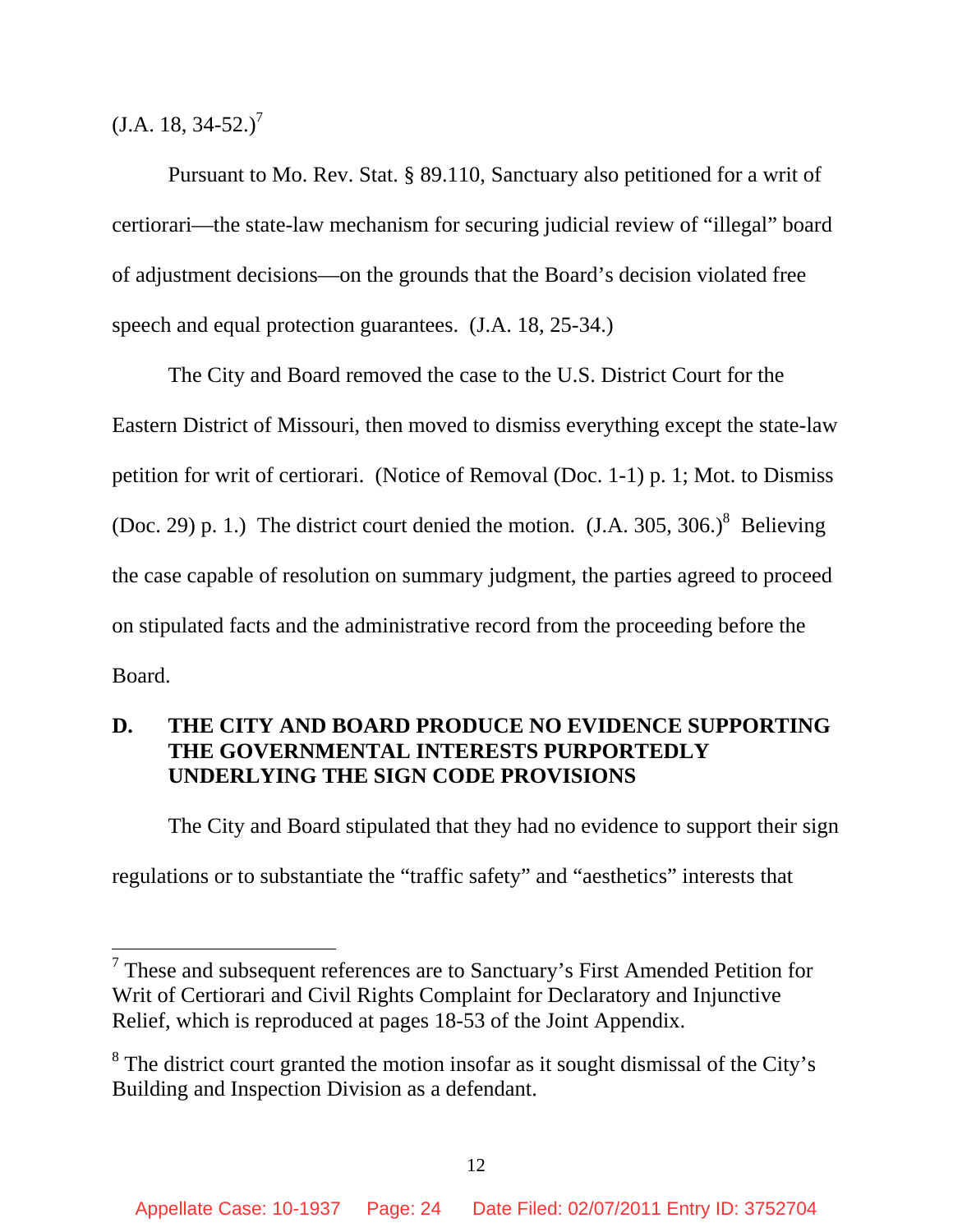purportedly motivated the regulations. (J.A. 349, 362.) For example, the City and

Board stipulated (and the district court found) that:

- "Neither the City nor Board of Adjustment possesses any reports, studies, memoranda, or other documents underlying, concerning, or supporting the regulation of outdoor signs in Chapter 26.68 of the St. Louis Revised Code." (J.A. 349, 362.)
- "Neither the City nor the Board of Adjustment is aware of any studies, reports or memoranda conducted by any person regarding whether the City's restrictions on outdoor signs affect traffic safety." (J.A. 349, 362.)
- "Neither the City nor Board of Adjustment is aware of any studies, reports or memoranda conducted by any person regarding whether the City's restrictions on outdoor signs affect the aesthetics of the City or surrounding neighborhood." (J.A. 349, 362.)
- "Neither the City nor Board of Adjustment is aware of any traffic incidents in which any driver involved cited or mentioned Sanctuary's sign/mural, or any 'painted wall sign,' as contributing to such incident." (J.A. 349, 362-63.)
- "Neither the City nor Board of Adjustment is aware of any studies, reports or memoranda discussing the impact of Sanctuary's sign/mural on the flow of traffic on any street or highway." (J.A. 350, 363.)
- "The City and Board of Adjustment have no internal memoranda" or communications, and no communications to or from them, discussing the adoption or enforcement of the regulations of outdoor signs in Chapter 26.68 of the St. Louis Revised Code." (J.A. 350, 363.)
- "The City and Board of Adjustment have no minutes or transcripts of any City Board of Aldermen meeting, including any committee or subcommittee of such Board, concerning or relating to the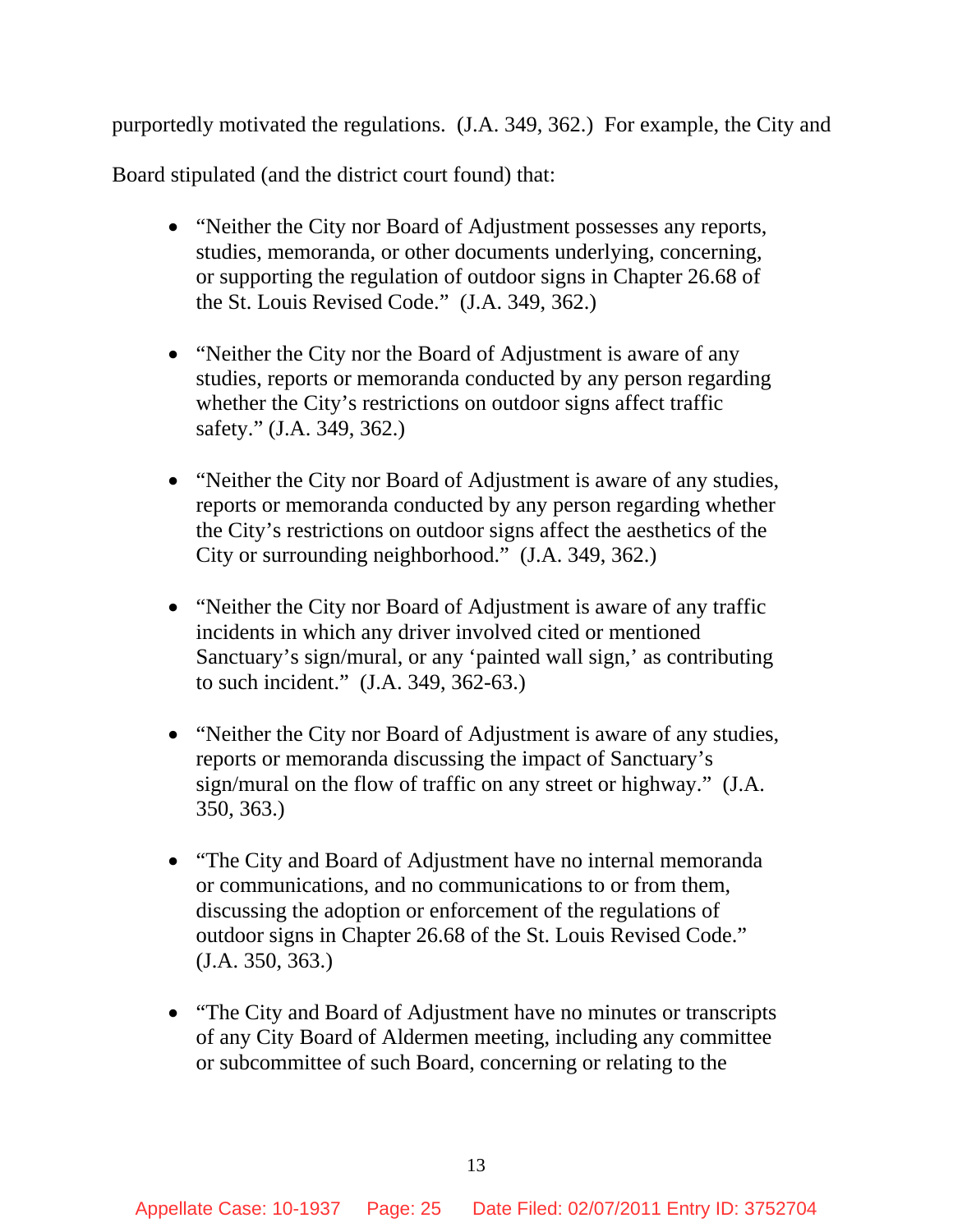regulation of outdoor signs in Chapter 26.68 of the St. Louis Revised Code." (J.A. 350, 363.)

In addition to acknowledging the absence of evidence supporting the sign code provisions, the City stipulated that it has no written policy (other than the sign code itself) to guide the determination of whether an alleged "sign" falls within the exemptions for "[w]orks of art" or "civic symbols or crests":

- "The City has no written policy other than Chapter 26.68 of the Revised Code of the City of St. Louis for use in determining if a sign contains the 'symbol[] or crest[]'of a civic organization as those terms are used in St. Louis Rev. Code § 26.68.020(17)." (J.A. 350, 363-64.)
- "The City has no written policy other than Chapter 26.68 of the Revised Code of the City of St. Louis for use in determining if something is 'art' as that term is used in St. Louis Rev. Code § 26.68.020(17)(e)." (J.A. 350, 364.)

Thus, the case proceeded to summary judgment on the undisputed fact that

the City and Board had no evidentiary support for their sign regulations and no

written policy for use in assessing whether Sanctuary's mural—or any alleged

"sign," for that matter—is an exempted "[w]ork[] of art" or "civic symbol[] or

crest[]."

## **E. THE DISTRICT COURT ERRONEOUSLY RULES FOR THE CITY AND BOARD**

The parties filed cross motions for summary judgment on March 16, 2009.

(J.A. 334-38, 340-43.) On March 29, 2010, the district court denied Sanctuary's

motion and granted the City and Board's. (J.A. 356-83.)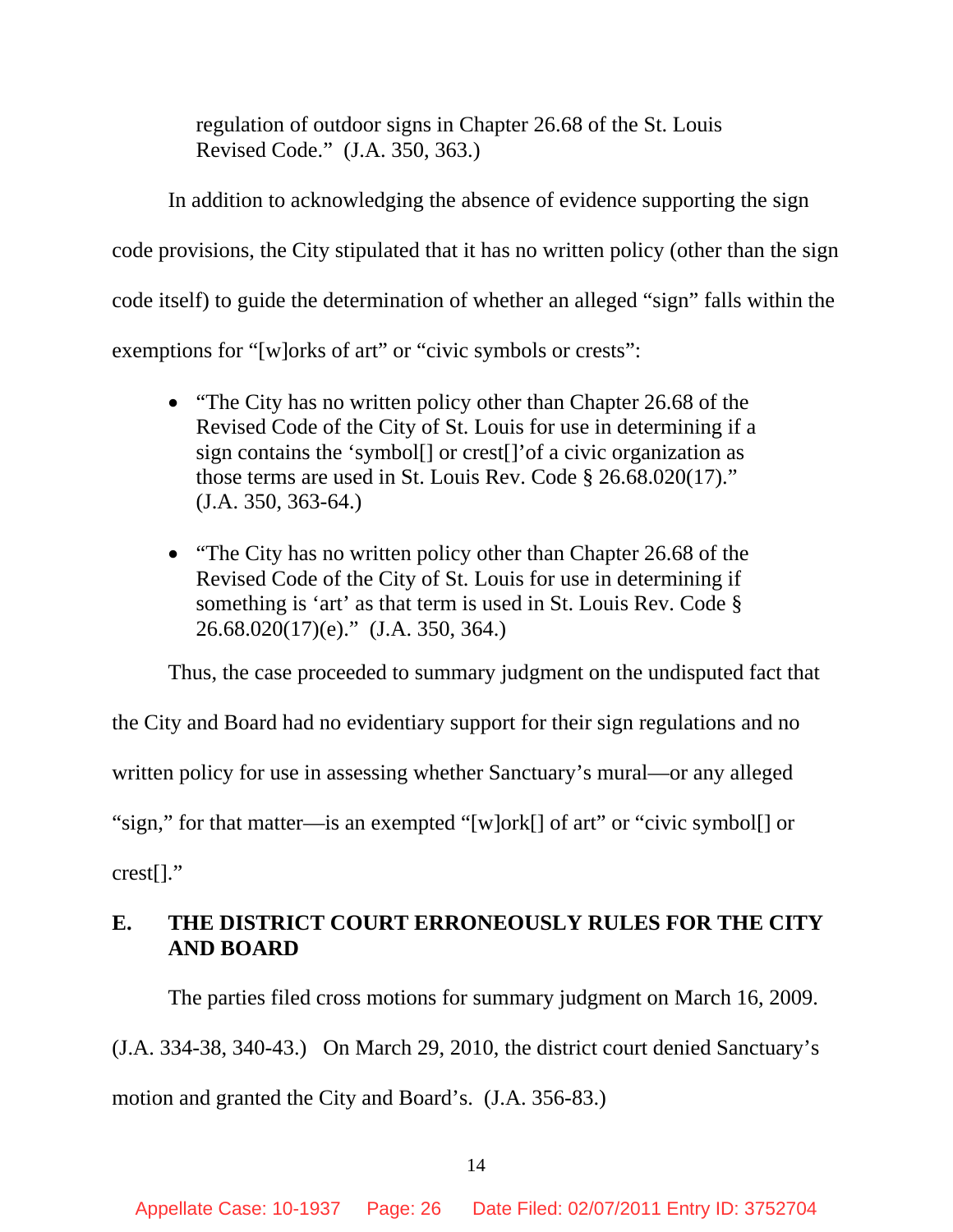Confusing viewpoint discrimination with content-based regulation, the district court held that the sign code provisions are content-neutral because they were not adopted out of disagreement with the message that Sanctuary's mural conveyed. (J.A. 374-77.) Having concluded that the provisions are contentneutral, the court subjected them to only intermediate scrutiny. (J.A. 378.) In reviewing the provisions under that standard, the court ignored the City and Board's stipulation that there was no evidence to support the asserted "traffic safety" and "aesthetics" interests and instead engaged in speculation and conjecture to uphold the regulations. (J.A. 378-80.)

With virtually no analysis, the court also rejected Sanctuary's prior restraint claims. (J.A. 381-82.) The court ignored the unbridled discretion that city officials enjoy—a consequence of the (stipulated) fact that the City has no written policy to guide the determination of whether an object constitutes a "sign" requiring a permit or, rather, one of the items exempted from the definition of "sign," such as a work of art or a civic symbol or crest.

The district court also summarily dispensed with Sanctuary's equal protection claim. (J.A. 380-81.) The court asserted that the City and Board had "advanced rational bases for the restrictions." (J.A. 381.)

Finally, the district court rejected Sanctuary's petition for a writ of certiorari under Mo. Rev. Stat. § 89.110 to review the Board's decision. (J.A. 364-70.)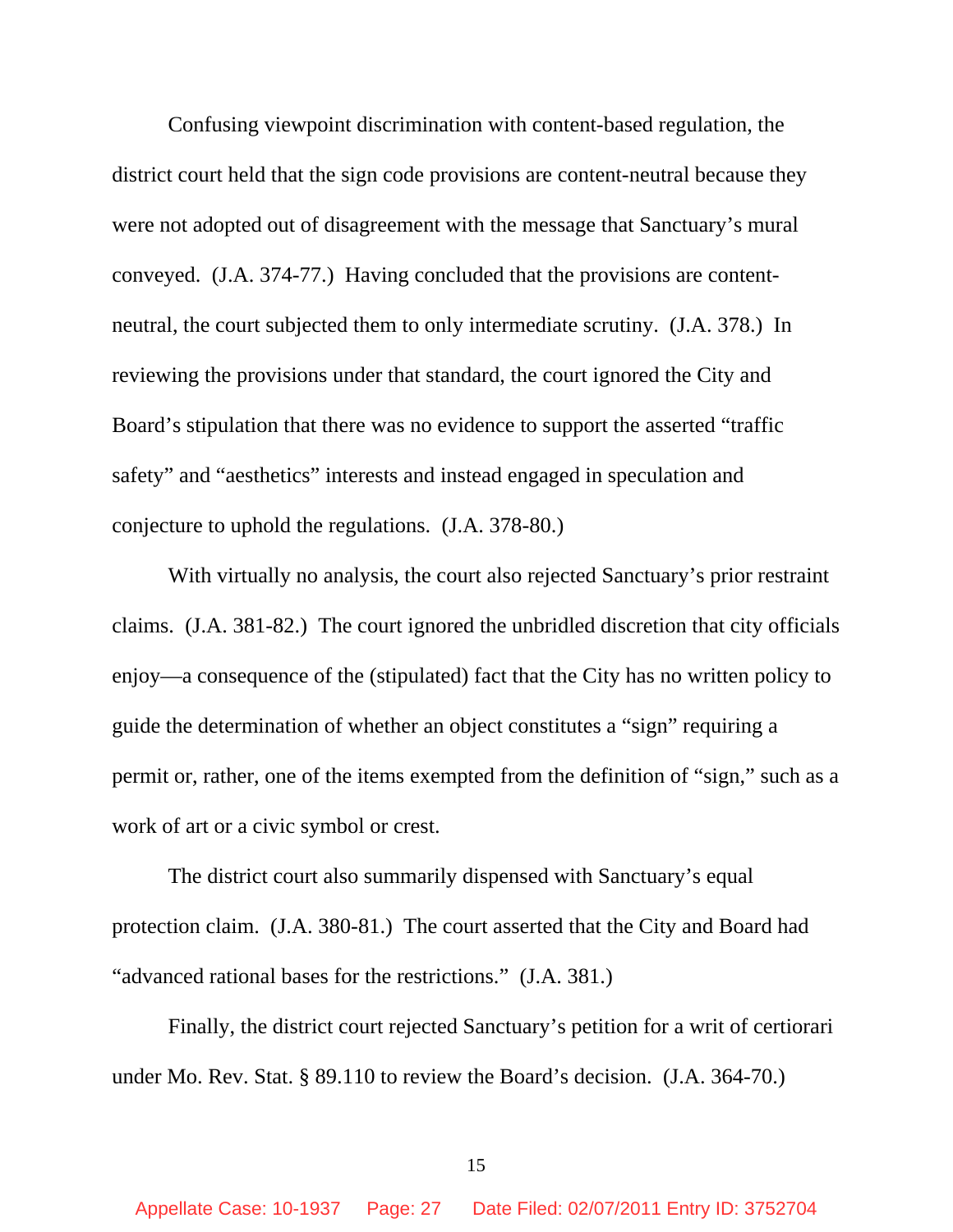Notwithstanding Missouri case law to the contrary, the court suggested it had no jurisdiction to review the constitutionality of the regulation(s) on which the Board's decision was based. (J.A. 369.)

In this light, the district court entered judgment for the City and Board. (J.A. 384.) Sanctuary timely appealed. (J.A. 385.)

#### **V. SUMMARY OF THE ARGUMENT**

The district court erred in holding that the City and Board did not violate the U.S. and Missouri Constitutions when they attempted to suppress Sanctuary's mural protesting the City's abuse of its eminent domain power.

The sign code provisions on which the City and Board relied violate constitutional guarantees of free speech. The court erroneously concluded that these provisions are content-neutral, notwithstanding the fact that they are riddled with content-based exemptions and restrictions. In concluding they are contentneutral, and thus constitutional, the district court ignored the overwhelming body of case law holding virtually identical sign code provisions content-based; and badly conflated the concepts of content-based regulation and viewpoint discrimination.

Having erroneously concluded that the sign code provisions were contentneutral, the district court subjected them to only intermediate scrutiny rather than strict scrutiny, which should have applied given the sign code's content-based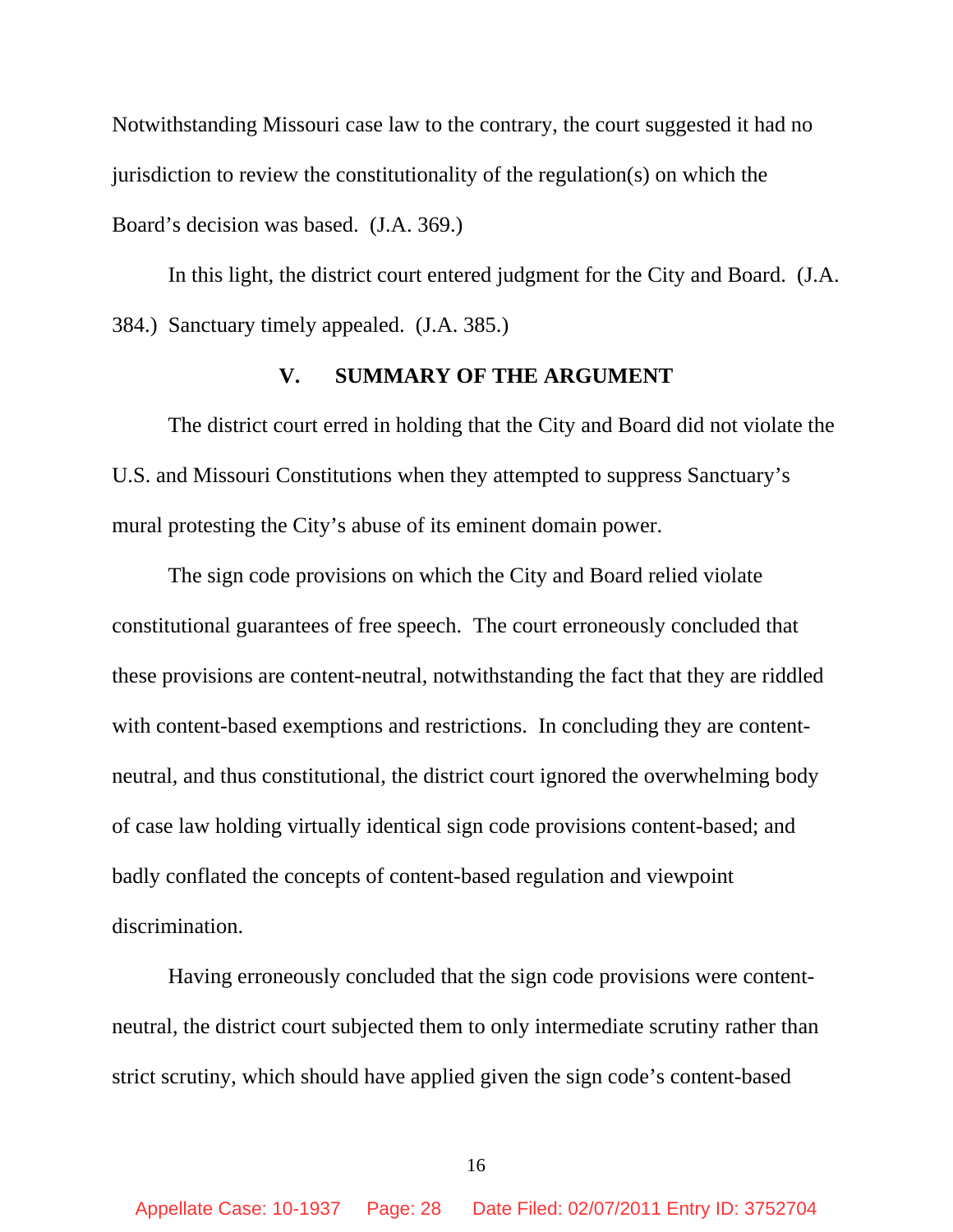nature. But the district court erred even in applying the lower level of scrutiny. It ignored the fact that the City and Board stipulated to a lack of evidence supporting the sign code provisions and instead engaged in speculation and conjecture to conceive of possible grounds on which the provisions *might* be justified. The First Amendment demands evidence, not conjecture, before a restriction on speech can be upheld. Thus, regardless of which standard applies—strict or intermediate scrutiny—the sign code provisions violate free speech protections.

The district court erred as well in holding that the sign code's permit requirement does not effect an unconstitutional prior restraint on speech. The City stipulated that it has no written policy to guide the determination of whether an object constitutes: (1) a "sign" requiring a permit; or, instead, (2) one of the items exempted from the definition of "sign" (and, thus, from the permit requirement), such as a work of art or a civic symbol or crest. A scheme that requires a permit to engage in speech cannot be upheld if the permitting authority is not bounded by precise and clear standards. Here, the City and Board have *no* standards—much less clear and precise ones. The permit requirement therefore violates constitutional protections against prior restraints of speech.

The district court erred again in upholding the City and Board's geographically-based discrimination against property owners in their ability to display political signs. While property owners in Zone D (Sanctuary's zoning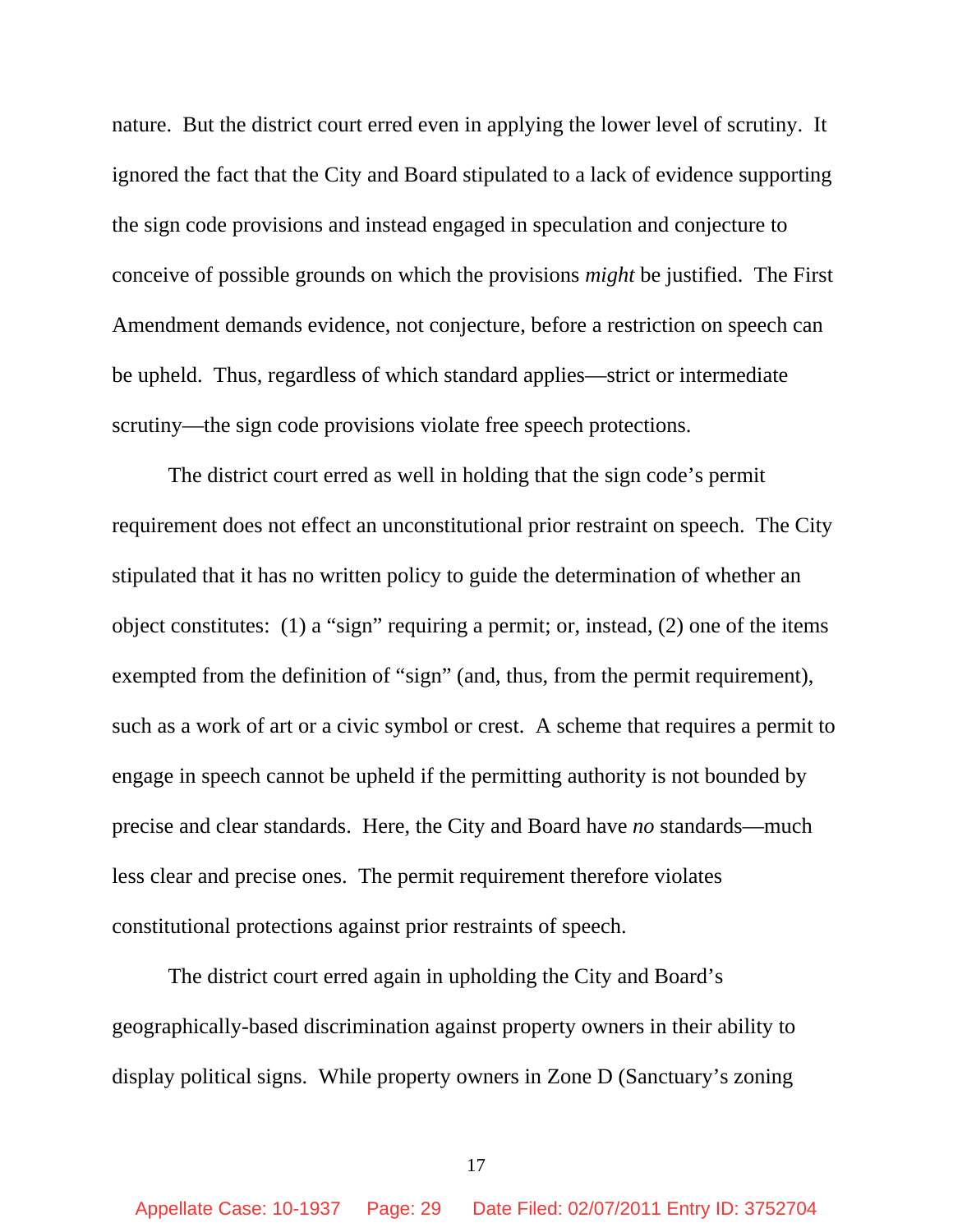designation) must obtain a permit and are subject to size and location restrictions, property owners in other zoning designations may display political signs without a permit and with no restrictions on size or location. In upholding such discrimination, the district court erred, applying rational basis review when case law required the City and Board to prove, at a minimum, that the discriminatory treatment is narrowly tailored to serve a substantial governmental interest. The City and Board made no such showing, and the discriminatory treatment therefore violates the Equal Protection Clause.

Finally, the district court erred in refusing to issue a writ of certiorari and enter judgment for Sanctuary on its claims under Mo. Rev. Stat. § 89.110, a statelaw mechanism for obtaining judicial review of "illegal" board of adjustment decisions. In resolving these claims, the district court declined to consider the constitutionality of the sign code provisions underlying the Board's decision, notwithstanding the fact that Missouri case law authorizes such review. Judgment should have been entered for Sanctuary on these claims, as well.

#### **VI. ARGUMENT**

#### **A. STANDARD OF REVIEW**

The appropriate standard of review for each issue in this appeal is *de novo*. First, this case was resolved on summary judgment, and this court reviews a district court's grant or denial of summary judgment *de novo*. *Myers v. Lutsen*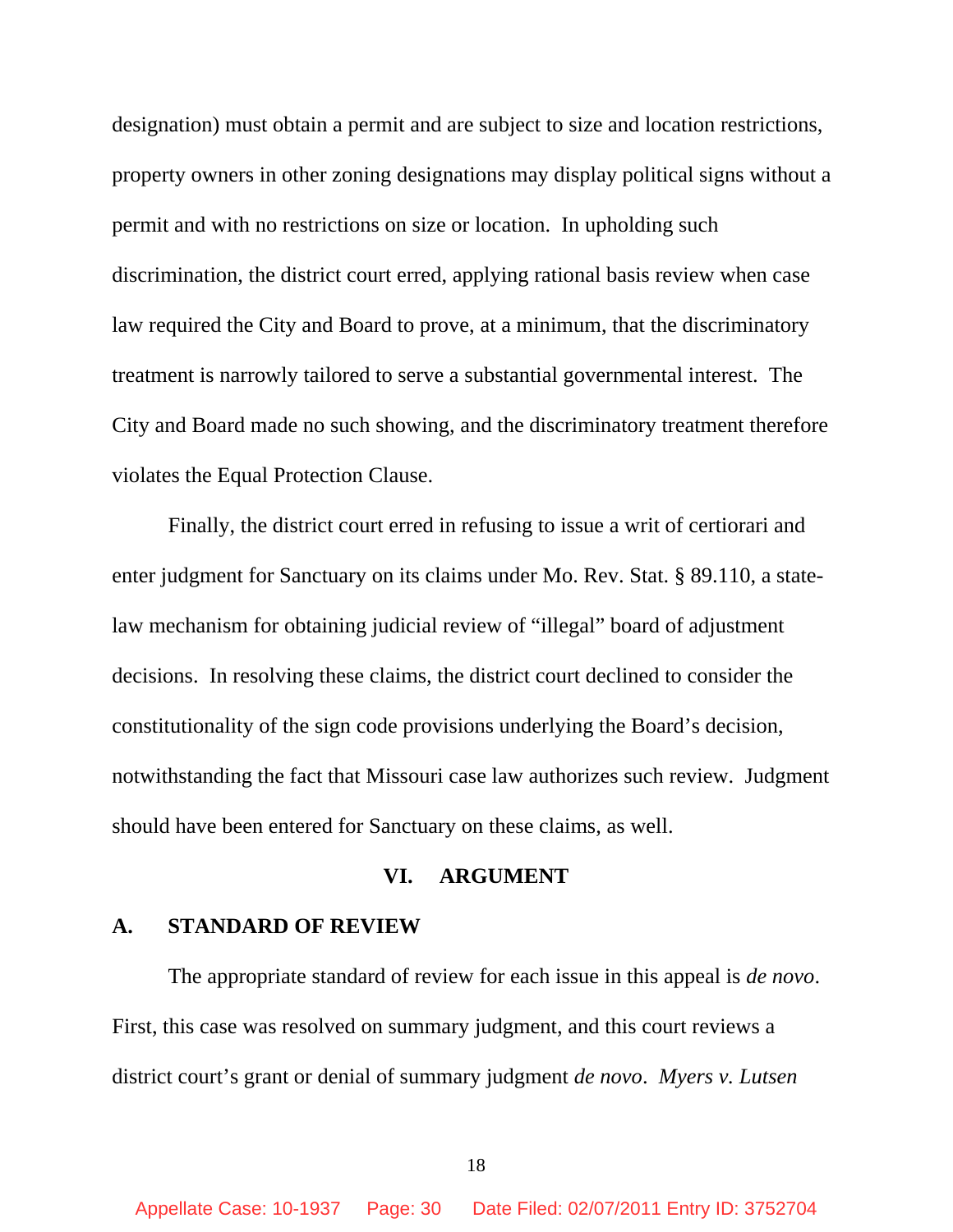*Mountains Corp.*, 587 F.3d 891, 892 (8th Cir. 2009). This includes summary judgment decisions concerning the constitutionality of municipal ordinances under the First Amendment and Equal Protection Clause. *See 4805 Convoy, Inc. v. City of San Diego*, 183 F.3d 1108, 1113 (9th Cir. 1999); *RUI One Corp. v. City of Berkeley*, 371 F.3d 1137, 1141 (9th Cir. 2004).

Likewise, "courts of appeals review the state-law determinations of district courts *de novo*." *Salve Regina Coll. v. Russell*, 499 U.S. 225, 239 (1991); *In re Western Iowa Limestone, Inc.*, 538 F.3d 858, 862 (8th Cir. 2008). This includes a district court's summary judgment determinations regarding the constitutionality of municipal ordinances under state constitutional provisions, such as Article I, section 8, of the Missouri Constitution. *See S.D. Myers, Inc. v. City and County of San Francisco*, 253 F.3d 461, 466 (9th Cir. 2001). *De novo* review also applies to a district court's interpretation of state statutes, such as the district court's interpretation of the judicial review provisions of Mo. Rev. Stat. § 89.110. *See U.S. v. Dedman*, 527 F.3d 577, 584-85 (6th Cir. 2008); *U.S. v. Johnson*, 941 F.2d 1102, 1111 (10th Cir. 1991).

"When *de novo* review is compelled," as it is here, "no form of appellate" deference is acceptable." *Salve Regina Coll.*, 499 U.S. at 238. That command is amplified in this case, because "[a]n appellate court's review . . . is unique in the context of a First Amendment claim." *Lowry ex rel. Crow v. Watson Chapel Sch.*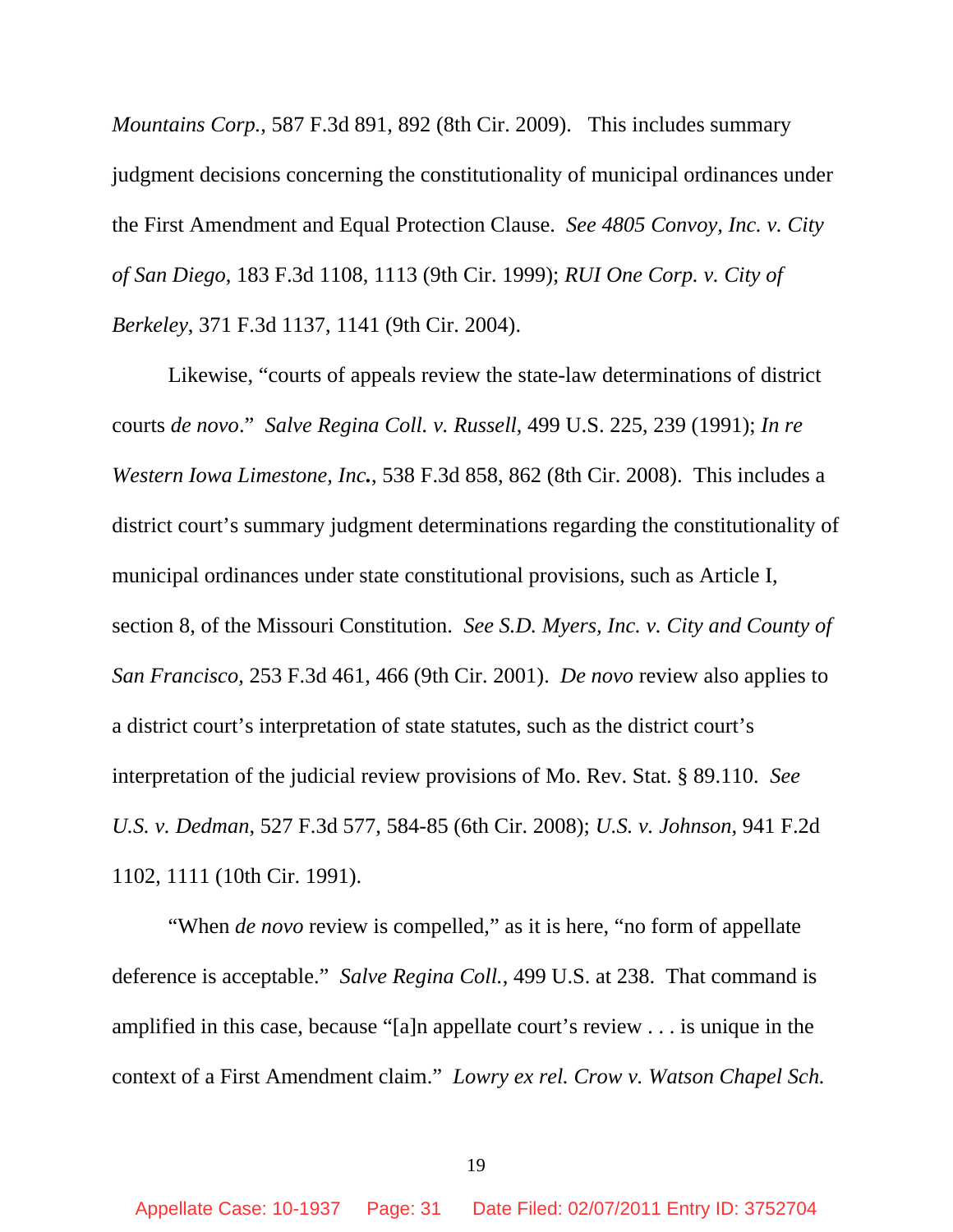*Dist.*, 540 F.3d 752, 758 (8th Cir. 2008). "[I]n cases raising First Amendment issues[,] . . . an appellate court has an obligation to 'make an independent examination of the whole record' in order to make sure that 'the judgment does not constitute a forbidden intrusion on the field of free expression.'" *Bose Corp. v. Consumers Union of United States, Inc.,* 466 U.S. 485, 499 (1984) (quoting *N.Y. Times Co. v. Sullivan*, 376 U.S. 254, 284-86 (1964)).

Thus, this Court owes no deference to the district court's decision. Rather, it should reverse the district court and grant judgment for Sanctuary if "the record, viewed in the light most favorable to [the City and Board], demonstrates that there is no genuine issue of material fact and [that Sanctuary] is entitled to judgment as a matter of law." *Myers*, 587 F.3d at 893; *see also* Fed. R. Civ. P. 56(c).

## **B. THE CITY'S SIGN CODE PROVISIONS IMPERMISSIBLY BURDEN FREE SPEECH**

The sign code provisions that the City and Board relied on in attempting to suppress Sanctuary's protest mural are impermissible content-based restrictions that violate the First Amendment and Article I, section 8, of the Missouri Constitution.<sup>9</sup>

 $9^9$  Because the Missouri courts have not authoritatively addressed what differences, if any, there are between the free speech protections of the First Amendment and Article I, section 8, *see State v. Roberts*, 779 S.W.2d 576, 579 (Mo. 1989), Sanctuary will treat the federal and state claims as coextensive.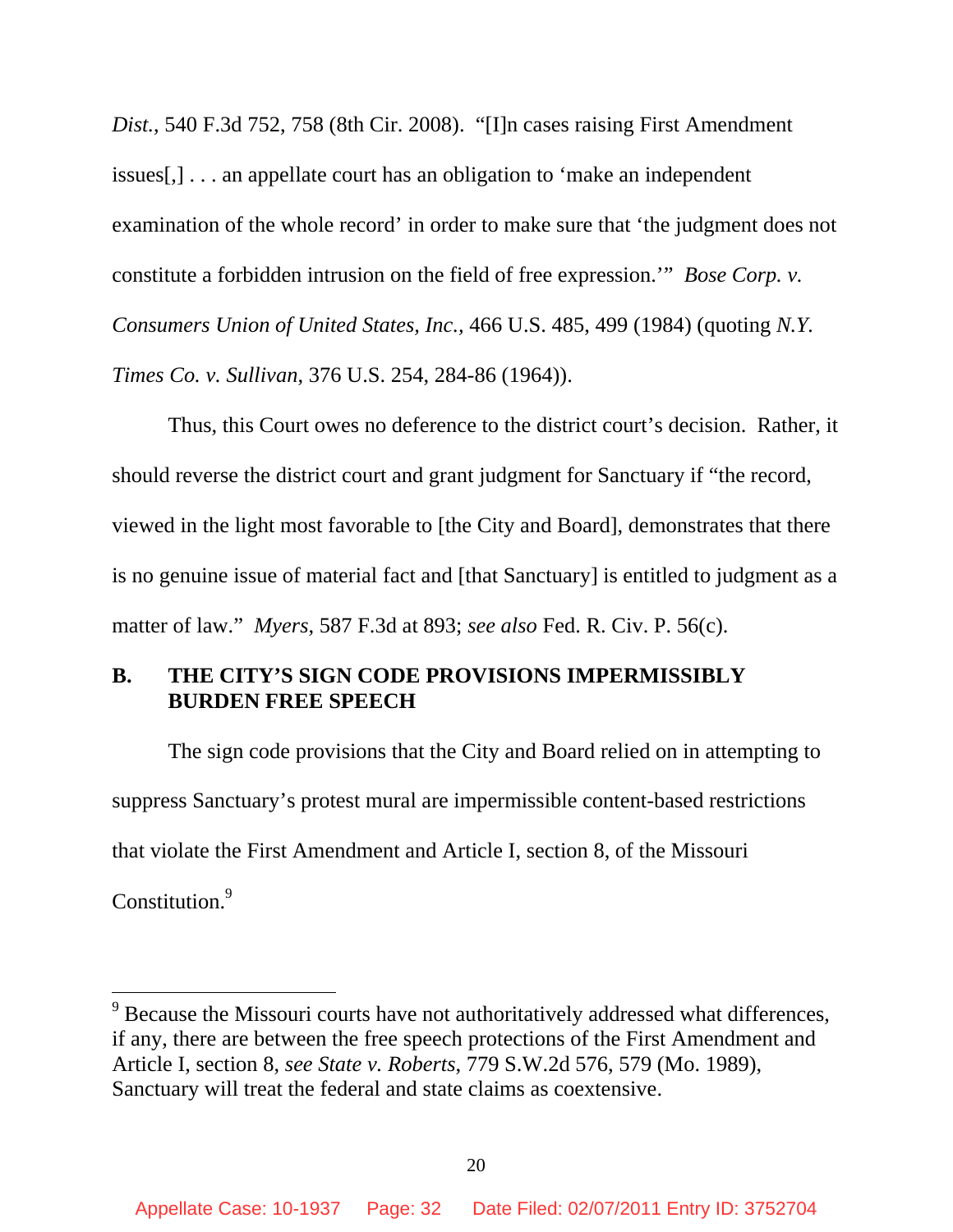#### **1. The City's Sign Code Provisions Are Content-Based**

The sign code provisions at issue are content-based. In concluding otherwise, the district court erred in two fundamental respects. First, it ignored the overwhelming body of case law holding substantially identical sign code provisions to be impermissibly content-based. Second, it confused the concepts of content-based regulation and viewpoint discrimination, erroneously concluding that the sign code was content-neutral because it was not viewpoint-based.

### **a. Sign Code Provisions Like The City's Are Routinely Considered Content-Based**

A sign regulation is content-based if it makes "distinctions" based "on the content or message conveyed by the sign." *Whitton v. City of Gladstone*, 54 F.3d 1400, 1404 (8th Cir. 1995). Under the City's sign code, the content or message conveyed by an object dictates every aspect of regulation pertaining to it—from the applicable size and location restrictions, to whether a permit is required, to whether the object is even considered a "sign" in the first place.

Indeed, the City's sign code is content-based at its very core—that is, at the definition of "sign" itself. That definition begins:

"Sign" means any object or device or part thereof situated outdoors which is used to advertise, identify, display, direct or attract attention to an object, person, institution, organization, business product, service, event, or location by any means including words, letters, figures, designs, symbols, fixtures, colors, motion illumination or projected images.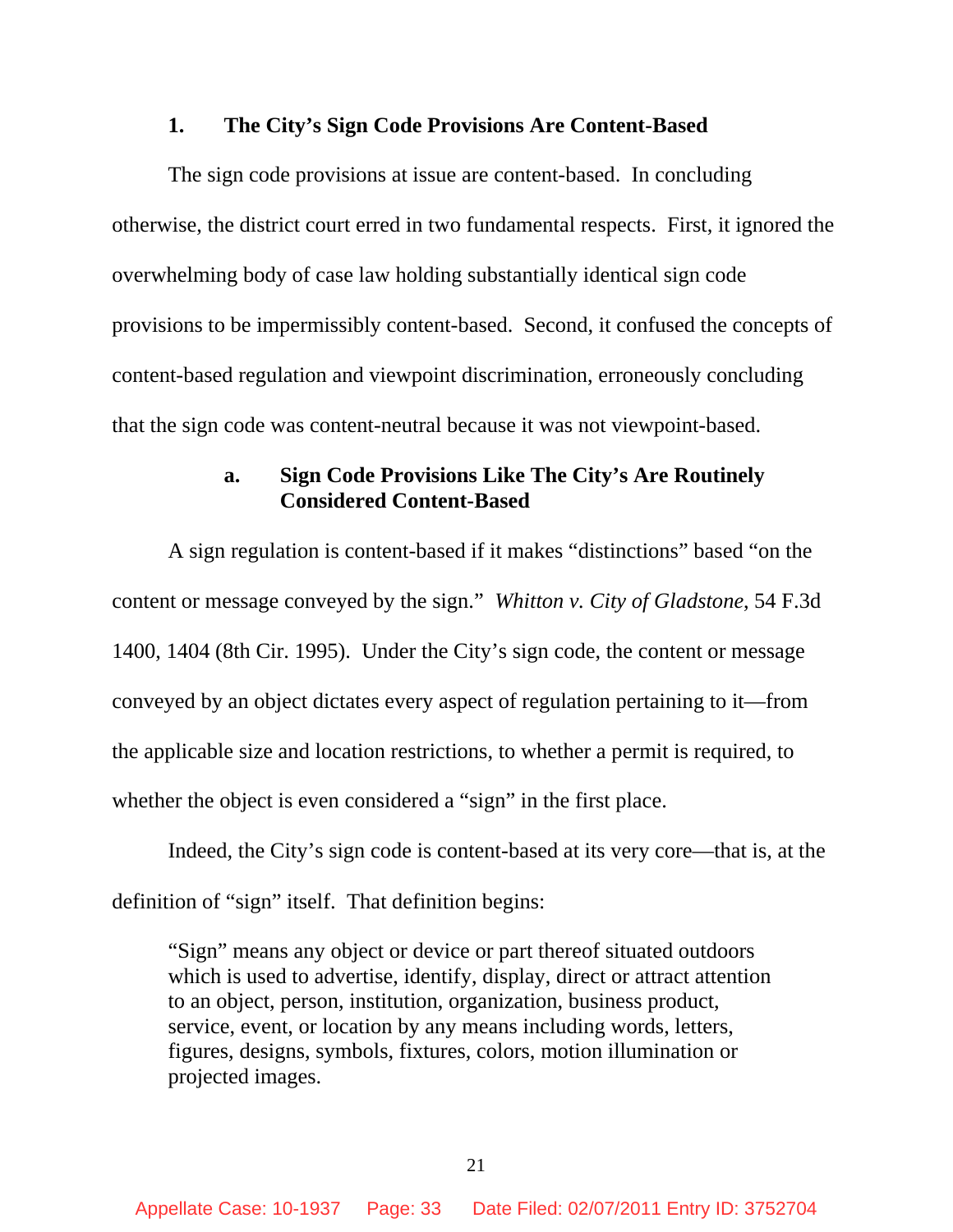St. Louis, Mo., Rev. Code § 26.68.020(17).<sup>10</sup> The definition section, however, proceeds to absolve a number of content-based categories of speech from *any* regulation by exempting them from the definition of "sign":

Signs do not include the following:

 $\overline{a}$ 

- a. Flags of nations, states and cities, fraternal, religious and civic organization[s];
- b. Merchandise, pictures of models of products or services incorporated in a window display;
- c. Time and temperature devices;
- d. National, state, religious, fraternal, professional and civic symbols or crests, or on site ground based measure display device used to show time and subject matter of religious services;
- e. Works of art which in no way identify a product.

*Id.* Thus, a political protest mural containing the words "End Eminent Domain Abuse" is a "sign" subject to permitting, regulation, and restriction, while a mural of the same size, in the same location, containing instead a "professional [or] civic symbol[]" or a "work[] of art" escapes regulation completely.

 $10$  This portion of the definition is content-based: An enforcement officer, after all, must examine a would-be sign's content to determine whether it is used to "advertise, identify, display, direct or attract attention to an object, person, institution, organization, business product, service, event, or location." The real trouble, however, lies in the second half of the definition—the exemptions.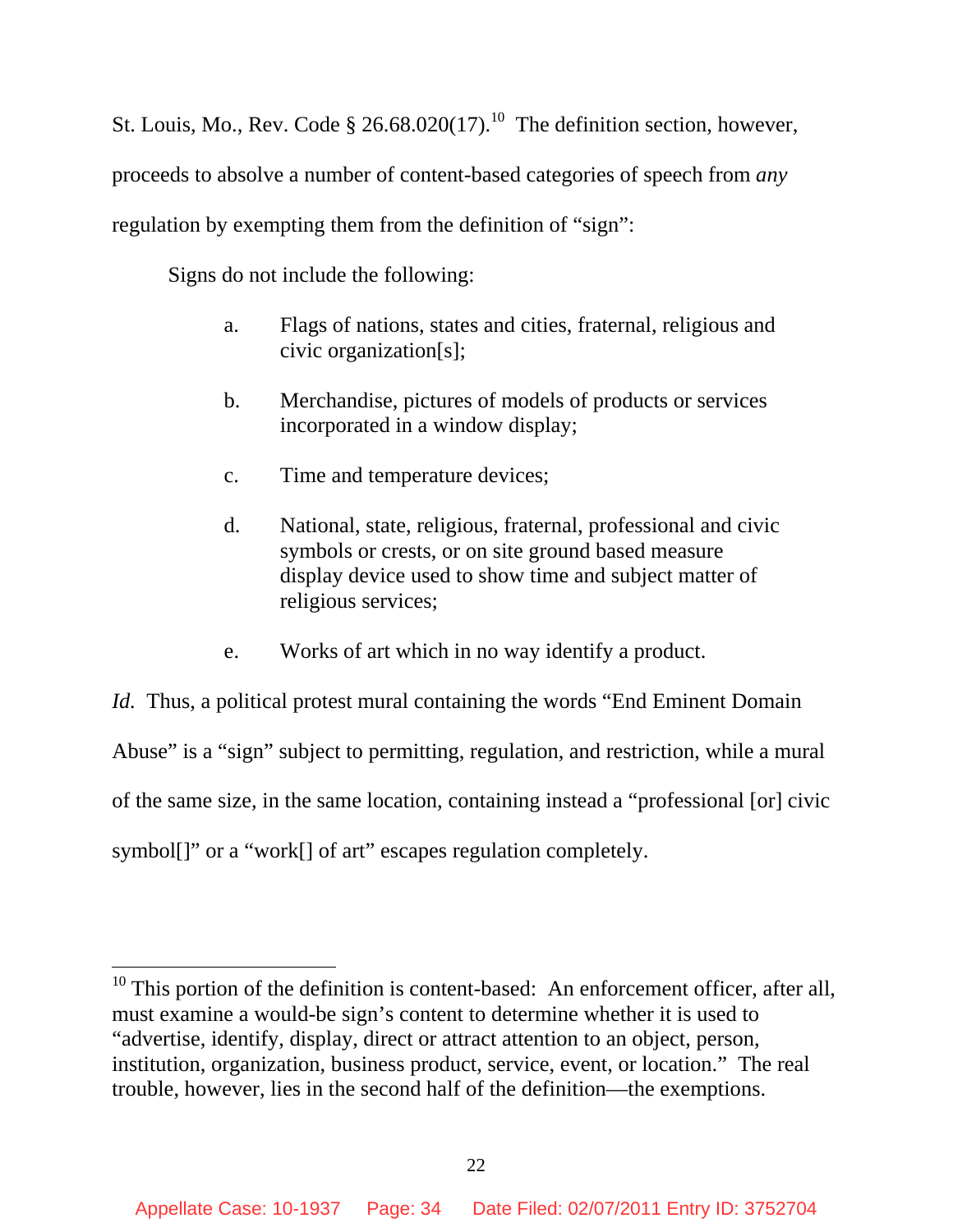Other municipalities have adopted sign codes riddled with nearly identical exemptions and courts, including this one, have struck them down as impermissibly content-based. For example, the following exemptions were found to impermissibly discriminate based on content:

- "Flags and insignia of any government, religious, charitable, fraternal, or other organization." *Solantic, LLC v. City of Neptune Beach*, 410 F.3d 1250, 1257, 1264, 1268-69 (11th Cir. 2005).<sup>11</sup>
- "[W]indow merchandise displays which are changed on a regular basis." *Bonita Media Enters.*, 2008 WL 423449, at \*7, \*9.
- "[S]igns . . . telling the time or temperature." *Metromedia, Inc. v. City of San Diego*, 453 U.S. 490, 514, 515 (1981) (plurality).<sup>12</sup>

 $\overline{a}$ 

<sup>12</sup> *See also King Enters., Inc. v. Thomas Twp.*, 215 F. Supp. 2d 891, 905, 910-12 (E.D. Mich. 2002) ("[s]igns which electronically display only the time and temperature . . ., provided the frequency of message change is not less than five (5) seconds"); *Bonita Media Enters.*, 2008 WL 423449, at \*7, \*9 ("signs which state the time and temperature"); *Desert Outdoor Adver., Inc. v. City of Oakland*, 506 F.3d 798, 804 & n.6 (9th Cir. 2007) (declining to review district court's decision that "exception for time and temperature displays . . . imposed an unconstitutional, content-based restriction on noncommercial speech"); *Coral Springs Street Sys.,* 

<sup>11</sup> *See also Nat'l Adver. Co. v. City of Orange*, 861 F.2d 246, 248 n.2, 249 (9th Cir. 1988) ("[f]lags of the national or state government; or not more than three flags of nonprofit religious, charitable or fraternal organizations"); *Clear Channel Outdoor, Inc. v. Town Bd.*, 352 F. Supp. 2d 297, 301, 309-10 (N.D.N.Y. 2005) ("flag, pennant or insignia of any nation or association of nations or of any state, city or other political unit, or of any political, charitable, educational, philanthropic, civic, professional, or like campaign, drive, movement or event"); *Bonita Media Enters. v. Code Enforcement Bd.*, No. 2:07-cv-411-FtM-29DNF, 2008 WL 423449, at \*7, \*9 (M.D. Fla. Feb. 13, 2008) (unpublished) ("flags or insignias of 'governmental, religious, charitable, fraternal or other nonprofit organizations'"); *City of Lakewood v. Colfax Unlimited Ass'n, Inc.*, 634 P.2d 52, 58 n.6, 69-70 (Colo. 1981) ("[f]lags of nations, or an organization of nations, states, cities or fraternal, religious or civic organizations").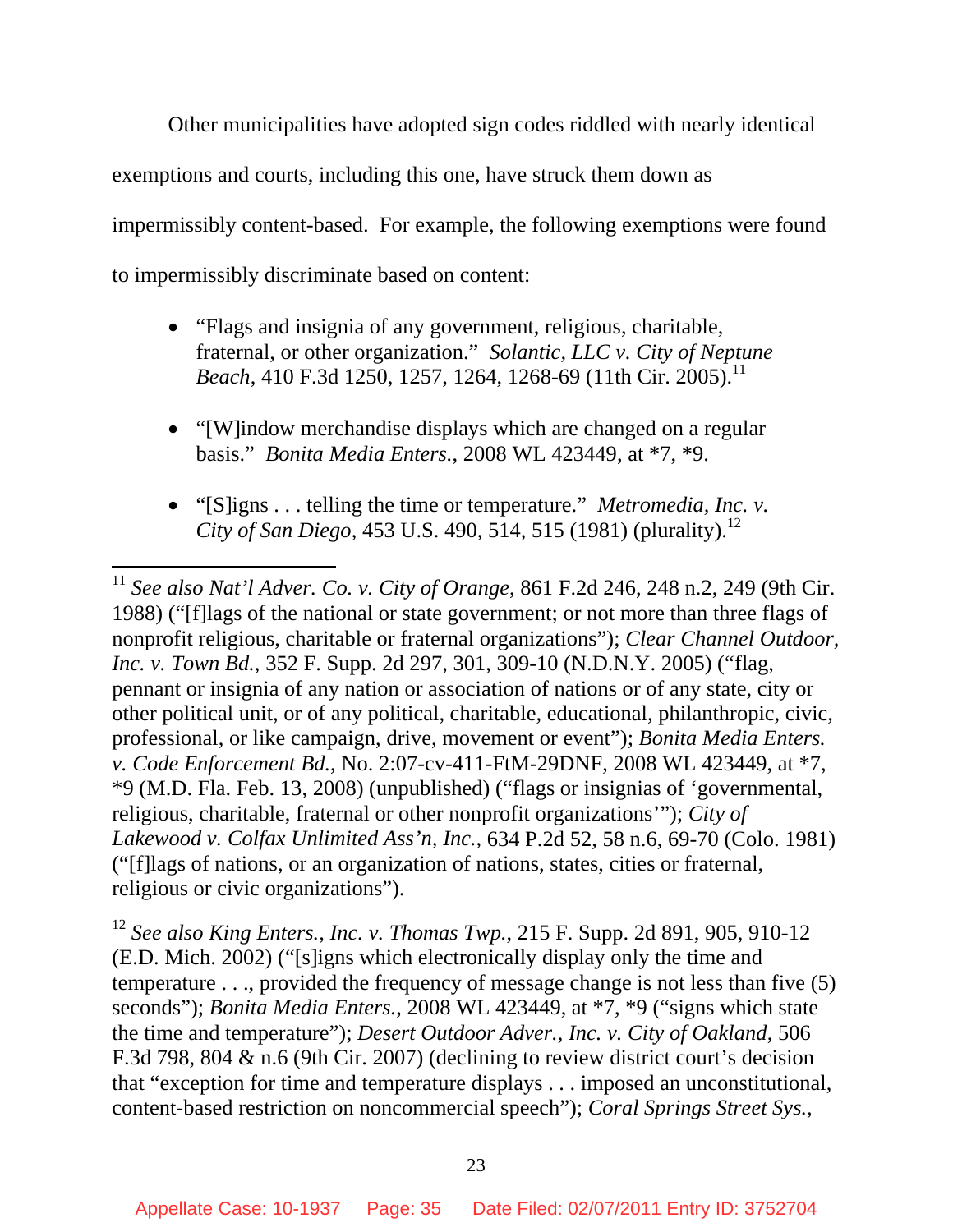- "National, state, religious, fraternal, professional or civic symbols or crests." *City of Lakewood*, 634 P.2d at 58 n.6, 69-70.<sup>13</sup>
- "[P]ermanent ground sign[s] indicating upcoming church activities and times of services." *Whitton*, 54 F.3d at 1404.14
- "Art work." *Complete Angler, LLC v. City of Clearwater*, 607 F. Supp. 2d 1326, 1331, 1333-34 (M.D. Fla. 2009).

The common problem in these cases was clear: "[T]he exemptions require[d] City officials to examine . . . content . . . to determine whether the exemption[s] applie[d]." *Desert Outdoor Adver.*, 103 F.3d at 820. Thus, "by any commonsense understanding of the term," *City of Cincinnati v. Discovery Network, Inc.*, 507 U.S. 410, 429 (1993), the exemptions were content-based.

Two recent cases are particularly illustrative of the content-based nature of

the City's exemptions. The first is *Lusk v. Village of Cold Spring*, 418 F. Supp. 2d

314, 318 (S.D.N.Y. 2005), *rev'd in part on other grounds*, 475 F.3d 480 (2d Cir.

<sup>13</sup> *See also supra* note 11 and accompanying text.

 $\overline{a}$ 

<sup>14</sup> *See also McFadden v. City of Bridgeport*, 422 F. Supp. 2d 659, 670, 673-75 (N.D. W. Va. 2006) ("[s]igns associated with churches and similar places of worship, not exceeding ninety-six square feet").

*Inc. v. City of Sunrise*, 371 F.3d 1320, 1347 & n.23 (11th Cir. 2004) (opining that exemption for "time-and-temperature" signs "may be unconstitutional"). *But see La Tour v. City of Fayetteville*, 442 F.3d 1095 (8th Cir. 2006) (holding, by a divided panel with no majority opinion, that a city's policy of not enforcing a facially-neutral ban of any "sign which flashes, blinks, or is animated" against time-and-temperature signs did not render the ban content-based as applied).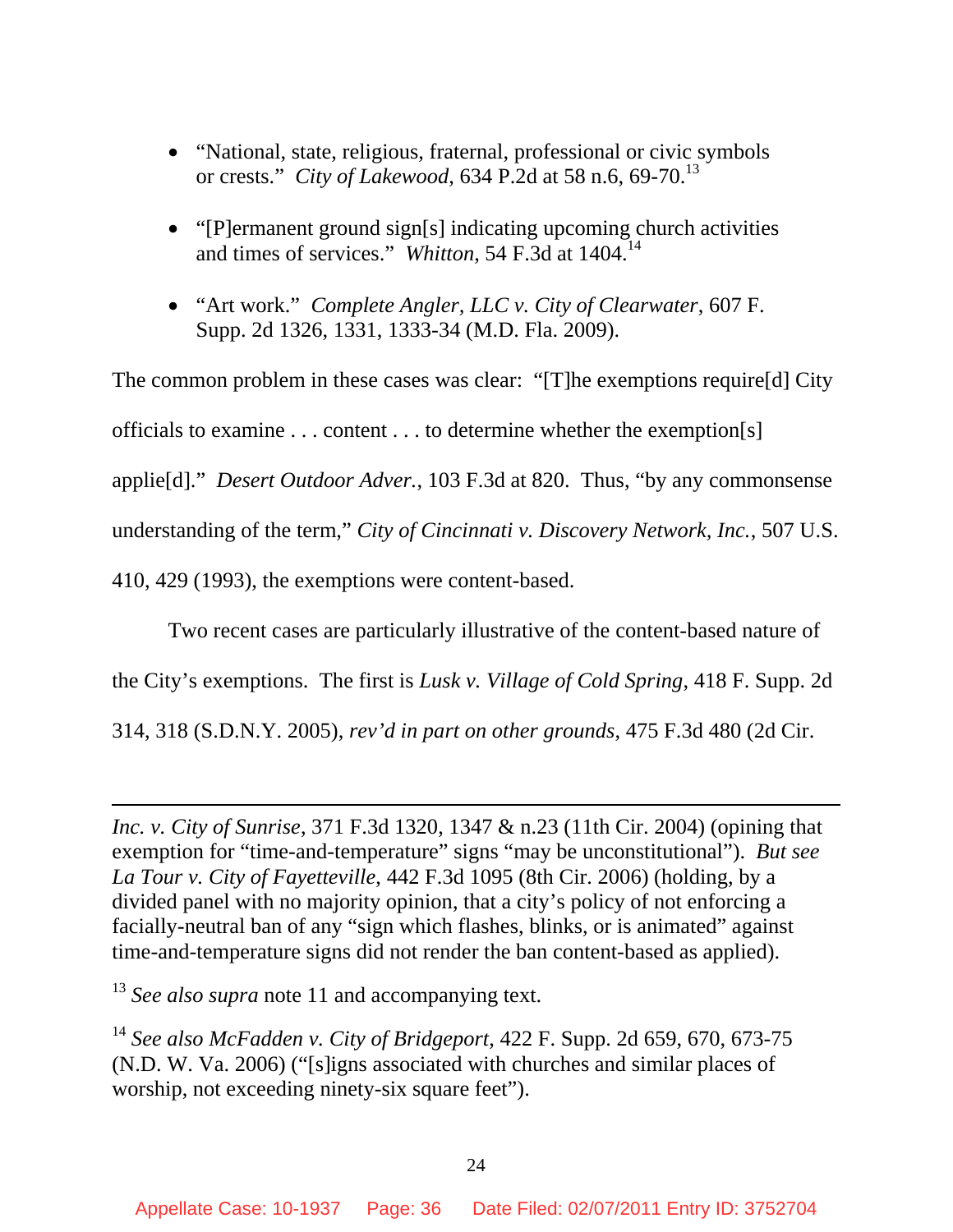2007), involving a property owner who was cited after posting signs outside his home protesting a nearby development. 418 F. Supp. 2d at 318. Similar to Sanctuary, the property owner was cited for failing to obtain a permit for the signs and for violating a 32-square-foot size restriction. *Id.* at 318, 322. As here, the municipality's definition of "sign" contained an exemption for "flags, badges or insignia of any governmental agency or any civic, charitable, religious, patriotic, fraternal or similar organization." *Id.* at 322.

The property owner "challenge[d] as unconstitutional the fact that his political signs [we]re subject to the permitting and other requirements . . ., while the 'flag, badge or insignia of any governmental agency or any civic, charitable religious, patriotic, fraternal or similar organization' [was] not subject to those requirements, because [it was] excluded from the definition of the word 'sign.'" *Id.* at 321-22. The court concluded that the exemption and, therefore, the definition itself were impermissibly content-based. *Id.* at 323. In that light, it held not just the permit requirement and size restriction, but the entire chapter of regulations to which the definition of "sign" pertained, unconstitutional. *Id.* at 324 & n.1.

Another particularly instructive case is last year's *Complete Angler, LLC v. City of Clearwater*, 607 F. Supp. 2d 1326 (M.D. Fla. 2009). It involved bait-andtackle shop owners who were cited after commissioning a mural for the side of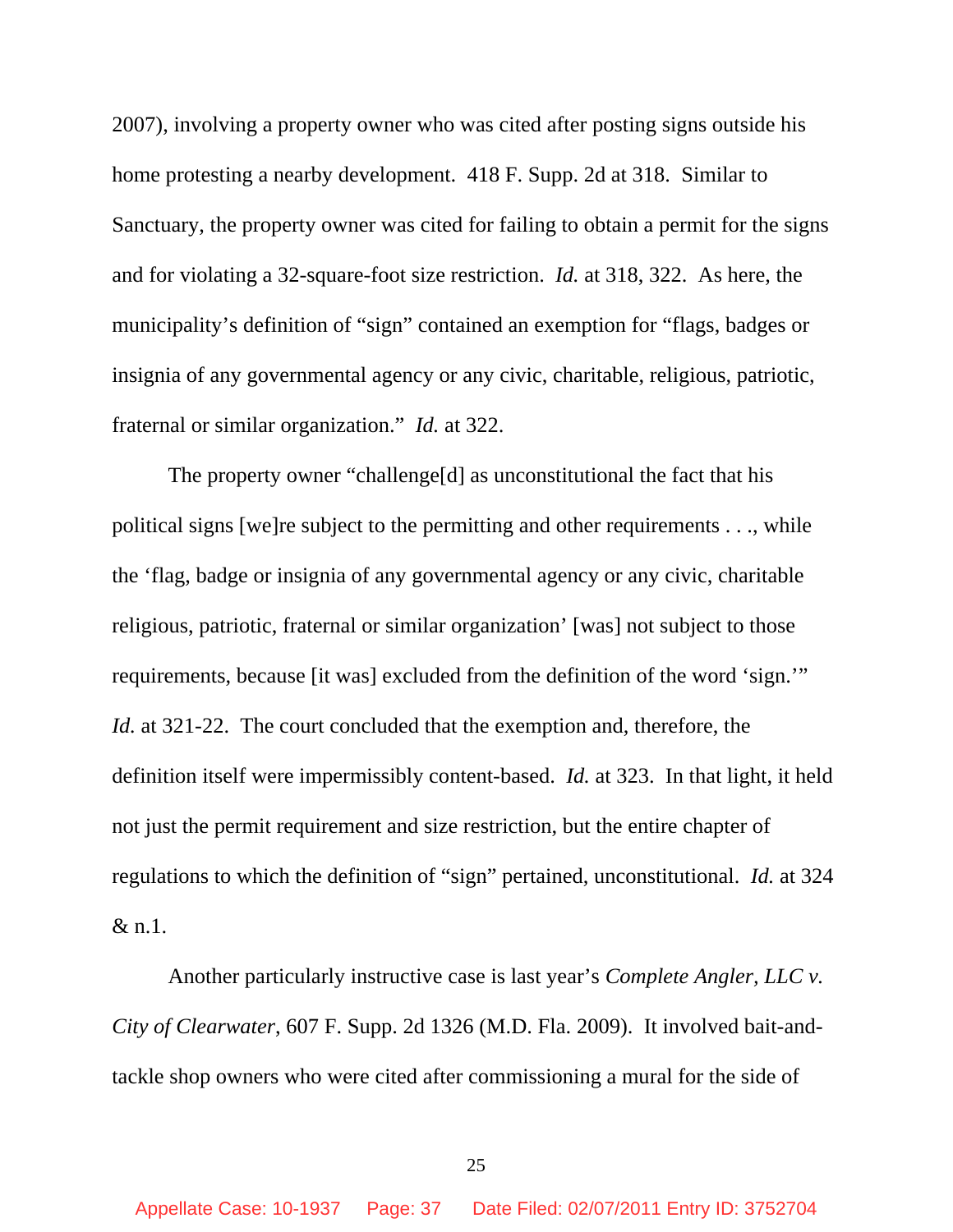their shop. The purpose of the mural, which covered most of the western wall of the shop, was to "educate the public about the endangerment of game fish found in the local habitat." *Id.* at 1329. Like Sanctuary, the owners were cited for failing to obtain a sign permit for the mural and for exceeding the applicable size limit. *Id.* at 1329-30, 1331. And as here, the municipality's sign code contained an exemption for "[a]rt work," which the code defined as "drawings, pictures, symbols, paintings or sculpture which do not identify a product or business and which are not displayed in conjunction with a commercial, for profit or nonprofit enterprise." *Id.* at 1331.

The shop owners challenged the sign code as an impermissible contentbased restriction on their political speech. *Id.* at 1333-34. Specifically, they argued that the exemption for "[a]rt work" was content-based and that the exemption, in turn, infected the permit requirement and size restrictions. *Id.* at 1133-34 & n.11. The court agreed, holding that city officials "necessarily examined . . . content" in determining whether or not the exemption for "[a]rt work" applied to the mural. *Id.* at 1331, 1333. Thus, the court enjoined the city from applying the permit requirement and size restriction to the mural. *Id.* at 1336.

The result of *Lusk* and *Complete Angler* should apply here, where virtually identical exemptions are in play. The exemptions—including those for "[w]orks of art" and "[n]ational, state, religious, fraternal, professional and civic symbols or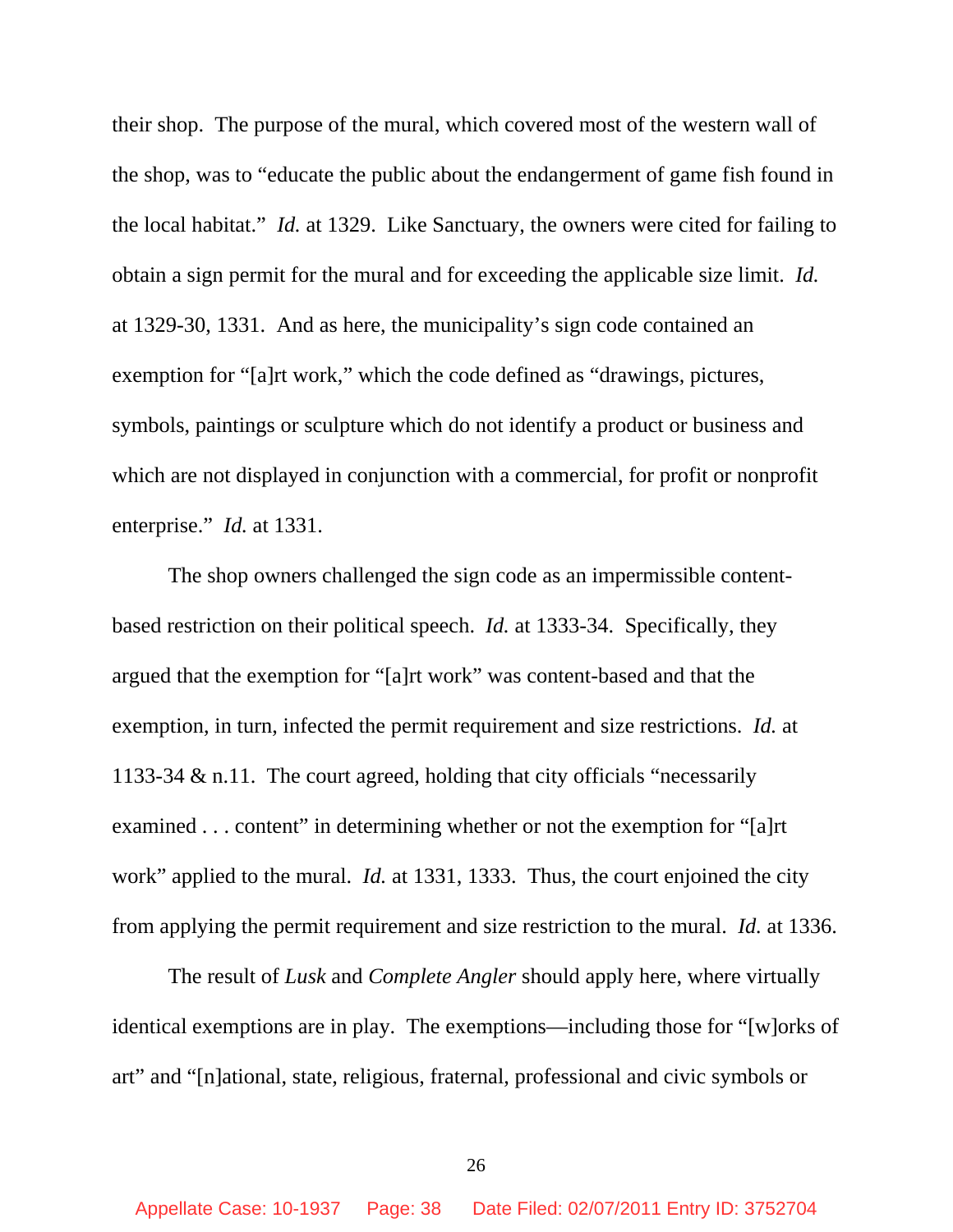crests"—render the entire definition of "sign" content-based. *See Nat'l Adver. Co.*, 861 F.2d at 249 ("Because the exceptions to the restriction . . . are based on content, the restriction itself is based on content."). The content-based definition of "sign," in turn, infects the regulations premised on that definition, including the size, "front line," and permit requirements that Sanctuary's mural was found to violate. *Kirkeby v. Furness*, 92 F.3d 655, 659 (8th Cir. 1996) ("Because the entire ordinance is bottomed on this definition, it is unconstitutional."); *Lusk*, 418 F. Supp. 2d at 324 ("[B]ecause Chapter 134 defines the word 'sign' as it does, the regulations on the posting of 'signs' set forth in that Chapter are unconstitutional, and plaintiff is entitled to an injunction against the enforcement of Chapter 134 in its entirety.").

The problem with the City's sign code, however, is not limited to the content-based definition of "sign" and the regulations premised on that definition. Other portions of the sign code independently discriminate based on content. For example, Section 26.68.030 lists some fourteen categories that, although considered "signs" under the code, are nonetheless exempted from the sign code's permit requirement. Nearly *all* the categories are content-based. *See* St. Louis, Mo., Rev. Code § 26.68.030.

One of the categories of "signs" exempted from the permit requirement is "political signs." *Id.* § 26.68.030(H). The exemption is of no avail to Sanctuary,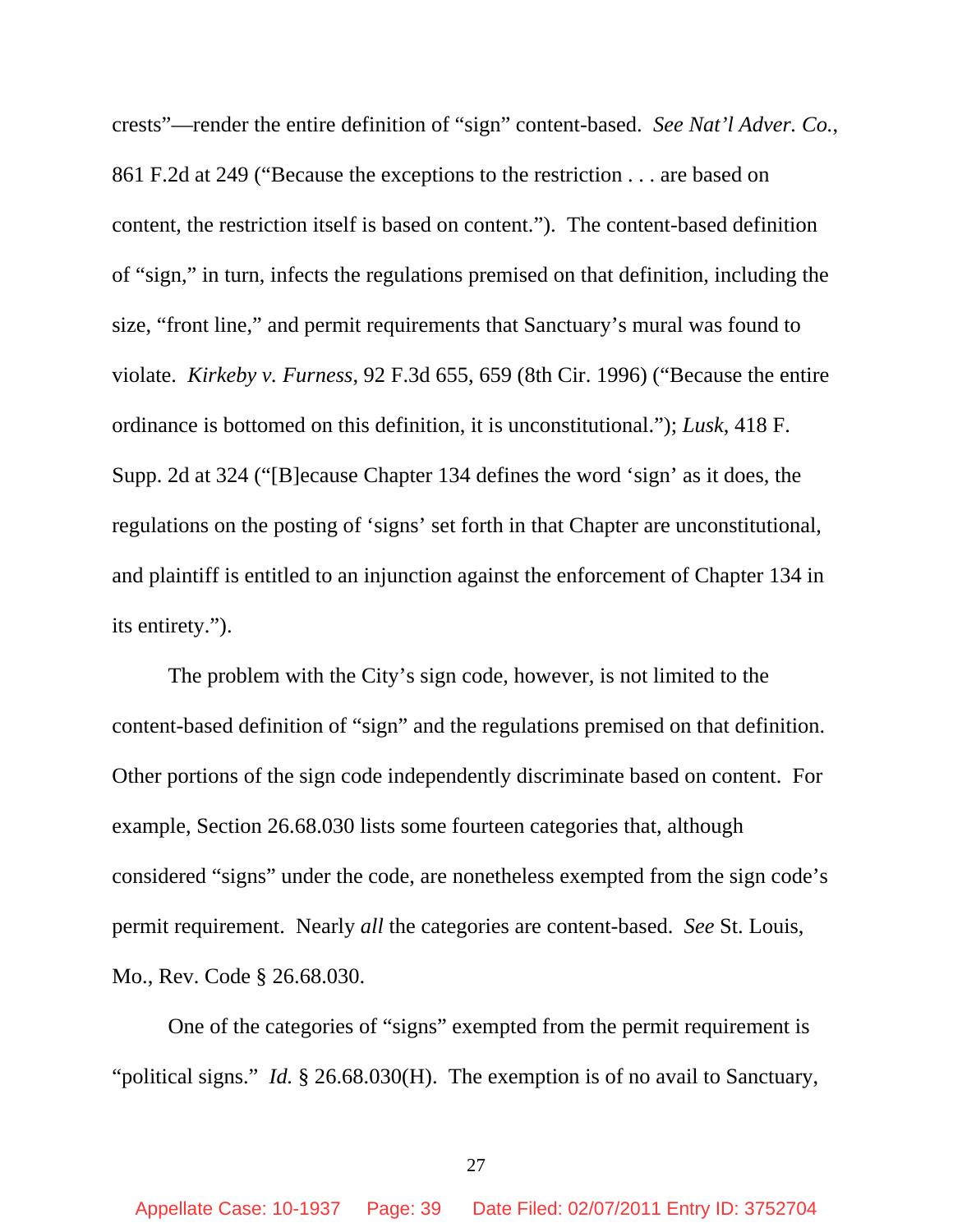however, because, in yet another layer of content-based regulation, the exemption applies only to "election . . . related" signs. *Id.* Signs that comment on government policy, such as Sanctuary's mural (or signs reading "No Iraq War," "Support Our Troops," *etc.*), are *not* exempted. Such regulations, which distinguish between election-related signs and political signs unrelated to an election, have been routinely struck down as impermissibly content-based. *E.g.*, *Solantic*, 410 F.3d at 1264-65 (holding exemption for political signs "related to elections, political campaigns, or a referendum" was impermissibly content-based); *XXL of Ohio, Inc. v. City of Broadview Heights*, 341 F. Supp. 2d 765, 787 (N.D. Ohio 2004) (holding unconstitutional a regulation limiting "political" signs to those referring to a "political contest"); *Goward v. Minneapolis*, 456 N.W.2d 460, 465-66 (Minn. Ct. App. 1990) ("We hold that the exception for campaign-related signs renders the ordinance content-based."); *see also City Council v. Taxpayers for Vincent*, 466 U.S. 789, 816 (1984) (noting that the "assertion that 'Jesus Saves,' that 'Abortion is Murder,' that every woman has the 'Right to Choose,' or that 'Alcohol Kills,'" is entitled to the same constitutional protection as "Roland Vincent-City Council").

To make matters worse, even the "political signs" that Section 26.68.030(H) *does* exempt from the permit requirement are subject to size, quantity, durational, and other limits that are more restrictive than those applicable to other exempted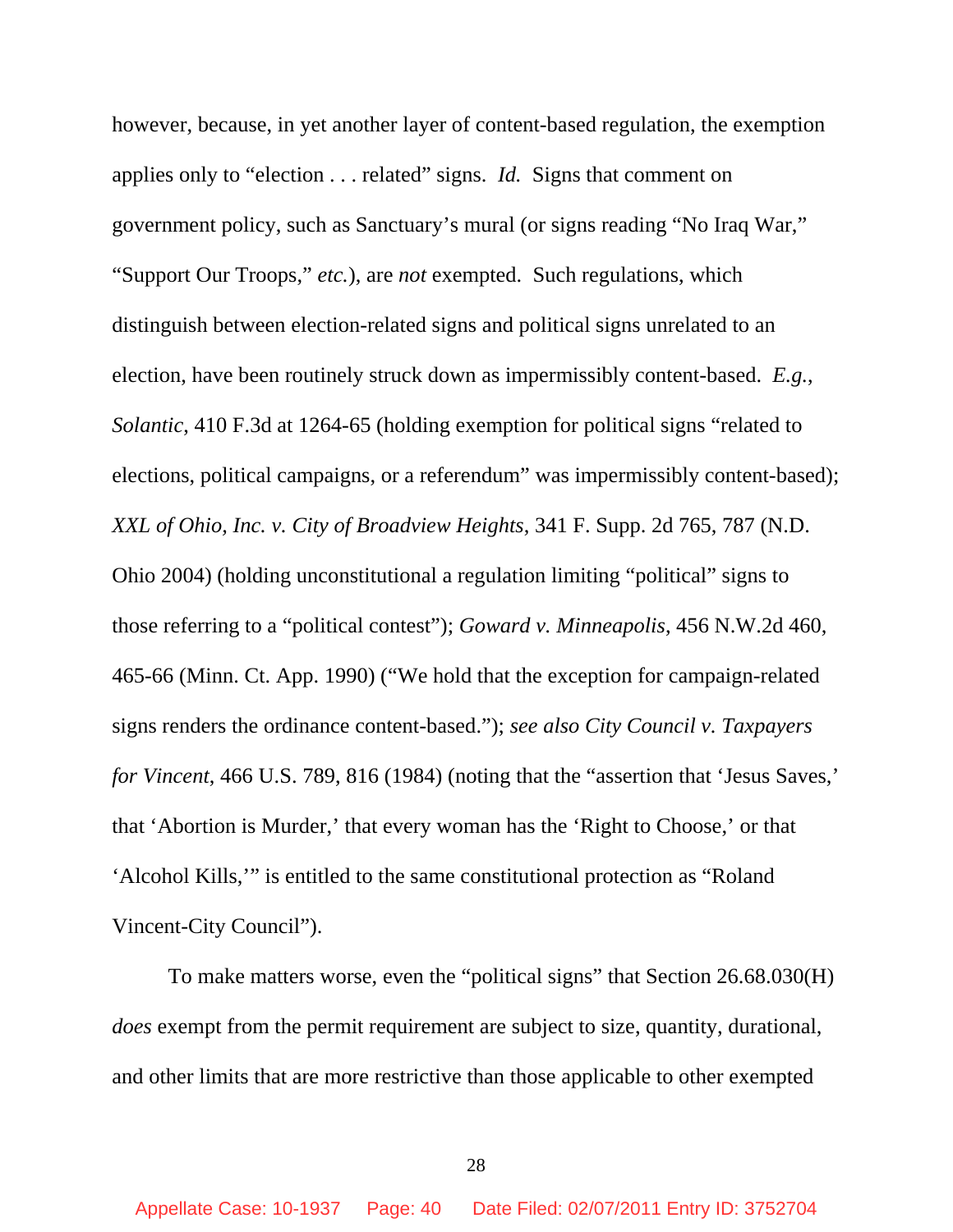signs. *Compare* St. Louis, Mo., Rev. Code § 26.68.030(H) (political signs) *with id.* § 26.68.030(J) (subdivision signs) *and id.* § 26.68.030(E) (decorations). As this Court and others have held, regulations that impose greater time, place, or manner restrictions on political signs than on commercial or other types of non-commercial signs are impermissibly content-based. *Whitton*, 54 F.3d at 1403-09 ("We agree with the district court that § 25-45, containing the durational limitations which are applicable only to political signs, is a content-based restriction."); *Solantic*, 410 F.3d at 1265 (holding restrictions on political signs content-based and noting that "a large neon arrow receives more favorable treatment under the sign code than a political sign"); *Outdoor Sys., Inc. v. City of Merriam*, 67 F. Supp. 2d 1258, 1269 (D. Kan. 1999) ("Nearly every court to address the issue has held that the government interest in aesthetics and safety is insufficient to justify a durational restriction on political signs in residential districts.").

 In short, the City's sign code is content-based at its core—the definition of "sign." In turn, the regulations premised on that definition—including the permit, size, and "front line" restrictions applied to Sanctuary's mural—are also contentbased. Were that not enough, the sign code compounds those problems with layer upon layer of additional content-based regulation, such as the permit exemption for election-related political signs. The district court was thus wrong in holding the sign code content-neutral.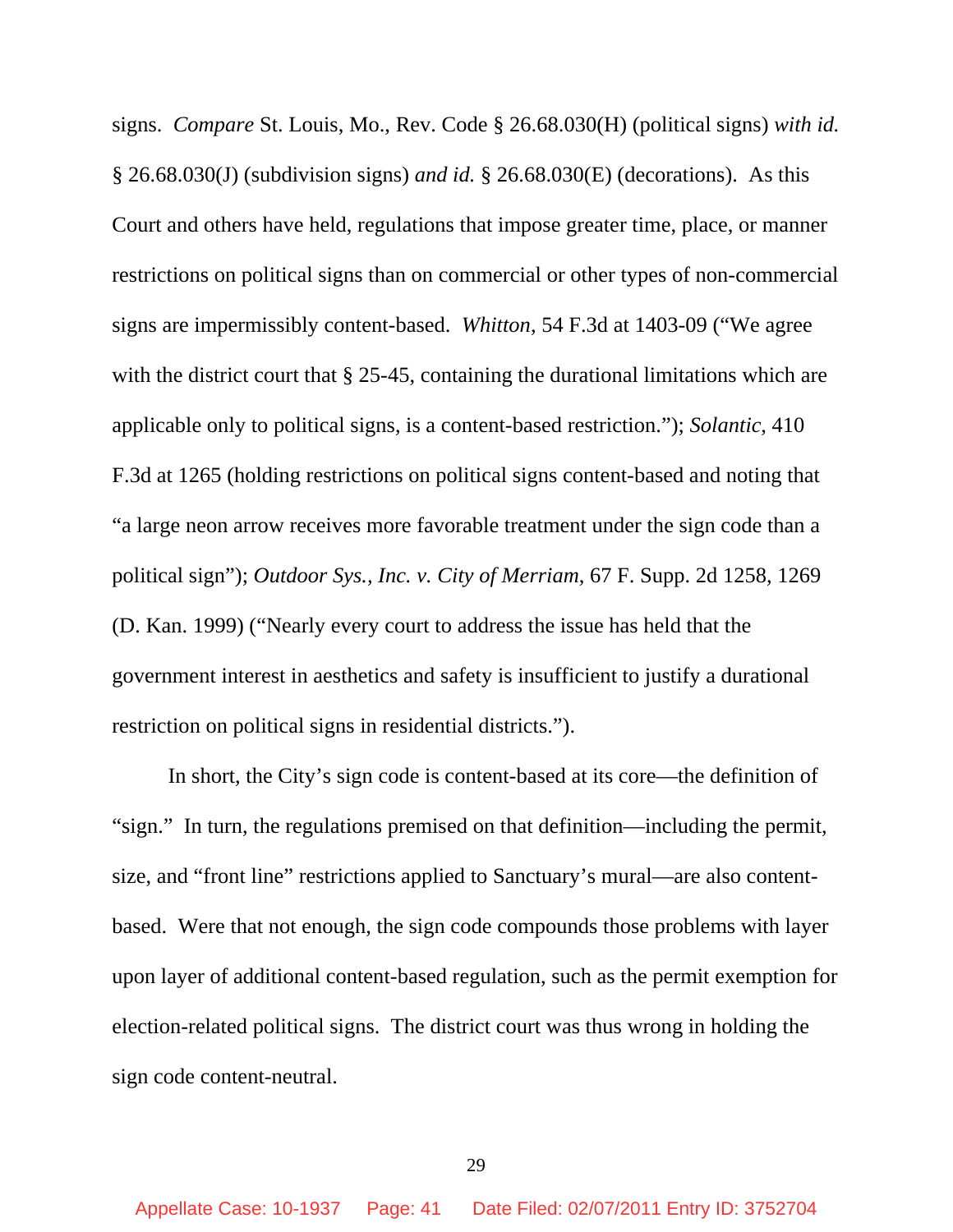# **b. The District Court's Erroneous Conclusion That The Sign Code Is Content-Neutral Resulted From Its Conflation Of Content-Based Regulation And Viewpoint Discrimination**

Notwithstanding overwhelming case law to the contrary, the district court held that the sign code provisions are content-*neutral*. In so holding, "the district court seems to have confused content-based regulation with viewpoint discrimination." *Mesa v. White*, 197 F.3d 1041, 1045 n.4 (10th Cir. 1999). In essence, it concluded that a regulation is only content-based if it discriminates based on *viewpoint*—that is, if it regulates speech "'because of disagreement with the message it conveys.'" (J.A. 375 (quoting *Ward v. Rock Against Racism*, 491 U.S. 781 (1989)); *see also* J.A. 377 ("The evidence does not support a conclusion that the City—by allowing flags[,] crests, works of art—is favoring or disfavoring any message."); J.A. 375-76 ("[T]he evidence does not support a finding that the restrictions prohibit signs in excess of thirty square feet in Zone D with frontage because the City favors or disfavors any message a citizen might want to convey by use of such a sign.").)

Whether the City's sign code discriminates based on viewpoint is admittedly a close—or, at least, closer15—issue. That it discriminates based on *content* is not close at all; it is clear.

<sup>&</sup>lt;sup>15</sup> Sanctuary maintains that the sign code *does* discriminate based on viewpoint for example, in its exempting only election-related political signs from the permit requirement. *See Goward*, 456 N.W.2d at 465 (holding that ordinance, "[b]y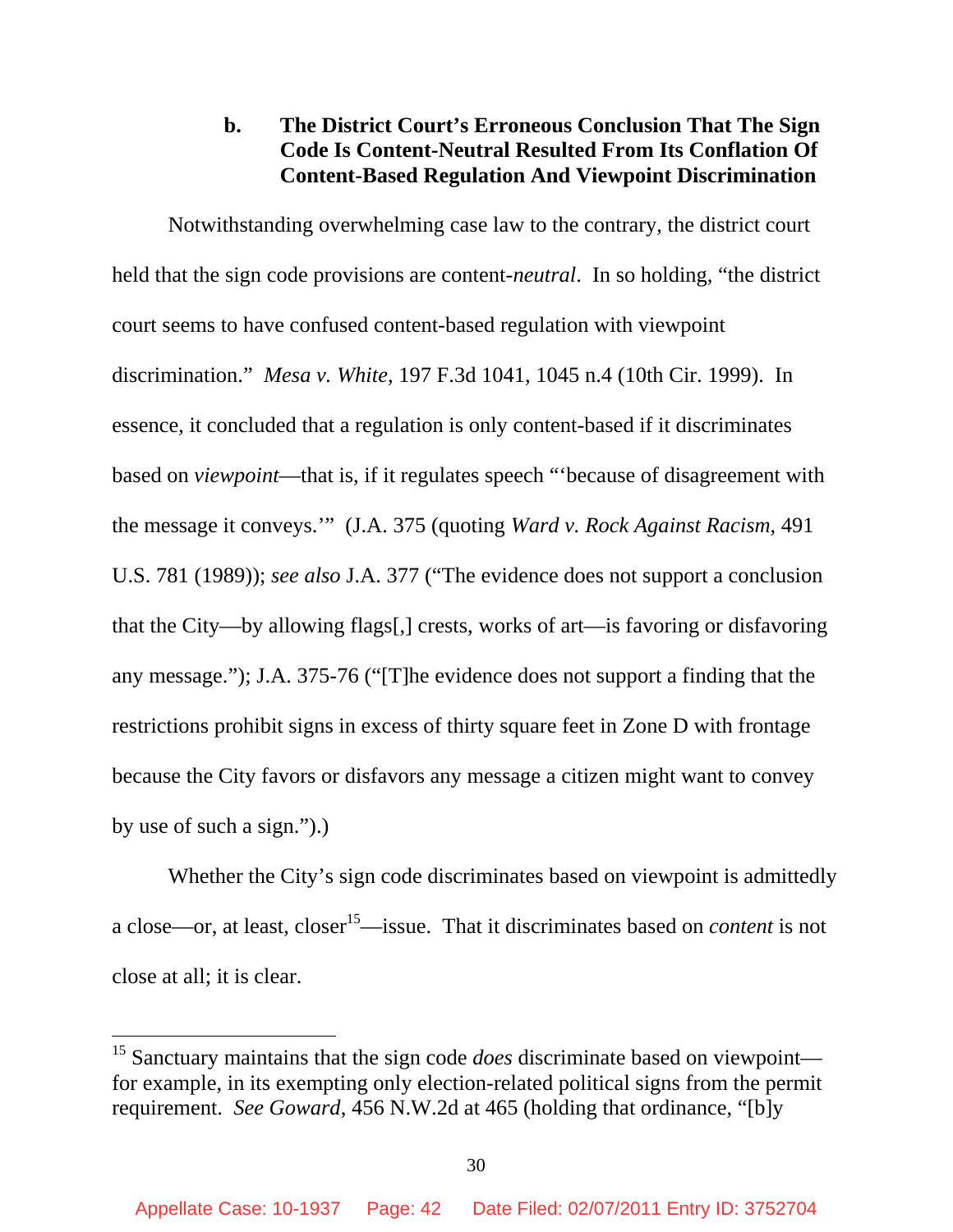"[N]either disagreement with content nor improper censorial motive is necessary for regulation of speech to be content based." *Mesa*, 197 F.3d at 1045 n.4. In fact, the Supreme Court has "expressly rejected the argument that discriminatory . . . treatment is suspect under the First Amendment only when the legislature intends to suppress certain ideas." *Discovery Network*, 507 U.S. at 429 (omission in original; internal quotation marks and citation omitted). Even the primary case relied on by the district court for its conclusion, *Turner Broadcasting System, Inc. v. FEC*, 512 U.S. 622 (1994), makes this point in a passage that the district court omitted: "[W]hile a content-based purpose may be sufficient in certain circumstances to show that a regulation is content based, it is not necessary to such a showing in all cases." *Id.* at 642-43. This Court has been equally clear in this regard. *See, e.g.*, *Whitton*, 54 F.3d at 1405 ("[T]he argument that a restriction on speech is content-neutral because it is viewpoint-neutral has been repeatedly rejected by the Supreme Court."); *City of Ladue v. Gilleo*, 986 F.2d 1180, 1184 n.5 (1993) ("We recognize that the ordinance is viewpoint neutral. But viewpoint neutrality does not render the statute content-neutral."), *aff'd*, 512 U.S. 43 (1994).

The district court offered an alternative, but equally unconvincing, argument for the supposed content-neutrality of the sign code: that it is "'justified without

permitting campaign-related signs while banning signs on such political issues as abortion, taxes, and gun control," had "the effect of suppressing viewpoints critical of the government").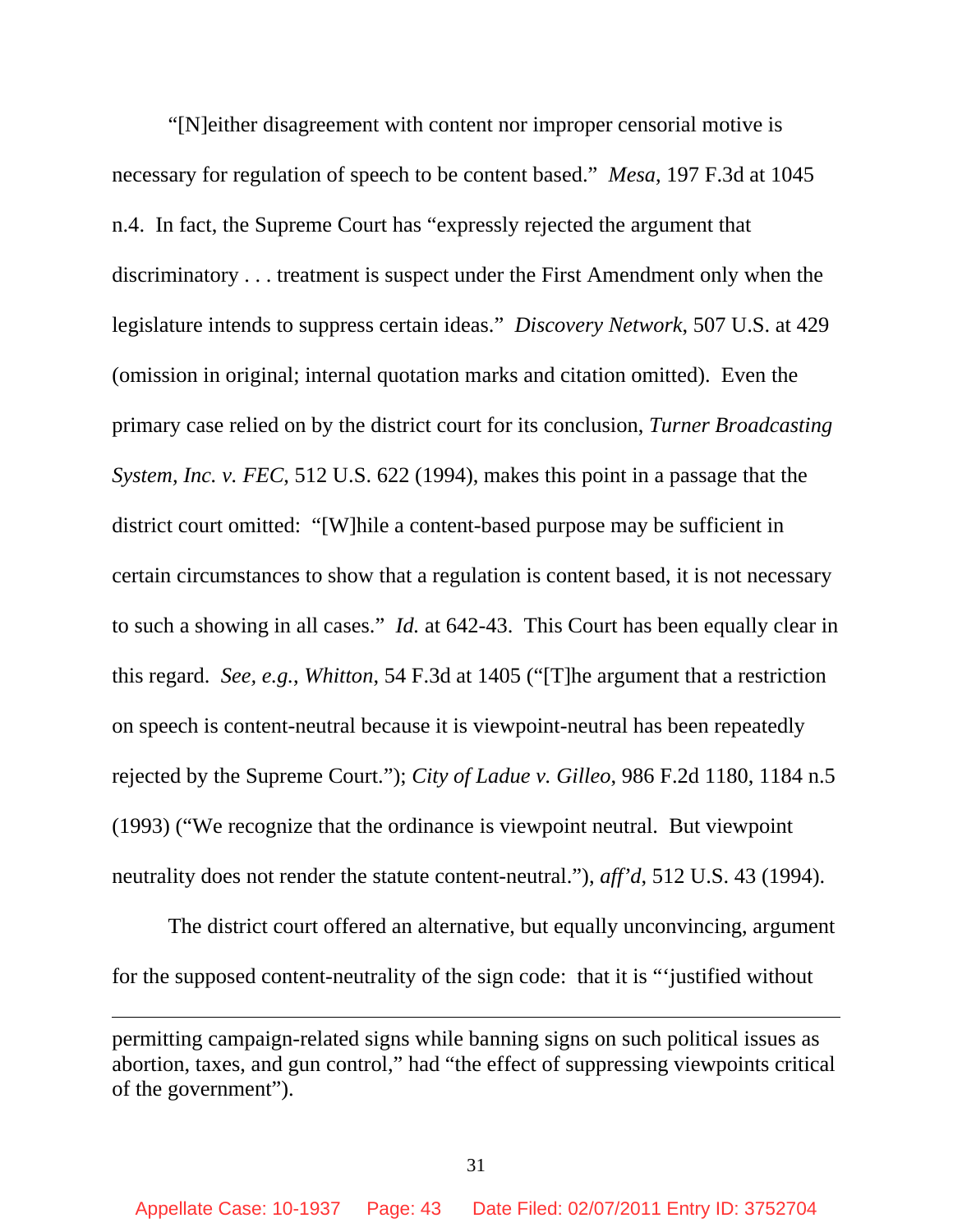reference to the content of the regulated speech'"—specifically, by the City's "desire to promote traffic safety." (J.A. 377-78 (quoting *Excalibur Group, Inc. v. City of Minneapolis*, 116 F.3d 1216, 1220 (8th Cir. 1997) (internal quotation marks omitted)).) But this argument has also been rejected by the Supreme Court. *See Discovery Network*, 507 U.S. at 429-430. As this Court explained in *Whitton*, "even if we agree with the City . . . that its restriction is 'justified' by its interest in maintaining traffic safety and preserving aesthetic beauty, we still must ask whether the regulation *accomplishes* the stated purpose in a content-neutral manner." *Whitton*, 54 F.3d at 1406.

Here, the sign code provisions applied to Sanctuary's mural do not accomplish their stated purposes in a content-neutral manner. After all, the City requires a permit for, and restricts the size and location of, a mural protesting its abuse of the eminent domain power, yet it absolves other *identically* sized and situated murals—for example, murals containing the Masonic crest, Papal coat of arms, American Bar Association symbol, or a "work of art," St. Louis, Mo., Rev. Code § 26.68.020(17)(d) & (e)—of *any* regulation whatsoever. *See Whitton*, 54 F.3d at 1407 ("Although Gladstone's justification for enacting the durational limitations was to curtail the traffic dangers which political signs pose and to promote aesthetic beauty, Gladstone has not seen fit to apply such restrictions to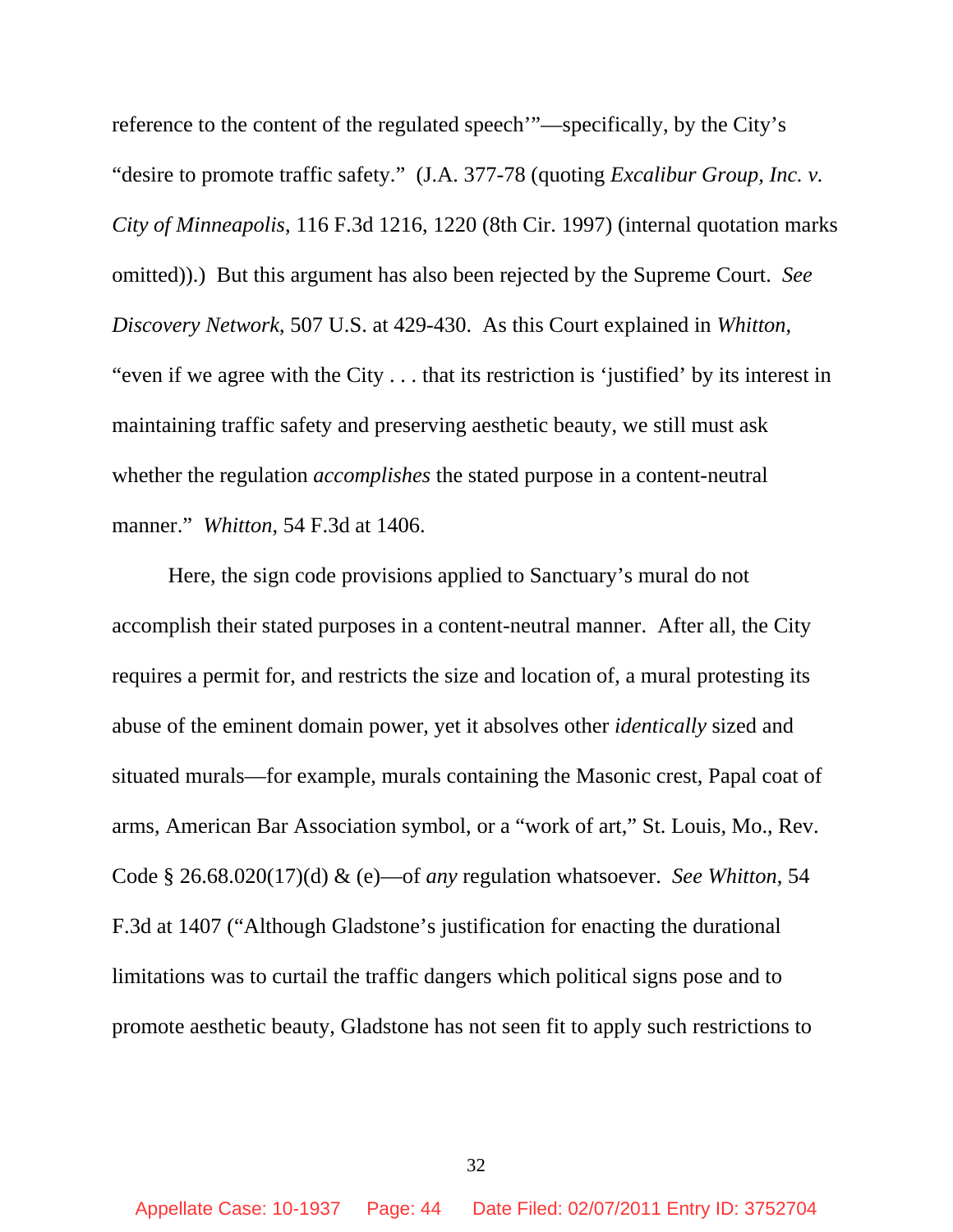*identical signs* displaying nonpolitical messages which present *identical concerns.*")

The district court discounted such discriminatory treatment, holding that "[b]ecause civic crests, works of art and flags are not the 'stuff' of public debate, there is no danger that the City—by exempting them from other categories of signs—will give one side of a debatable public question an advantage in expressing its views to the people." (J.A. 377 (internal quotation marks and citation omitted).) In other words, the district court held that the City may subject Sanctuary's mural to *greater* restrictions than apply to the exempted categories precisely because it is political speech concerning a "debatable public question." Such reasoning turns the First Amendment on its head: "If the First Amendment protects anything, it must protect statements that are critical of . . . actions undertaken by a government and affecting the public interest." *Coll. Sav. Bank v. Fla. Prepaid Postsecondary Educ. Expense Bd.*, 919 F. Supp. 756, 763 (D. N.J. 1996).

In short, "[a] regulatory scheme that requires the government to examine the content of the message that is conveyed is content-based regardless of its motivating purpose." *Serv. Employees Int'l Union, Local 5 v. City of Houston*, 595 F.3d 588, 596 (5th Cir. 2010) (internal quotation marks and citation omitted). The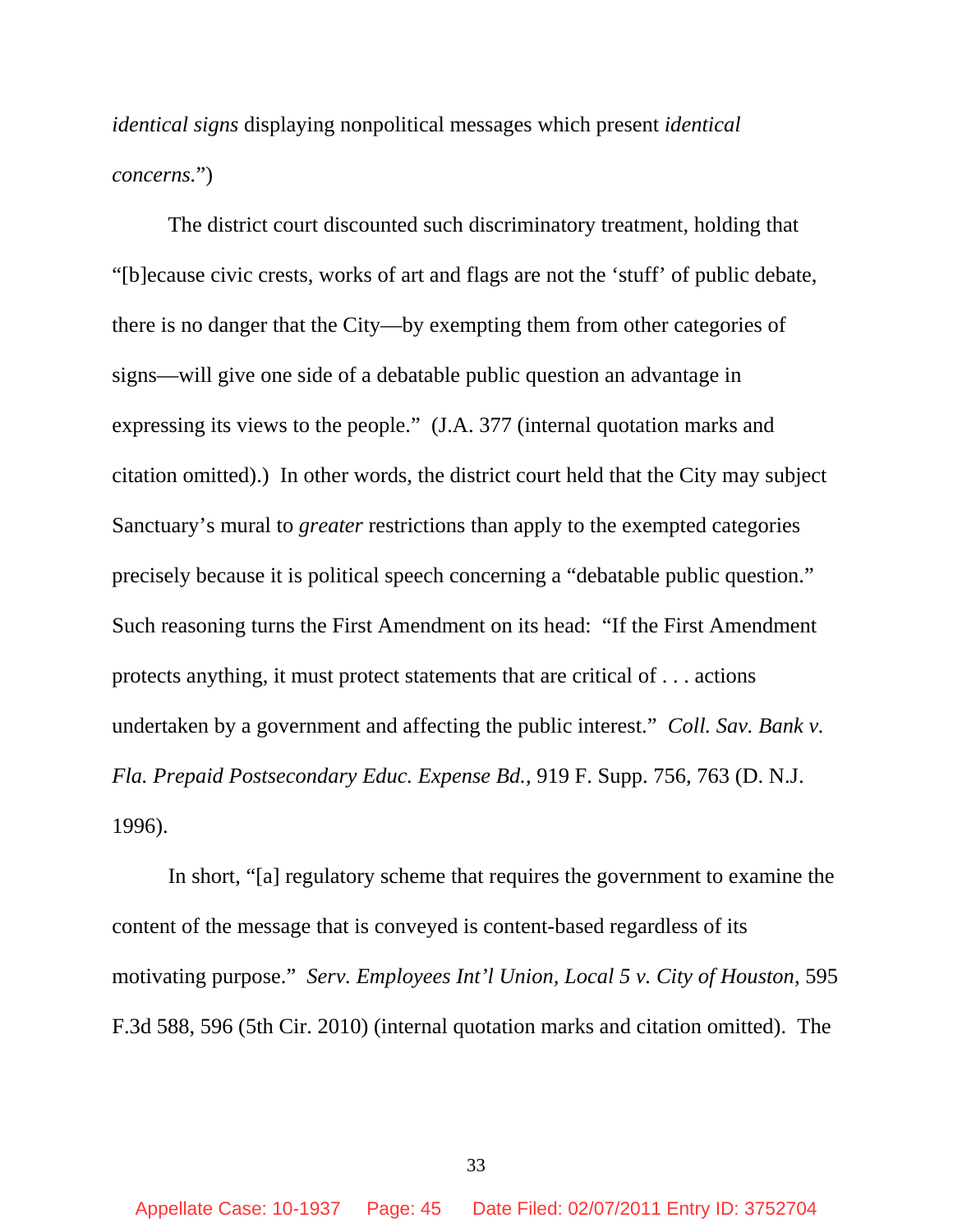district court was therefore wrong to conclude that the sign code provisions are content-neutral.

## **2. The City's Sign Code Provisions Fail Strict Scrutiny**

A content-based regulation of speech is "presumptively invalid" and will only be sustained if the government meets its burden of proving that the regulation "advances a compelling state interest and is narrowly tailored to serve that interest." *Republican Party of Minn. v. White*, 416 F.3d 738, 749, 763 n.14 (en banc).<sup>16</sup> The City and Board cannot meet their burden.

The City and Board have no compelling interest in forbidding Sanctuary's mural while treating other categories of speech more favorably or exempting them from regulation altogether. As this Court has recognized, the only interests that the City has identified—"traffic safety and aesthetics" (J.A. 349) —"have never been held to be compelling." *Whitton*, 54 F.3d at 1408; *see also Ladue*, 986 F.2d at 1182, 1184 (holding that interests in "protect[ing] the safety of residents" and "preserv[ing] the natural beauty of the community" are not compelling); *Midwest Media Property*, 503 F.3d at 477 ("[A]esthetic interests and public safety concerns . . . are insufficient to survive strict scrutiny.").

<sup>&</sup>lt;sup>16</sup> Strict scrutiny is also appropriate because the sign code burdens core political speech. *McIntyre v. Ohio Elections Comm'n*, 514 U.S. 334, 347 (1995) ("When a law burdens core political speech, we apply 'exacting scrutiny,' and we uphold the restriction only if it is narrowly tailored to serve an overriding state interest.").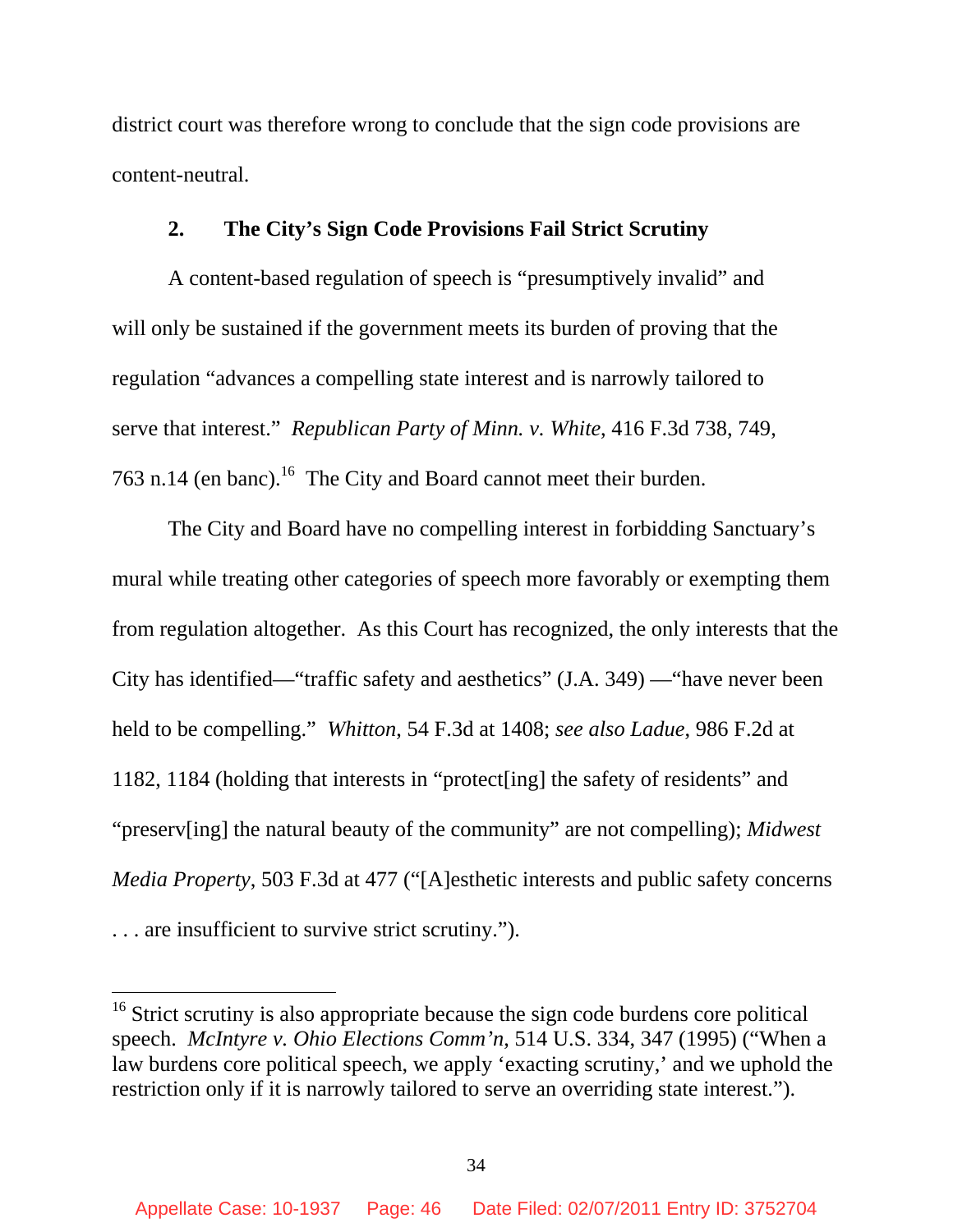But even assuming traffic safety and aesthetics are compelling interests, the inquiry does not end there: The City and Board must also prove that the sign code provisions are "narrowly tailored to serve th[ose] interest[s]." *White*, 416 F.3d at 751. This requires proof that the sign code provisions are, among other things, the "least-restrictive alternative" for achieving the asserted interests and that they "actually advance[]" those interests. *Id.*

The City and Board cannot prove that the sign code provisions are the "leastrestrictive alternative" for achieving their interests when they have stipulated that they possess no documents whatsoever "underlying, concerning, or supporting" the regulations. (J.A. 349, 362.) Nor can they prove that their regulations "actually advance[]" their purported interests in traffic safety and aesthetics: They have stipulated that they are not aware of any studies, reports, or memoranda showing that their regulations even *affect* traffic safety or aesthetics. (J.A. 349, 362.) The sign code provisions, therefore, are not narrowly tailored.

The sign code provisions fail the narrow-tailoring requirement for another reason: They are under-inclusive. *See Fla. Star v. B.J.F.*, 491 U.S. 524, 540 (1989) ("[T]he facial underinclusiveness [of a speech regulation] raises serious doubts about whether [the government] is, in fact, serving . . . the significant interests which [it] invokes  $\dots$ ."). A regulation is under-inclusive if it "leave[s] significant influences bearing on the interest unregulated." *White*, 416 F.3d at 751.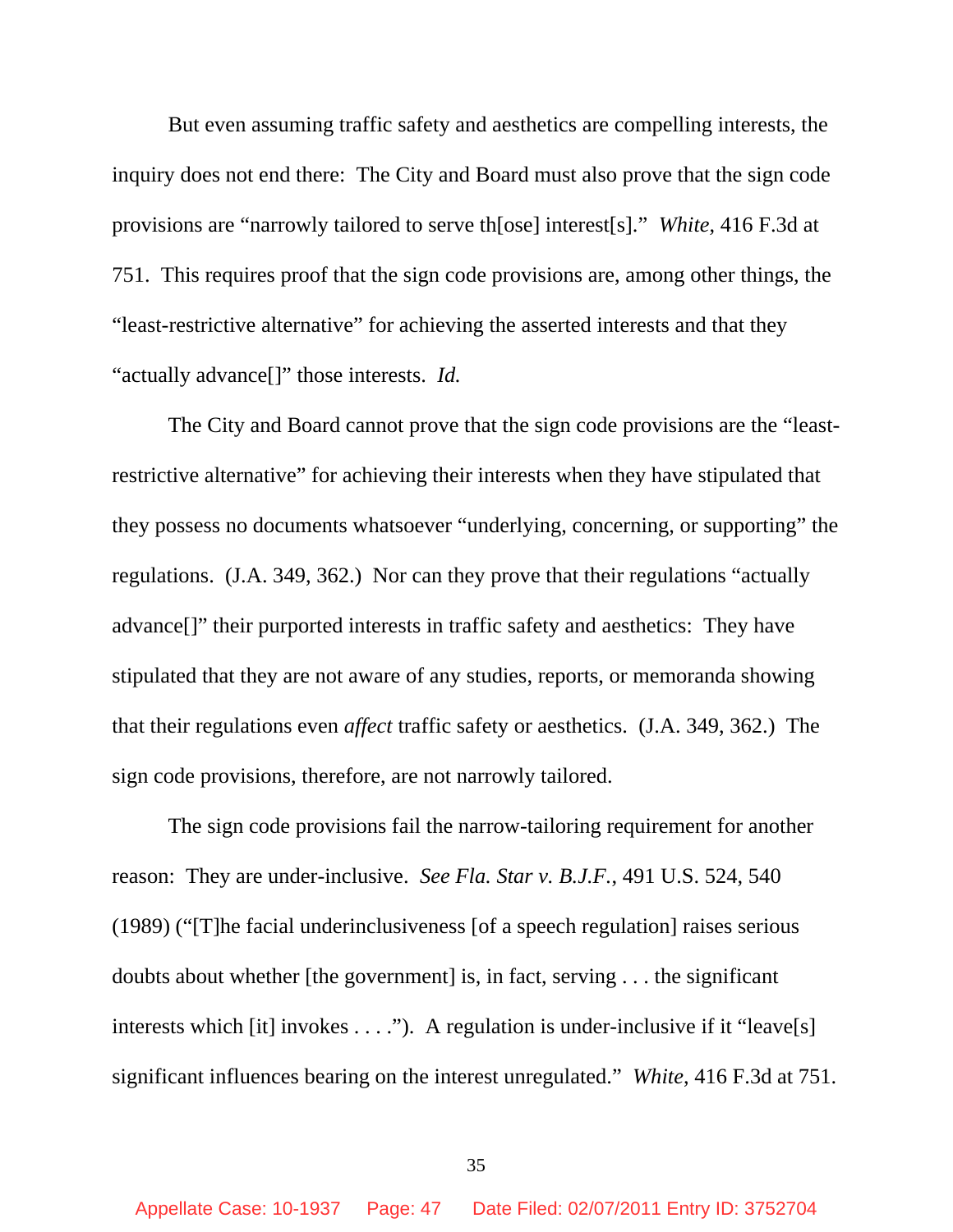Here, the City treats Sanctuary's "End Eminent Domain Abuse" mural as a prohibited "sign," yet it allows—indeed, does not even consider to *be* a "sign"—a mural containing instead a professional crest, religious symbol, civic organization's flag, or a "work of art." *See* St. Louis, Mo., Rev. Code §  $26.68.020(17)(a)$ , (d), (e). Similarly, the City imposes a permit requirement on political signs carrying issue-oriented messages such as "End Eminent Domain Abuse," yet it exempts political signs related to elections. St. Louis, Mo., Rev. Code § 26.68.030(H).

The City and Board presented no evidence that Sanctuary's mural is any more of a threat to traffic safety and aesthetics than such exempted items. *See Whitton*, 54 F.3d at 1408; *Solantic*, 410 F.3d at 1268. If aesthetics can be compromised, and motorists distracted, by Sanctuary's mural—a dubious proposition and one the City and Board stipulated they have no evidence to support—then they may be "just as compromised, and . . . just as distracted, by displays of governmental, religious or charitable flags, badges and insignia." *Lusk*, 418 F. Supp. 2d at 324. Yet the City exempts such displays from *any* regulation.

"[T]he City has simply failed to demonstrate how [its] interests are served by the distinction it has drawn in the treatment of exempt and nonexempt categories of signs. Simply put, the sign code's exemptions are not narrowly

36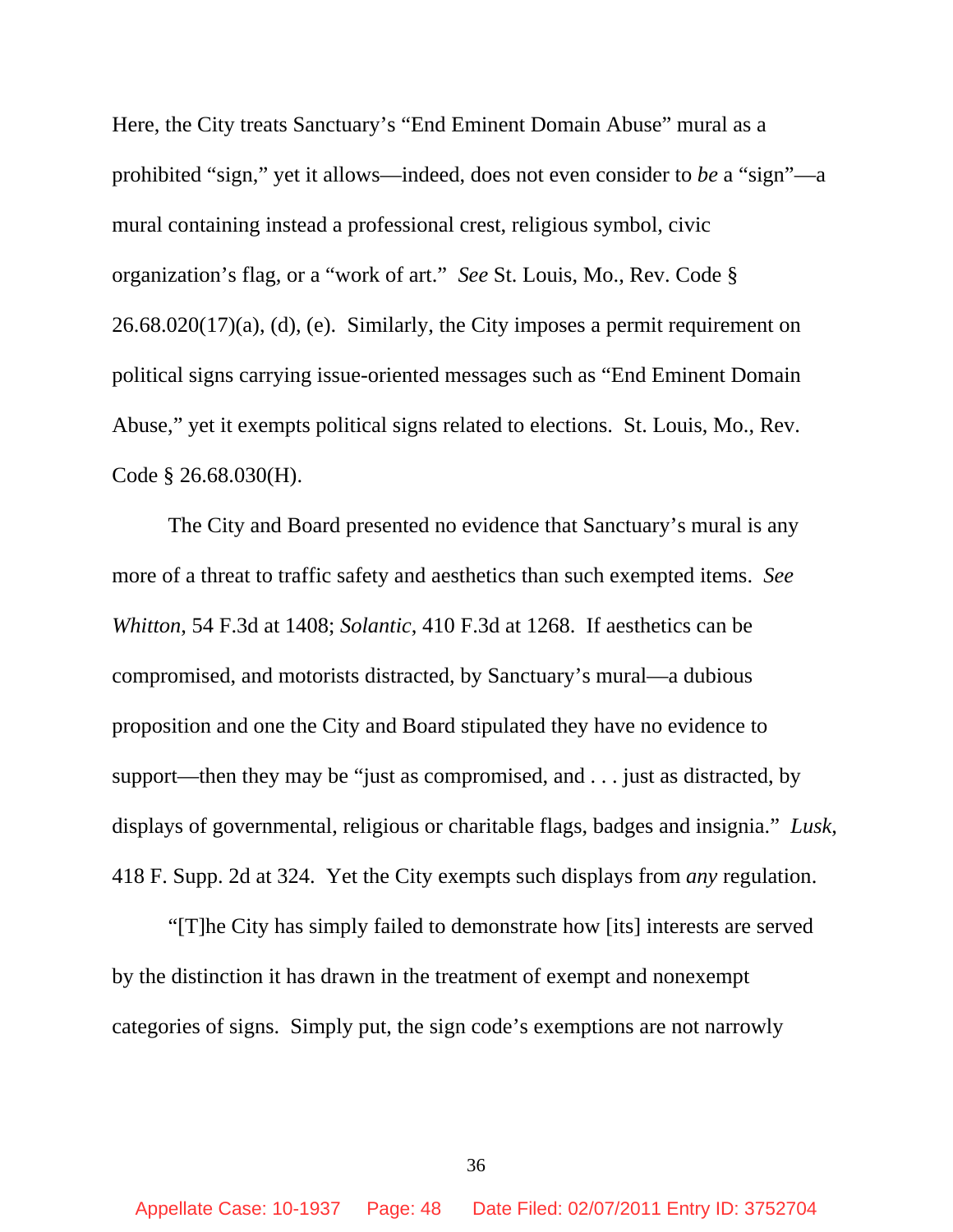tailored to accomplish either the City's traffic safety or aesthetic goals." *Solantic*, 410 F.3d at 1268. They are therefore unconstitutional.

# **3. The City's Sign Code Provisions Do Not Survive Intermediate Scrutiny**

Even if this Court concludes the district court was correct to review the sign code provisions as content-neutral time, place, or manner restrictions, the provisions still do not pass constitutional muster. Such restrictions are only valid if they survive intermediate scrutiny: that is, if they are "narrowly tailored to serve a significant governmental interest, and . . . leave open ample alternative channels for communication of the information." *Clark v. Cmty. for Creative Non-Violence*, 468 U.S. 288, 293 (1984).<sup>17</sup> The sign code provisions do not satisfy that standard.

# **a. The City And Board Have The Burden To Prove The Sign Code Provisions Survive Intermediate Scrutiny**

The district court erred in placing the burden on Sanctuary to prove the sign code provisions *fail* intermediate scrutiny, rather than on the City and Board to prove they *survive* it. (*E.g.*, J.A. 378 (holding that Sanctuary had "not convince[d] the Court that the City's stated reasons for its enaction of the restrictions are either false or unreasonable"). "When the Government restricts speech, the Government

<sup>17</sup> *But see BBC Fireworks, Inc. v. State Highway and Transp. Comm'n*, 828 S.W.2d 879, 882 n.2 (Mo. 1992) (suggesting same test may not be appropriate under Article I, section 8, of the Missouri Constitution).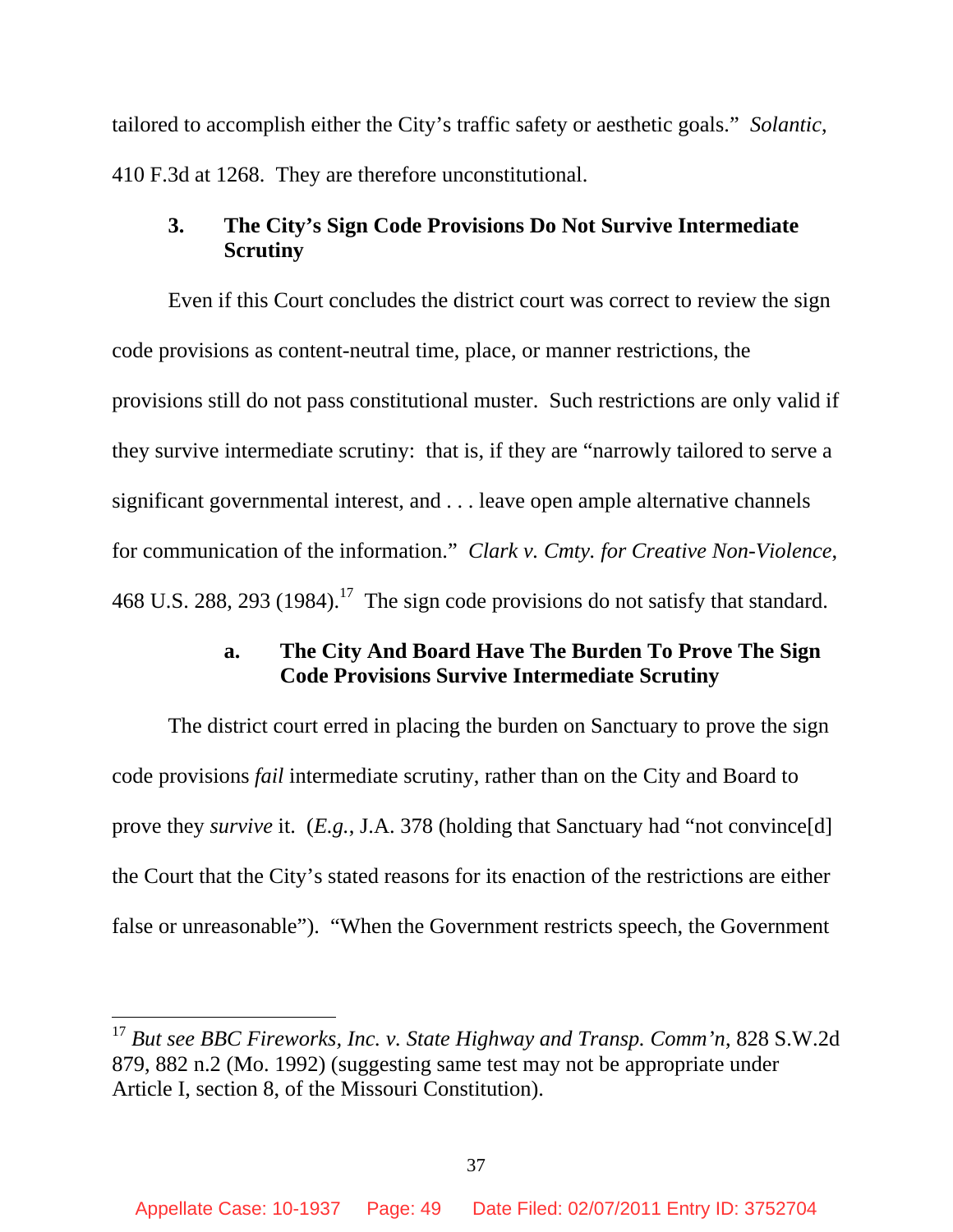bears the burden of proving the constitutionality of its actions." *United States v.* 

*Playboy Entertainment Group, Inc.*, 529 U.S. 803, 816 (2000).

Moreover, meeting the government's burden requires actual evidence. The Supreme Court "ha[s] never accepted mere conjecture as adequate to carry a First Amendment burden." *Nixon v. Shrink Mo. Government PAC*, 528 U.S. 377, 392 (2000).

When the Government defends a regulation on speech as a means to redress past harms or prevent anticipated harms, it must do more than simply posit the existence of the disease sought to be cured. It must demonstrate that the recited harms are real, not merely conjectural, and that the regulation will in fact alleviate these harms in a direct and material way.

*Turner Broad. Sys.*, 512 U.S. at 664 (plurality) (internal quotation marks and citation omitted); *see also Entm't Software Ass'n v. Swanson*, 519 F.3d 768, 771- 72 (8th Cir. 2008) ("Where first amendment rights are at stake, the Government must present more than anecdote and supposition." (internal quotation marks and citations omitted)).

Thus, courts routinely require the government to proffer actual, objective evidence to support restrictions on speech. *See, e.g.*, *Horina v. City of Granite City*, 538 F.3d 624, 633-34 (7th Cir. 2008) ("[T]he government must . . . proffer *something* showing that the restriction actually serves a government interest, and we have struck down time, place, and manner restrictions where the government failed to produce 'objective evidence' showing that the restrictions served the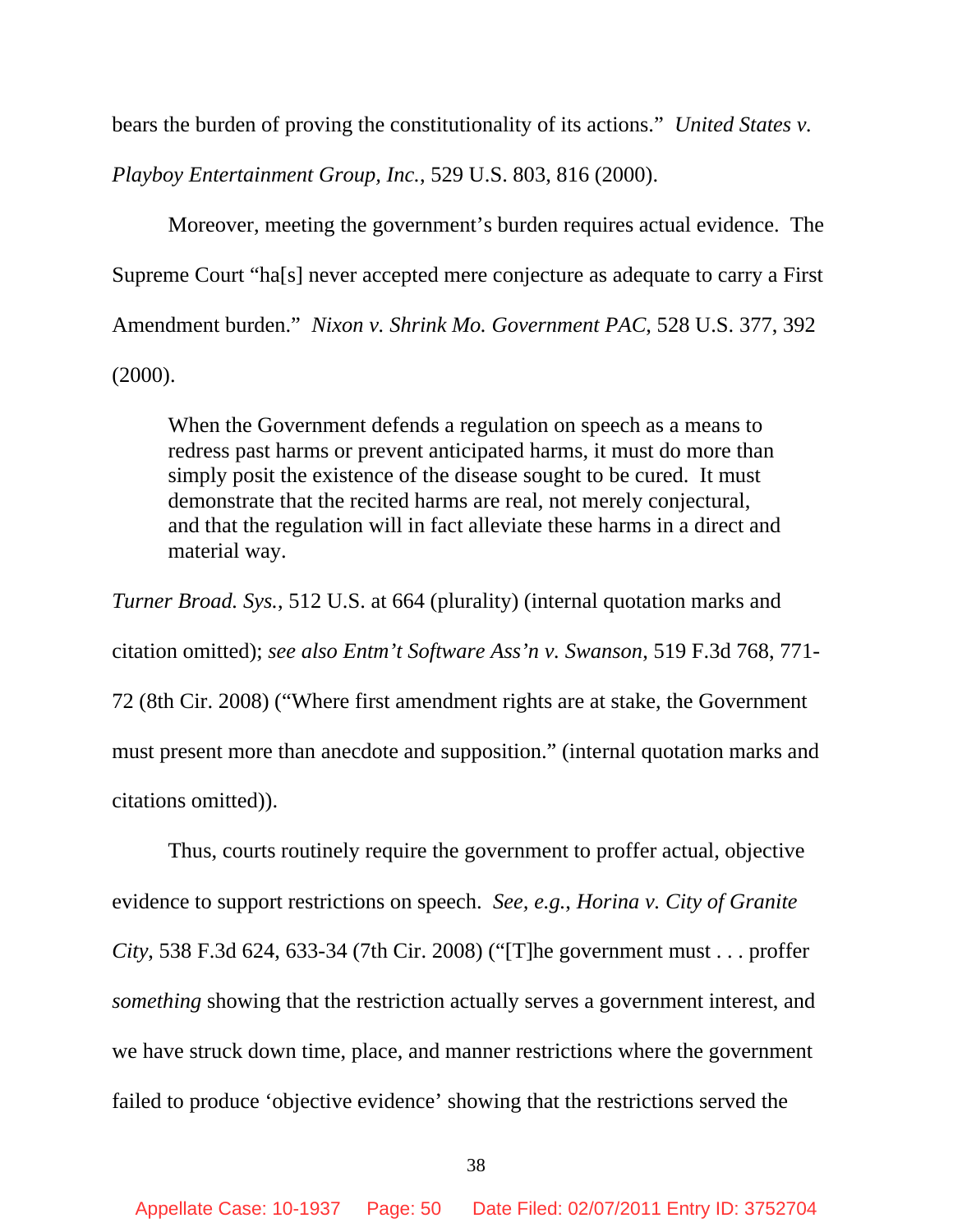interests asserted." (citation omitted)); *Pagan v. Fruchey*, 492 F.3d 766, 774 (6th Cir. 2007) (en banc) (rejecting "standard of 'obviousness' or 'common sense,' and "requir[ing] *some* evidence to establish that a speech regulation addresses actual harms with some basis in fact"); *Interactive Digital Software Ass'n v. St. Louis County*, 329 F.3d 954, 959 (8th Cir. 2003) (holding government must "present . . . substantial supporting evidence of harm . . . before an ordinance that threatens protected speech can be upheld" (internal quotation marks and citations omitted)); *Weinberg v. City of Chicago*, 310 F.3d 1029, 1038 (7th Cir. 2002) ("In the context of a First Amendment challenge under the narrowly tailored test, the government has the burden of showing that there is evidence supporting its proffered justification.").

Here, the City and Board concede they possess no documentation whatsoever "underlying, concerning, or supporting the[ir] regulation of outdoor signs" (J.A. 349, 362.). Therefore, they cannot possibly meet their burden of proving that the sign code provisions applied to Sanctuary's mural are "narrowly tailored to serve a significant governmental interest, and . . . leave open ample alternative channels for communication of the information." *Clark*, 468 U.S. at 293.

39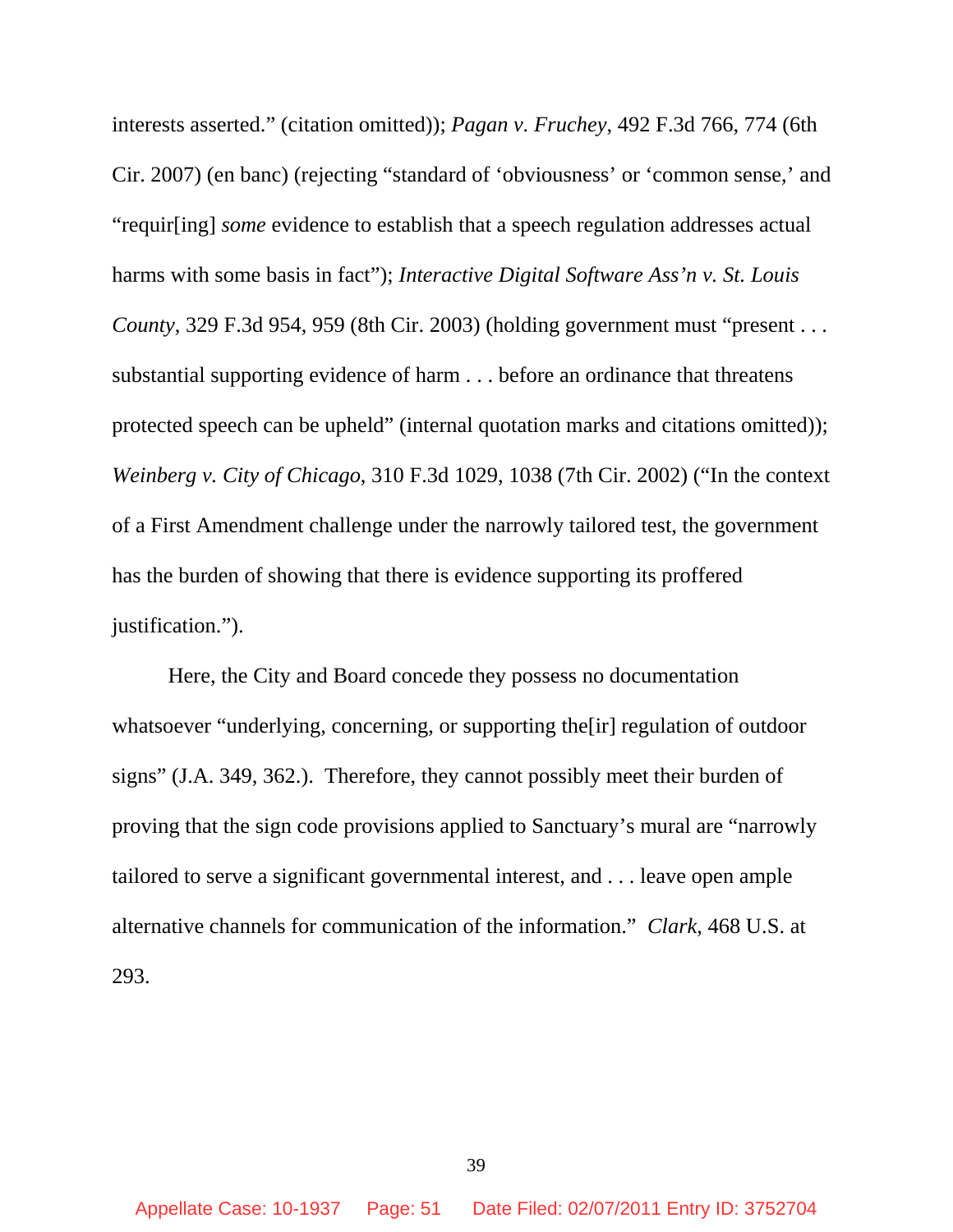## **b. The Restrictions Applied To Sanctuary's Mural Do Not Serve A Significant Governmental Interest**

The City and Board cannot prove that their regulations "serve a significant governmental interest." Even if the claimed interests in traffic safety and aesthetics are significant,  $18$  "merely invoking [them] is insufficient. The [City and Board] must also show that the proposed communicative activity endangers those interests." *Kuba v. 1-A Agric. Ass'n*, 387 F.3d 850, 859 (9th Cir. 2004) (citation omitted).

Here, the City and Board proffered no evidence to substantiate the harm that Sanctuary's mural supposedly poses, nor could they have: They stipulated that they are not aware of "any studies, reports or memoranda discussing the impact Sanctuary's [mural] has on the flow of traffic," nor of "any traffic incidents in which any driver . . . mentioned Sanctuary's [mural], or any 'painted wall sign,' as contributing to [the] incident." (J.A. 349-50, 362-63.) The supposed problems posed by the mural are nothing more than unsupported conjecture, which is "*verboten* in the First Amendment context." *Horina*, 538 F.3d at 633. In the absence of actual evidence, the City and Board may not rely on traffic safety and

<sup>18</sup> *Compare Whitton*, 54 F.3d at 1408 (stating interests in traffic safety and aesthetics are significant) *with Goward*, 456 N.W.2d at 467 ("The Supreme Court has never held that aesthetic interests alone can constitute a governmental interest significant enough to override political speech *on property owned by the speaker*. We hold it cannot." (emphasis added)).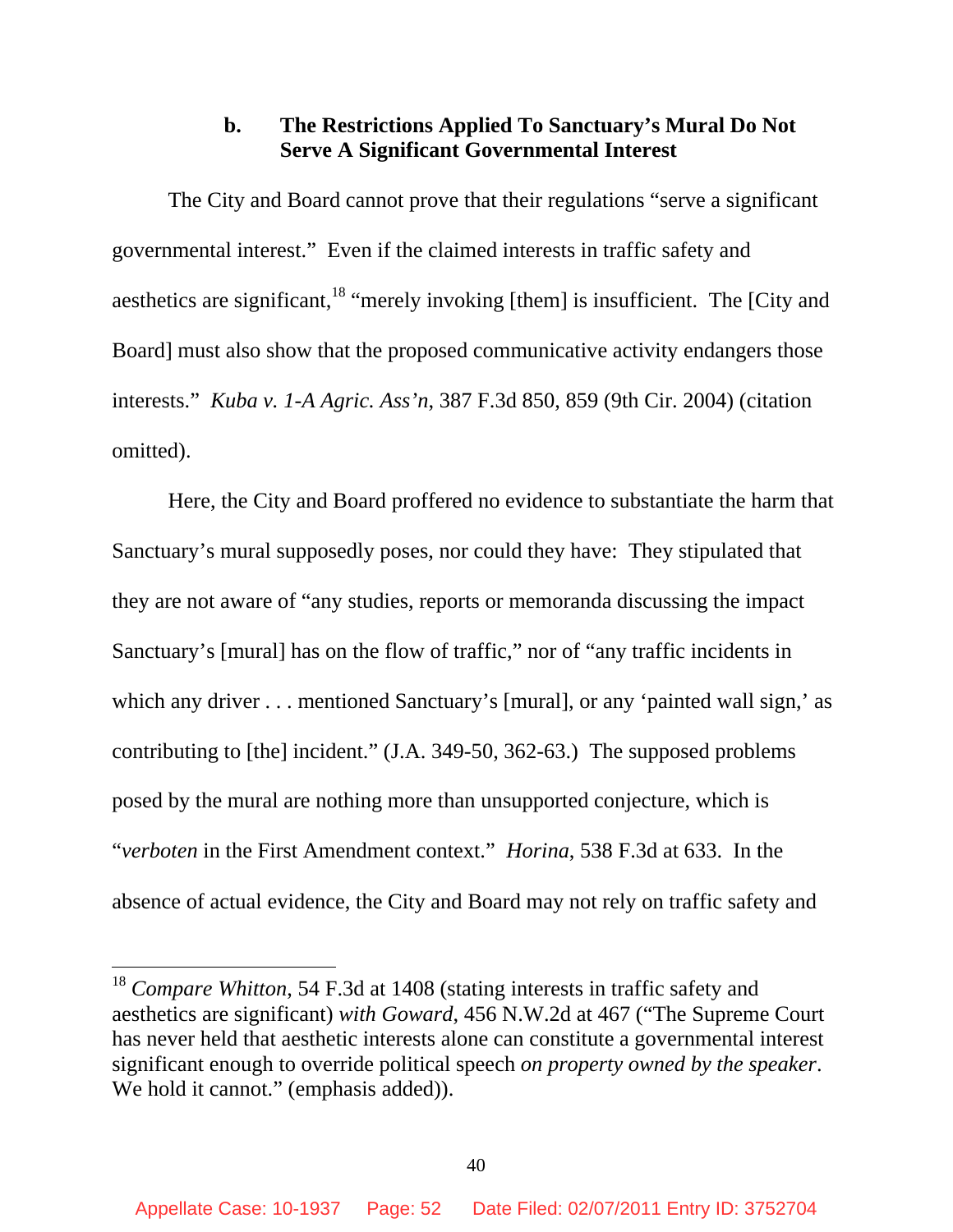aesthetics interests to justify the sign code provisions. *See Pagan*, 492 F.3d at 774 (holding regulation of "for sale" signs unconstitutional "in the absence of evidence of concrete harm"); *Weinberg*, 310 F.3d at 1039 (holding peddling ban unconstitutional because city "provided no objective evidence that traffic flow on the sidewalk or street is disrupted when [plaintiff] sells his book"); *Wexler v. City of New Orleans*, 267 F. Supp. 2d 559, 567 (E.D. La. 2003) (enjoining enforcement of book vending ban because city "did not put on a single witness or any evidence to establish that book vending from a table would cause congestion or create a hazard for pedestrians"); *see also Entm't Software Ass'n*, 519 F.3d at 772 (holding video game regulation unconstitutional because government failed to "come forward with empirical support for its belief that 'violent' video games cause psychological harm to minors" (internal quotation marks and citation omitted)).

Notwithstanding this complete absence of objective evidence, the district court, on it own accord, conceived of three possible scenarios in which the mural *might* pose a threat:

- "Petitioner's sign contains small print which cites a website for more information. It *may* well be that travelers would become distracted attempting to record that website."
- "[T]he figure painted on the wall contains a slash through the words 'End Eminent Domain Abuse.' Like the website citation, travelers *may* become distracted trying to ascertain what was written underneath the slash."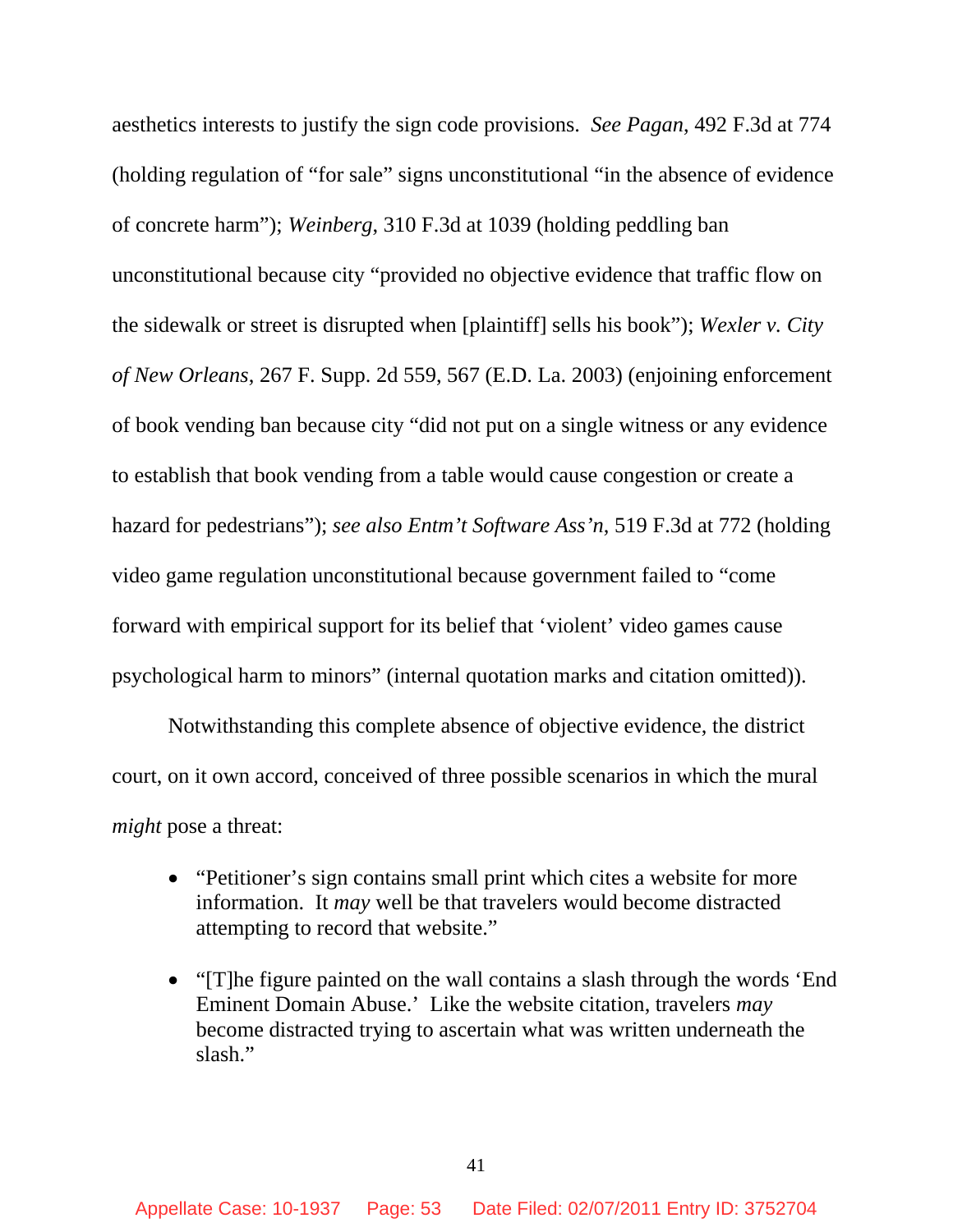• "Surrounding neighbors and passers-by *may* find a billboard sized painting on the side of a residential building aesthetically displeasing."

 $(LA. 378-79$  (emphasis added).)<sup>19</sup> The district court's exercise is precisely the kind of "conjecture" that the Supreme Court "ha[s] never accepted . . . as adequate to carry a First Amendment burden." *Nixon*, 528 U.S. at 392. Moreover, "[a] court's role is not to search for evidence that a party *could* have located and submitted but did not. Nor should a court base its decision on an evidentiary record of its own creation." *Pagan*, 492 F.3d at 775 n.7.

But even if Sanctuary's mural did somehow threaten governmental interests in traffic safety and aesthetics, the City and Board still failed to "produce 'objective evidence' showing that [their] restrictions *serve[]* th[ose] interests." *Horina*, 538 F.3d at 634 (emphasis added). The First Amendment requires "requires *some* evidence to establish that a speech regulation addresses" the harms asserted, *Pagan*, 492 F.3d at 774—that is, that the regulation "will in fact alleviate these harms in a direct and material way." *Turner Broad. Sys.*, 512 U.S. at 664 (plurality). Here, as noted above, the City and Board stipulated that they possess no "documents . . . supporting [their] regulation of outdoor signs," nor any

 $19$  Sanctuary notes that in upholding the constitutionality of the supposedly contentneutral sign code, the district court hung its hat on the *content* of the mural—*e.g.*, that it "cites a website for more information" and "contains a slash through the words 'End Eminent Domain Abuse.'"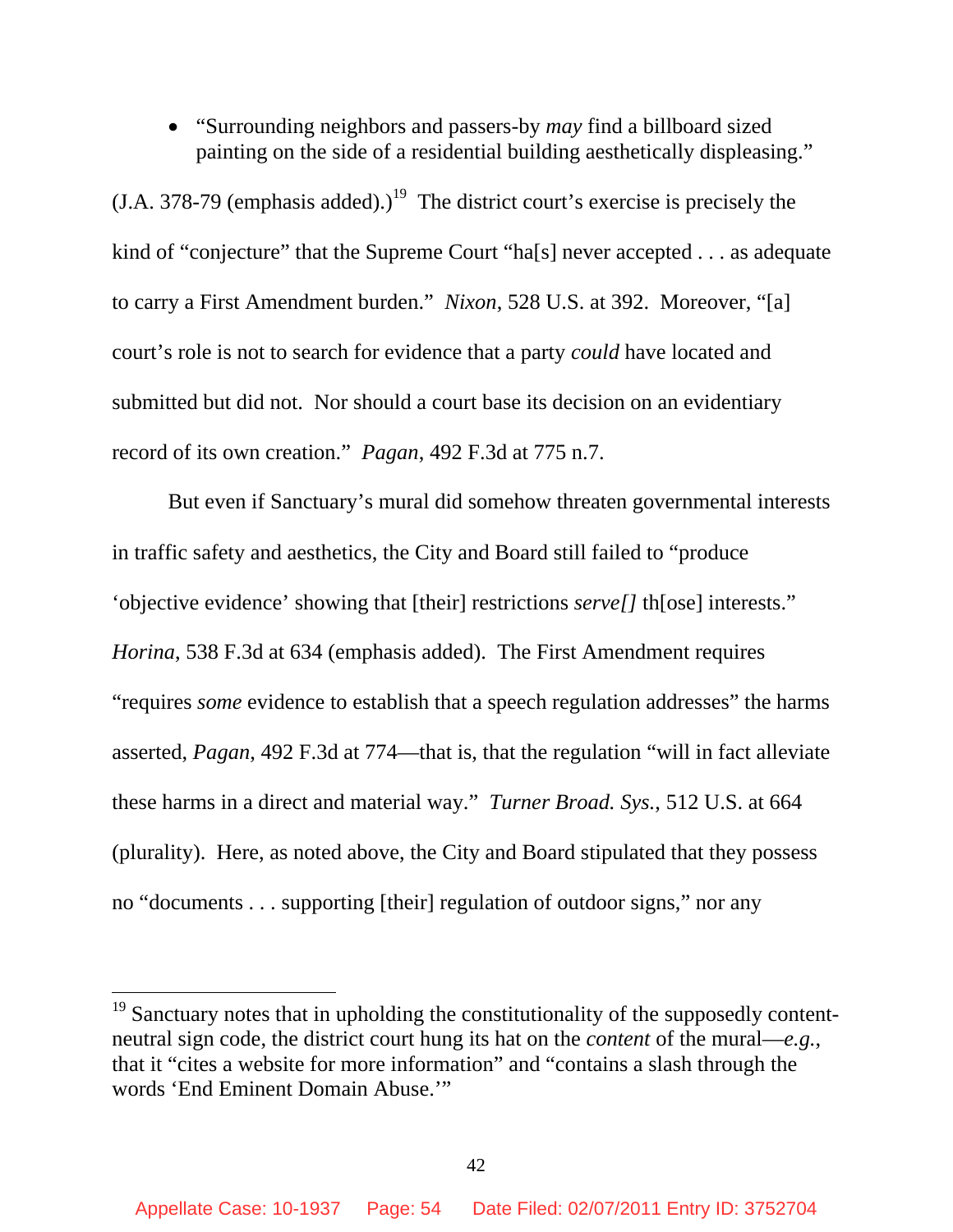"studies, reports or memoranda" regarding whether the sign code provisions even "*affect* traffic safety . . . [or] aesthetics." (J.A. 349, 362 (emphasis added).)

"[T]he government must . . . proffer *something* showing that [its] restriction[s] actually serve[] a government interest." *Horina*, 538 F.3d at 633-34. Here, it proffered nothing. The sign code provisions, therefore, cannot be said to "serve a significant governmental interest." *Clark*, 468 U.S. at 293.

### **c. The Restrictions On Sanctuary's Mural Are Not Narrowly Tailored**

But even if the district court was correct in concluding that the sign code provisions serve a significant governmental interest, the sign code provisions still fail intermediate scrutiny because the City and Board never proved that the regulations are narrowly tailored. A regulation is "narrowly tailored" for purposes of intermediate scrutiny if it: (1) "promotes a substantial government interest that would be achieved less effectively absent the regulation"; and (2) does not "burden substantially more speech than is necessary to further" that interest. *Ward*, 491 U.S. at 799 (internal quotation marks omitted). Here, neither requirement is satisfied.

As noted above, it is a matter of stipulated fact in this case that "[n]either the City nor Board of Adjustment possesses any . . . documents underlying, concerning, or supporting the[ir] regulation of outdoor signs," and that "[n]either the City nor the Board of Adjustment is aware of any studies, reports or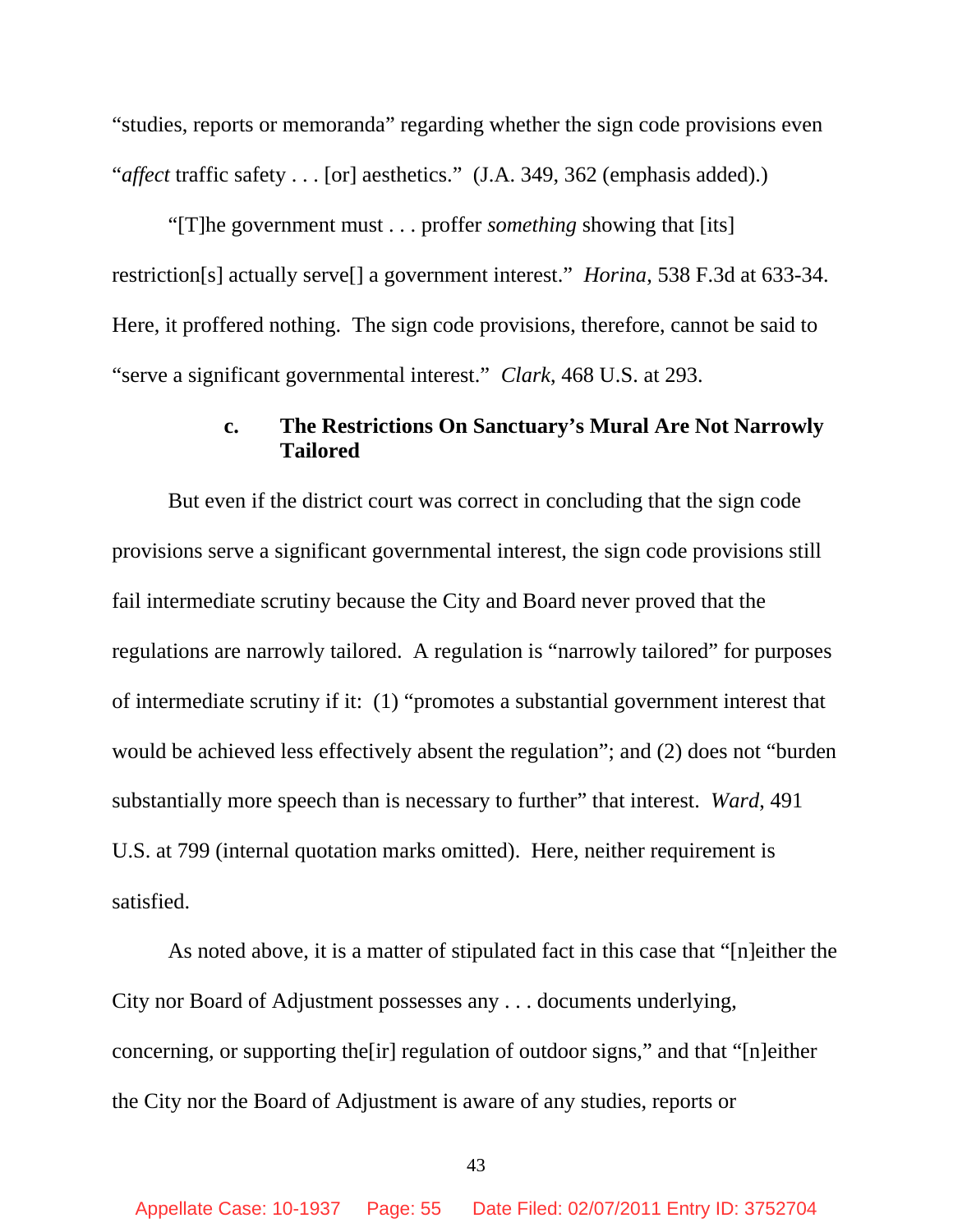memoranda . . . regarding whether the City's restrictions on outdoor signs affect traffic safety . . . or aesthetics." (J.A. 349, 362.) If there is no evidence supporting the sign code provisions, and no evidence that those regulations have any effect whatsoever on the asserted interests in traffic safety and aesthetics, then the City and Board cannot possibly establish that those interests would be "achieved less effectively absent the regulation[s]." *Ward*, 491 U.S. at 781 (internal quotation marks and citation omitted)*.* 

The sign code provisions fail the narrow tailoring requirement for another reason: They "burden substantially more speech than is necessary," *id.*, because they "do[] not sufficiently match [the City and Board's] stated interest[s]." *Kuba*, 387 F.3d at 862 (internal quotation marks omitted). For example, the City and Board claim that traffic safety and aesthetics necessitate the permit requirement, 30-square-foot size limit, and "front line" restriction on Sanctuary's mural, yet they allow other items—for example, "works of art," "professional [or] civic symbols," "[s]igns in the nature of decorations," and signs to "advertise or identify construction, remodeling, rebuilding, development, sale, lease or rental"—to be erected *without* a permit and to be of *unlimited* size and location. *See* St. Louis, Mo., Rev. Code § 28.68.020(17)(d), (e); § 28.68.030(E), (M). This mismatch between the asserted interests and the restrictions the City and Board have applied to Sanctuary's mural makes clear the restrictions are not narrowly tailored.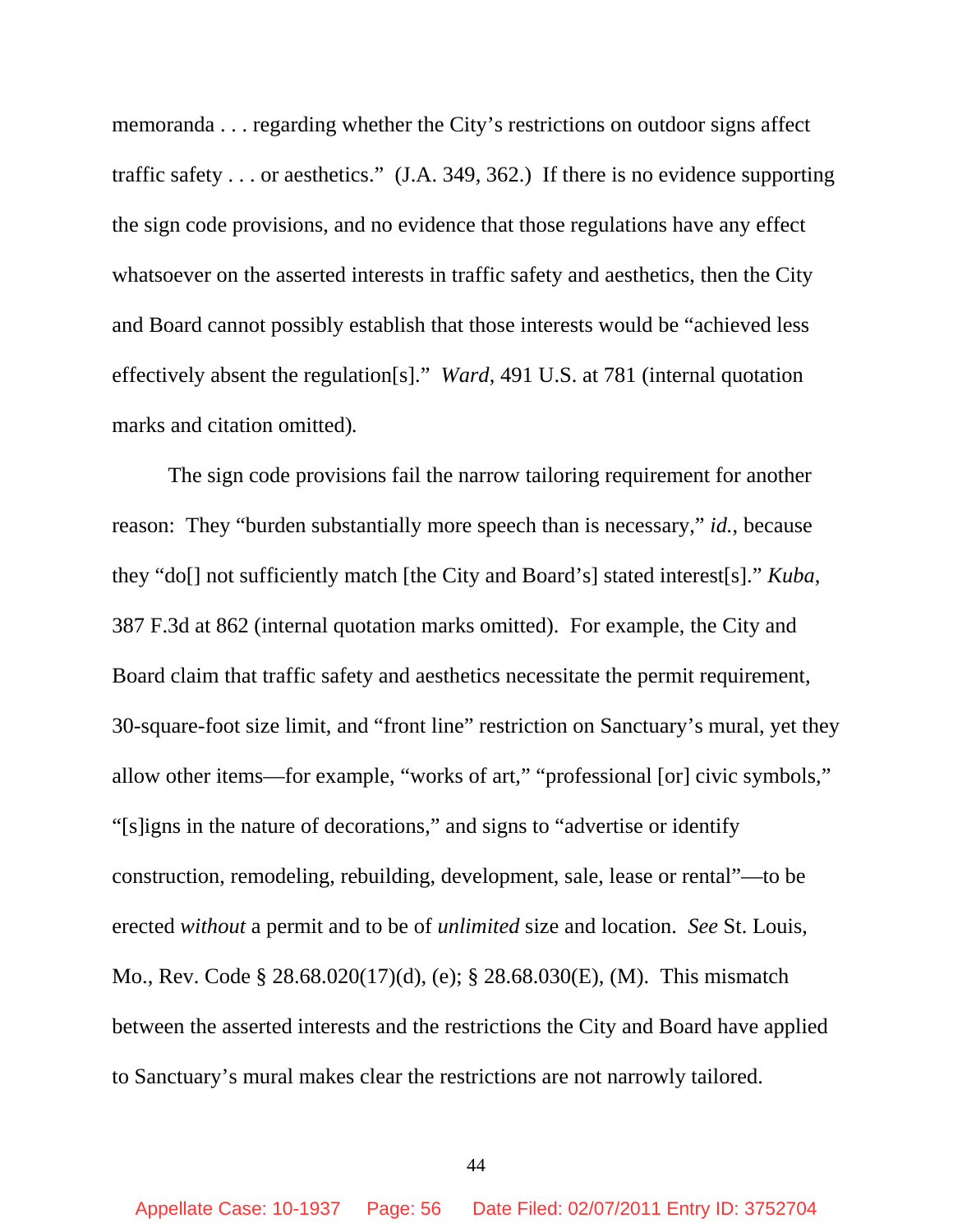If murals like Sanctuary's really are a threat to the City and Board's interests in traffic safety and aesthetics, then the City and Board should have been able to proffer *some* evidence establishing that threat and demonstrating that their regulations are narrowly-tailored to combat the threat. *See Pagan*, 492 F.3d at 777 ("I]f the need for the regulation is as obvious as Glendale  $\dots$  believe [s] it to be, it seems that Glendale should be ideally positioned to provide *some* evidence of the need for its regulation—a task that Glendale has been entirely unwilling to undertake."). The City and Board, however, came forward with nothing.

## **d. The Restrictions On Sanctuary's Protest Mural Do Not Leave It With Ample And Adequate Alternatives**

Even if the City's sign code provisions are deemed content-neutral and narrowly-tailored to serve a significant interest, they are still unconstitutional because they fail to "leave open ample alternative channels for communication of the information" Sanctuary seeks to convey. *Clark*, 468 U.S. at 293. It was the City and Board's burden "to show that [asserted] alternatives . . . are ample and adequate." *City of Watseka v. Ill. Pub. Action Council*, 796 F.2d 1547, 1553 (7th Cir. 1986) (internal quotation marks omitted)), *aff'd*, 479 U.S. 1048 (1987). They made no such showing.

Rather, and notwithstanding the Supreme Court's admonition that a sign on one's own property is "an unusually cheap and convenient form of communication" that often has "no practical substitute," *City of Ladue v. Gilleo*,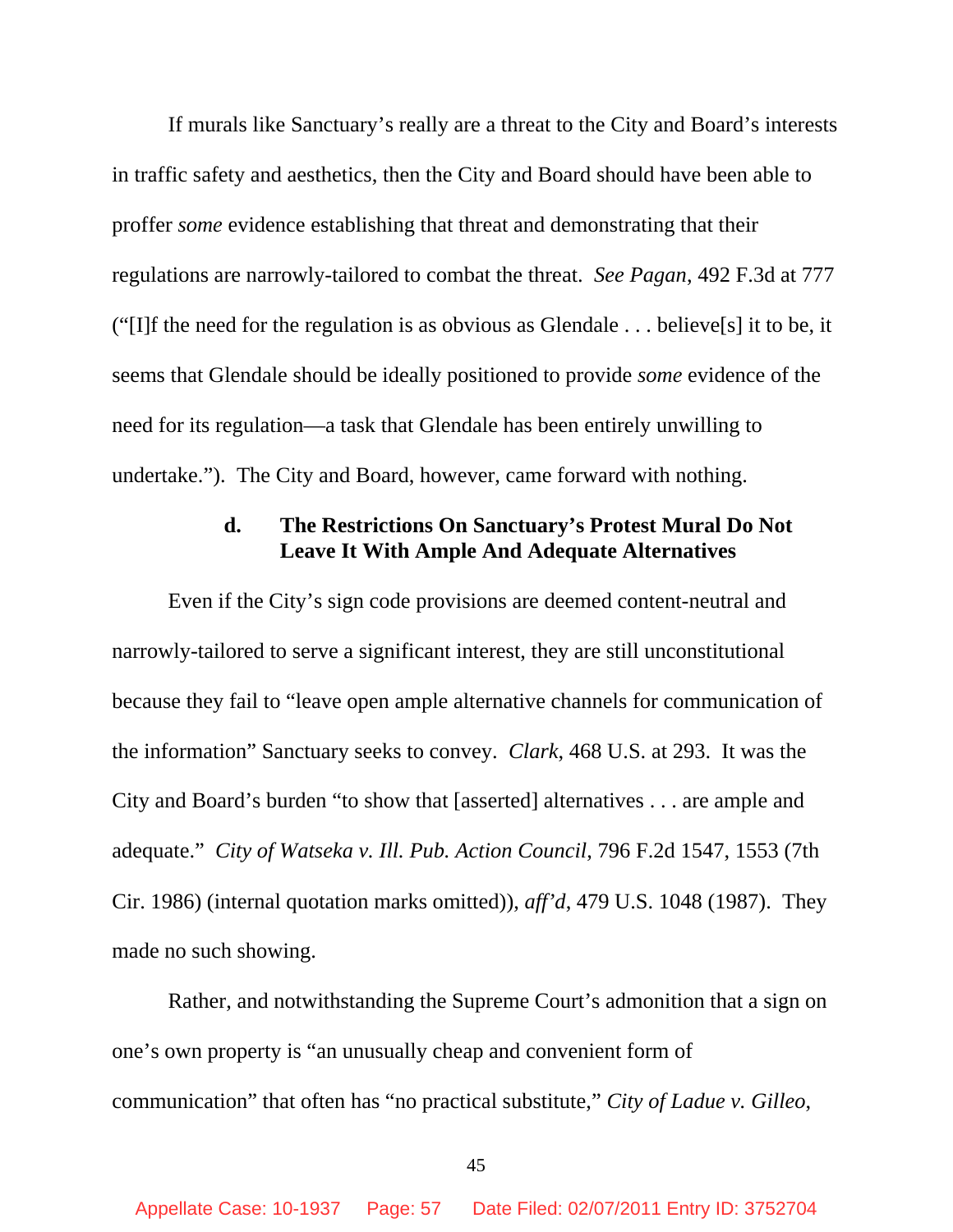512 U.S. 43, 57 (1994), the district court simply *assumed* that two particular alternatives to Sanctuary's mural would suffice: "a billboard in other zoned areas" of the city; and "handbills," which Sanctuary could "distribute . . . at City parks teeming with the masses during festive occasions." (J.A. 379-80.)

In finding these alternatives adequate, the district court simply ignored the Supreme Court's holding in *LaDue* that hand-billing or leafleting is not an adequate alternative to a sign on one's own property. As the Supreme Court explained, "Even for the affluent, the added costs in money or time of . . . handing out leaflets on the street . . . may make the difference between participating and not participating in some public debate." *Ladue*, 512 U.S. at 57.

Moreover, if handing out handbills or leaflets is not an adequate alternative to a sign on one's own property, then surely a costly billboard is not. That is especially true here. Sanctuary In The Ordinary is a non-profit, low-income housing provider, and Neighborhoods Enterprises is a self-supporting housing ministry. (J.A. 345-46; 358). The City and Board produced no evidence whatsoever that such a costly alternative was available to these organizations that serve the poor.

More fundamentally, however, a "billboard in other zoned areas" of the city or "handbill[ing] . . . at City parks" would deprive Sanctuary of the communicative impact of its mural, because the message of the mural is uniquely tied to the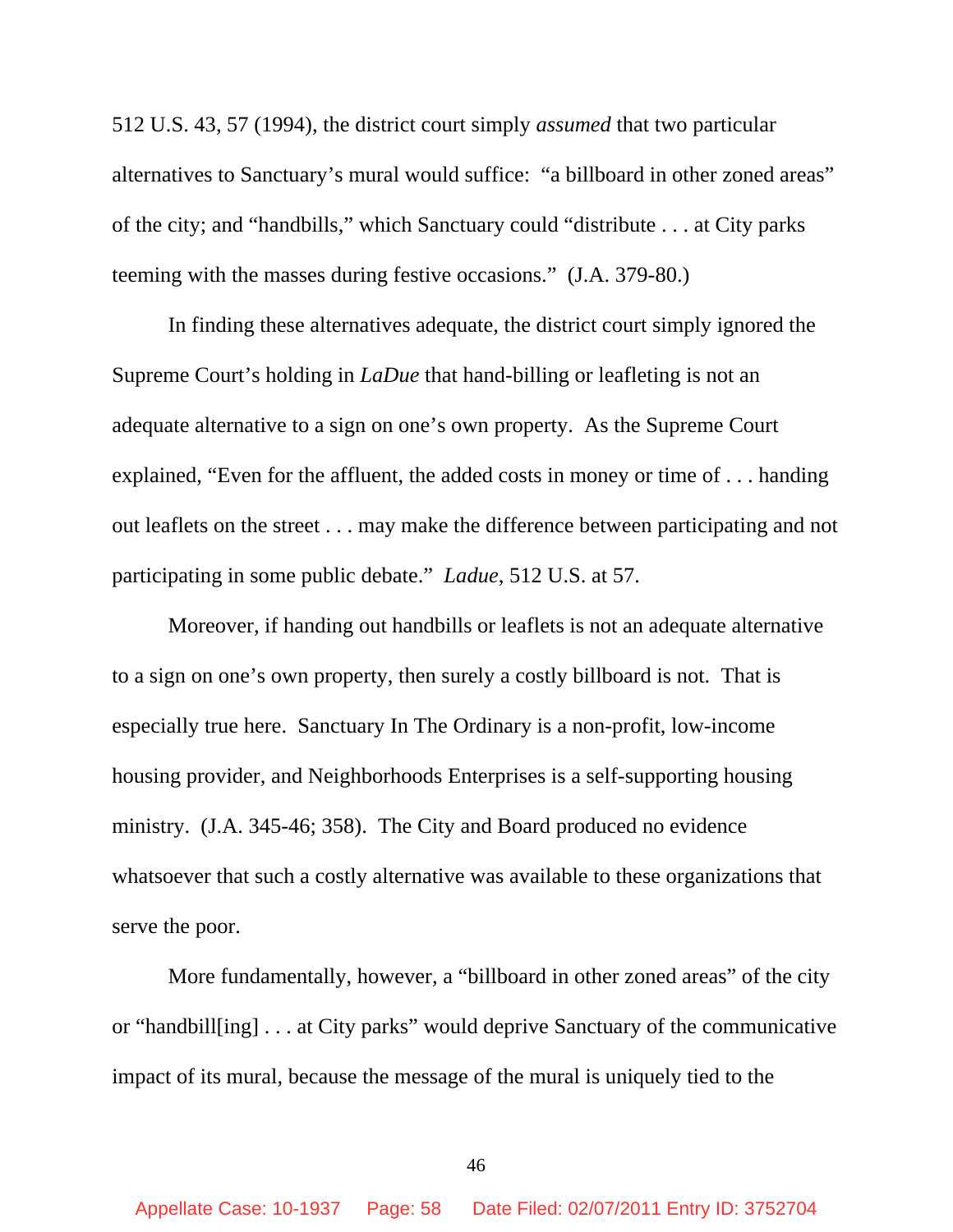property itself. The adequacy of an alternative often turns on *location*—the location in which the speaker *desires* to speak, as well as the location of the venue or medium that the government asserts is an adequate alternative. In *Ladue*, for example, the Supreme Court stressed the importance of location to message in holding there was no adequate alternative for a political protest sign on one's own property:

Displaying a sign from one's own residence often carries a message quite distinct from placing the same sign someplace else, or conveying the same text or picture by other means. Precisely because of their location, such signs provide information about the identity of the "speaker." . . . [T]he identity of the speaker is an important component of many attempts to persuade.

*Ladue*, 512 U.S. at 56-57.

This connection between location and message is similarly well illustrated by *Goward v. City of Minneapolis*, 456 N.W.2d 460 (Minn. Ct. App. 1990). There, a homeowner harmed by a city's zoning decision protested the decision by displaying signs in his yard that read, among other things, "Drive up the back alley & see what man's inhumanity to man has done to my home." *Id.* at 462. The city forced him to remove the signs because of an ordinance prohibiting certain lawn signs. The court struck down the ordinance for failure to leave open adequate alternatives:

We think the messages contained on respondent's signs are so closely connected to their location that no adequate alternative means of communication exists. The signs invite passers by to look at the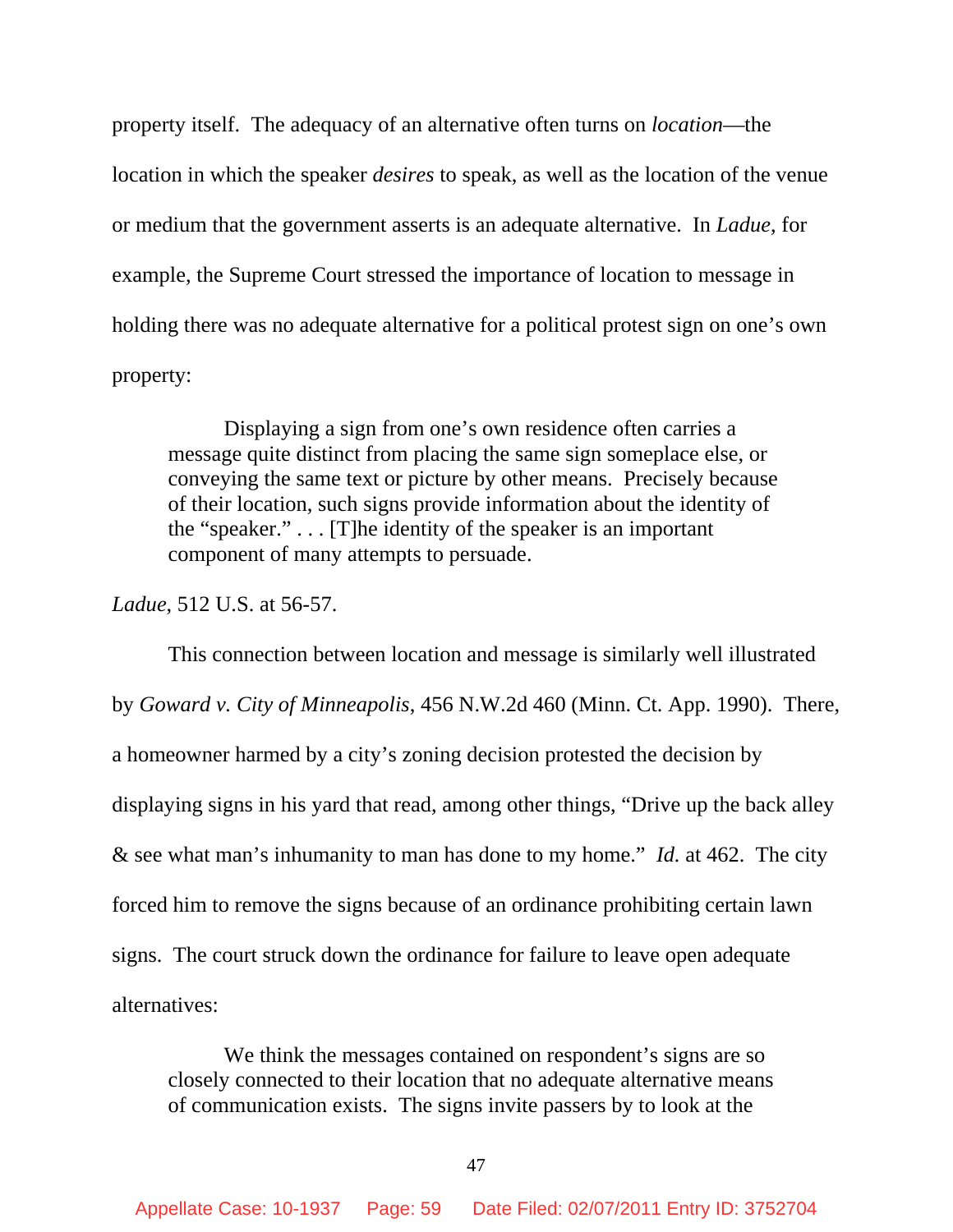house, and to consider whether the city treated respondent in a humane fashion. The same message communicated any place other than the house would carry little impact.

*Id.* at 468. Numerous other cases similarly stress the importance of location to message. *E.g.*, *Linmark Assocs., Inc. v. Willingboro*, 431 U.S. 85, 93 (1977) (holding alternatives to "For Sale" signs were unsatisfactory because they were "less effective media for communicating the message that is conveyed by a 'For Sale' sign in front of the house to be sold"); *Weinberg*, 310 F.3d at 1041-42 ("The United Center is a unique location for the sale of Weinberg's book, especially since the target market for his book is Blackhawk fans.").

As in each of these cases, the location of Sanctuary's mural (a building threatened with eminent domain abuse) is a critical component of the message itself ("End Eminent Domain Abuse"). Sanctuary placed the mural where it did precisely because the building was threatened with condemnation for private development: The City was actively trying to acquire the building for "redevelopment" when Sanctuary commissioned the mural, and, to this day, the building is under a "blight" declaration that grants the City the power to condemn it. (J.A. 214, 217, 220, 277-78, 289; *see also* Mo. Rev. Stat. § 99.420(4); § 99.320(3) & (10)(a); St. Louis, Mo., Ordinance 64831 § 8 & Ex. B § D(2) (Dec. 17, 1999).) Protesting the City's eminent domain abuse at the very site of indeed, on the very object of—that abuse is the only adequate means of conveying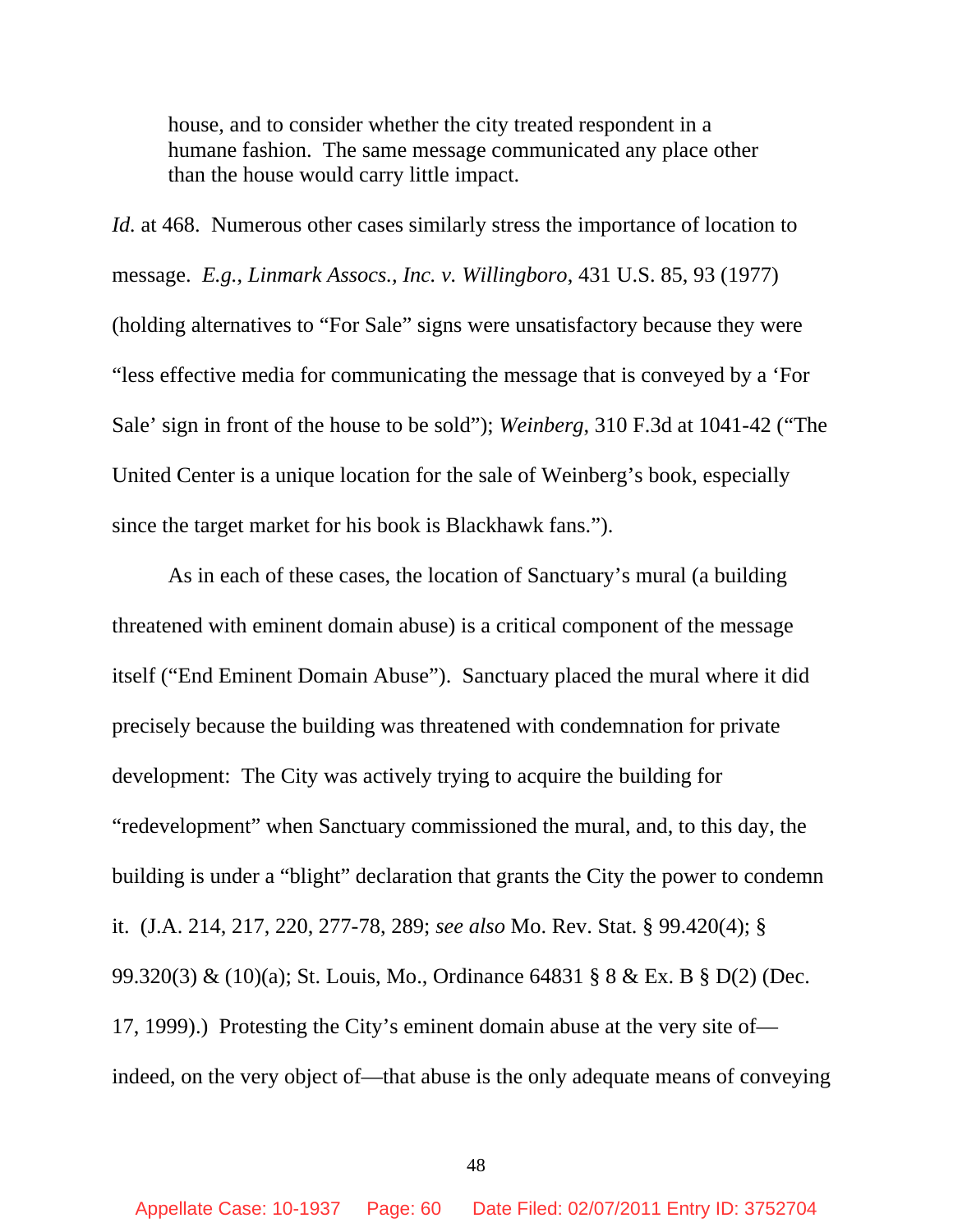the message that such abuse is wrong. Protesting instead on an offsite billboard or at a city park, as the district court suggested, simply is not an adequate substitute.

The district court acknowledged the relevance of location to the message of Sanctuary's mural, but ultimately rejected its importance: "[Sanctuary's] argument that the sign should be on the premises rather than off site is extremely weakened by the fact [that Sanctuary] do[es] *not* live on the premises." (J.A. 379-80.) But Sanctuary In The Ordinary *owns* the premises, and eminent domain is government's "power . . . to acquire . . . property from unwilling *owners*." *Kelo v. New London*, 545 U.S. 469, 472 (2005). Location, therefore, was everything in this case. $20$ 

Moreover, "[t]he First Amendment protects [Sanctuary's] right not only to advocate [its] cause but also to select what [it] believe[s] to be the most effective means for so doing." *Meyer v. Grant*, 486 U.S. 414, 424 (1988). Thus, an alternative will only be considered "ample" and "adequate" if it "is accessible and [capable of reaching] where the intended audience is expected to pass." *Students Against Apartheid Coal. v. O'Neil*, 660 F. Supp. 333, 339 (W.D. Va. 1987). Here, Sanctuary's message is to the city at large—even those citizens not necessarily seeking information regarding eminent domain abuse. To that end, the message is

 $20$  In any event, as noted above, Sanctuary displayed the mural with the consent of its residents, including Jackie Ingram, who was displaced by one of the City's earlier condemnations of Sanctuary property. (J.A. 217, 284.)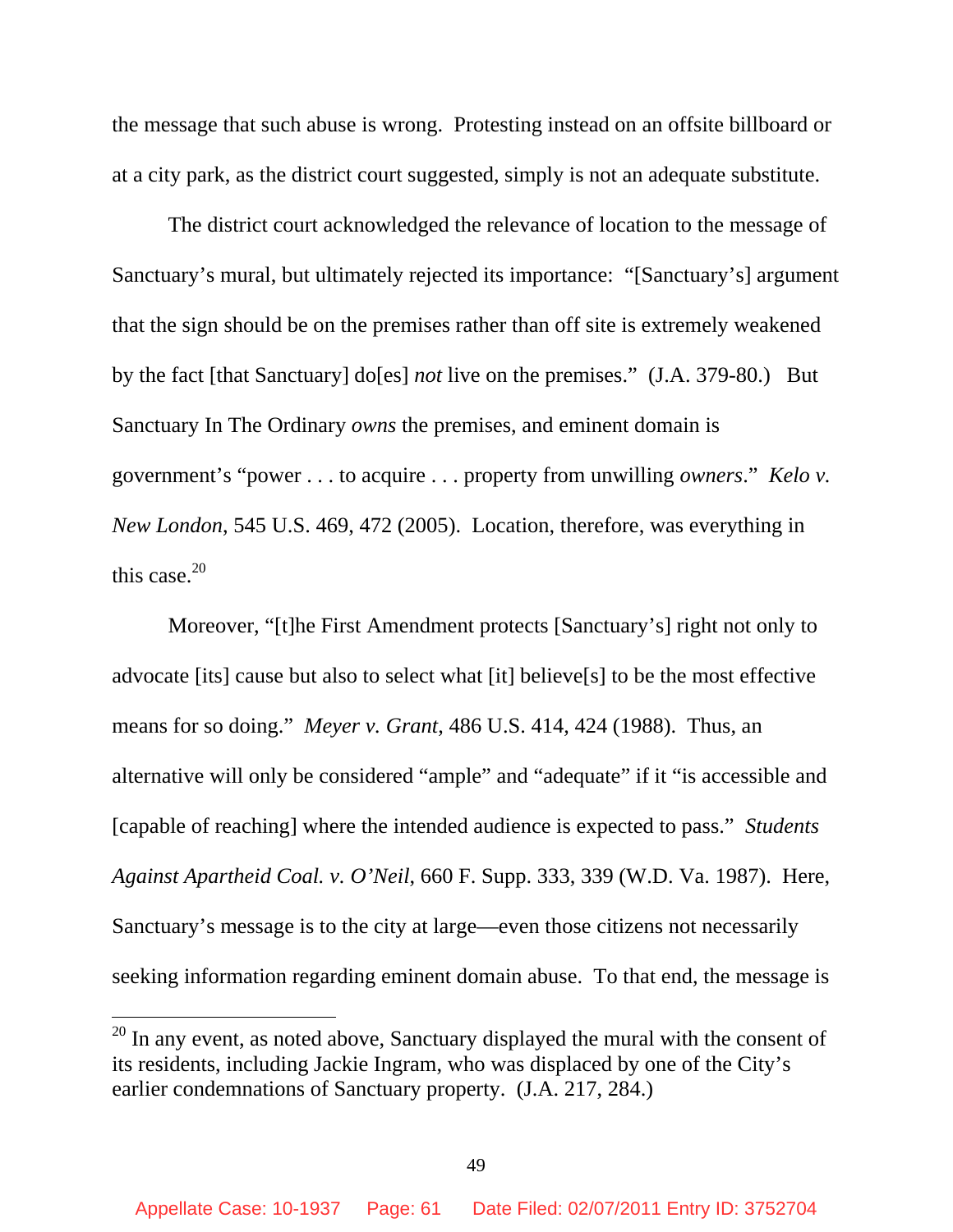most effectively expressed by a large mural on the side of Sanctuary's property that is most visible to the public. *See Linmark*, 431 U.S. at 93 (noting alternatives may be inadequate if they "are less likely to reach persons not deliberately seeking [the] information").

The City and Board did not prove that their highly restrictive sign code provisions leave Sanctuary with adequate alternatives for effectively conveying its message and reaching its intended audience. The provisions are therefore unconstitutional.

# **C. THE SIGN CODE EFFECTS A PRIOR RESTRAINT ON SANCTUARY'S SPEECH IN VIOLATION OF THE U.S. AND MISSOURI CONSTITUTIONS**

The City's sign code is unconstitutional for another reason: Its permit requirement effects an impermissible prior restraint on speech. A law that requires a permit to engage in speech will only be upheld if the permitting authority is "bounded by precise and clear standards." *Se. Promotions, Ltd. v. Conrad*, 420 U.S. 546, 553, 558 (1975); *City of St. Louis v. Kiely*, 652 S.W.2d 694, 697 (Mo. Ct. App. 1983). Here, the City's permitting requirement contains *no* standards—much less clear and precise ones.

Speech permit requirements that "plac[e] unbridled discretion in the hands of a government official or agency" raise the specter of censorship. *City of Lakewood v. Plain Dealer Publ'g Corp.*, 486 U.S. 750, 757 (1988); *see also Kiely*,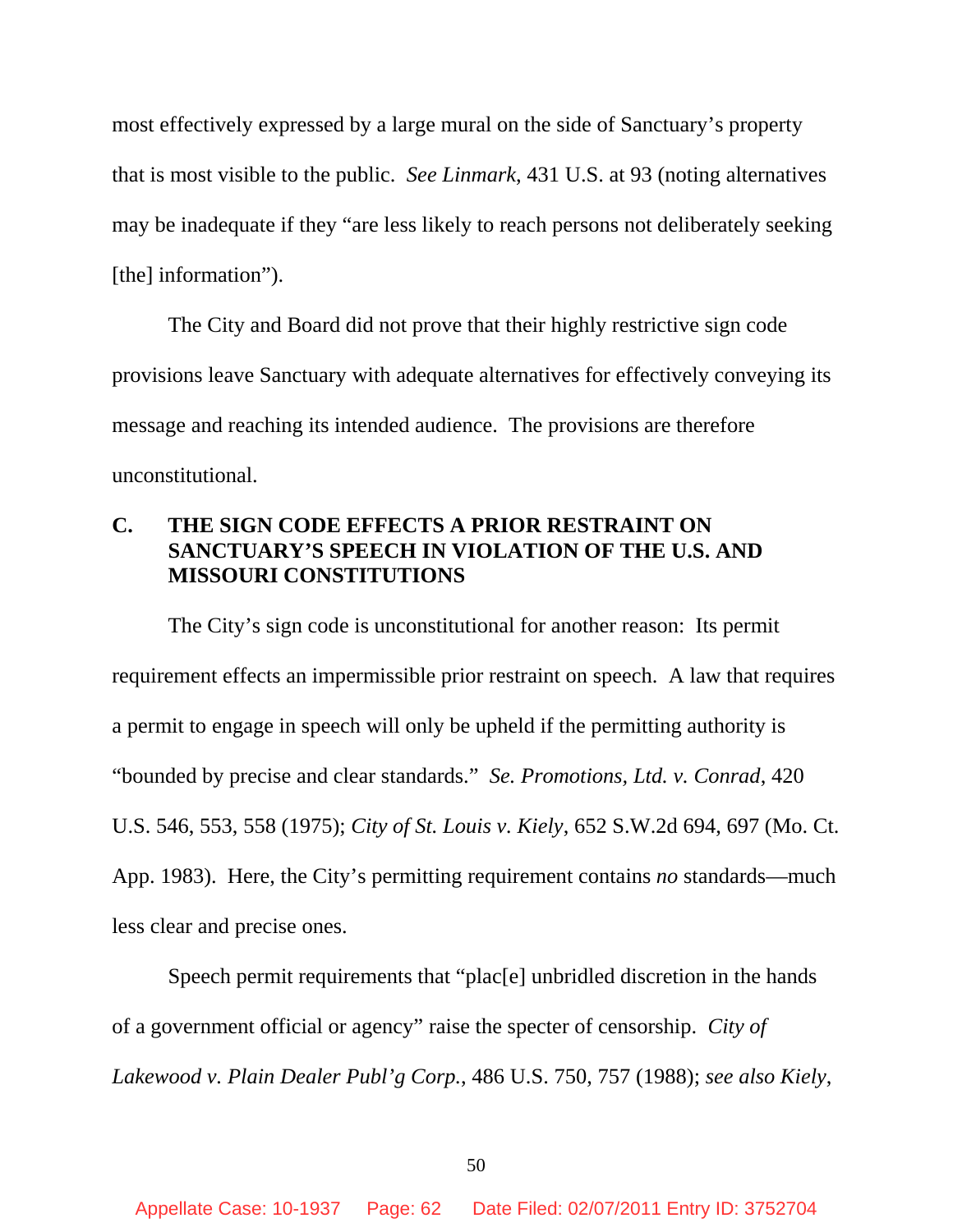652 S.W.2d at 697-98. "To curtail that risk, a law subjecting the exercise of First Amendment freedoms to the prior restraint of a license must contain narrow, objective, and definite standards to guide the licensing authority." *Forsyth County v. Nationalist Movement*, 505 U.S. 123, 131 (1992) (internal quotation marks omitted); *see also Kiely*, 652 S.W.2d at 698. "If the permit scheme" lacks such standards and instead "involves appraisal of facts, the exercise of judgment, and the formation of an opinion by the licensing authority, the danger of censorship and of abridgment of our precious First Amendment freedoms is too great to be permitted." *Forsyth*, 505 U.S. at 131 (internal quotation marks omitted).

Here, the City has divided regulated speech from unregulated speech and given itself the power to grant or deny permits on standards that are anything but "narrow, objective, and definite." The sign code exempts from its definition of "sign," and therefore from any regulation, such things as "[w]orks of art" and "civic symbols or crests." The code provides no definition of those terms, and the City and Board stipulated that there are no standards outside the code for determining whether they apply. (J.A. 350, 363-64.) Not surprisingly, when Sanctuary requested a determination as to whether its mural constituted a work of art or a civic crest or symbol, the City provided no explanation for its (implicit) determination that it constituted neither and was therefore a "sign."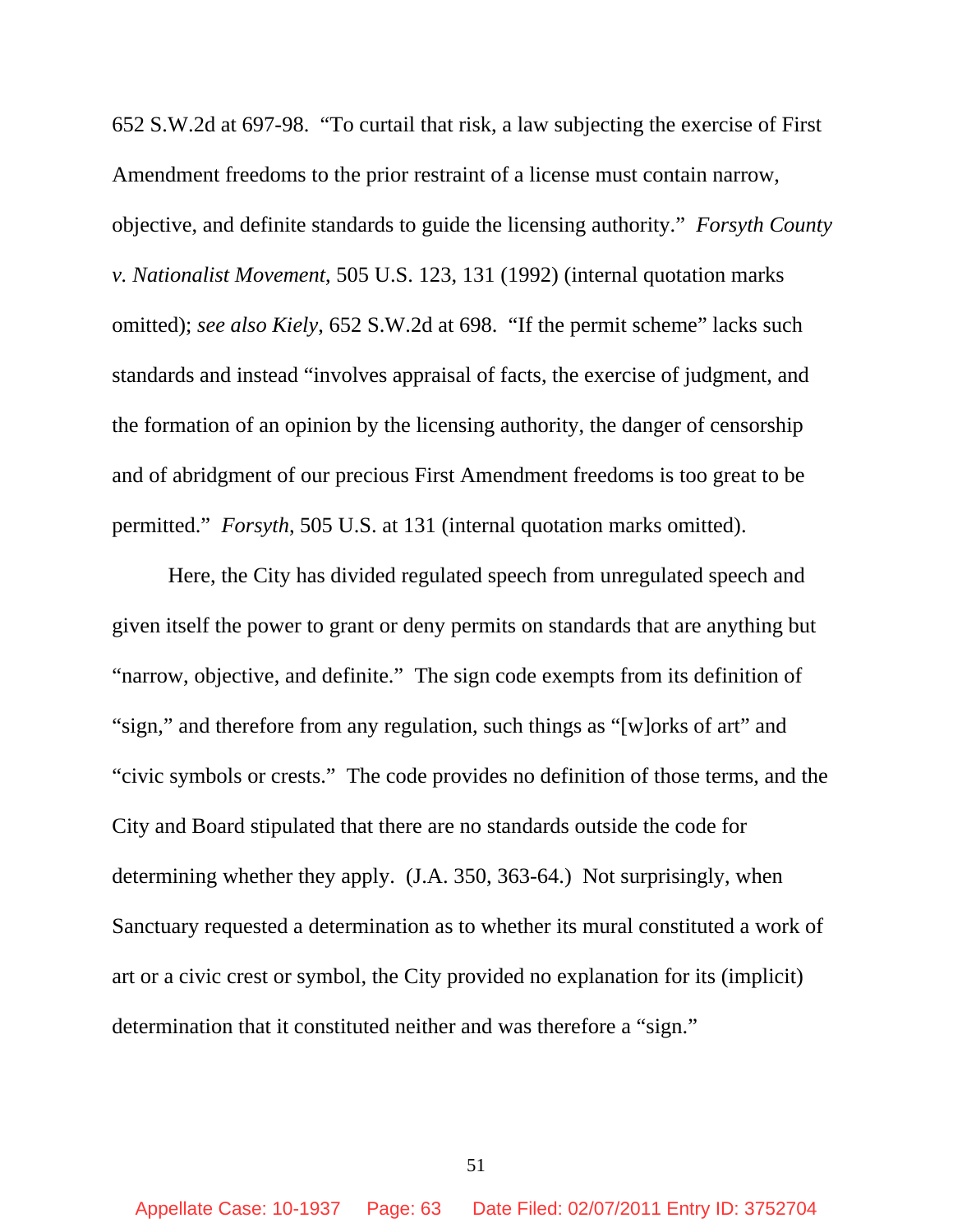This lack of "narrow, objective, and definite" standards is only compounded by the inherent vagueness of the term "art" itself. The question, "What is art?" has been described as "one of the most elusive of the traditional problems of human culture," Richard Wollheim, *Art and Its Objects* 1 (1980), and courts have found the term "works of art" inherently vague. *E.g.*, *Household Goods Carriers' Bureau v. ICC*, 584 F.2d 437, 440 (D.C. Cir. 1978).<sup>21</sup>

Nevertheless, the City has tasked its administrative staff and Planning Commission with reviewing potential "signs" and asking, "Is this art? Is this a civic symbol?" This consideration occurs with no guidance from the legislative authority of the City, and with no written policy on the part of the City's administrative staff. (J.A. 350, 363-63.) Instead, it "involves appraisal of facts, the exercise of judgment, and the formation of an opinion by the licensing authority"—things the Supreme Court has said are forbidden in the prior restraint context. *Forsyth*, 505 U.S. at 131.

 $2<sup>1</sup>$  In this regard, the definition of "sign," with its exemptions for "art" and other undefined types of speech, is void for vagueness: It uses "terms so vague that [persons] of common intelligence must necessarily guess at its meaning and differ as to its application." *Connally v. Gen. Constr. Co.*, 269 U.S. 385, 391 (1926); *Baugus v. Director of Revenue*, 878 S.W.2d 39, 41 (Mo. 1994) (same). The same is true of the limit on signs in Zone D to "[o]ne (1) sign for each front line of the premises." St. Louis, Mo., Rev. Code § 26.68.080(D). The term "front line" is undefined, and it is unclear whether the restriction means one sign *per* front line (*i.e.*, the *number* of signs is a function of the number of front lines); or one sign *on* each front line (*i.e.*, the *location* of signs is a function of the front line(s)).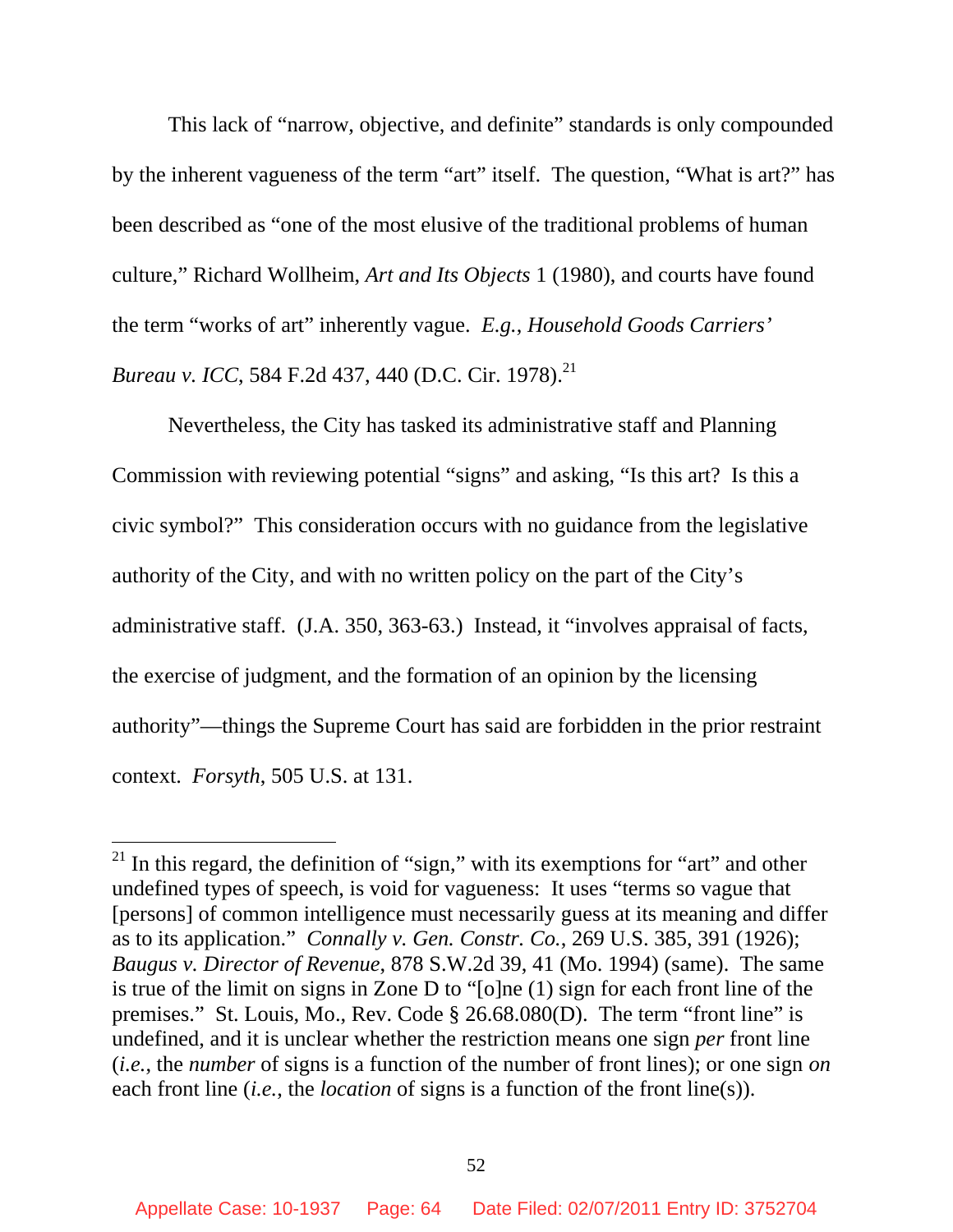In concluding otherwise, the district court engaged in reasoning that was

utterly inconsistent with itself. For example:

 $\overline{a}$ 

- The court acknowledged that "the term 'art' has no definition in the Sign Code," yet concluded that the "denial of the permit was based solely on limitations specifically detailed in the [sign] code." (J.A. 381, 382.)
- The court acknowledged that the City has "no written policy . . . for use in determining if something is 'art,'" yet insisted that the determination involves "no discretion" on the part of City officials. (J.A. 364, 382.)

The City and Board are neither bridled in their discretion nor bounded by

precise and clear standards in implementing the permit requirement. They

therefore cannot meet their burden of justifying this prior restraint.

# **D. THE SIGN CODE'S DISCRIMINATORY TREATMENT OF SIGNS BASED ON GEOGRAPHIC ZONE VIOLATES THE EQUAL PROTECTION CLAUSE**

Apart from violating free speech rights, the sign code violates the Equal Protection Clause by discriminating against Zone D property owners like Sanctuary in their display of political signs. The Equal Protection Clause prohibits such discrimination unless the City and Board can prove, at a minimum, $^{22}$  that the differential treatment is narrowly tailored to serve a substantial governmental interest. *Police Dep't of Chicago v. Mosley*, 408 U.S. 92, 99 (1972) (holding,

<sup>&</sup>lt;sup>22</sup> Arguably the standard is even higher—namely, strict scrutiny. *See Brown v*. *City of Pittsburgh*, 586 F.3d 263, 283 n.22 (3rd Cir. 2009) ("[C]ontent-based time, place, and manner regulations . . . call for strict scrutiny—whether viewed through the lens of First Amendment or Equal Protection doctrine.").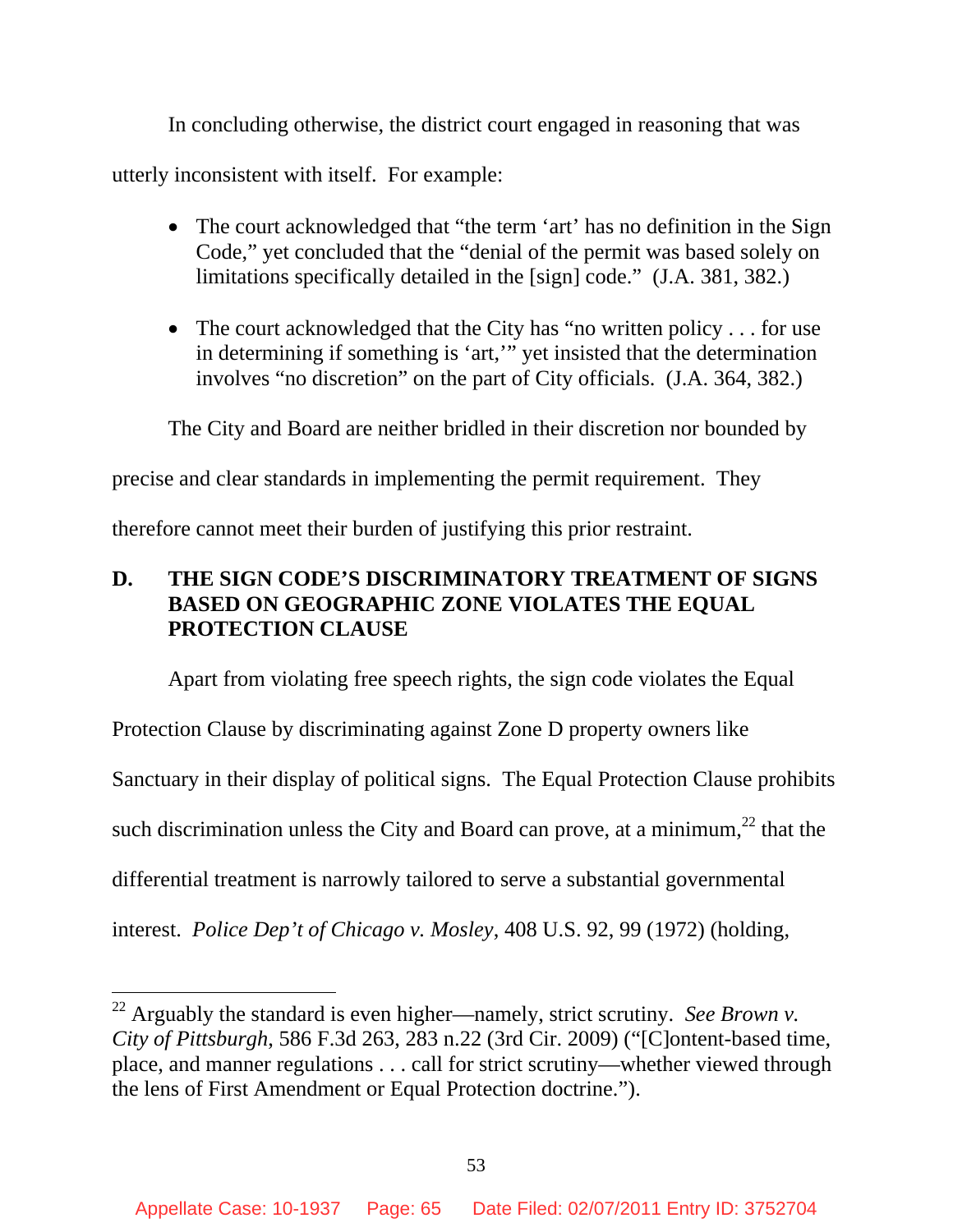"under an equal protection analysis," that anti-picketing law's "discriminations among pickets must be tailored to serve a substantial governmental interest"); *see also id.* at 101-02. The City and Board cannot do so.

Sanctuary's building is located in "Zone D," where a sign permit is required and signs are limited to "thirty . . . square feet" and "[o]ne . . . for each front line of the premises." St. Louis, Mo., Rev. Code  $\S 26.68.080(D) \& (E)$ . Property owners in Zones F through K, on the other hand, enjoy a specific "political sign" exemption that allows them to erect political signs without a permit and with *no* limits on size and location. St. Louis, Mo., Rev. Code  $\S 26.68.050(C) \& (E)$ ("Political signs in F through K districts").

Such discrimination is prohibited by the Equal Protection Clause. First, there is no evidence of any "substantial governmental interest" in regulating speech based on the geographic location of the speaker. Second, even if the City and Board could demonstrate a substantial interest, there is nothing in the record or on the face of the code that justifies regulating speech differently in different areas based on *content*. *See Erznoznik v. City of Jacksonville*, 422 U.S. 205, 215 (1975) ("[U]nder the Equal Protection Clause, . . . [a] regulation cannot discriminate on the basis of content unless there are clear reasons for the distinctions." (internal quotation marks and citation omitted)); *Mosley*, 408 U.S. at 102 (holding, "under the Equal Protection Clause," that ordinance's "discrimination . . . based on the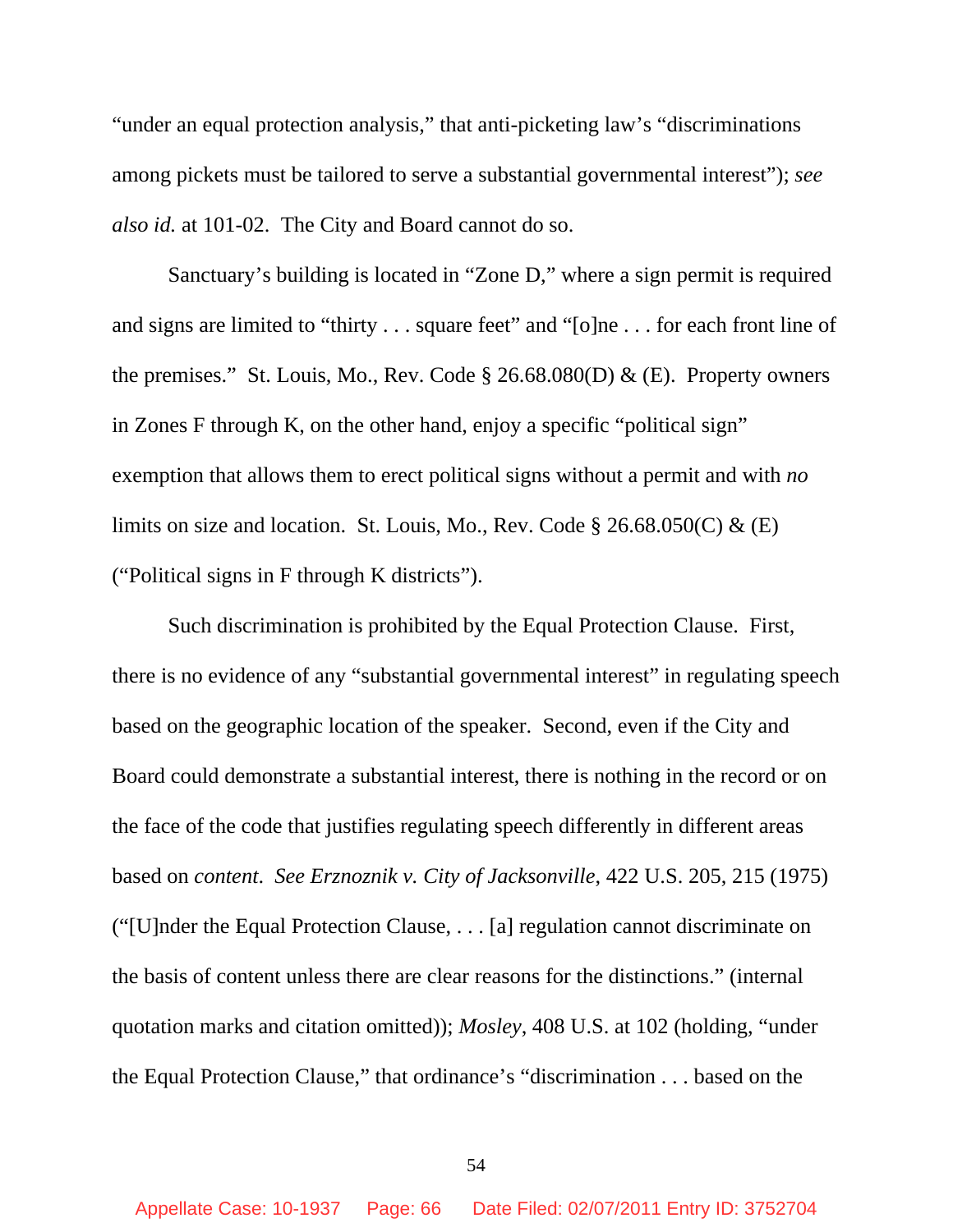content of" expression "may not stand"). Unless they can show that political signs in Zone D are "clearly more disruptive" than political signs in Zones F through K, the City and Board cannot treat Zone D property owners differently. *Id.* at 100.

The district court, however, relieved the City and Board of their burden to prove that the sign code provisions are "tailored to serve a substantial governmental," concluding instead that the regulations are content-neutral and, therefore, subject only to rational basis review. (J.A. 380-81.) The court was wrong for two reasons. First, the discriminatory treatment of Zone D property owners is *not* content-neutral: Sections 26.68.050(C) & (E) establish differential treatment for "political signs" alone.

Second, even if those provisions *were* content-neutral, the court's decision to apply rational basis review was wrong: *Mosley* makes clear that "under an equal protection analysis," even content-neutral laws that discriminate in a manner impacting expression "must be tailored to serve a substantial governmental interest." *Mosley*, 408 U.S. at 99; *see also 7250 Corp. v. Bd. of County Comm'rs for Adams County*, 799 P.2d 917, 922-23 (Colo. 1990) (reviewing content-neutral regulations and holding that "the appropriate standard for equal protection purposes is neither the strict judicial scrutiny standard nor the rational basis test. Rather, the appropriate standard is an intermediate level of scrutiny which asks whether the legislative classification is narrowly tailored to serve a substantial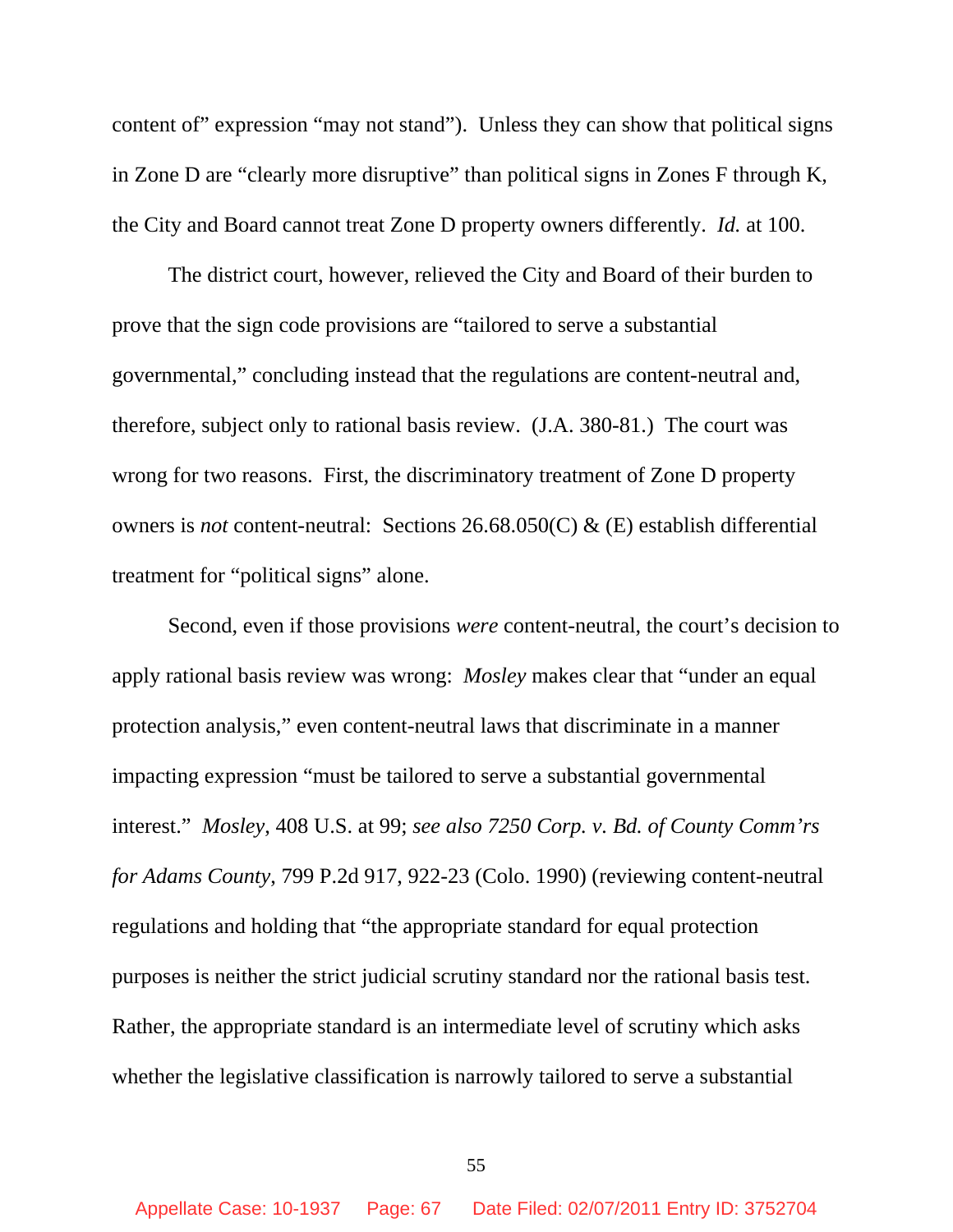governmental interest.").<sup>23</sup> As already discussed, the City and Board did not meet this standard, and the discriminatory treatment of Zone D property owners therefore violates equal protection. $24$ 

# **E. THE DISTRICT COURT ERRED IN DECLINING TO ISSUE A WRIT OF CERTIORARI AND ENTER JUDGMENT FOR SANCTUARY ON ITS CLAIMS UNDER MO. REV. STAT. § 89.110**

Finally, the district court erred in declining to issue a writ of certiorari and enter judgment for Sanctuary on its challenge under Mo. Rev. Stat. § 89.110, which provides for judicial review of "illegal" board of adjustment decisions. The bases of this challenge parallel the constitutional claims discussed above: Sanctuary alleged that the Board's decision was "illegal" because it relied on sign code provisions that violate the First Amendment, Equal Protection Clause, and Article I, section 8, of the Missouri Constitution.

Without explanation, however, the district court limited its review to whether there was "competent and substantial evidence" to support the Board's

<sup>23</sup> Admittedly, courts are sometimes unclear on this issue. *See, e.g.*, *Maldonado v. Morales*, 556 F.3d 1037, 1048 (9th Cir. 2009) (holding that "where a law regulating speech is content-neutral," it "must survive, *at most*, an intermediate level of scrutiny" under the Equal Protection Clause (emphasis added)).

 $24$  Even if the rational basis test were appropriate, it is not satisfied here. While lenient, the rational basis test demands *some* basis for the discriminatory treatment of political signs based on geographic zone. Neither the district court nor the City and Board identified any such interest. There is none, and the sign code therefore violates equal protection even under this most deferential level of review.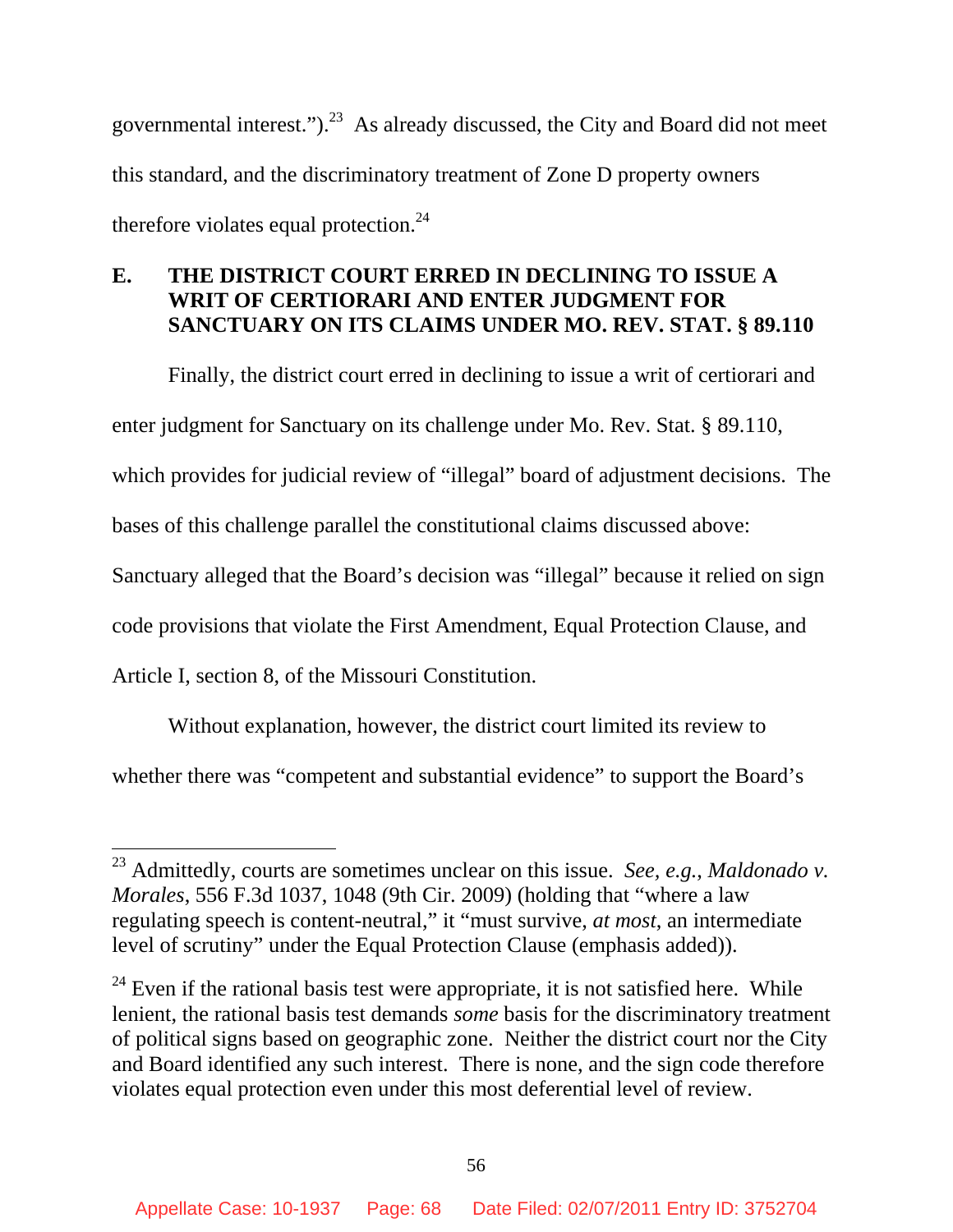determination that Sanctuary's mural "did not fall within the [sign] code's parameters of allowable signs, i.e., size and placement in Zone D." (J.A. 366, 369.) The court refused to consider the constitutionality of those "parameters." Such a cramped reading of the scope of a court's review under Section 89.110 is contrary to Missouri law.

"[T]the scope of judicial review of a board of adjustment includes, but is *not limited solely to*, a determination of whether the board's decision is supported by competent and substantial evidence upon the whole record. The other ground of review is the legality of the board's decision . . . ." *State v. Springfield*, 672 S.W.2d 349, 355 (Mo. Ct. App. 1984) (emphasis added; internal quotation marks omitted). This "includes the ability to resolve constitutional questions, including the challenge to the constitutionality of a city ordinance." *Platte Woods United Methodist Church v. City of Platte Woods*, 935 S.W.2d 735, 737 (Mo. Ct. App. 1996); *see also Hoffmann v. Kinealy*, 389 S.W.2d 745 (Mo. 1965) (holding ordinance unconstitutional as applied pursuant to Section 89.110); *Hart v. Board of Adjustment*, 616 S.W.2d 111, 116-17 (Mo. Ct. App. 1981) (holding that judicial review under Section 89.110 "includes constitutional questions" and, specifically, "testing the constitutionality of  $\lceil$ an $\rceil$  ordinance").<sup>25</sup>

<sup>25</sup> *But see Normandy Sch. Dist. v. City of Pasadena Hills*, 70 S.W.3d 488, 492 (Mo. Ct. App. 2002) ("Certiorari under section 89.110 will not lie to review the exercise of legislative power through the challenge of the lawfulness of an ordinance.").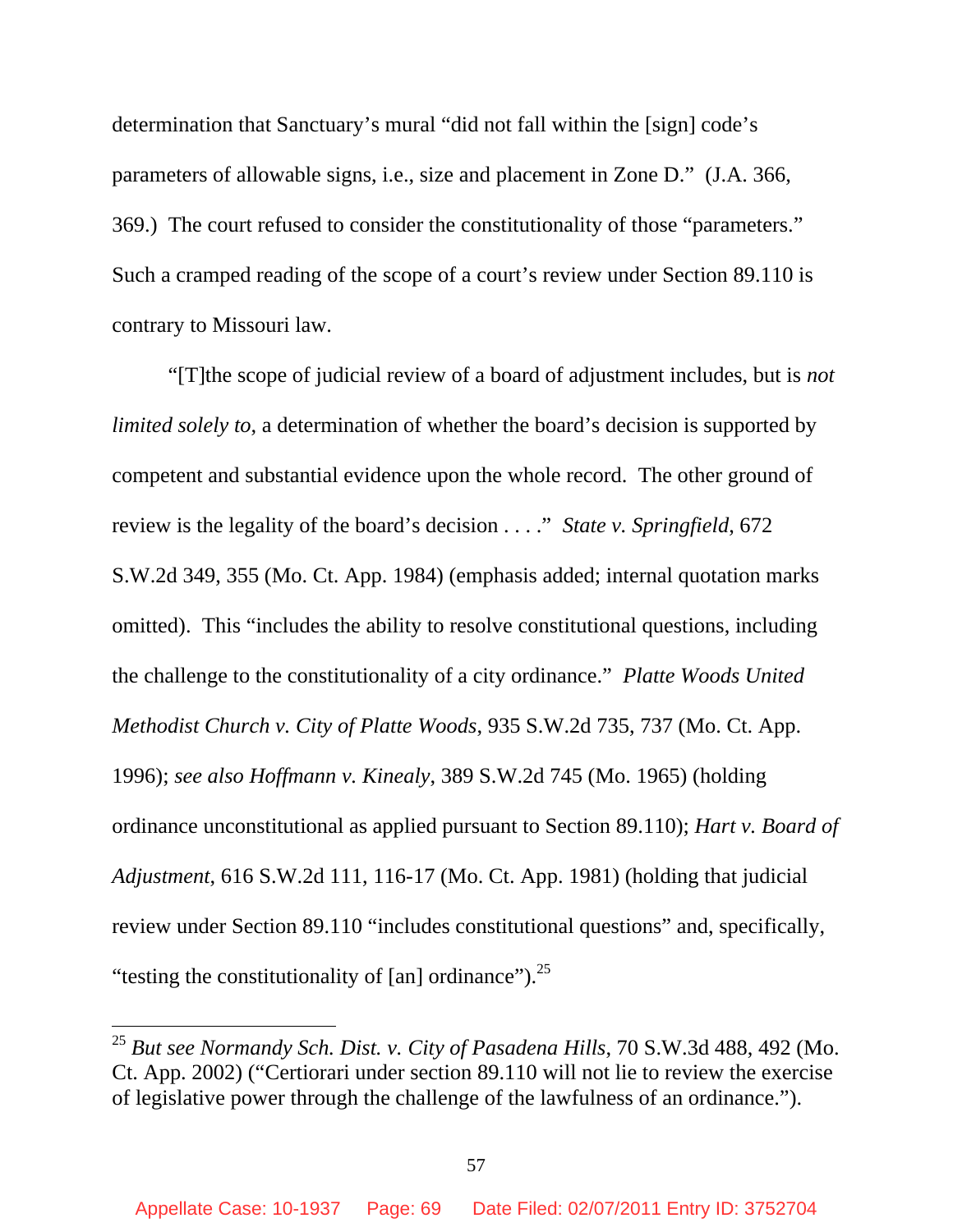Thus, in resolving Sanctuary's Section 89.110 claims, the district court should have considered the sign code's constitutional infirmities. It refused to do so and, in that regard, it erred.<sup>26</sup>

### **VII. CONCLUSION**

The district court erred in denying Sanctuary's motion for summary judgment and in granting summary judgment in favor of the City and Board. For the foregoing reasons, this Court should reverse the district court and enter

judgment in favor of Sanctuary on each of its claims.

 $\overline{a}$ 

Respectfully submitted this 7th day of February, 2011.

#### INSTITUTE FOR JUSTICE

/s/ Michael E. Bindas Michael E. Bindas, WSBA No. 31590 William R. Maurer, WSBA No. 25451 101 Yesler Way, Suite 603 Seattle, Washington 98104 (206) 341-9300 *Attorneys for Plaintiffs/Appellants*

 $26$  Even assuming a court's consideration of Sanctuary's Section 89.110 claims is as limited as the district court concluded it was, judgment for the City and Board still is not appropriate. The City and Board proffered *no* evidence whatsoever to prove the mural is a "sign" rather than an exempted "[w]ork[] of art" or "civic symbol<sup>[]</sup> or crest<sup>[]</sup>," as Sanctuary specifically argued it was before the Board. (J.A. 269-71.) Nor did the Board provide any explanation—much less "competent and substantial evidence"—to support its conclusion that the mural is a sign.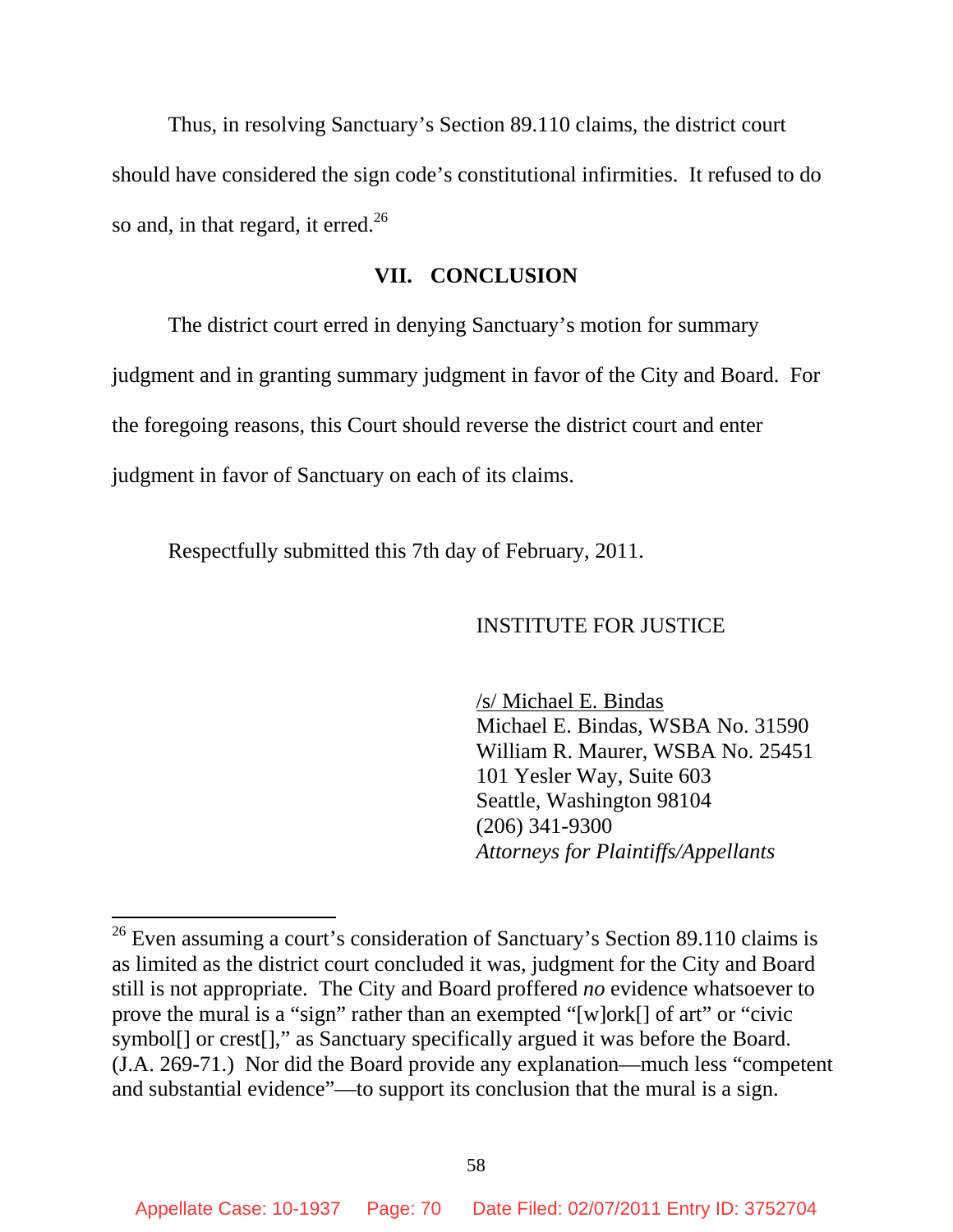#### **CERTIFICATE OF COMPLIANCE AND VIRUS SCANNING**

1. This brief complies with the type-volume limitation of Fed. R. App. P. 32(a)(7)(B) because this brief contains 13,854 words, excluding the parts of the brief exempted by Fed. R. App. P.  $32(a)(7)(B)(iii)$ .

2. This brief complies with the typeface requirements of Fed. R. App. P.  $32(a)(5)$  and the type style requirements of Fed. R. App. P.  $32(a)(6)$  because this brief has been prepared in a proportionality spaced typeface in Microsoft Word for Windows XP in Times New Roman 14 pt. type.

3. The digital version of this Brief submitted to the Court pursuant to Eighth Circuit Local Rule 28A(d) was scanned for viruses as it was being copied to a CD-ROM and the CD-ROM is free from viruses.

> /s/ Michael E. Bindas Michael E. Bindas Attorney for Plaintiffs/Appellants

Dated: February 7, 2011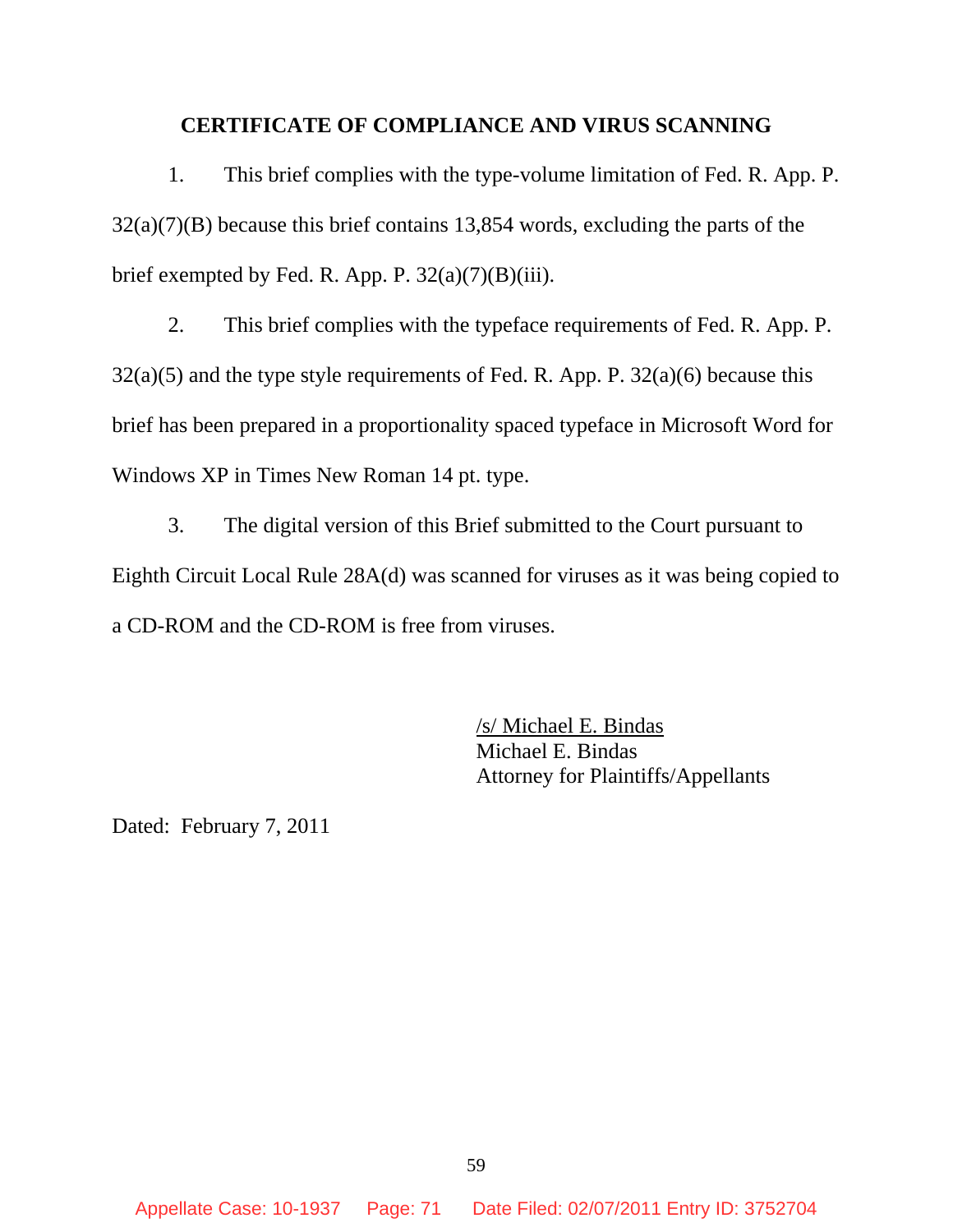## **CERTIFICATE OF FILING AND SERVICE**

The undersigned attorney hereby certifies that on February 7, 2011, ten copies of Appellants' Brief (Corrected) and one digital version of Appellants' Brief (Corrected) on CD-ROM were sent by First-Class U.S. Mail, postage prepaid, to the Clerk of the U.S. Court of Appeals for the Eighth Circuit at the following address:

Thomas F. Eagleton Courthouse Room 24.329 111 South 10th Street St. Louis, MO 63102

The undersigned attorney further certifies that on February 7, 2011, two

copies of Appellants' Brief (Corrected) and one digital version of Appellants' Brief

(Corrected) on CD-ROM were sent by First-Class U.S. Mail, postage prepaid, to

the following attorneys:

 Robert M. Hibbs City of St. Louis Law Department 1520 Market Street Room 4025 St. Louis, MO 63103 *Attorney for Defendants/Appellees* 

William D. Britton Rogers Towers, P.A. 1301 Riverplace Boulevard, Suite 1500 Jacksonville, FL 32207-1811 *Attorneys for Amici Scenic America, Inc., Scenic Missouri, Inc., and International Municipal Lawyers Association* 

I declare under penalty of perjury that the foregoing is true and correct.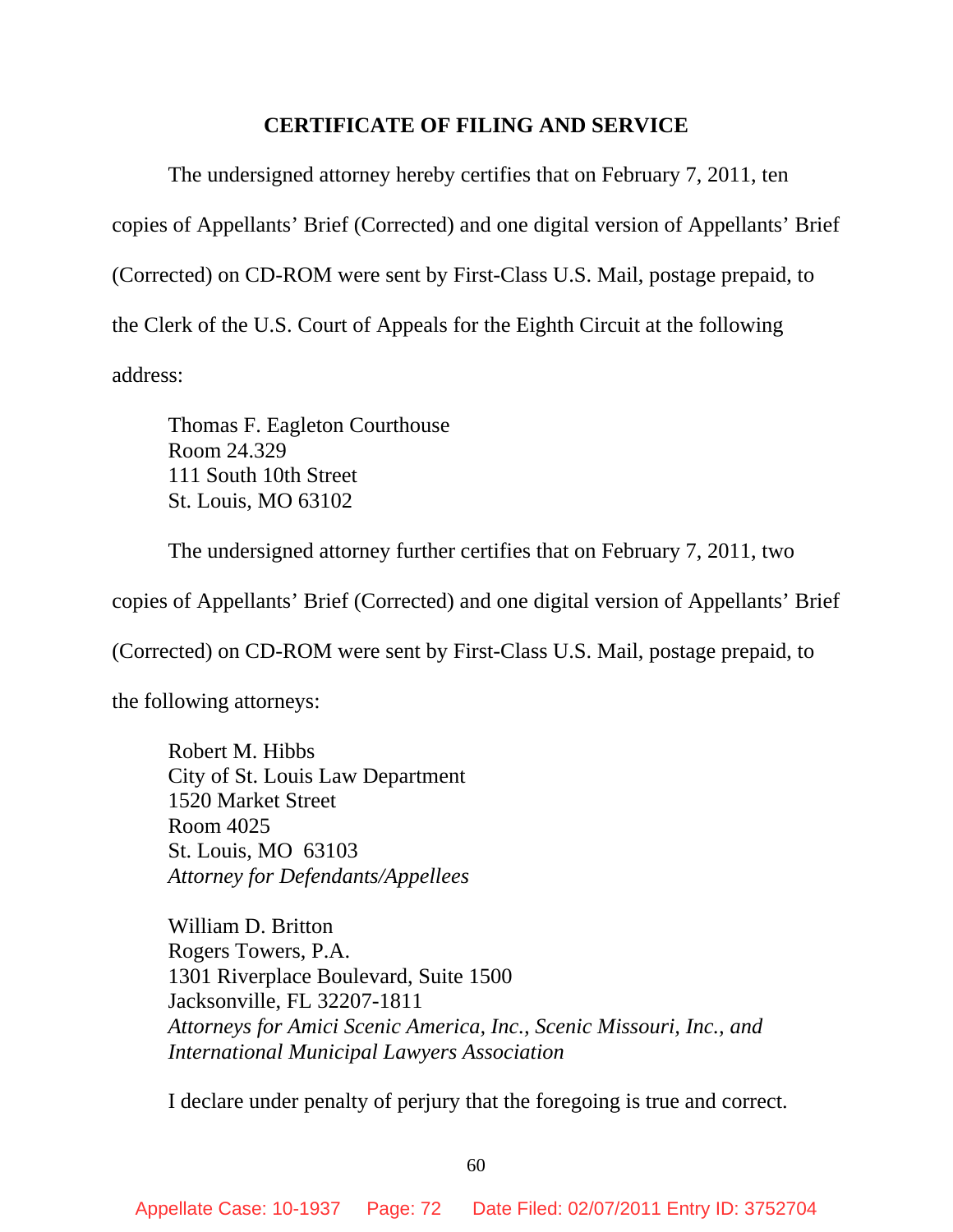Executed at Seattle, Washington on February 7, 2011.

/s/ Michael E. Bindas Michael E. Bindas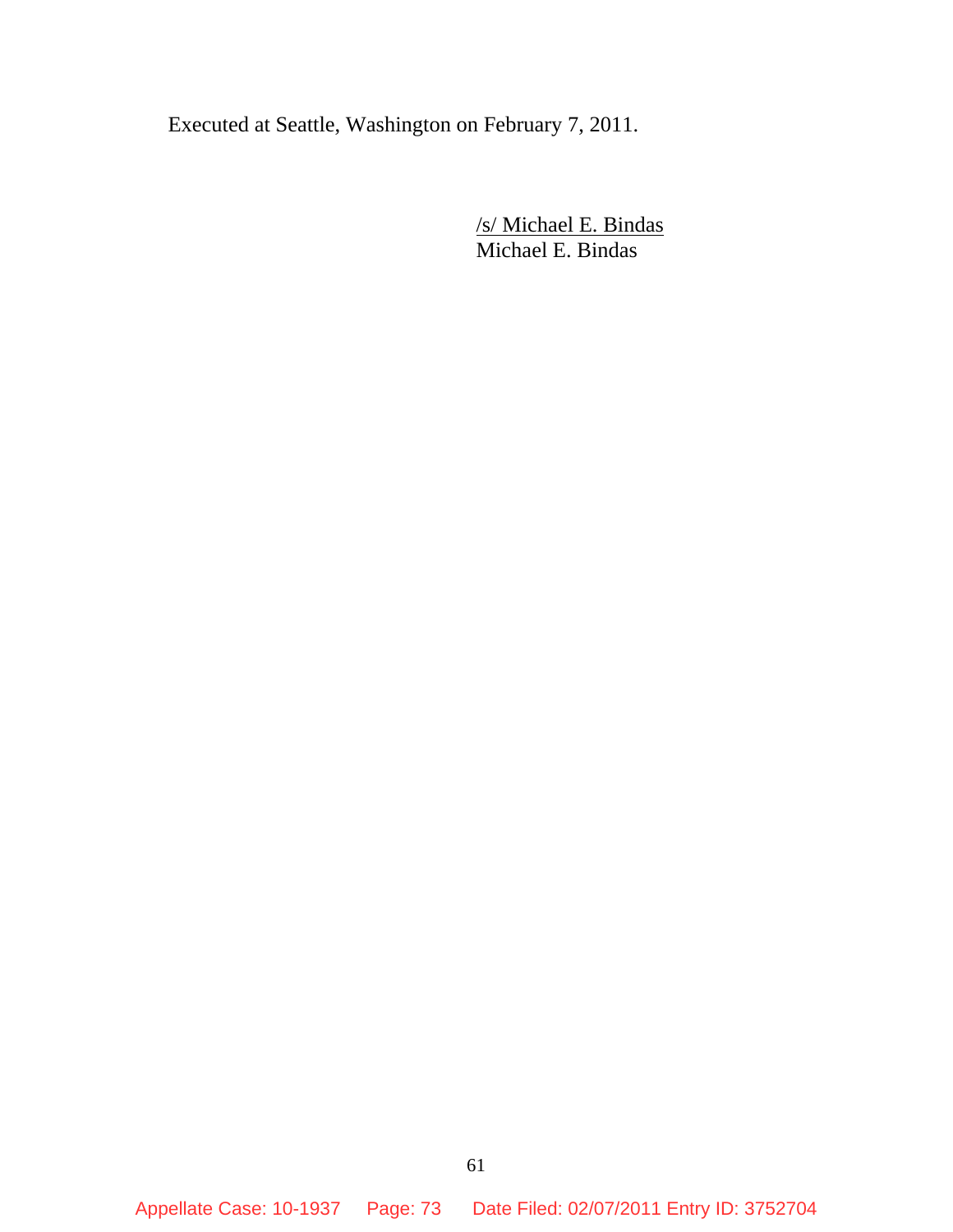## **ADDENDUM TO BRIEF**

# **District Court's March 29, 2010, Opinion, Memorandum and Order**

# **District Court's March 29, 2010, Judgment**

**(Subjects of Appeal)** 

Appellate Case: 10-1937 Page: 74 Date Filed: 02/07/2011 Entry ID: 3752704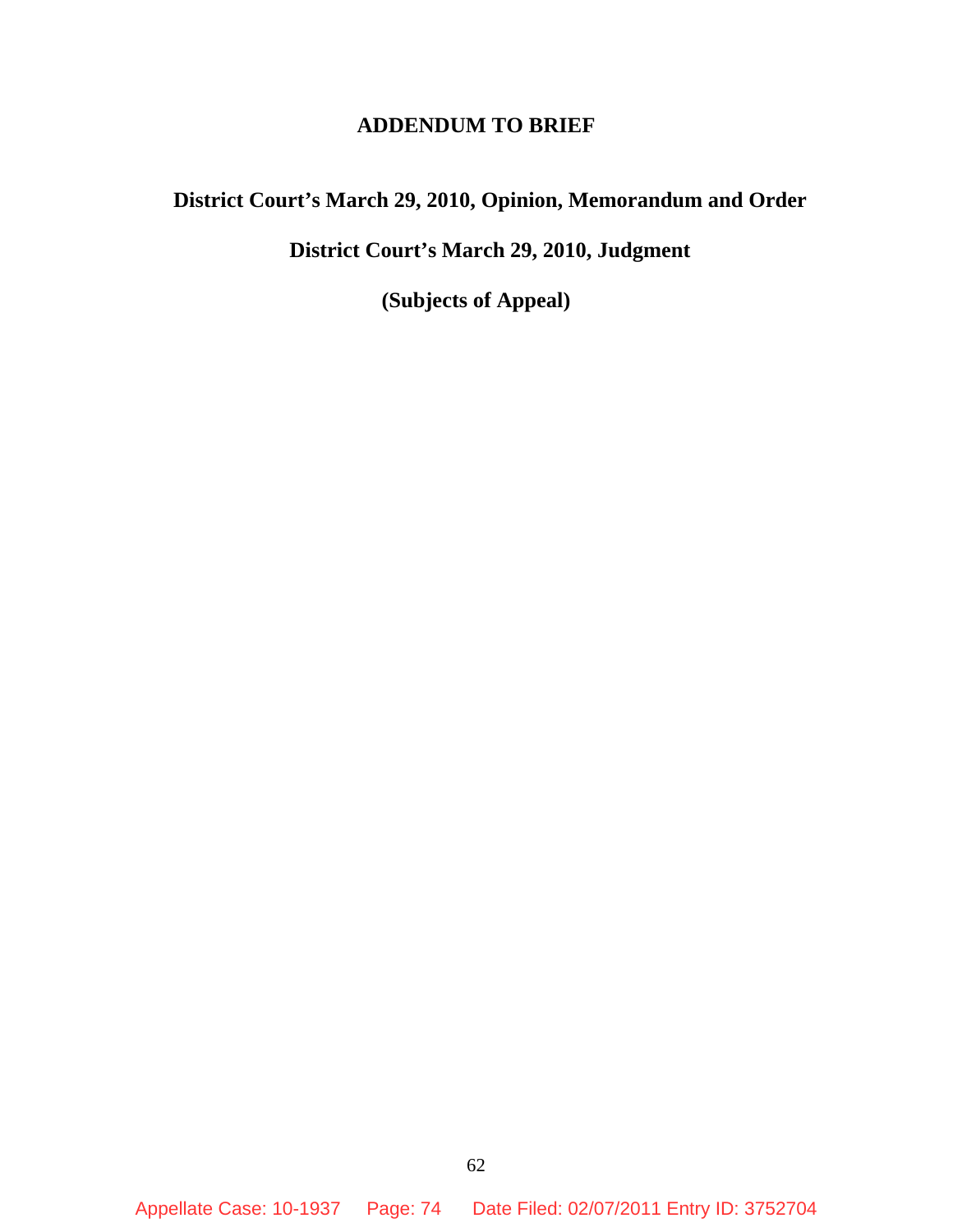## UNITED STATES DISTRICT COURT EASTERN DISTRICT OF MISSOURI EASTERN DIVISION

| NEIGHBORHOOD ENTERPRISES,            |  |
|--------------------------------------|--|
| INC., et al.,                        |  |
|                                      |  |
| Petitioners,                         |  |
|                                      |  |
| VS.                                  |  |
|                                      |  |
| CITY OF ST. LOUIS, MISSOURI, et al., |  |
|                                      |  |
| Respondents,                         |  |

Case No. 4:07CV1546 HEA

## **OPINION, MEMORANDUM AND ORDER**

This matter is before the Court on Cross Motions for Summary Judgment, [Doc. No's 61 and 63]. For the reasons set forth below, Respondents' Motion is granted; Petitioners' Motion is denied.

## **Introduction**

Petitioners filed this Petition for Writ of Certiorari and Civil Rights Complaint for Injunctive Relief against the City of St. Louis, the St. Louis Board of Adjustment, the individual members of the Board of Adjustment, in their official capacity, and Mary Hart Burton, in her official capacity as the Zoning Administrator for the City. The Defendants remaining in this action are the City of St. Louis and the City of St. Louis Board of Adjustment.<sup>1</sup> This Petition/Complaint alleges that the

<sup>&</sup>lt;sup>1</sup> Pursuant to the Court's dismissal of the individual members of the Board and Mary Hart Burton in its November 5, 2007 Order, Petitioners did not include them in their Amended Petition.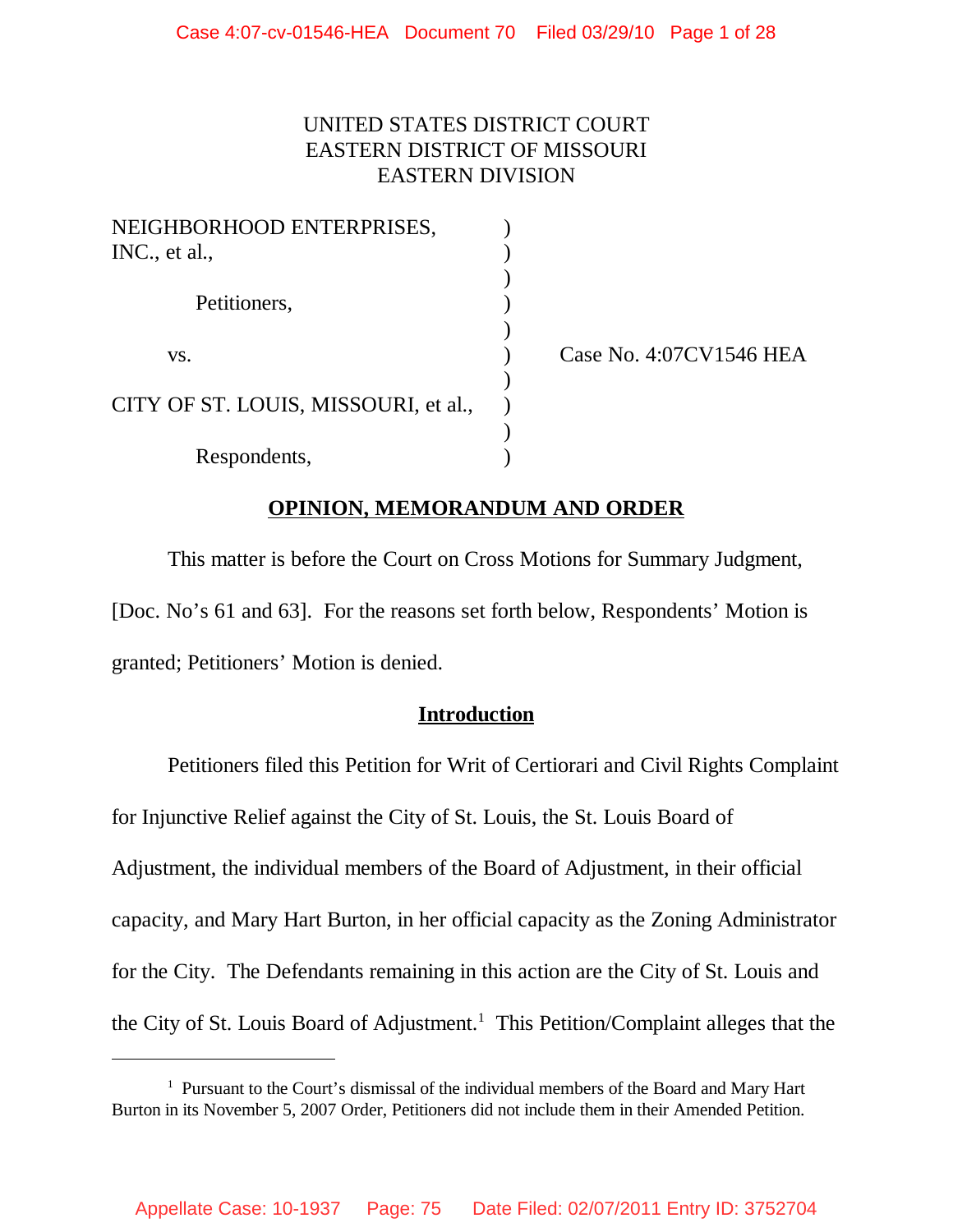decision by the Board of Adjustment was illegal because the Board utilized a facially unconstitutional Zoning Code to limit Petitioners' Freedom of Speech in violation of the United States and Missouri Constitutions; the decision was unconstitutional as applied in violation of the United States and Missouri Constitutions; the decision was illegal because it was an illegal exercise of prior restraints, in violation of the United States and Missouri Constitutions; that the decision was illegal because it deprived Petitioners of equal protection under the law, in violation of the Fourteenth Amendment of the U.S. Constitution.

Petitioners also seek recovery pursuant to 42 U.S.C. § 1983 for alleged violations of their free speech rights under the U.S. and Missouri Constitutions and for violations of their due process rights under the U.S. and Missouri Constitutions.

## **Procedural Background<sup>2</sup>**

On August 31, 2007, Respondents removed this action from the Circuit Court for the City of St. Louis, Missouri based on the Court's federal question jurisdiction. 28 U.S.C. § 1331. Respondents alleged in their Notice of Removal that the Petition

The Court dismissed the St Louis Department of Public Safety, Division of Building and Inspection in its March 17, 2008 Order.

 $2^2$  The Court's Opinion, Memorandum and Order of November 5, 2007 sets out the facts alleged in Petitioners' Petition, and therefore all of the alleged facts will not be repeated herein.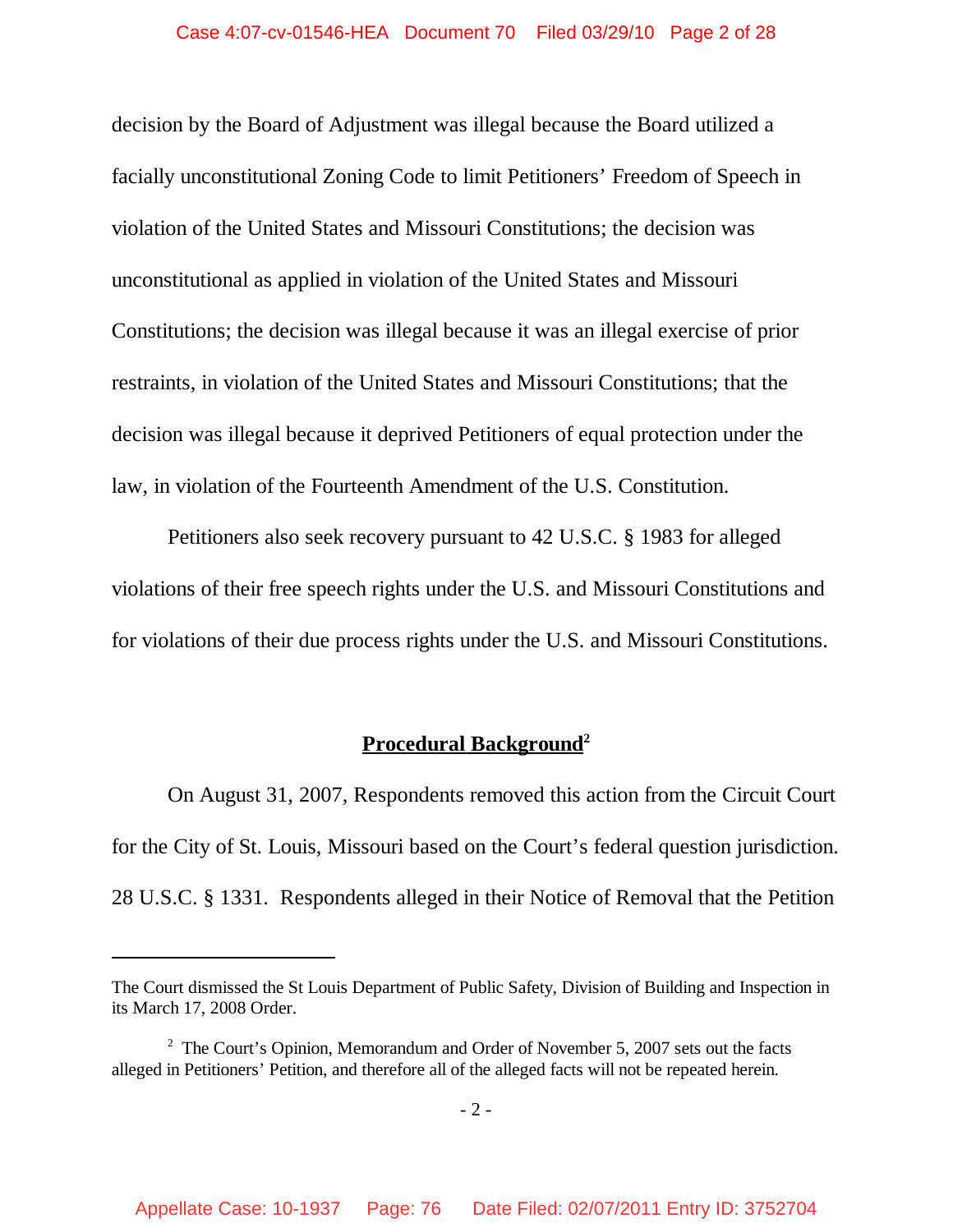### Case 4:07-cv-01546-HEA Document 70 Filed 03/29/10 Page 3 of 28

raises particular federal questions which arise under the Civil Rights Act of 1871, 42

U.S.C. § 1983 and the First and Fourteenth Amendments to the U.S. Constitution.

Specifically, the Notice set forth that

Respondents are specifically accused of violating Petitioners' rights of free speech under the First Amendment to the U.S. Constitution, Petitioners' federal equal protection rights under the 14th Amendment of the Constitution, and pursuant to 42 U.S.C. § 1983, of acting under color of law to deprive Petitioners of their civil rights to due process under law.

The parties agree that the facts are not in dispute and resolution of this matter by summary judgment is appropriate. For the purposes of the Motions for Summary Judgment, the parties have submitted a Joint Statement of Uncontested Facts. Those facts are as follows:

Sanctuary In The Ordinary ("Sanctuary") is a tax-exempt, not-for-profit organization. Sanctuary's properties are managed by Neighborhood Enterprises, Inc. ("Neighborhood Enterprises"), a property management company. Neighborhood Enterprises describes itself as a "self-supporting housing ministry that manages rental housing mostly on the near south side of St. Louis."

Missouri Eminent Domain Abuse Coalition (MEDAC) is a civic organization concerned about eminent domain practices. Jim Roos is the founder of Sanctuary, founder of Neighborhood Enterprises, and coordinator and spokesperson for

- 3 -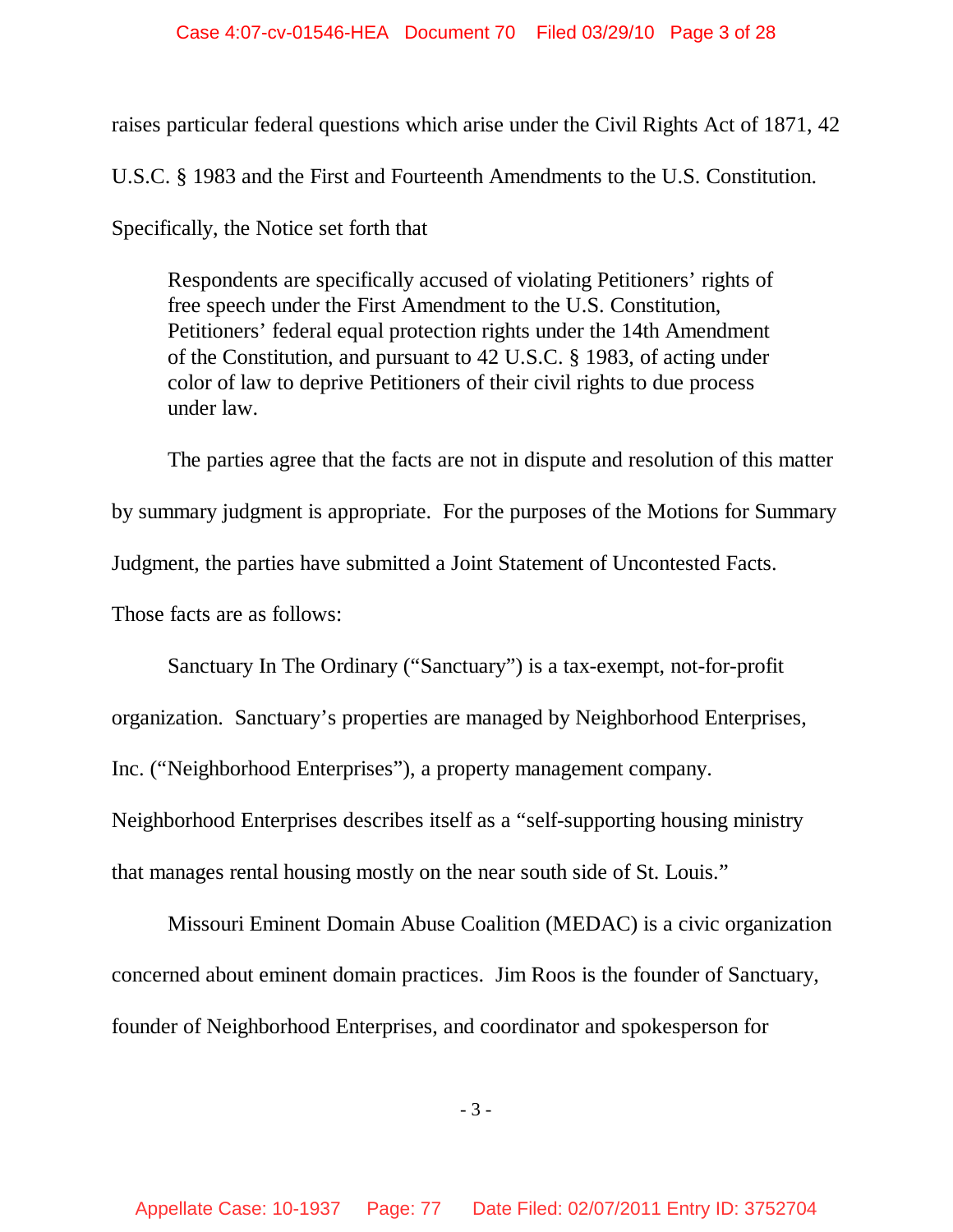MEDAC.

The City of St. Louis (the "City") is a Missouri municipal corporation organized under Missouri law.

Roos describes himself as a critic of the City's use of eminent domain for private development. Jim Roos and MEDAC, with tenant approval, commissioned a sign/mural<sup>3</sup> for the south side of 1806-08 S. 13th, a Sanctuary-owned building in the Near Southside Redevelopment Area. Roos described the sign/mural as a "poignant way . . . to make a statement." The sign/mural, which was completed in March 2007, contains the words "End Eminent Domain Abuse" inside a red circle and slash. The design of the sign/mural is similar to the design used by MEDAC in its literature, buttons, and other materials. The sign/mural is approximately 363 or 369 square feet in area. The sign/mural is visible from, among other areas, Interstates 44 and 55 and the Soulard neighborhood.

On April 10, 2007, the City's Division of Building and Inspection ("B&I") issued to Sanctuary, care of Neighborhood Enterprises, a citation declaring the sign/mural an "illegal sign." The citation explained that "[p]ermits must be acquired

<sup>&</sup>lt;sup>3</sup> Respondents'/Defendants' position is that the object in issue is a sign. Petitioners/Plaintiffs refer to this object as a mural. For purposes of this document, and not for any determination as to legally proper terminology, the object is referred to herein as a "sign/mural."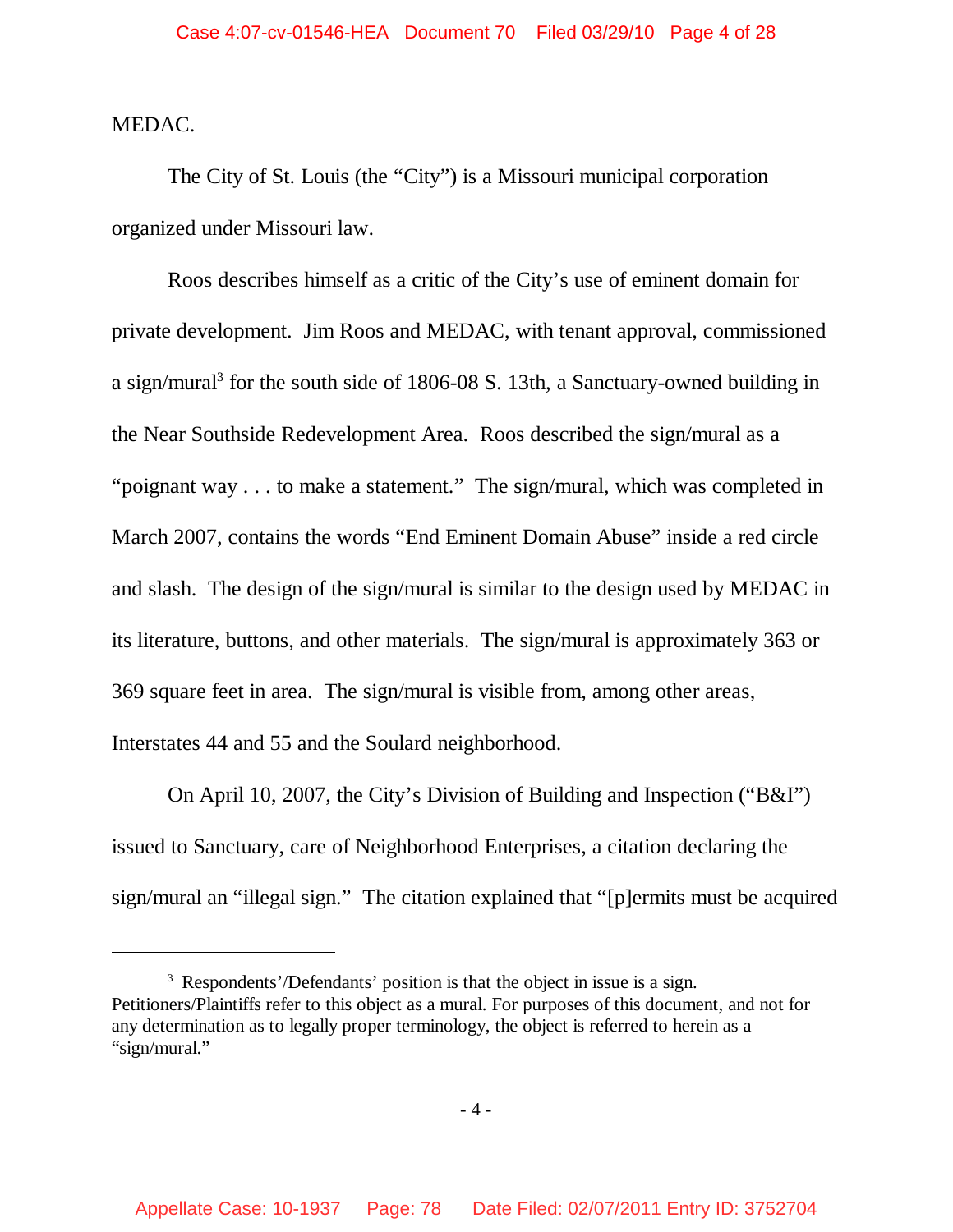### Case 4:07-cv-01546-HEA Document 70 Filed 03/29/10 Page 5 of 28

for signs of this type" and gave instructions for how to go about obtaining a permit. Consistent with the instructions in B&I's April 10, 2007, citation, Sanctuary and Neighborhood Enterprises<sup>4</sup> filed a sign permit application with B&I on May 14, 2007.

On May 30, 2007, the City's Zoning Administrator sent Sanctuary a letter denying its sign permit application because it did not meet certain requirements of the City Zoning Code. The "Basis for Denial" accompanying the letter stated that the building on which the sign/mural was painted was zoned "D," or "Multiple Family Dwelling District," and identified, as the "applicable Zoning Code provisions": Section 26.68.010; Section 26.68.020(17), (20), (21), (22) & (24); and Section 26.68.080(A), (B), (D) & (E)(2) of the St. Louis City Revised Code. A subsequent explanation of the Zoning Administrator's basis for denial, admitted at the Board of Adjustment hearing, stated: "Appellant has painted a wall sign on the building at this address. The wall face of the building on which the sign has been painted does not have street frontage as defined in the Zoning Code, and is therefore not entitled to signage. In the 'D' zoning district any signage can only be erected, altered and maintained for and by a conforming use and must be clearly incidental to

<sup>4</sup> Sanctuary and Neighborhood Enterprises will hereinafter be referred to collectively as "Sanctuary."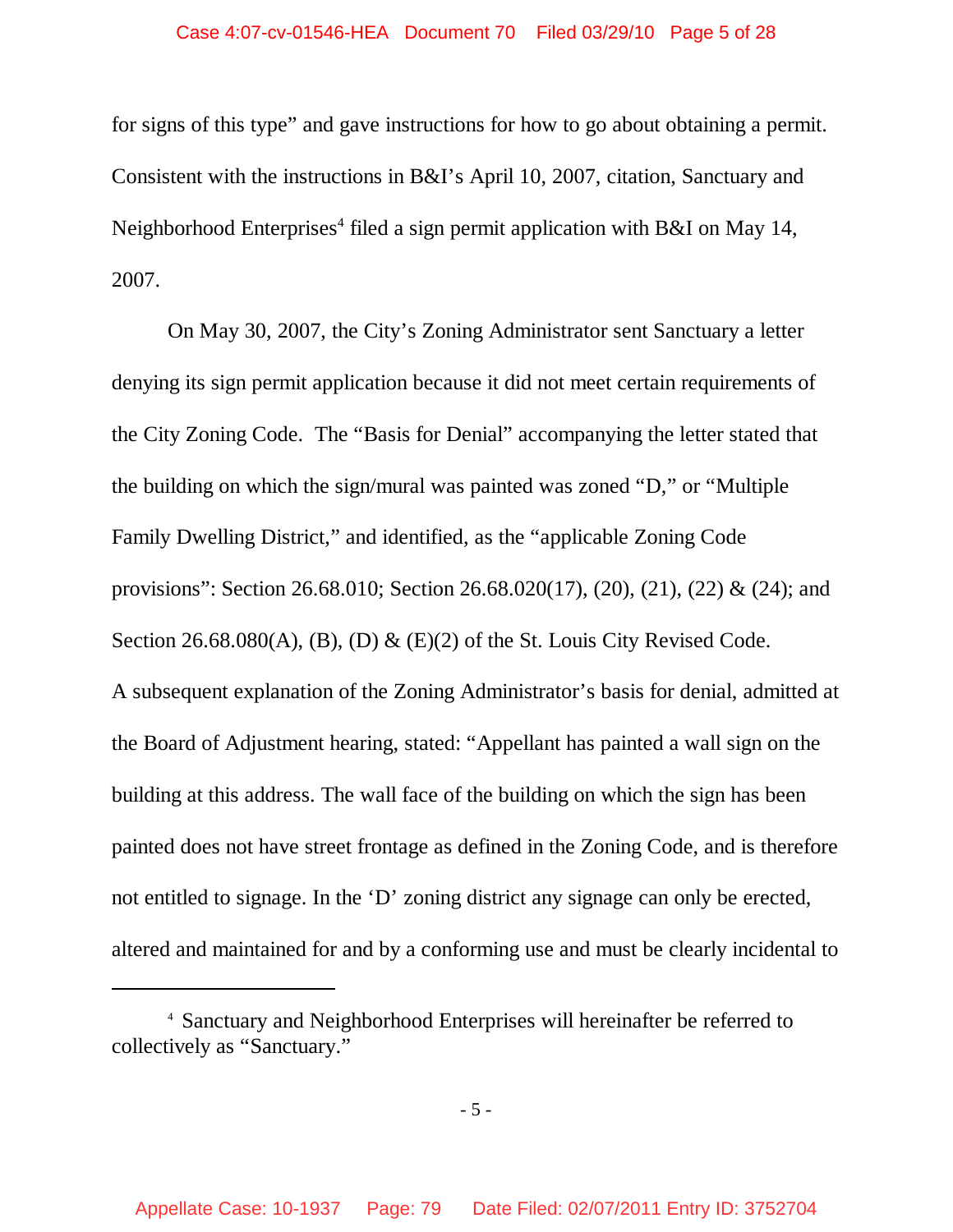### Case 4:07-cv-01546-HEA Document 70 Filed 03/29/10 Page 6 of 28

the operation of the conforming use; this property is assessed as a two-family dwelling. The maximum allowable square footage for any sign within this district is 30 sq. ft.; based on the diameter of the circular sign it is approximately 363 sq. ft. in area. Variances will be required in order to permit this sign." The May 30, 2007, letter denying Sanctuary's sign permit application stated that Sanctuary could appeal the denial to the City's Board of Adjustment, which Sanctuary did on June 5, 2007.

On July 11, 2007, the Board of Adjustment heard Sanctuary's appeal of the permit denial. At the hearing, Sanctuary's attorney argued, among other things, that: (I) Sanctuary's sign/mural does not require a permit because, as a "work of art" or a "civic symbol[] or crest[]," it is exempted from the Zoning Code's definition of "sign"; and, alternatively, (ii) the Zoning Code violates the free speech protections of the U.S. and Missouri Constitutions.

The Board of Adjustment ("Board") upheld the denial of the sign permit in an order filed on July 25, 2007. The Board's Findings of Fact stated that the "[p]roposed sign is in conflict with Sections 26.68.010, 26.68.020 and 26.68.080 of the Zoning Code of the City of St. Louis." The Board's "Conclusion of Law and Order" stated, in its entirety:

The sign is located in Zone D, the multiple family dwelling district, and the sign is located on a residential building. The sign is substantially larger than the footage allowed by the Zoning Code and it is located on

- 6 -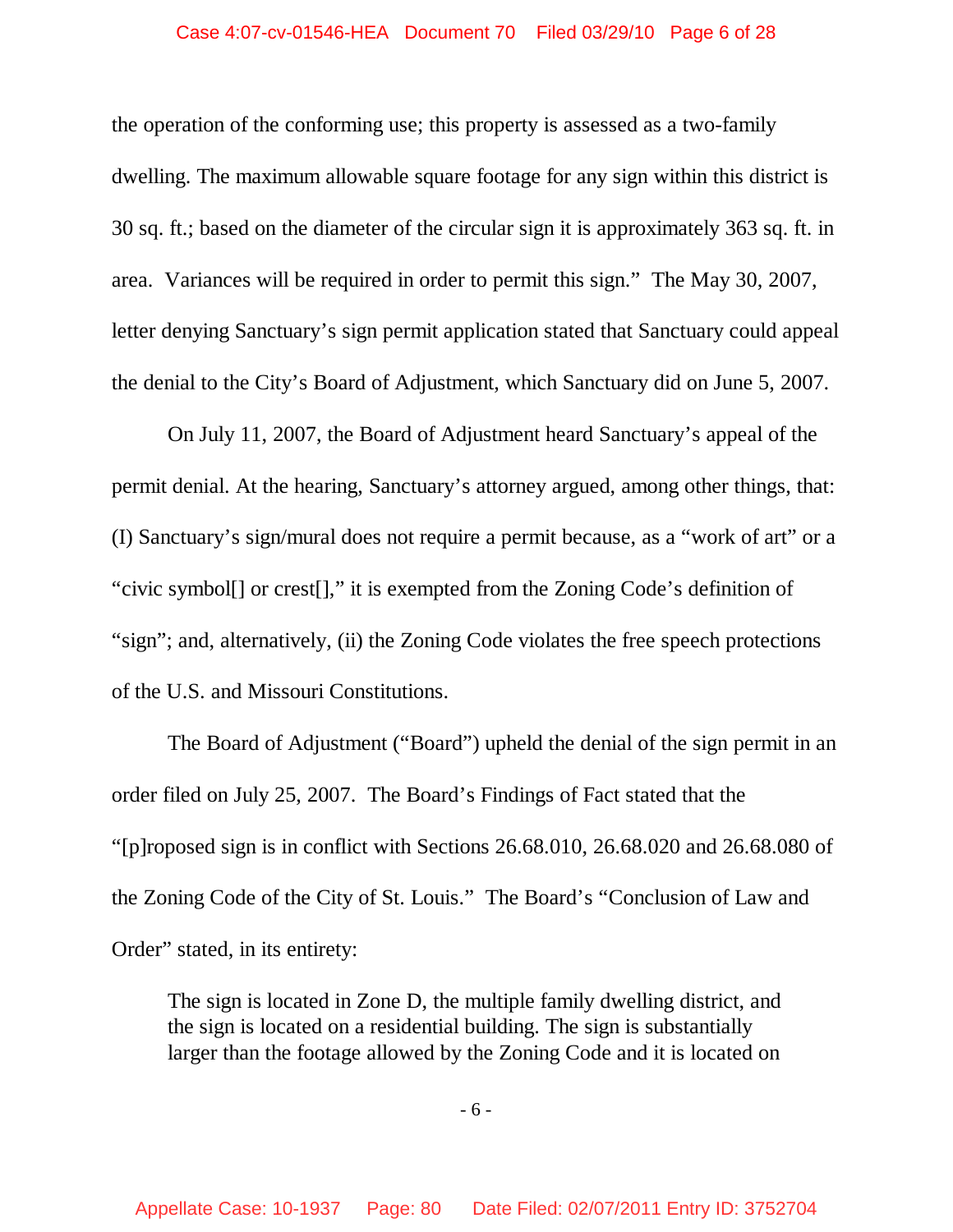the side of the building in contravention to the requirements of the Zoning Code. Board Member Hitt made a motion to uphold the decision to deny the sign permit as the size and location of the sign were in violation of the Zoning Code.

The above motion, made by George Hitt and seconded by Joe Klitzing was passed by a 4-0 vote of the Board, with Board member Caruso voting against.

Two of the City's justifications for restricting outdoor signs are traffic safety and aesthetics. Neither the City nor Board of Adjustment possesses any reports, studies, memoranda, or other documents underlying, concerning, or supporting the regulation of outdoor signs in Chapter 26.68 of the St. Louis Revised Code. Neither the City nor the Board of Adjustment is aware of any studies, reports or memoranda conducted by any person regarding whether the City's restrictions on outdoor signs affect traffic safety. Neither the City nor Board of Adjustment is aware of any studies, reports or memoranda conducted by any person regarding whether the City's restrictions on outdoor signs affect the aesthetics of the City or surrounding neighborhood. Neither the City nor Board of Adjustment is aware of any studies, reports or memoranda conducted by any person regarding whether the City's restrictions on outdoor signs affect property values in the City. Neither the City nor Board of Adjustment is aware of any traffic incidents in which any driver involved cited or mentioned Sanctuary's sign/mural, or any "painted wall sign," as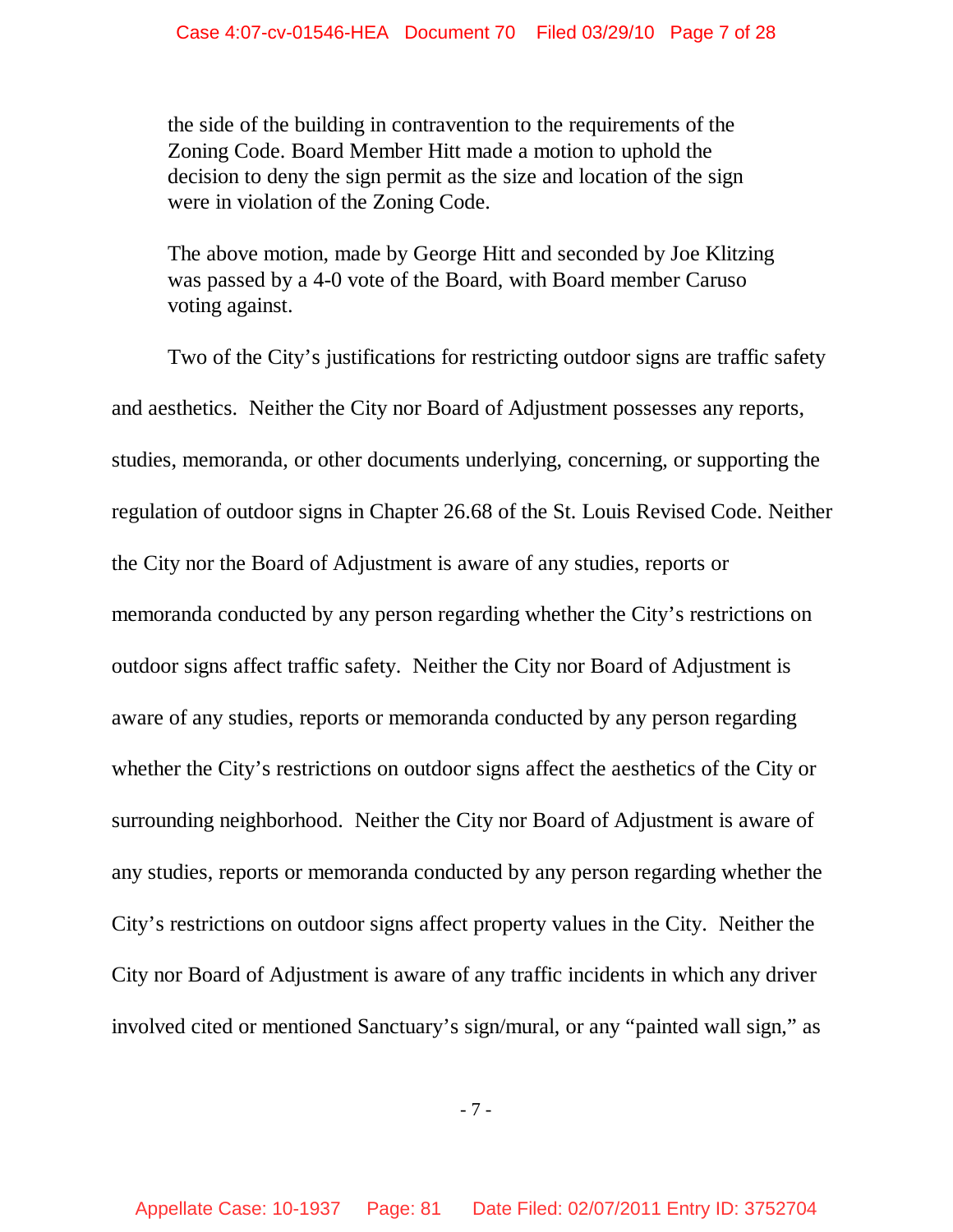### Case 4:07-cv-01546-HEA Document 70 Filed 03/29/10 Page 8 of 28

contributing to such incident. Neither the City nor Board of Adjustment is aware of any studies, reports or memoranda discussing the impact of Sanctuary's sign/ mural on the flow of traffic on any street or highway.

The City and Board of Adjustment have no internal memoranda or communications, and no communications to or from them, discussing the adoption or enforcement of the regulations of outdoor signs in Chapter 26.68 of the St. Louis Revised Code. The City and Board of Adjustment have no minutes or transcripts of any City Board of Aldermen meeting, including any committee or subcommittee of such Board, concerning or relating to the regulation of outdoor signs in Chapter 26.68 of the St. Louis Revised Code.

The St. Louis Zoning Code provides, "If for any reason it cannot be readily determined whether or not an object is a sign, the Community Development Commission shall make such determination." St. Louis, Mo., Rev. Code § 26.68.020(17). St. Louis, Mo., Ordinance 64687 (June 25, 1999) provides that "all functions and duties performed, or powers exercised prior to the effective date of this ordinance by personnel of the Community Development Commission pursuant to any City ordinance shall be performed by personnel of the Planning Commission as assigned by the Planning Commission." The City has no written policy other than Chapter 26.68 of the Revised Code of the City of St. Louis for use in

- 8 -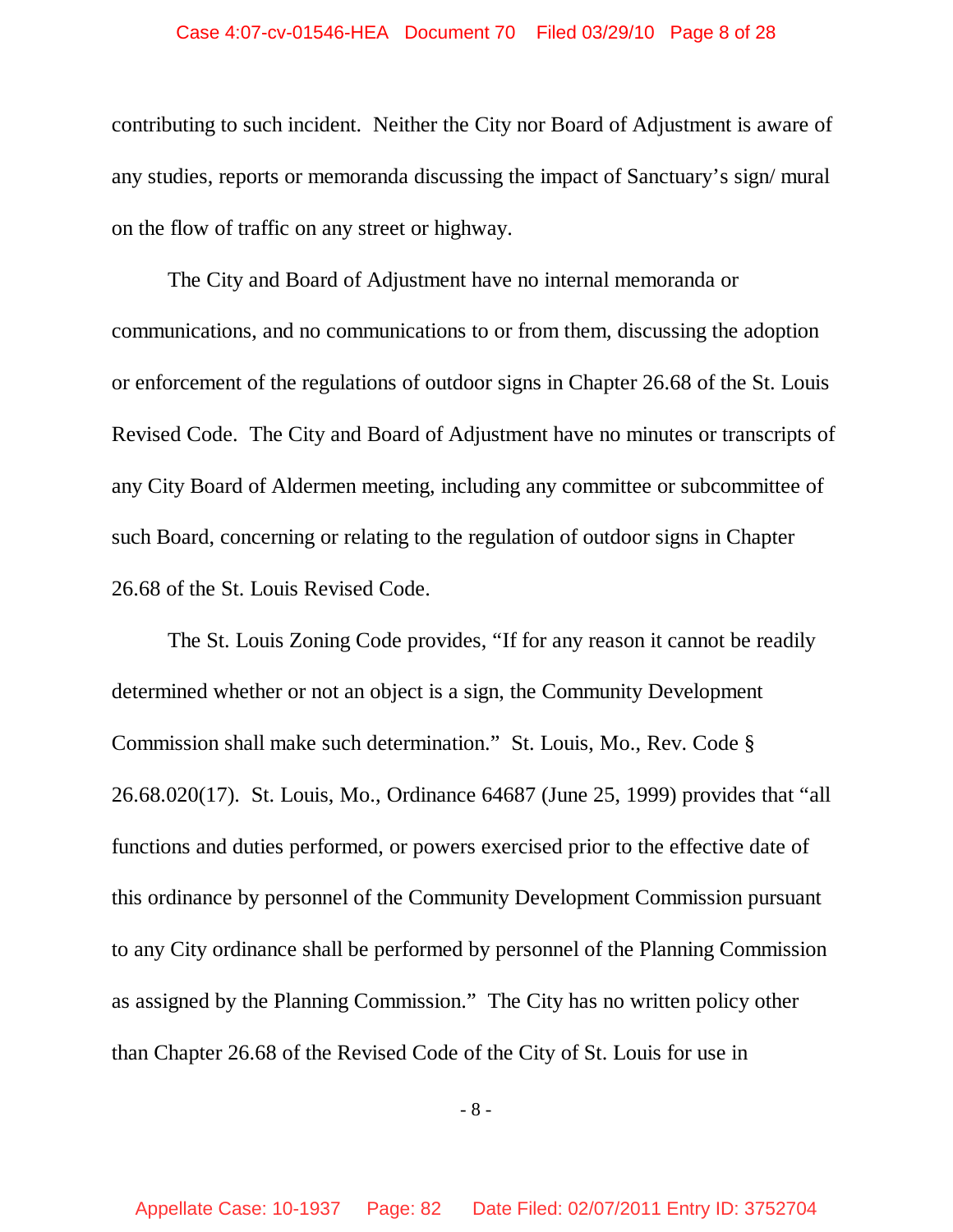determining if a sign contains the "symbol[] or crest[]" of a civic organization as those terms are used in St. Louis Rev. Code § 26.68.020(17). The City has no written policy other than Chapter 26.68 of the Revised Code of the City of St. Louis for use in determining if something is "art" as that term is used in St. Louis Rev. Code § 26.68.020(17)(e).

The City's policies for implementing the provisions of the City Zoning Code's sign regulations are contained in Chapter 26.68 of the Revised Code of the City of St. Louis.

## **Discussion**

## **Writ of Certiorari**

In their Amended Petition, Petitioners' Petition for Writ of Certiorari requests this Court conduct a *de novo* administrative review of the Board of Adjustment decision. Count I of this Petition claims that the decisions were illegal because they utilized a facially unconstitutional zoning code to limit Petitioners' freedom of speech. Count II alleges that the decisions by the Division of Building and inspection and the Board of Adjustment were illegal because the Zoning Code is unconstitutional as applied. Count III alleges that the decisions by the Division of Building and inspection and the Board of Adjustment were illegal because they were an illegal exercise of prior restraints. In Count IV, Petitioners claim that the

- 9 -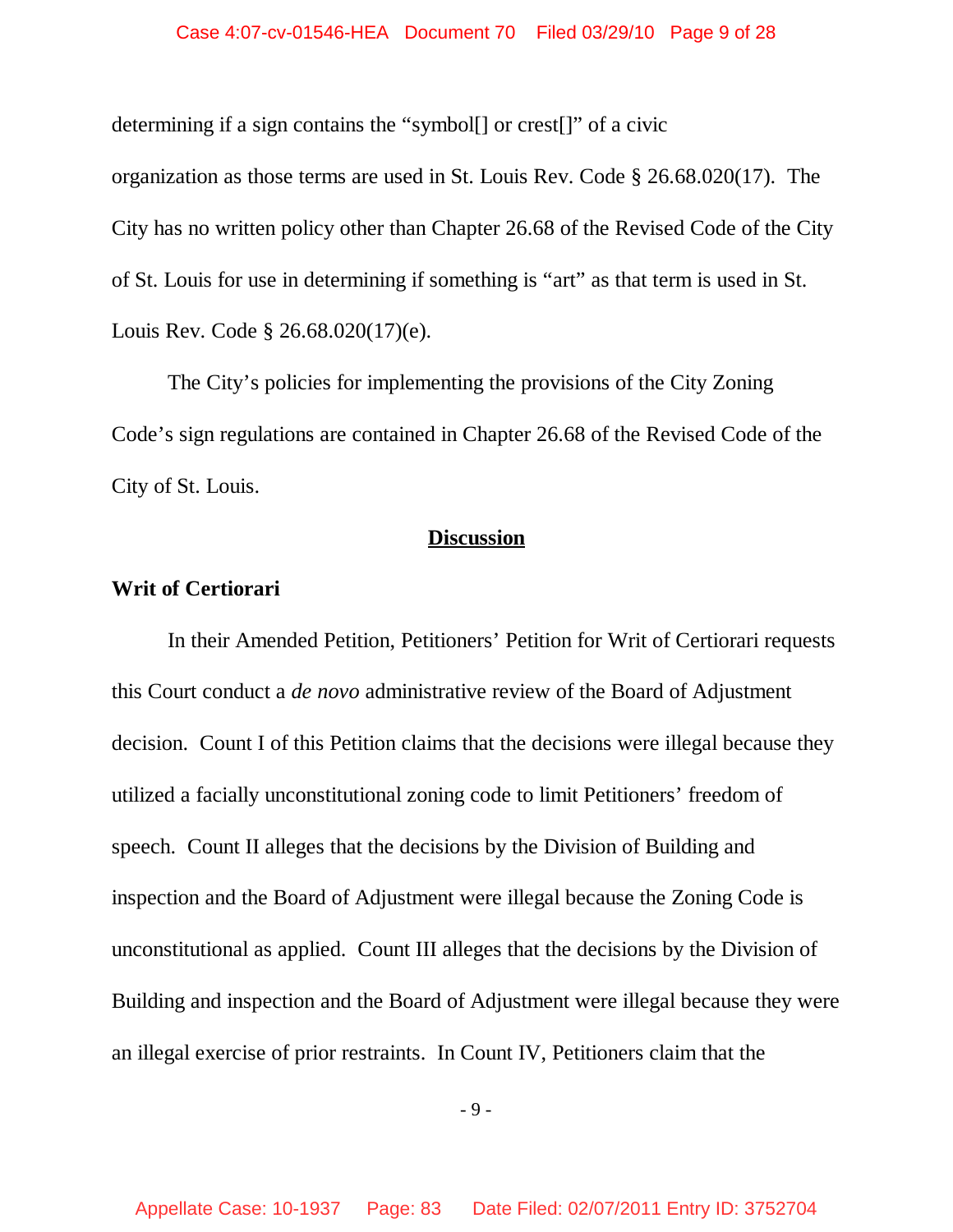decisions by the Division of Building and Inspection and the Board of Adjustment

were illegal because they deprived Petitioners of equal protection under the law.

These counts are all brought under § 89.110, RSMo.

Section 89.110 provides:

Any person or persons jointly or severally aggrieved by any decision of the board of adjustment, any neighborhood organization as defined in section 32.105, RSMo, representing such person or persons or any officer, department, board or bureau of the municipality, may present to the circuit court of the county or city in which the property affected is located a petition, duly verified, setting forth that such decision is illegal, in whole or in part, specifying the grounds of the illegality. Such petition shall be presented to the court within thirty days after the filing of the decision in the office of the board. Upon the presentation of such petition the court may allow a writ of certiorari directed to the board of adjustment to review such decision of the board of adjustment and shall prescribe therein the time within which a return thereto must be made and served upon the relator's attorney, which shall not be less than ten days and may be extended by the court. The allowance of the writ shall not stay proceedings upon the decision appealed from, but the court may, on application, on notice to the board and on due cause shown, grant a restraining order. The board of adjustment shall not be required to return the original papers acted upon by it, but it shall be sufficient to return certified or sworn copies thereof or of such portions thereof as may be called for by such writ. The return shall concisely set forth such other facts as may be pertinent and material to show the grounds of the decision appealed from and shall be verified. If, upon the hearing, it shall appear to the court that testimony is necessary for the proper disposition of the matter, it may take additional evidence or appoint a referee to take such evidence as it may direct and report the same to the court with his findings of fact and conclusions of law, which shall constitute a part of the proceedings upon which a determination of the court shall be made. The court may reverse or affirm, wholly or partly, or may modify the decision brought up for review. Costs shall not be

 $-10-$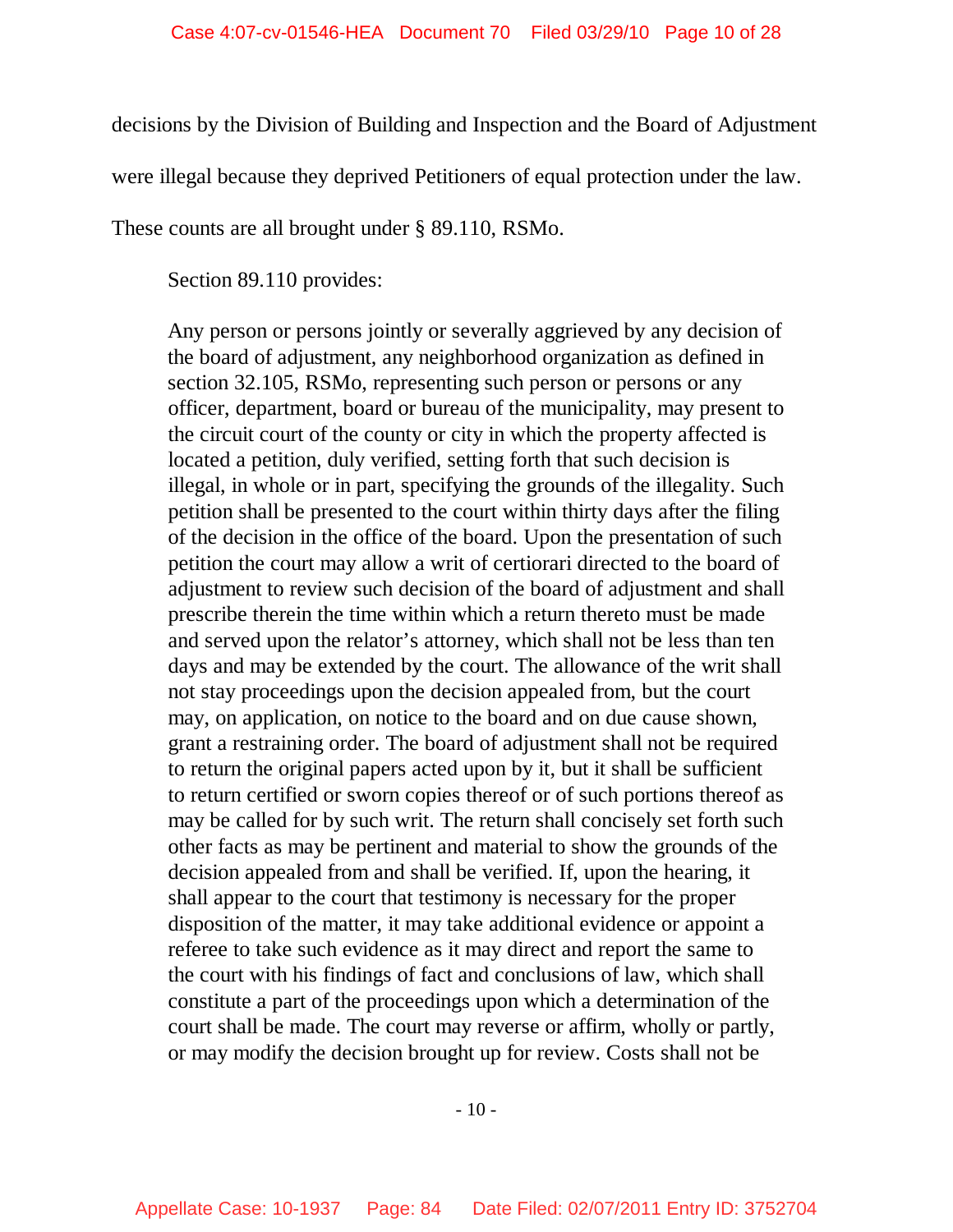allowed against the board unless it shall appear to the court that it acted with gross negligence, or in bad faith, or with malice in making the decision appealed from. All issues in any proceedings under sections 89.080 to 89.110 shall have preference over all other civil actions and proceedings.

This Court's review of a zoning decision is limited. "'[N]either "this Court nor the [trial] [c]ourt may try the matter de novo or substitute our judgment for that of the administrative tribunal."' *Wolfner v. Bd. of Adjustment,* 672 S.W.2d 147, 150 (Mo.App.1984) (quoting *Stockwell v. Bd. of Zoning Adjustment,* 434 S.W.2d 785, 789 (Mo.App.1968))." *State ex rel. Karsch v. Camden County,* 2010 WL 299253, 1 (Mo.App. 2010). The Court does not reweigh the evidence. *Versatile Mgmt. Group v. Finke,* 252 S.W.3d 227, 233 (Mo.App.2008). This Court will not "disturb [the Board's] decision unless it is clearly contrary to the weight of the evidence." *Medusa Aggregates Co. v. City of Columbia,* 882 S.W.2d 223, 224 (Mo.App.1994). "The scope of review is limited to determination of 'whether the Board's action is supported by competent and substantial evidence<sup>5</sup> upon the whole record or whether it is arbitrary, capricious, unreasonable, unlawful, or in excess of

<sup>&</sup>lt;sup>5</sup> "Substantial evidence is defined as 'competent evidence which, if believed, would have probative force upon the issues.' " *Windy Point Partners, L.L.C. v. Boone Cty. Comm'n.,* 100 S.W.3d 821, 825 (Mo.App.2003) (quoting *Ford Leasing Dev. Co. v. City of Ellisville,* 718 S.W.2d 228, 233 (Mo.App.1986)).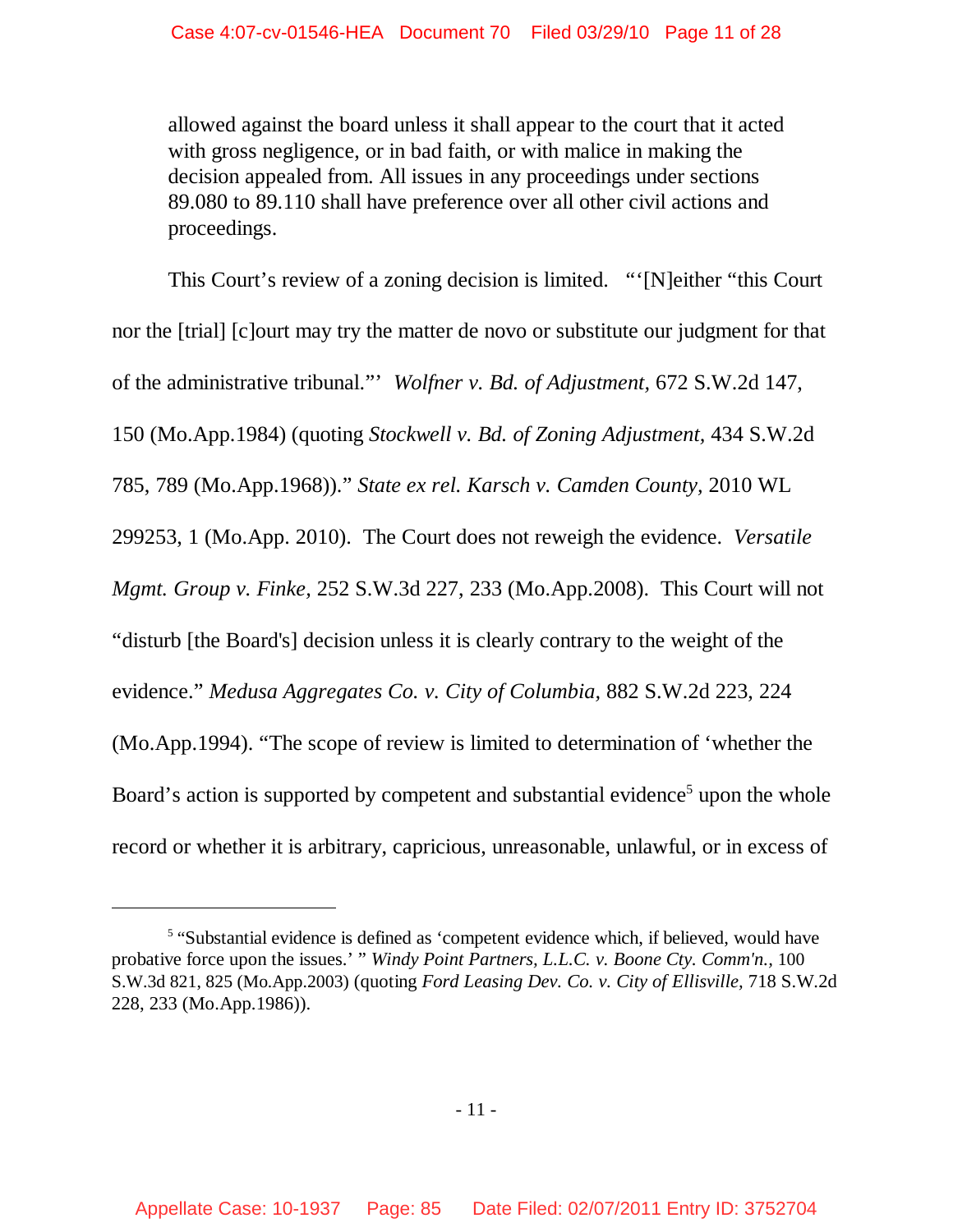its jurisdiction.'" *Teefey,* 24 S.W.3d at 684 (quoting *Hutchens v. St. Louis Cty.,* 848 S.W.2d 616, 617 (Mo.App.1993)); *see also Moto, Inc. v. Bd. of Adjustment,* 88 S.W.3d 96, 99 (Mo.App.2002). "In determining whether substantial evidence existed to support the Board's decision, a reviewing court must view the evidence and reasonable inferences therefrom in a light most favorable to the decision. *Teefey,* 24 S.W.3d at 684. If the evidence would support either of two different, opposed findings, the Court is bound by the determination of the administrative agency. *Versatile,* 252 S.W.3d at 233. "A question of law is a matter for the independent judgment of the reviewing court." *Teefey,* 24 S.W.3d at 684. *Karsch,* 2010 WL 299253, at \* 1.

In its conclusions the Board of Adjustment based its denial of the permit on the following: Petitioners sought a sign permit for the wall sign/mural. The sign is located in Zone D, the multiple family dwelling district; it is located on a residential building; and it is not located on the side of the building with frontage. Under the Zoning Code, a sign must conform to certain requirements as to size and placement. Based on the Zoning Code, because the sign in question was over the specified size and was placed on a side of the building without street frontage, the permit was denied.

These conclusions were rendered after the July 11, 2007 hearing. At that

- 12 -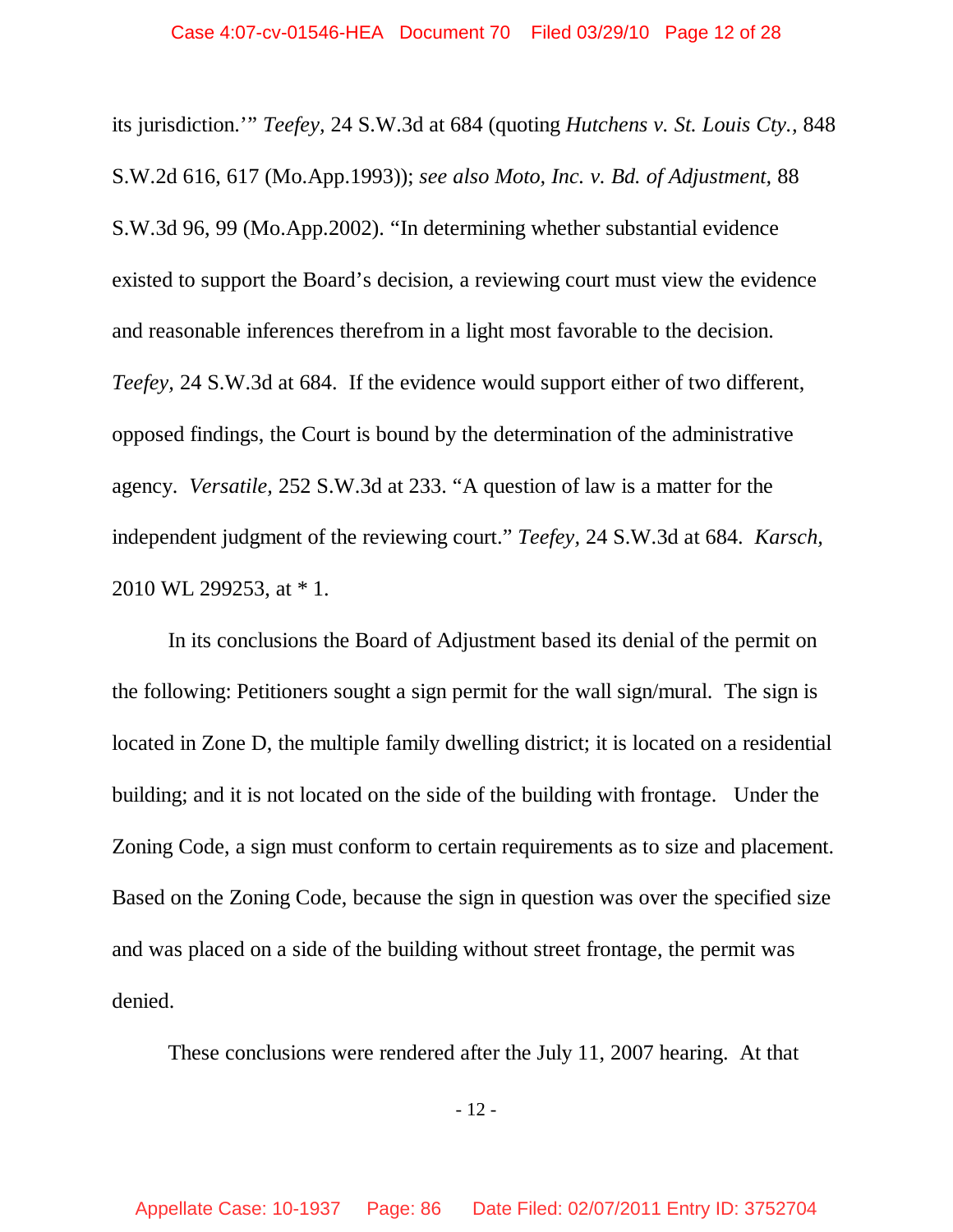### Case 4:07-cv-01546-HEA Document 70 Filed 03/29/10 Page 13 of 28

hearing, testimony was presented. The Zoning Plan Examiner testified that the maximum square footage for a sign in this zoning district is thirty square feet, and that the architect's drawings of the sign indicated that it was 369 square feet. Further, the Examiner testified that the sign was not on the side of the building with street frontage.<sup>6</sup> Since the application came to the Zoning Plan Examiner as a sign application, he reviewed it as such.

Testimony was also heard from Petitioners. Counsel for Petitioners testified that the Office of the Zoning Administrator should have considered whether the object in question was a sign or a mural, despite the fact that the application did not specifically make this request. He further testified about his clients' beliefs that the object was art and that art is subjective to the eyes of the beholder and that it often makes a political statement. He believed that his clients should be exempt from the permit requirement because the message painted on the wall was art and not a sign. He stated that his legal argument was based on the First Amendment. He essentially argued that his clients' political speech through the painted wall was being hindered. He testified that his clients were requesting that Zoning consider whether the sign is a mural or a sign.

<sup>&</sup>lt;sup>6</sup> Although Petitioners argue that there is no requirement that signs front the street, the Code's provisions set forth the number of signs "per frontage." This limitation categorically requires street frontage.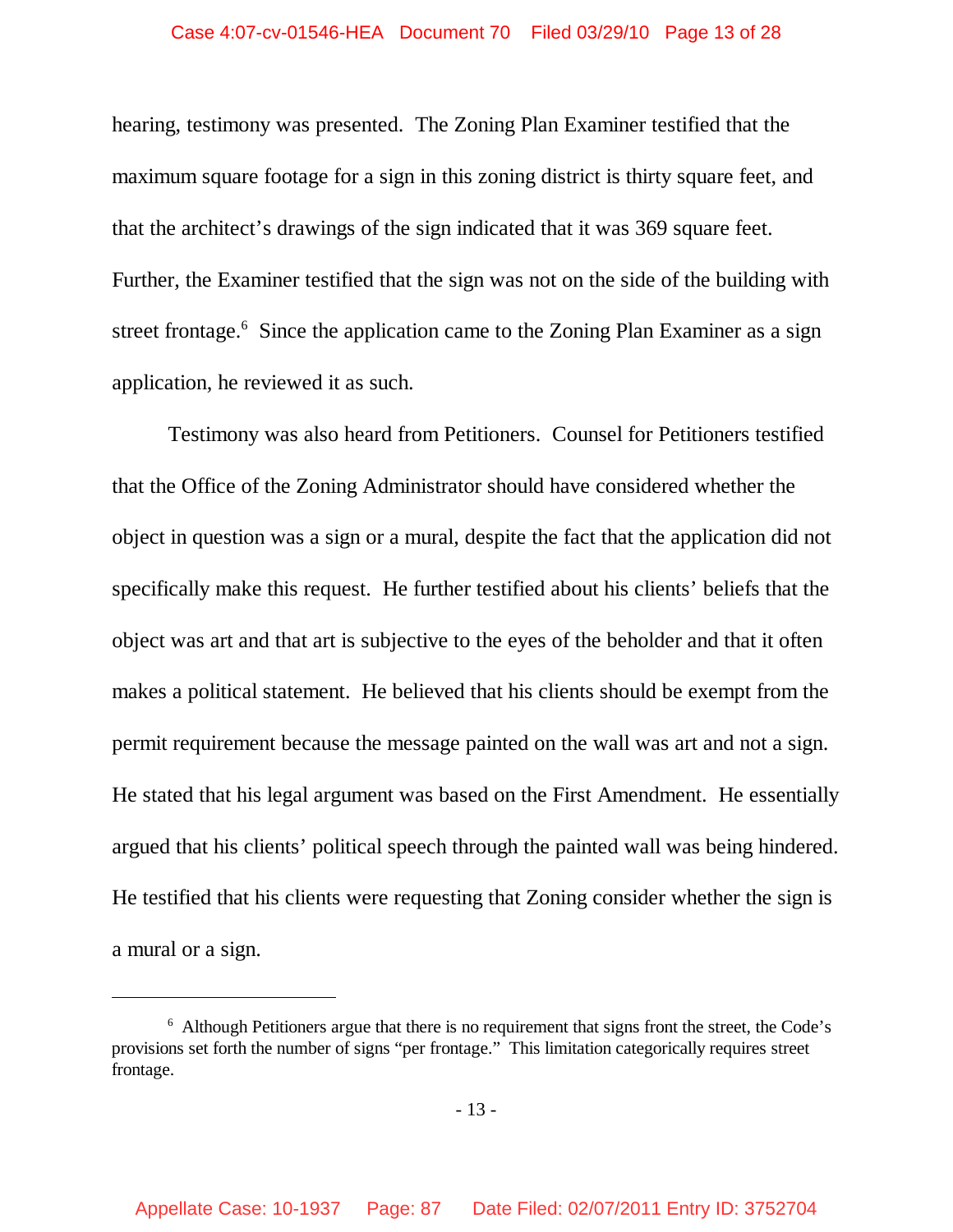#### Case 4:07-cv-01546-HEA Document 70 Filed 03/29/10 Page 14 of 28

Jim Roos also testified. Mr. Roos testified that the building is owned by Sanctuary in the Ordinary. He also testified that he believes that eminent domain is oppressive and violates his property rights under the Constitution.

Two other individuals testified. Mr. Peters testified that he believes residents have limited means to voice their opinion and defend themselves from eminent domain abuse. Mr. Patterson testified that the wall is not an advertisement, but a work of art and that he did not believe the painting to be a sign.

Based upon the above evidence, the Board of Adjustment concluded that the application for a sign permit should be denied. Petitioners sought a sign permit. Under the Zoning Code, a sign permit could not issue, since the object did not fall within the Code's parameters of allowable signs, i.e., size and placement in Zone D, multiple family dwelling district. The *raison d'etre* for the hearing was the review of the denial of the *sign permit*. Based on Petitioner's request, the Board of Adjustment reviewed the application as a sign permit. The denial of the permit was based solely on the Zoning Code which sets out certain requirements for the issuance of sign permits. Since the object did not satisfy those requirements, the Board denied the permit. The decision was based on the record before the Board at the hearing; it was neither arbitrary nor capricious; neither unreasonable or unlawful. Rather, it was simply a decision on the matter before it, *i.e.*, a review of the denial

- 14 -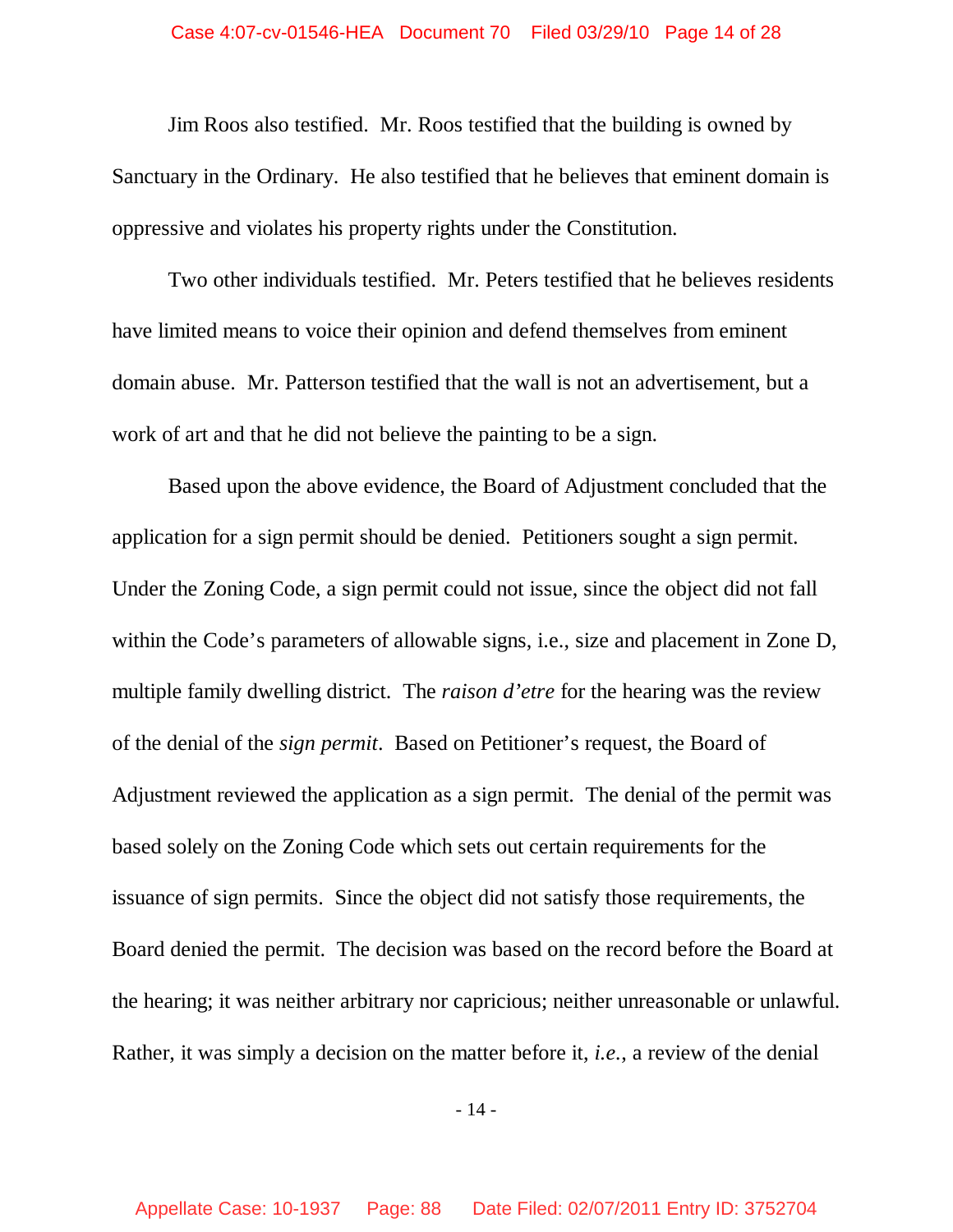### Case 4:07-cv-01546-HEA Document 70 Filed 03/29/10 Page 15 of 28

of an application for a sign permit, based on the facts that the sign did not comply with the Code's sign restrictions. Under the standards of review for this Court, the Court is not at liberty to reweigh evidence or substitute its judgment for that of the Board of Adjustment. All reasonable inferences are to be found in favor of the decision. Because the Board of Adjustment was approaching the issue for what it was, an application for a sign permit, the Board properly analyzed the evidence and concluded that the evidence clearly established that Petitioners were not entitled to a sign permit for the wall design. The decision of the Board of Adjustment must, therefore be affirmed. Respondents are entitled to judgment as a matter of law on Petitioners' Petition for Writ of Certiorari.

### **Civil Rights Complaint**

Petitioners' "Civil Rights Complaint" states that it is brought pursuant to the First and Fourteenth Amendments of the United States Constitution; Article I, section 8 of the Missouri Constitution; The Civil Rights Act of 1871, 42 U.S.C. § 1983; and Section 527.010 RSMo. Petitioners further state that they seek relief against the enforcement of the City Code's sign regulations and the practices and policies of the City that allegedly facially and as applied deny Petitioners the opportunity to engage in constitutionally protected communications. Counts I and IV claim that the City Zoning Code's Sign Regulations are facially invalid under the

- 15 -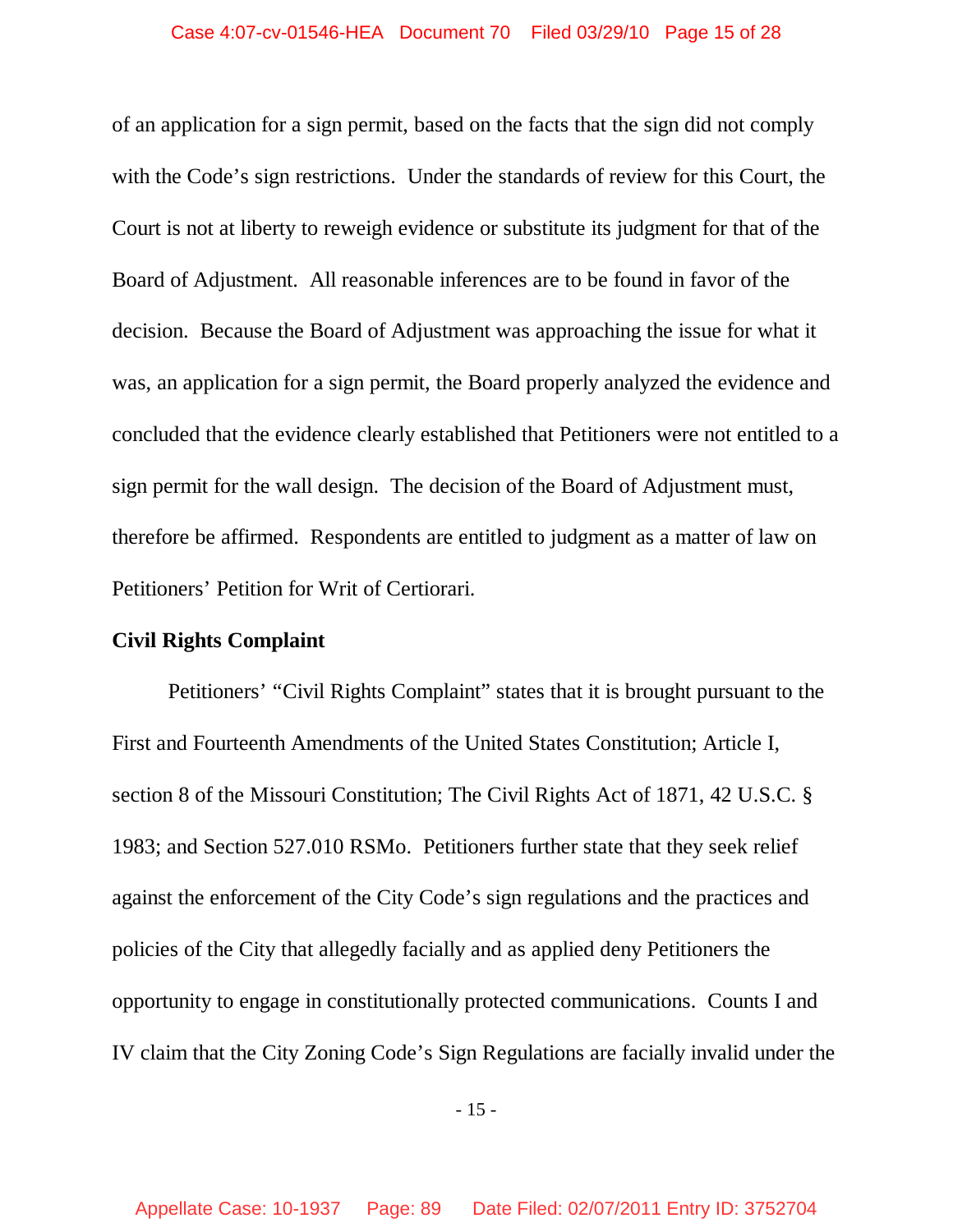U.S. Constitution and the Missouri Constitution, respectively. Counts II and V claim that the City Zoning Code's Sign Regulations are unconstitutional as applied under the U.S. Constitution and the Missouri Constitution, respectively. Counts III and VI allege Respondents exercised prior restraints in violation of Petitioners' Free Speech rights under the U.S. Constitution and the Missouri Constitution, respectively. Count VII claims Respondents deprived Petitioners of equal protection pursuant to the Fourteenth Amendment of the United States Constitution. Petitioners seek reversal of the Board of Adjustment denial of the permit; a declaration that the City Zoning Code's sign regulations violate the First and Fourteenth Amendments to the United States Constitution and Article I, Section 8 of the Missouri Constitution on their face and as applied to Petitioners, a judgment declaring that the acts of the Division of Building and Inspection of the Board of Adjustment denying the sign permit application illegally violated the First and Fourteenth Amendments and Article I, section 8; a judgment declaring that the City Zoning Code's sign regulations violate the equal protection guarantees of the Fourteenth Amendment to the United States Constitution; a judgment permanently enjoining Respondents from enforcing the City Zoning Code's sign regulations generally and as against Petitioners in association with the mural at 1806-08 S. 13th Street, St. Louis, Missouri; nominal damages in the amount of \$1.00; and attorneys'

- 16 -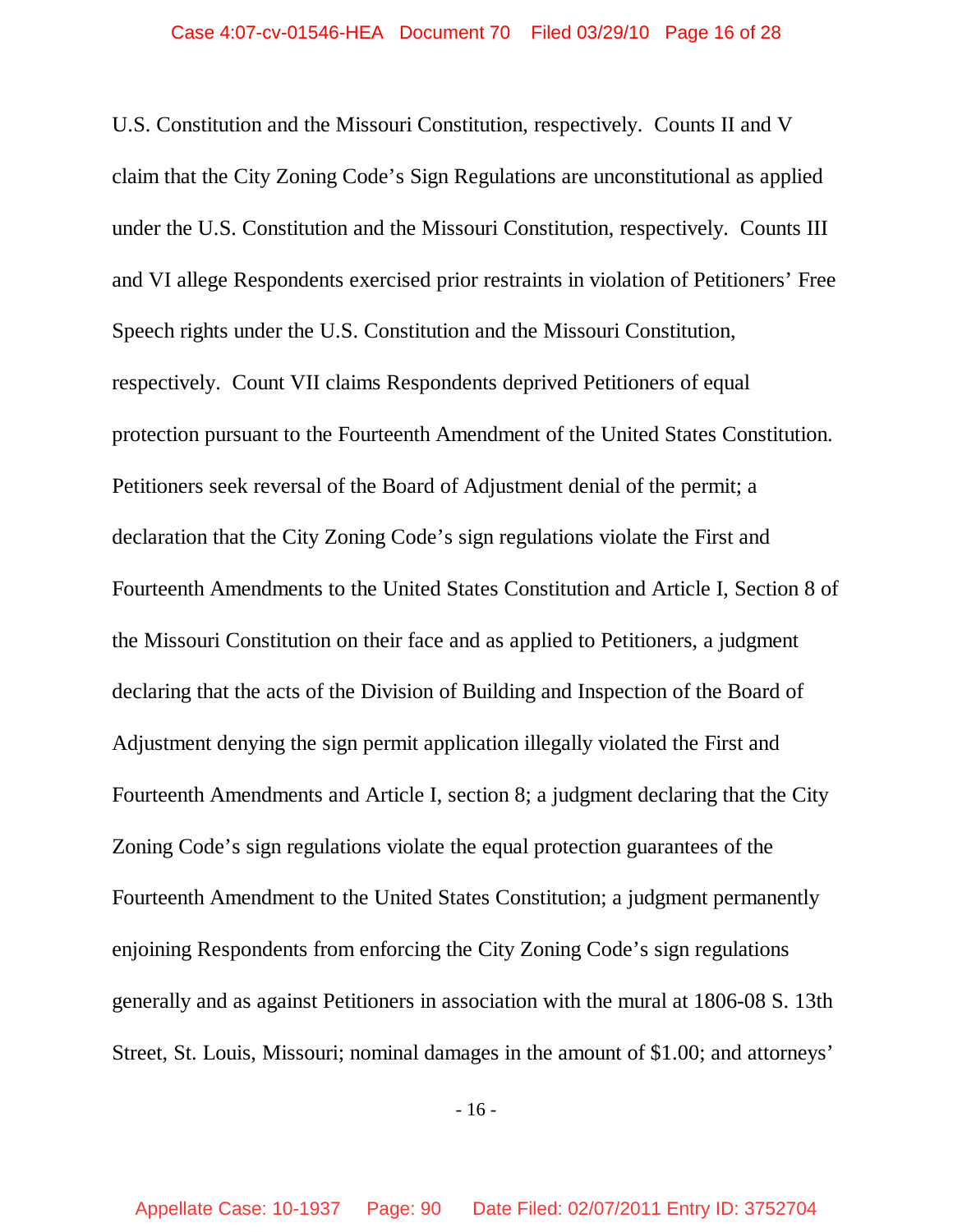fees and costs pursuant to 42 U.S.C. § 1988.

The bizarre curiosity in this case is Petitioners' efforts to muddy the judicial waters through their inconsistent terminology, presumably to avoid the restrictions and requirements of the Sign Code. The initial facts leading up to this matter establish that Petitioners, when advised that signs of the nature of Petitioners' "End Eminent Domain Abuse" required a permit, the proceeded to apply for a *sign* permit and attached two arguments as to why the *sign* permit application should be approved. They argued the design was not a sign under the definition of "sign" and that they had a constitutional right to display the *sign* because such activity was protected by the First Amendment to the U.S. Constitution and by the Missouri Constitution. Petitioners then switched to attempting to re-characterize the painting as exempt from the permit requirement as a work of art or a civic crest, objects which are *not signs*. Petitioners do, however, acknowledge that their "art" is akin to "No Smoking" *signs*. They state "also painted on the *sign*, in smaller black lettering, are the online addresses of two website where interested views of the mural can go for mor information about eminent domain abuse." (Emphasis added). Petitioners also argued that they had a constitutional right to display the *sign* irrespective of City Zoning Code sign regulations because the mural constitutes speech protected by the U.S. and Missouri Constitutions.

- 17 -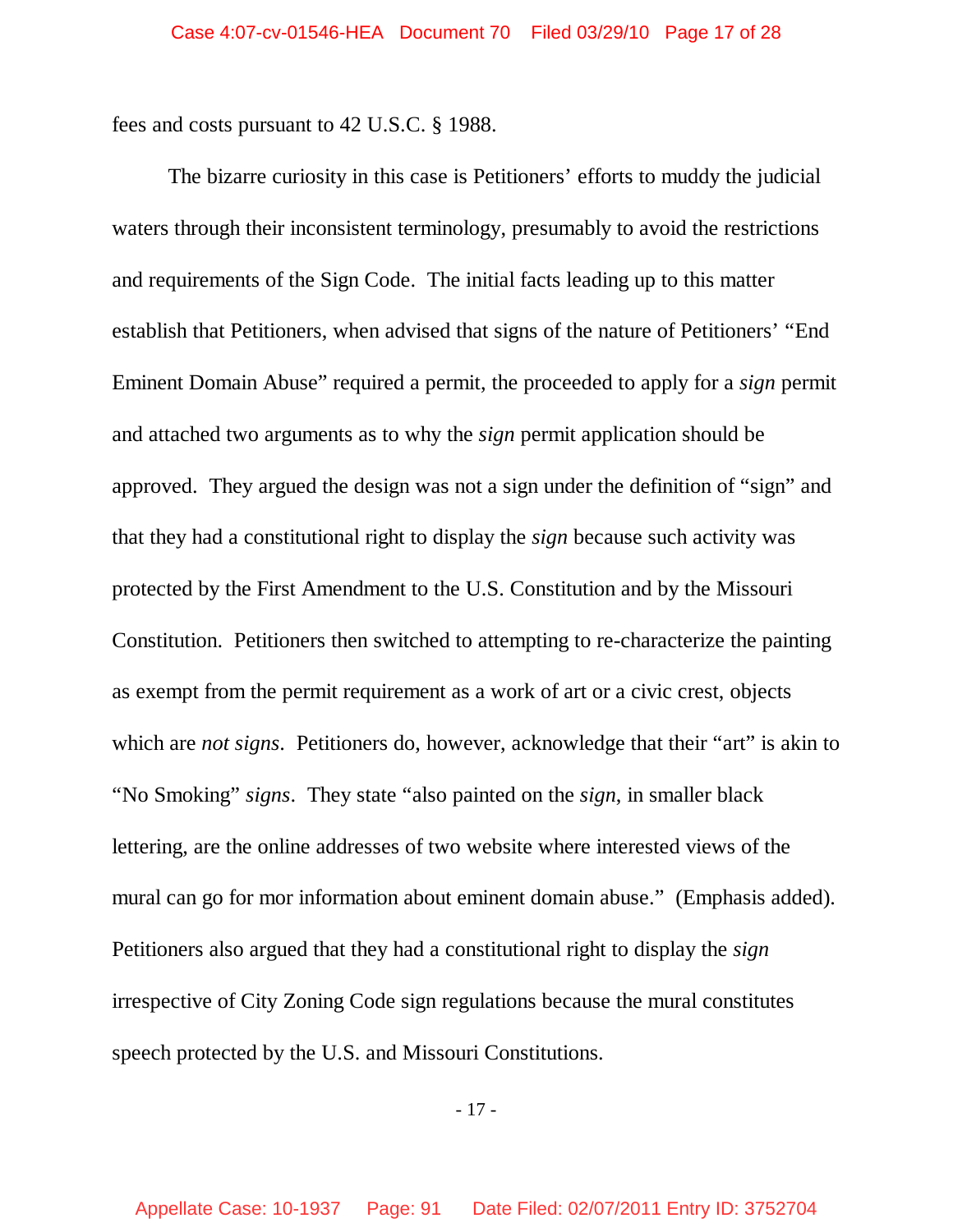The common sense notion of "sign" is set out under the City Code. A sign "means any object or device or part thereof situated outdoors which is used to advertise, identify, display, direct or attract attention to an object, person, institution, organization, business product, service, event, or location by any means including words, letters, figures, designs, symbols, fixtures, colors, motion illumination or projected images. Petitioners' designations notwithstanding, the painting at issue herein is the classic example of this common sense notion of sign. The painting is outside and is used to advertise, identify, direct and attract attention to what Petitioners believe is eminent domain abuse. It advertises online addresses for more information. It attracts attention to the perceived eminent domain abuse. It identifies Petitioners' issues with eminent domain practices of the City. This Court agrees with Petitioners that the painting is certainly political speech and is surely protected under the U.S. and Missouri Constitutions. Neither the definition of "sign" in the Code, (on 26.68.020(17)), nor the restrictions placed on signs, (Section  $26.68.010$ <sup>7</sup> infringe or impinge, facially or as applied to Petitioners, their

 $7$  Petitioners may only challenge those provisions of the Code which were actually applied to them. See, *Advantage Media, L.L.C. v. City of Eden Prairie* 456 F.3d 793, 796 -805 (8th Cir. 2006). *Advantage Media* affirms the general principle that in order to have standing to bring a First Amendment challenge a plaintiff must be contesting provisions upon which the restriction was based. See, e.g., *Brazos Valley Coalition for Life, Inc. v. City of Bryan, Texas*, 421 F.3d 314, 323 (5th Cir.2005) (no standing to challenge ordinance that did not apply to plaintiff's activities); Furthermore, even if the Court were to find any of the sections applied to Petitioner as unconstitutional, the entire Code would not be subject to invalidation. *Elk Grove Unified School*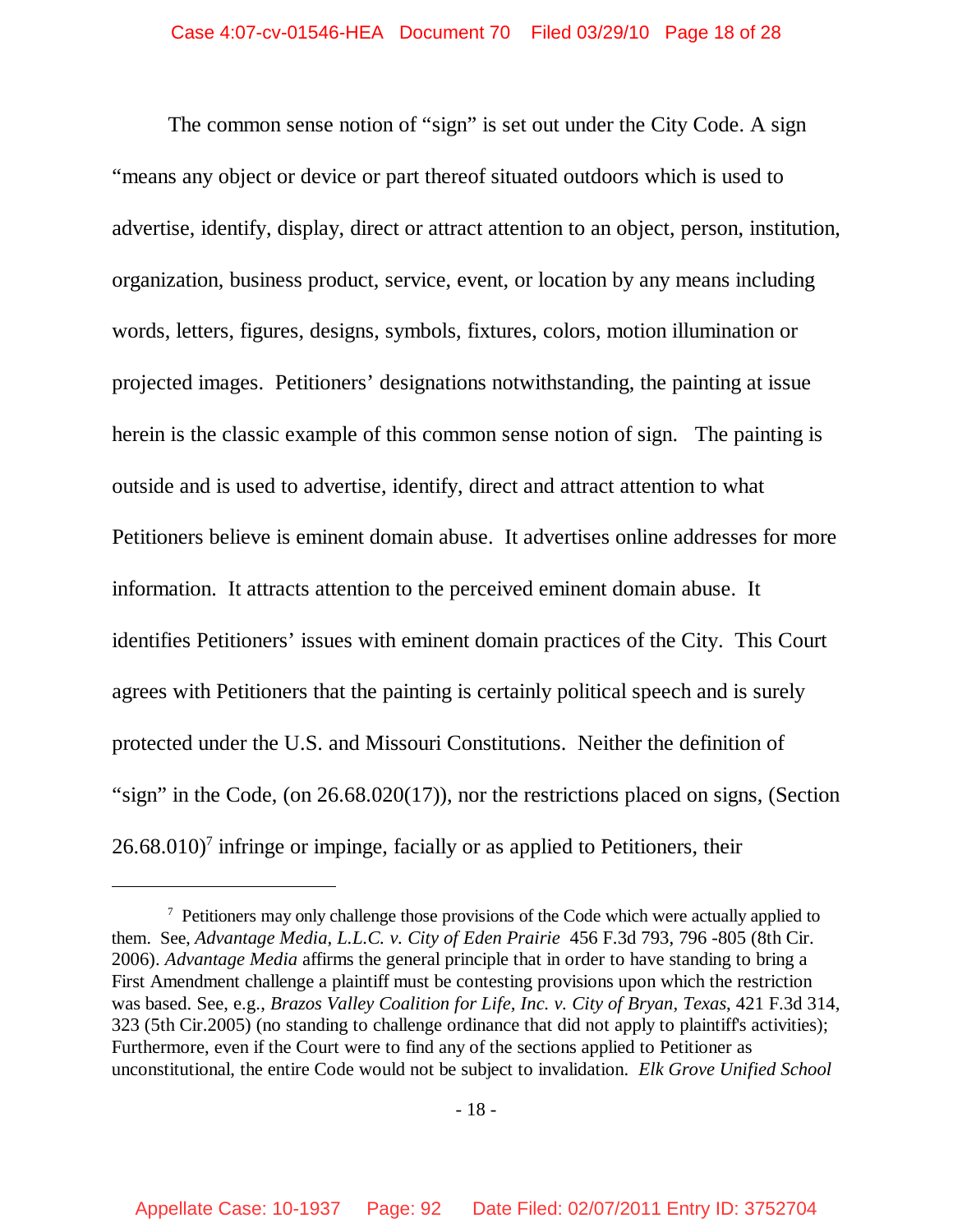Constitutionally protected political speech .

Indeed, signs are a form of expression protected by the First Amendment. However, unlike oral speech, signs may be regulated under the police powers of a municipality because they "take up space and may obstruct views, distract motorists, displace alternative uses for land, and pose other problems that legitimately call for regulation. It is common ground that governments may regulate the physical characteristics of signs...." *City of Ladue v. Gilleo*, 512 U.S. 43 (1994).

To evaluate the constitutionality of a restriction upon speech imposed by a sign ordinance, the Court must first determine whether the restriction is contentbased, and then apply the proper level of scrutiny based on that determination. *Whitton v. City of Gladstone, Mo.*, 54 F.3d 1400 (8th Cir.1995). A restriction on speech is content-based when the message conveyed determines whether the speech is subject to the restriction. *City of Cincinnati v. Discovery Network, Inc.*, 507 U.S. 410 (1993).

Petitioners argue that, because one must look to the sign to determine if it is a sign which is regulated as opposed to works of art, civic crests, etc., the regulation must be considered "content-based." At first blush the argument seems sound. However, the Court must consider the matter in more depth in light of applicable

*Diss.. V. Newdow*, 542 U.S. 1, 11-12 (2004).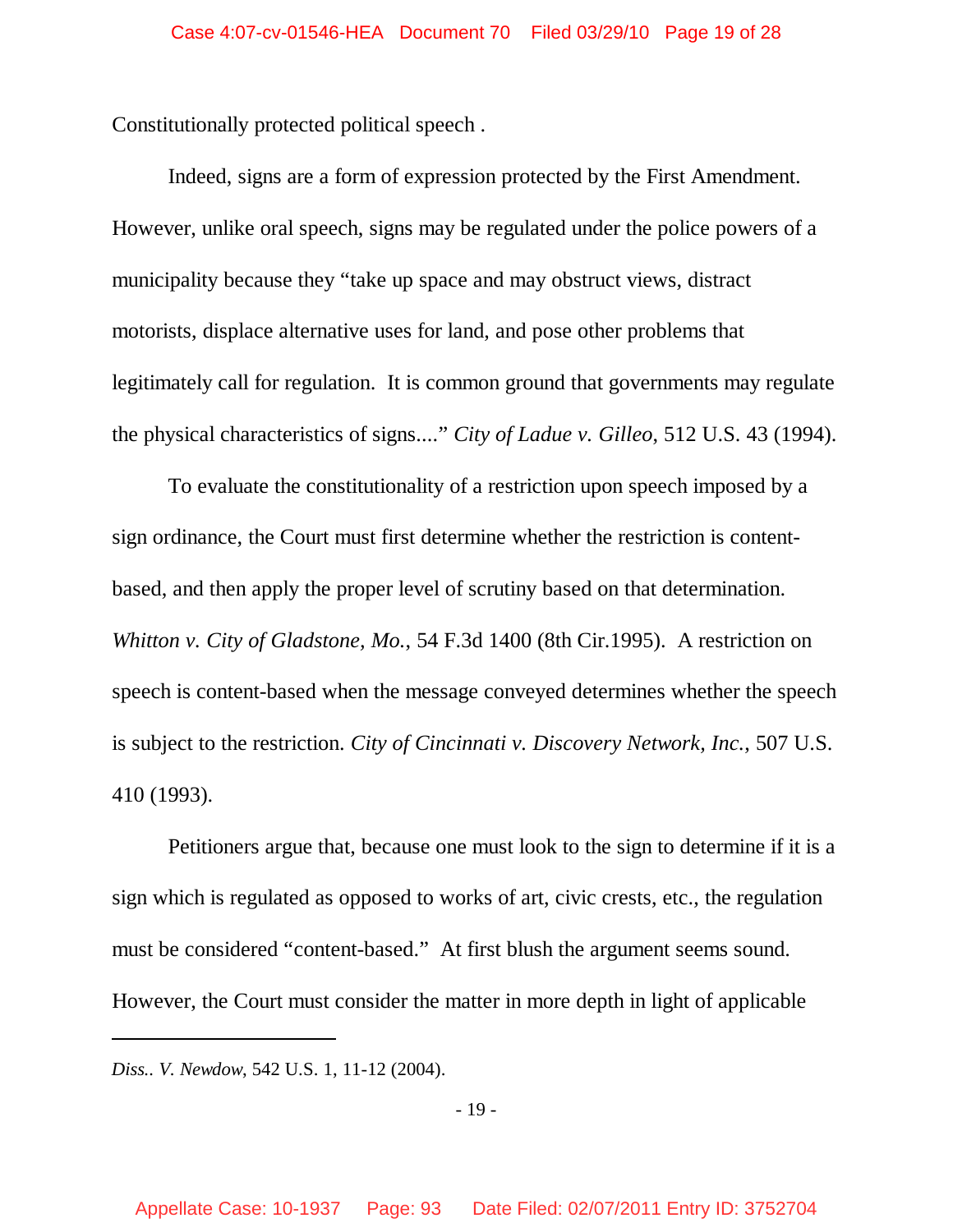constitutional law.

At the heart of the First Amendment lies the principle that each person should decide for himself or herself the ideas and beliefs deserving of expression, consideration, and adherence. Our political system and cultural life rest upon this ideal. Government action that stifles speech on account of its message, or that requires the utterance of a particular message favored by the Government, contravenes this essential right. Laws of this sort pose the inherent risk that the Government seeks not to advance a legitimate regulatory goal, but to suppress unpopular ideas or information or manipulate the public debate through coercion rather than persuasion. These restrictions rais[e] the specter that the Government may effectively drive certain ideas or viewpoints from the marketplace.

*Turner Broadcasting System, Inc. v. FCC*, 512 U.S. 622, 114 S.Ct. 2445, 129

L.Ed.2d 497 (1994)(internal citations and quotation marks omitted).

In *Turner Broadcasting*, the Supreme Court acknowledged that "[d]eciding whether a particular regulation is content based or content neutral is not always a simple task," and referenced its statement in *Ward v. Rock Against Racism*, 491 U.S. 781 (1989), wherein it had explained that the "principal inquiry in determining content neutrality, in speech cases generally and in time, place, or manner cases in particular, is whether the government has adopted a regulation of speech because of disagreement with the message it conveys." (emphasis added).

In the instant case, the evidence does not support a finding that the restrictions prohibit signs in excess of thirty square feet in Zone D with frontage because the City favors or disfavors any message a citizen might want to convey by use of such

 $-20-$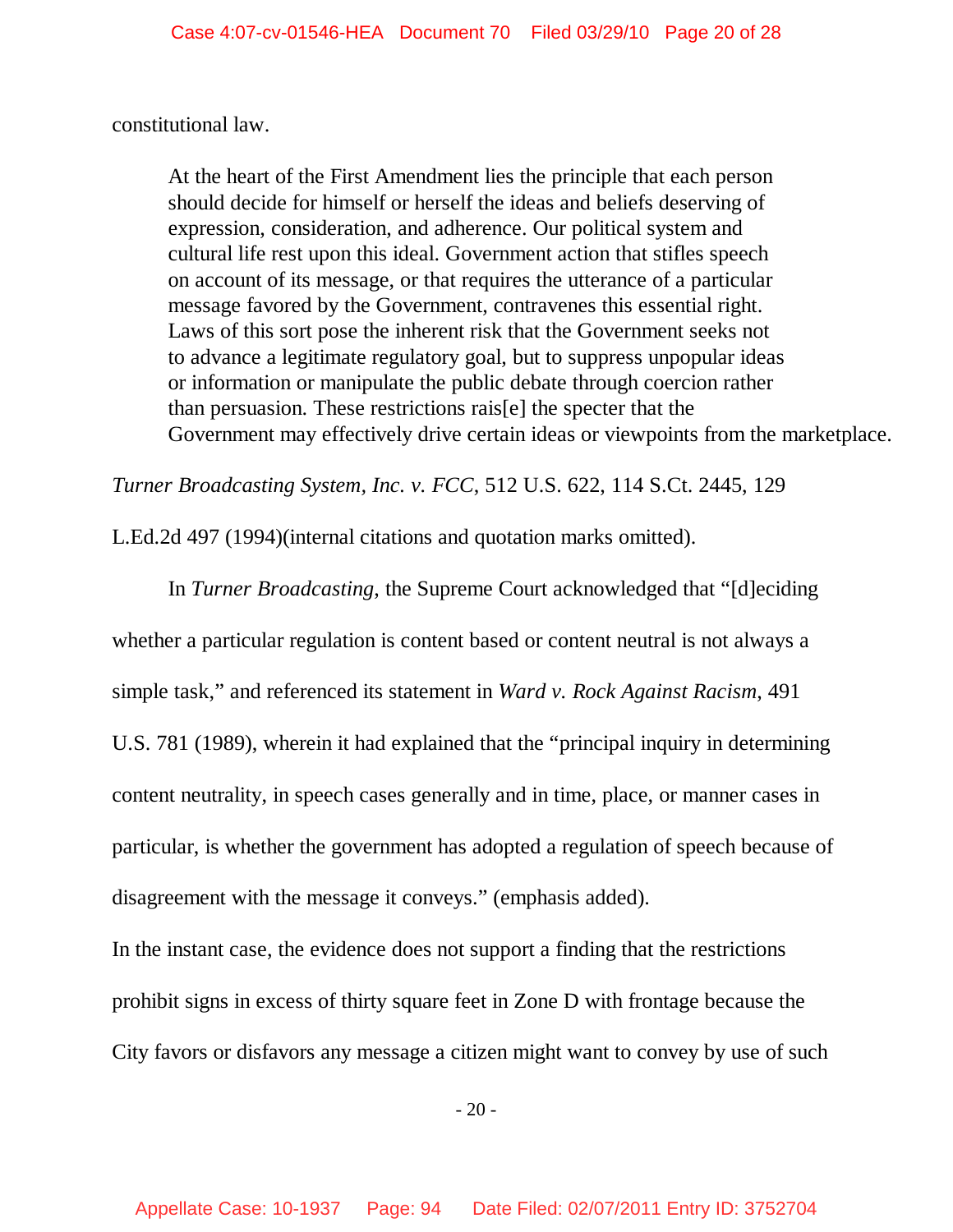a sign. To the contrary, the evidence shows that as long as Petitioners comply with the restrictions, they are free to display any message they choose. This proof, in the Court's view, shows that the prohibition of 363 foot signs relates not to the content of Petitioners' message but, rather, to the method by which they wish to convey it.

This is not a constitutionally impermissible regulation. The City has a legitimate interest in controlling the non-communicative aspects of the medium of speech, as opposed to its communicative aspects. *Metromedia, Inc. v. City of San Diego*, 453 U.S. 490, 101 S.Ct. 2882, 69 L.Ed.2d 800 (1981). Petitioners argue that it is the message rather than the medium that is being controlled by these restrictions. They insist that, due to the limitations on the size of their sign, they cannot convey messages intended to reach the public. The message contained in the sign is conveyed to the public, however, albeit in a smaller version, if Petitioners comply with the restrictions. Thus, it does not follow that such size limitations amount to a content-based regulation of speech.

The Court must next determine whether plaintiff is being treated differently from others in terms of how the restrictions are applied. There is no evidence that the restrictions were applied to Petitioners and not others. Petitioners argue that crests and flags have no restrictions while signs containing political speech do. The first problem with this argument is that it attempts to compare apples to oranges. If

- 21 -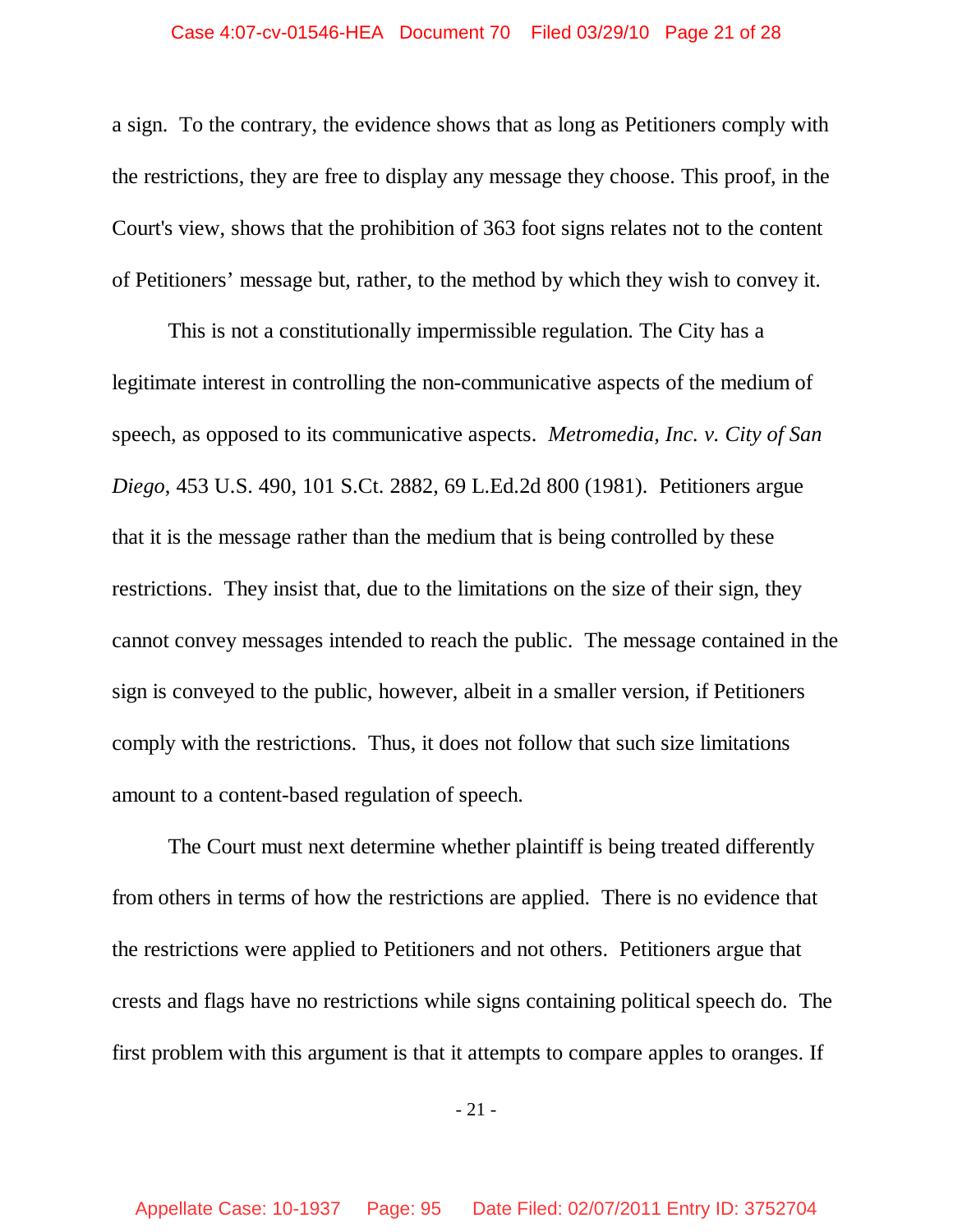### Case 4:07-cv-01546-HEA Document 70 Filed 03/29/10 Page 22 of 28

the facts showed that others were being permitted to have oversized signs on the sides of their buildings and Petitioners were not, Petitioner's argument would have merit. There are no facts which show that others were permitted oversized signs in Zone D area on parts of their buildings with no street frontage. This is simply not the case before the Court.

The evidence does not support a conclusion that the City-by allowing flags crests, works of art-is favoring or disfavoring any message. Flags and crests and works of art are not ideas or viewpoints about which citizens might debate and disagree. Because civic crests, works of art and flags are not the "stuff" of public debate, there is no danger that the City-by exempting them from other categories of signs-will "give one side of a debatable public question an advantage in expressing its views to the people" or "through the combined operation of a general speech restriction and its exemptions ... seek to select the permissible subjects for public debate and thereby to control the search for political truth." *City of Ladue*, *supra* (internal citations and quotation marks omitted). There is no risk of censorship (either by favoring or disfavoring content). The Eighth Circuit has held "that an ordinance is content-neutral if it is 'justified without reference to the content of the regulated speech.'" *Excalibur Group, Inc. v. City of Minneapolis*, 116 F.3d 1216, 1220 (8th Cir.1997), (quoting *Ward v. Rock Against Racism*, 491 U.S. 781, 791

- 22 -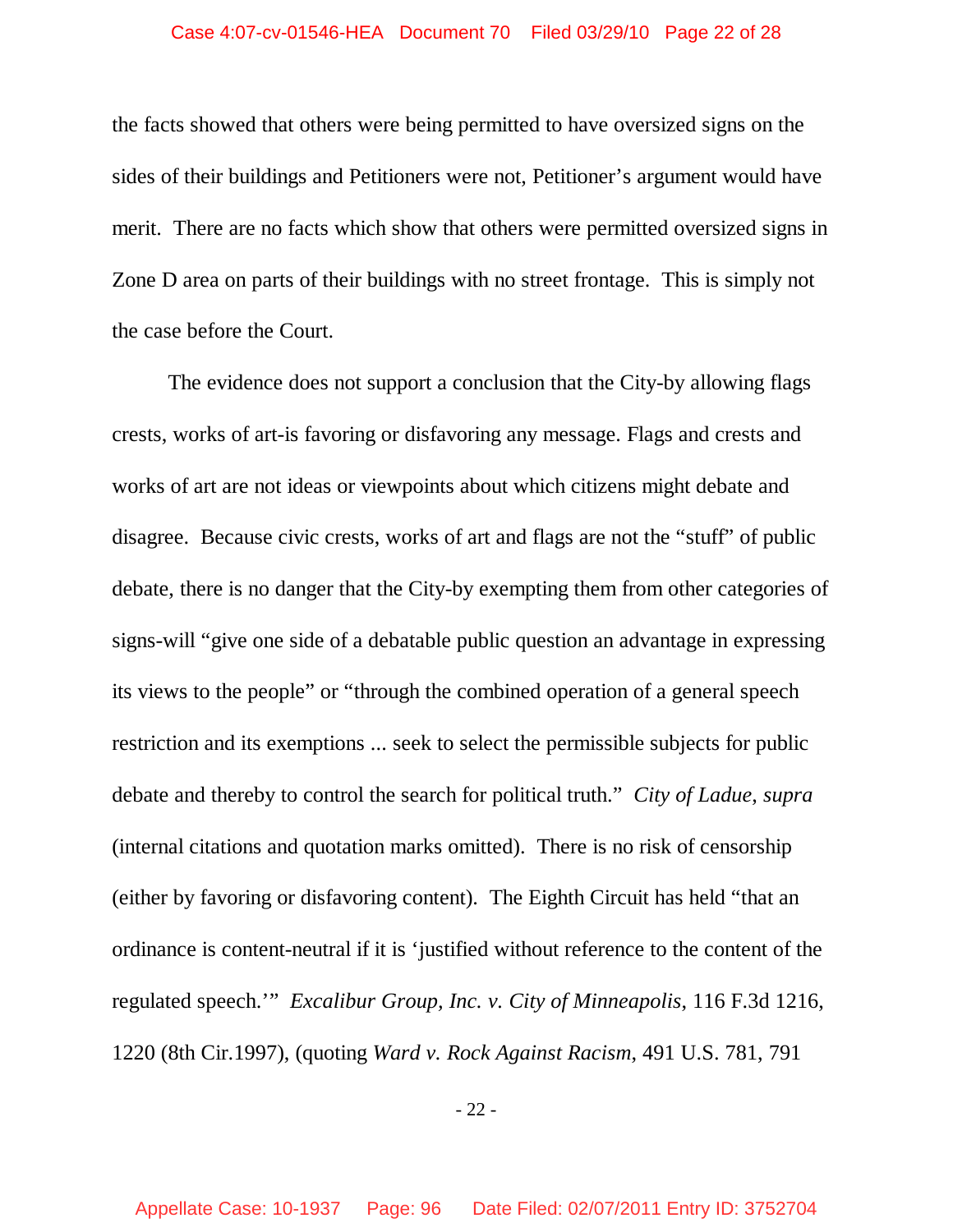(1989)). Respondents' desire to promote traffic safety is in no way tied to the content of the signs it seeks to regulate. The Court, therefore, concludes that the restrictions are not content-based regulations of speech in violation of constitutionally protected rights.

Because the regulation is content-neutral, it is constitutional if it "is 'narrowly tailored to serve a significant governmental interest, and ... leaves open ample alternative channels for communication of the information.' " *United States v. Nenninger*, 351 F.3d 340, 345-46 (8th Cir.2003) (quoting *Clark v. Cmty for Creative Non-Violence*, 468 U.S. 288, 293 (1984)). The interests expressed by the City are aesthetics and traffic safety. These are significant governmental interests. *Metromedia Inc. v. City of San Diego*, 453 U.S. 490, 507-08 (1981). To be narrowly tailored, the regulation does not have to be the least restrictive means of furthering the City's interest. *Thorburn v. Austin*, 231 F.3d 1114, 1120 (8th Cir.2000); *Pursley v. City of Fayetteville, Ark.*, 820 F.2d 951 (8th Cir.1987). Petitioners argue that their sign does not pose any different aesthetic or safety considerations than works of art. While this might show that Petitioners disagree with the Respondent's conclusions concerning aesthetics and safety considerations, it does not convince the Court that the City's stated reasons for its enaction of the restrictions are either false or unreasonable. Petitioner's sign contains small print

- 23 -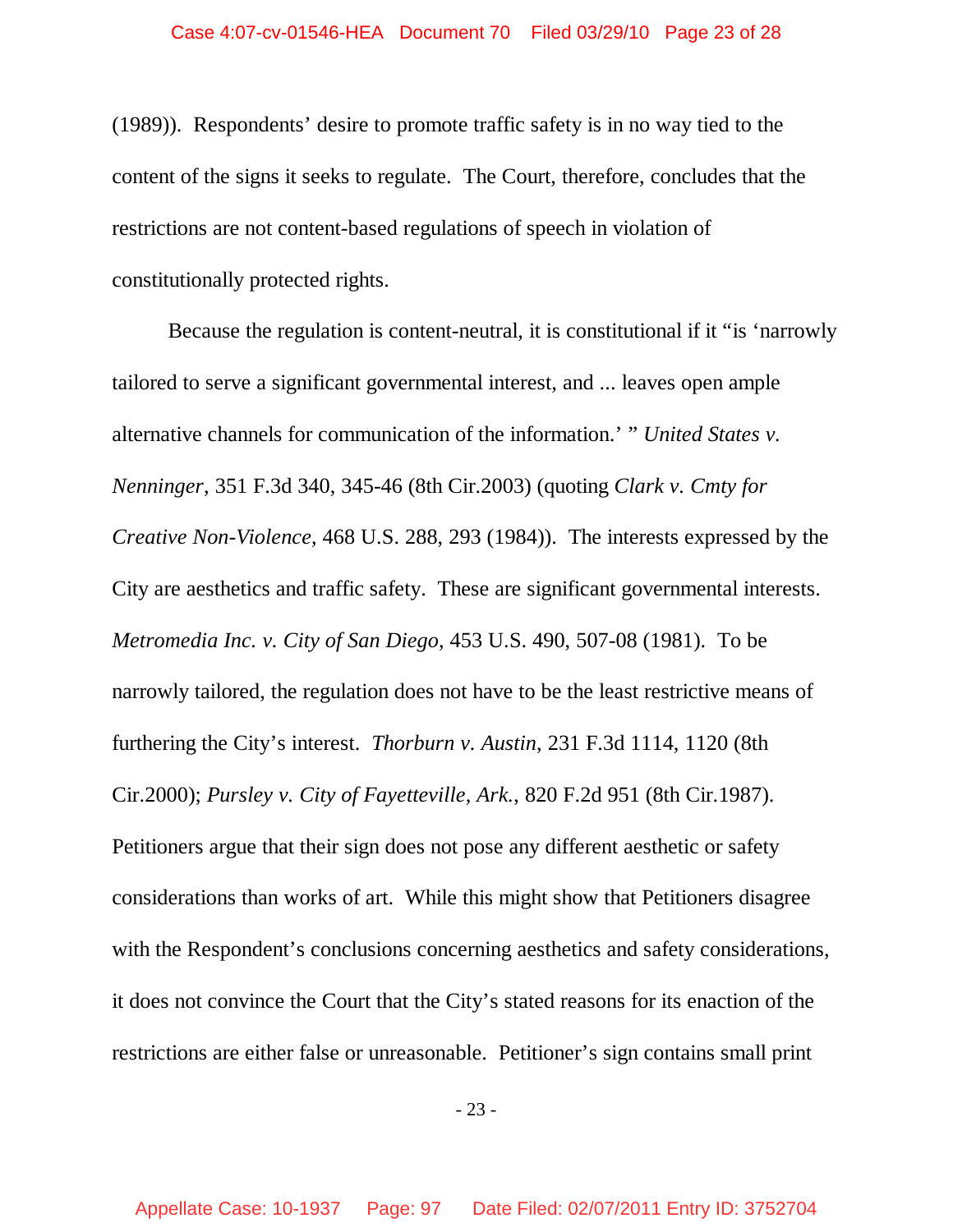which cites a website for more information. It may well be that travelers would become distracted attempting to record that website. Moreover, the figure painted on the wall contains a slash through the words "End Eminent Domain Abuse." Like the website citation, travelers may become distracted trying to ascertain what was written underneath the slash. With regard to the aesthetic consideration, Petitioner's sign is more in tune with a billboard than a flag or crest. Surrounding neighbors and passers-by may find a billboard sized painting on the side of a residential building aesthetically displeasing. "[M]unicipalities have a weighty, essentially esthetic interest in proscribing intrusive and unpleasant formats of expression." *Members of City Council of City of Los Angeles v. Taxpayers for Vincent*, 466 U.S. 789, 806 (1984). In light of these considerations, the Court concludes that both the aesthetic and traffic safety rationales are sound, and that the prohibition is narrowly tailored to prevent the traffic risks and to promote the aesthetic considerations that motivated the passage of the size and placement restrictions.

The Court also finds that there are ample alternative channels for Petitioners to communicate their political message aside from painting a 363 foot sign on the side of a residential building. Petitioners are free to place an appropriate sized sign in the front of the building. Likewise, Petitioners can secure a billboard in other zoned areas with the same message. Petitioner's argument that the sign should be

- 24 -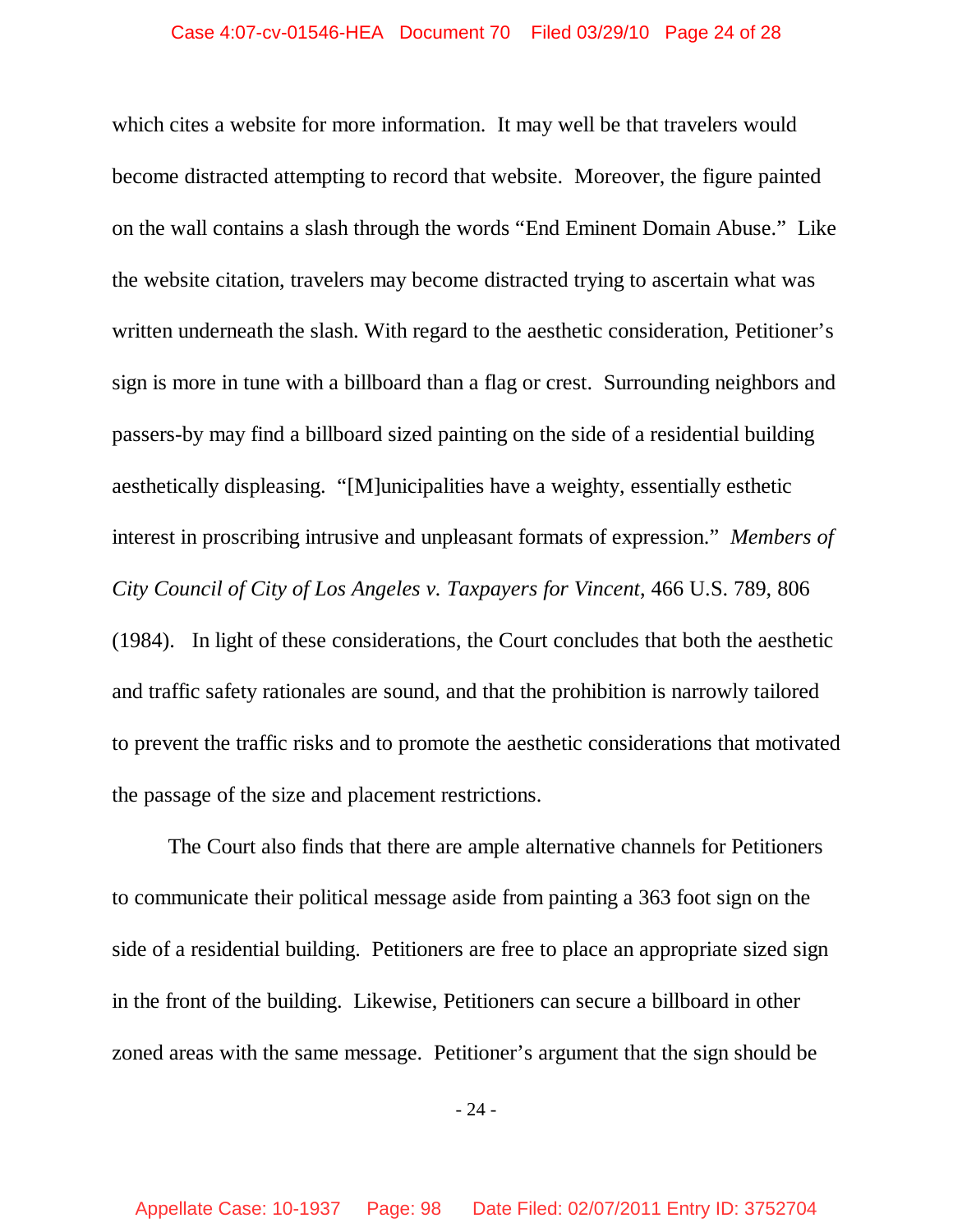### Case 4:07-cv-01546-HEA Document 70 Filed 03/29/10 Page 25 of 28

on the premises rather than off site is extremely weakened by the fact Petitioners do *not* live on the premises. Petitioners can also distribute handbills (even at City parks teeming with the masses during festive occasions) containing information on their organization and their beliefs, to name a few alternatives. The Court finds that there are ample avenues which Petitioners may traverse to publicize their ideas or opinions without the use of 363 foot paintings on the side of a building in the Zoned D area. Because the Court has found that restrictions are content-neutral and meet the requirements of *Thorburn* and *Pursley*, Petitioners' First Amendment facial and "as applied" challenges must, and do, fail.

Petitioners also claim the restrictions violate the Equal Protection Clause of the Fourteenth Amendment. The purpose of the Equal Protection Clause "is to secure every person within the State's jurisdiction against intentional and arbitrary discrimination, whether occasioned by express terms of a statute or by its improper execution through duly constituted agents." *Village of Willowbrook v. Olech*, 528 U.S. 562, (2000) (citations omitted). Equal protection analysis "requires strict scrutiny of a legislative classification only when the classification impermissibly interferes with the exercise of a fundamental right or operates to the peculiar disadvantage of a suspect class." *Massachusetts Board of Retirement v. Murgia*, 427 U.S. 307 (1976).

- 25 -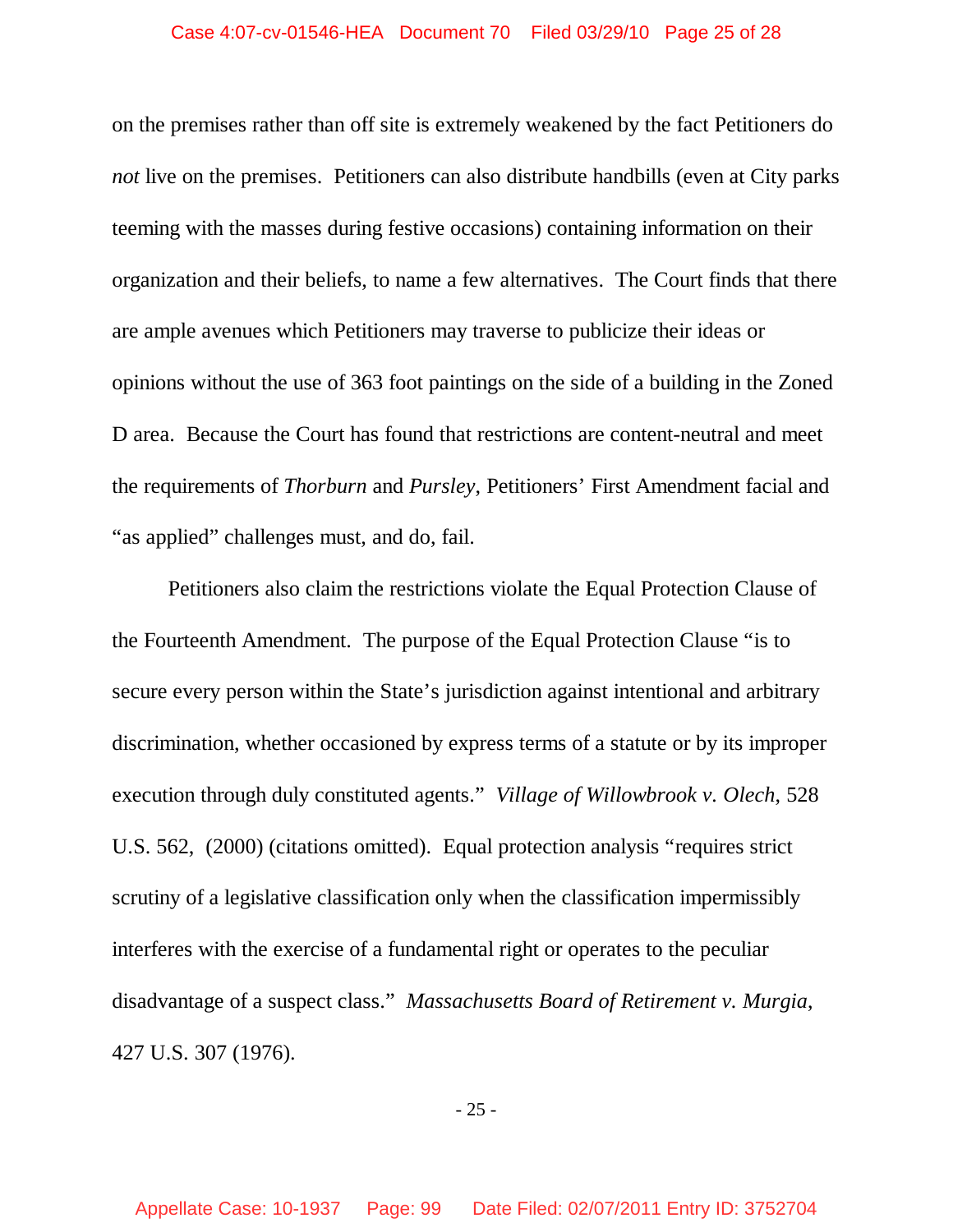Because the restrictions are content-neutral, it does not "impermissibly interfere[ ] with the exercise of a fundamental right." Nor is there either allegation or evidence that Petitioners are members of a "suspect class." Strict scrutiny is therefore not required in connection with Petitioners' Equal Protection argument. There is no evidence of intentional or arbitrary discrimination. The City has advanced rational bases for the restrictions. Plaintiff's Equal Protection challenge to the Sign Ordinance fails.

Petitioners challenge the Sign Code as a prior restraint of their First Amendment rights. The Supreme Court has set out two definitions of a prior restraint: an ordinance that vests unbridled discretion in the licensor, *City of Lakewood v. Plain Dealer Publishing Co.,* 486 U.S. 750, 759 (1988); *Forsyth County v. Nationalist Movement*, 505 U.S. 123 (1992), or an ordinance that does not impose adequate time limits on the relevant public officials, *see FW/PBS, Inc. v. City of Dallas,* 493 U.S. 215 (1990). Petitioners have established neither. The latter definition is inapplicable here since there is no argument regarding time limits on the relevant officials. Rather, Petitioners' prior restraint argument is based on their argument that the object in question is art. In arguing that the term "art" has no definition in the Sign Code, therefore it lacks the "narrow, objective, and definite standards to guide" the permitting authority, *Forsyth County v. Nationalist*

- 26 -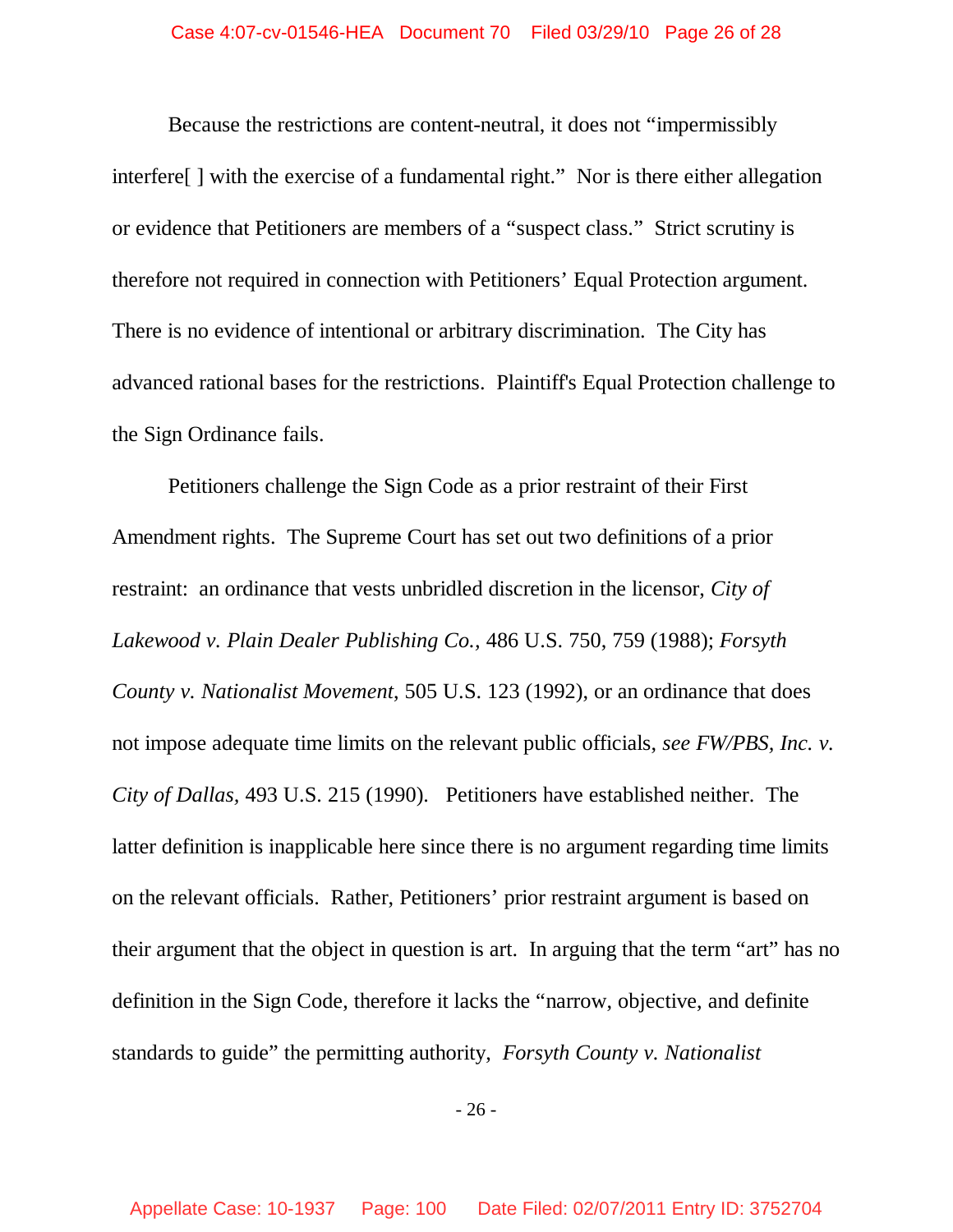*Movement*, 505 U.S. 123, 131 (1992) Petitioners' argument once again fails to recognize the limitations upon which the denial was based. Claiming that the wall design object is "a work of art" does not make it so. Petitioners' wall design falls squarely within the Code's definition of "sign." The denial of the permit was based solely on the limitations specifically detailed in the Code. The deciding officials had no discretion under the Code in denying the permit. The wall design exceeded the size requirement and placement requirement and as such, the permit was denied.

Based upon the foregoing conclusions that neither the U.S. Constitution nor the Missouri Constitutions were violated, nor that Petitioners' Equal Protection rights were violated, Petitioners request for declaratory relief under 527.010 RSMo must be denied.

## **Conclusion**

The decision affirming the denial of Petitioners' sign permit was not arbitrary, capricious, unreasonable, unlawful, or in excess of the Board of Adjustment's jurisdiction. The decision must therefore be affirmed.

The restrictions placed on signs in the Sign Code withstand scrutiny under Petitioners' constitutional challenges with respect to the denial of their sign permit. Respondents' are therefore entitled to judgment as a matter of law.

- 27 -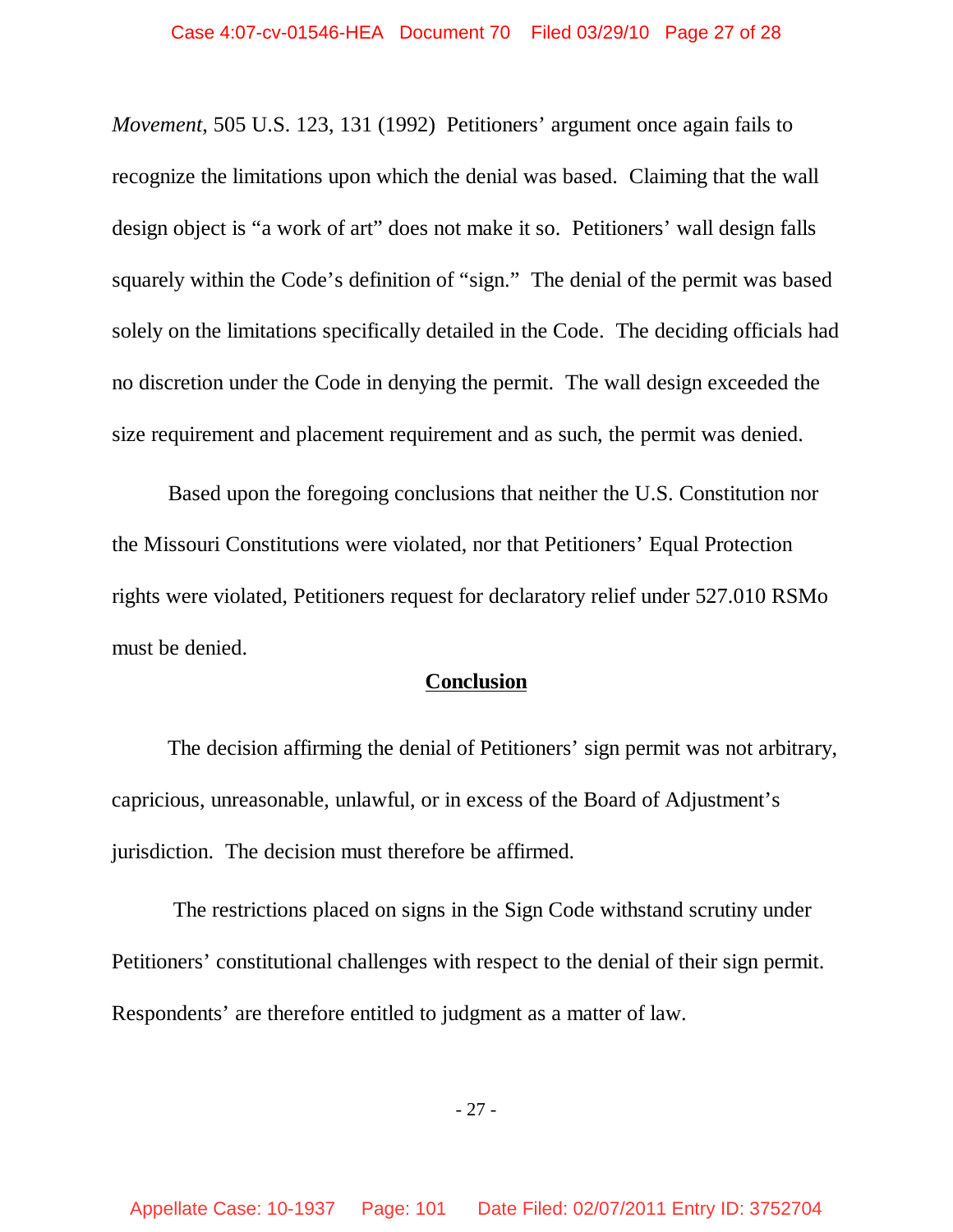Accordingly,

**IT IS HEREBY ORDERED** that Respondents' Motion for Summary Judgment, [Doc. 61] is **GRANTED**.

**IT IS FURTHER ORDERED** that Petitioners' Motion for Summary Judgment, [Doc. No. 63] is **DENIED**.

A separate judgment is entered this same date.

Dated this 29th day of March, 2010.

HayShrad acha

 HENRY EDWARD AUTREY UNITED STATES DISTRICT JUDGE